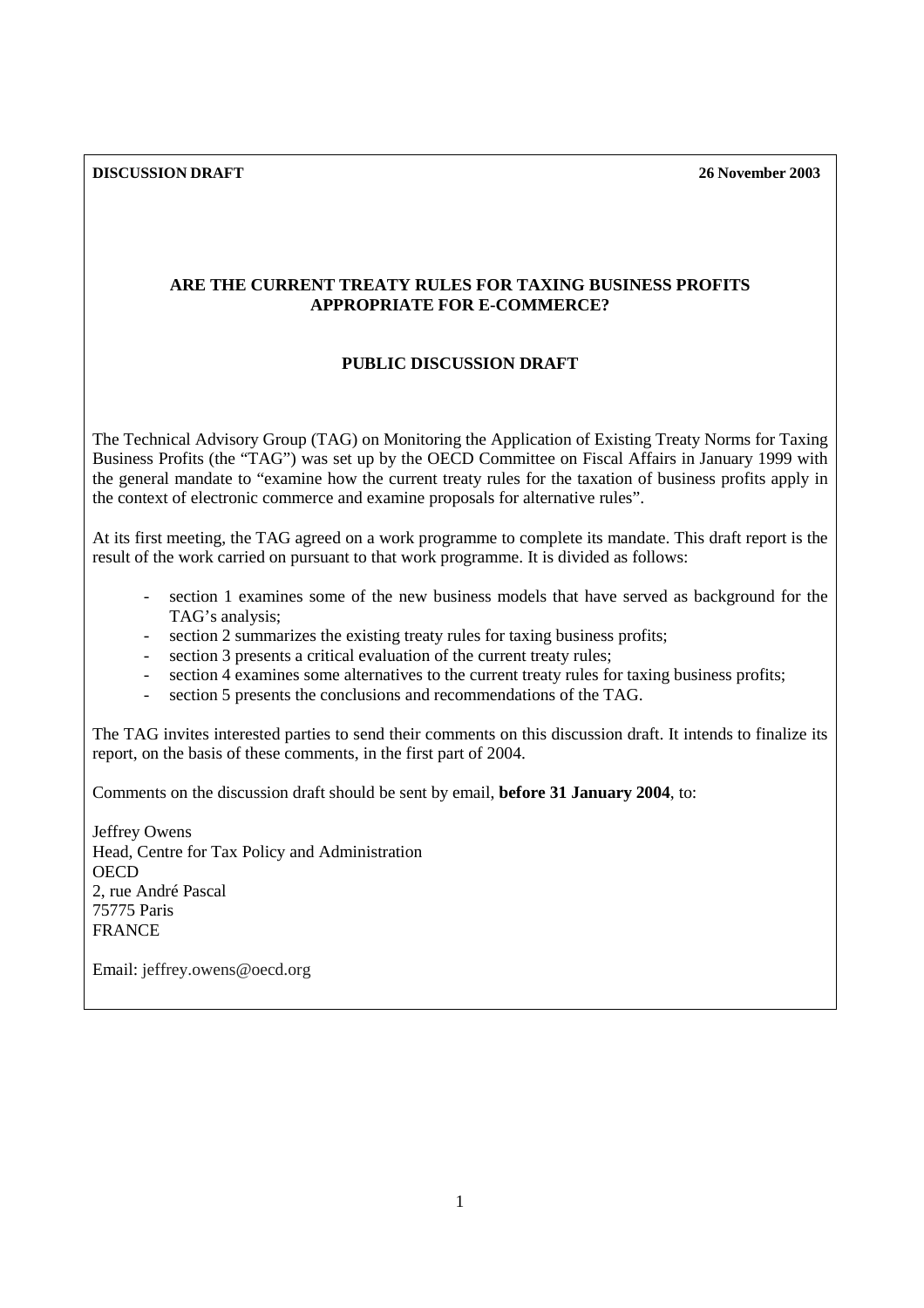# **TABLE OF CONTENTS**

| <b>INTRODUCTION</b>                                                                                                                                                                                                                                                                                                                                                                                                                                                                                       | $\mathfrak{Z}$                                    |
|-----------------------------------------------------------------------------------------------------------------------------------------------------------------------------------------------------------------------------------------------------------------------------------------------------------------------------------------------------------------------------------------------------------------------------------------------------------------------------------------------------------|---------------------------------------------------|
| BACKGROUND: THE EMERGENCE OF NEW BUSINESS MODELS<br>1.                                                                                                                                                                                                                                                                                                                                                                                                                                                    | $\overline{4}$                                    |
| 2.<br>DESCRIPTION OF THE CURRENT TREATY RULES FOR TAXING BUSINESS PROFITS<br>A. Liability to a country's tax: residents and non-residents<br>B. Permanent establishment: the treaty nexus/threshold for taxing business profits of non-residents<br>C. Computation of profits: the separate entity accounting and arm's length principles<br>D. The treaty rules for sharing the tax base between states where there is nexus                                                                             | 6<br>$\sqrt{6}$<br>$\tau$<br>$\,8\,$<br>9         |
| A CRITICAL EVALUATION OF THE CURRENT TREATY RULES<br>3.<br>WITH RESPECT TO E-COMMERCE<br>A. Consistency with the conceptual base for sharing the tax base<br>B. Neutrality<br>C. Efficiency<br>D. Certainty and simplicity<br>E. Effectiveness and fairness<br>F. Flexibility<br>G. Compatibility with international trade rules<br>H. The need to have universally agreed rules                                                                                                                          | 9<br>10<br>18<br>18<br>19<br>20<br>23<br>26<br>26 |
| SOME ALTERNATIVES TO THE CURRENT TREATY RULES FOR TAXING BUSINESS PROFITS<br>4.                                                                                                                                                                                                                                                                                                                                                                                                                           | 30                                                |
| A. Changes that would not require a fundamental modification of the existing rules                                                                                                                                                                                                                                                                                                                                                                                                                        | 31                                                |
| Modification of the permanent establishment definition to exclude activities that<br>a)<br>do not involve human intervention by personnel, including dependent agents<br>Modification of the permanent establishment definition to provide that a server<br>b)                                                                                                                                                                                                                                            | 31                                                |
| cannot, in itself, constitute a permanent establishment<br>Modification of the permanent establishment definition/interpretation to exclude<br>C)<br>functions attributable to software when applying the preparatory or auxiliary exception<br>Elimination of the existing exceptions in paragraph 4 of Article 5 or making these exceptions<br>d)<br>subject to the overall condition that they be preparatory or auxiliary                                                                             | 34<br>36<br>39                                    |
| Elimination of the exceptions for storage, display or delivery in paragraph 4 of Article 5<br>e)<br>Modification of the existing rules to add a force-of-attraction rule dealing with e-commerce<br>f)<br>Adopting supplementary nexus rules for purposes of taxing profits arising from the<br>g)                                                                                                                                                                                                        | 42<br>45                                          |
| provision of services                                                                                                                                                                                                                                                                                                                                                                                                                                                                                     | 49                                                |
| B. Changes that would require a fundamental modification of the existing rules<br>Adopting rules similar to those concerning taxation of passive income<br>a)<br>to allow source taxation of payments related to some forms of e-commerce<br>b) A new nexus: base eroding payments arising in a country<br>c) Replacing separate entity accounting and arm's length by formulary apportionment<br>of profits of a common group<br>d) Adding a new nexus of "electronic (virtual) permanent establishment" | 53<br>53<br>56<br>60<br>67                        |
| 5.<br><b>CONCLUSION</b>                                                                                                                                                                                                                                                                                                                                                                                                                                                                                   | 74                                                |
| ANNEX 1 - MANDATE AND COMPOSITION OF THE TAG                                                                                                                                                                                                                                                                                                                                                                                                                                                              | 75                                                |
| ANNEX 2 - EXAMPLES OF NEW BUSINESS MODELS AND FUNCTIONS                                                                                                                                                                                                                                                                                                                                                                                                                                                   | 77                                                |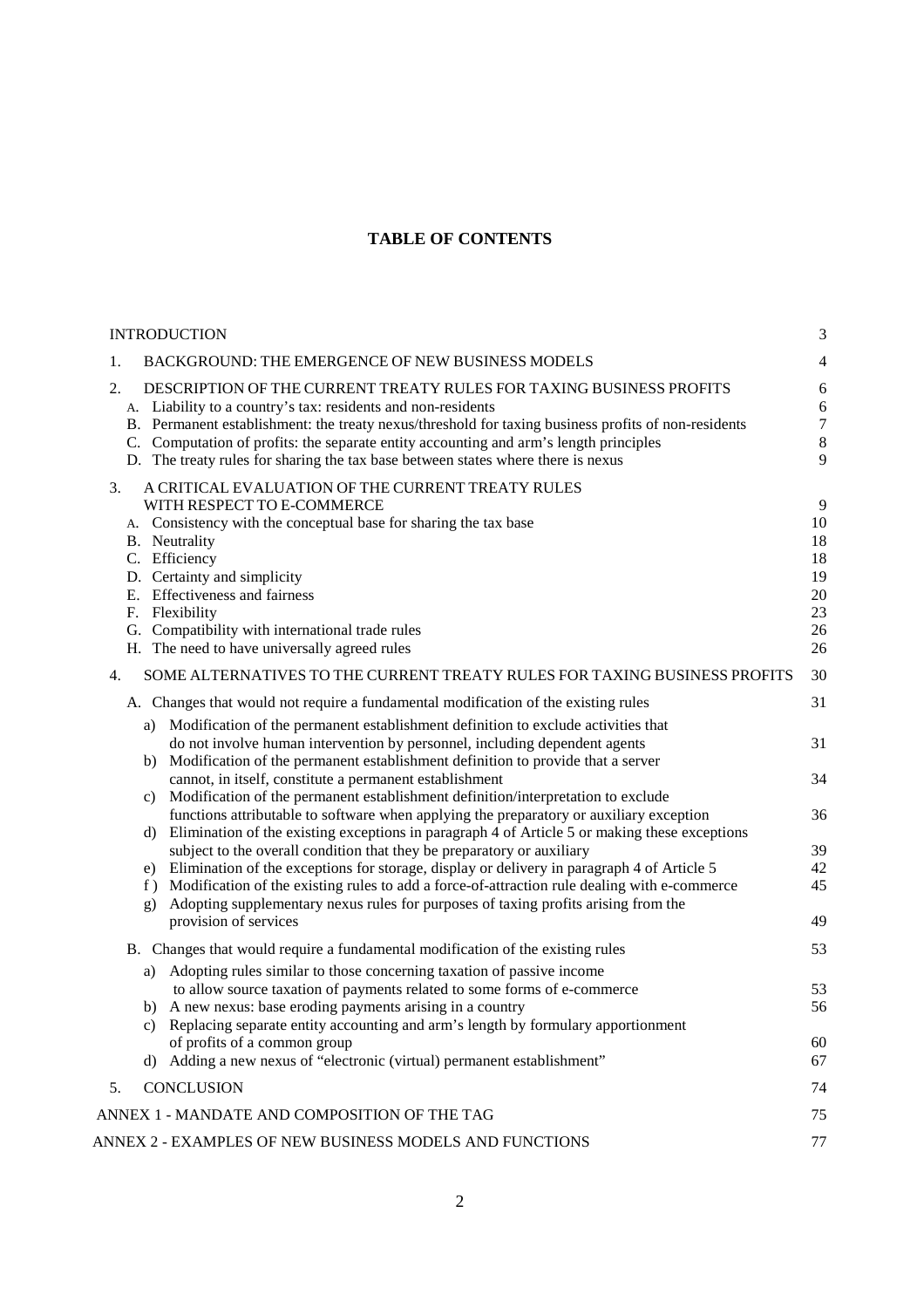## TECHNICAL ADVISORY GROUP ON MONITORING THE APPLICATION OF EXISTING TREATY NORMS FOR TAXING BUSINESS PROFITS

## **ARE THE CURRENT TREATY RULES FOR TAXING BUSINESS PROFITS APPROPRIATE FOR E-COMMERCE ?**

### PUBLIC DISCUSSION DRAFT

### **INTRODUCTION**

1. The Technical Advisory Group (TAG) on Monitoring the Application of Existing Treaty Norms for Taxing Business Profits was set up by the OECD Committee on Fiscal Affairs in January 1999 with the general mandate to "examine how the current treaty rules for the taxation of business profits apply in the context of electronic commerce and examine proposals for alternative rules" (the detailed mandate and the list of persons who participated in the meetings of the TAG appear in annex 1).

2. At its first meeting in September 1999, the TAG agreed on a work programme that contained the following six elements:

- 1. Consideration of how the current treaty rules for the taxation of business profits apply in the context of electronic commerce, with particular emphasis on four issues:
	- a) The "place of effective management",
	- b) The concept of a Permanent Establishment (PE),
	- c) The attribution of profit to a server PE,
	- d) Transfer pricing.
- 2. A consideration of the pros and cons of applying the existing treaty rules taking into account anticipated developments in electronic commerce.
- 3. The development of criteria to facilitate the evaluation of existing treaty rules in the context of electronic commerce.
- 4. An assessment of whether, and if so, how the current treaty rules should be clarified in the light of electronic commerce.
- 5. The identification of alternatives to the current treaty rules for determining the taxing rights of source and residence countries and to the current treaty rules for the allocation of profit between the taxing jurisdictions.
- 6. An assessment of the alternatives to the current rules on the basis of the evaluation criteria.

3. Work related to the first element of the work programme has already resulted in discussion drafts on "Attribution of Profit to a Permanent Establishment Involved in Electronic Commerce Transactions", which was released in February 2001, and "Place of Effective Management Concept: Suggestions for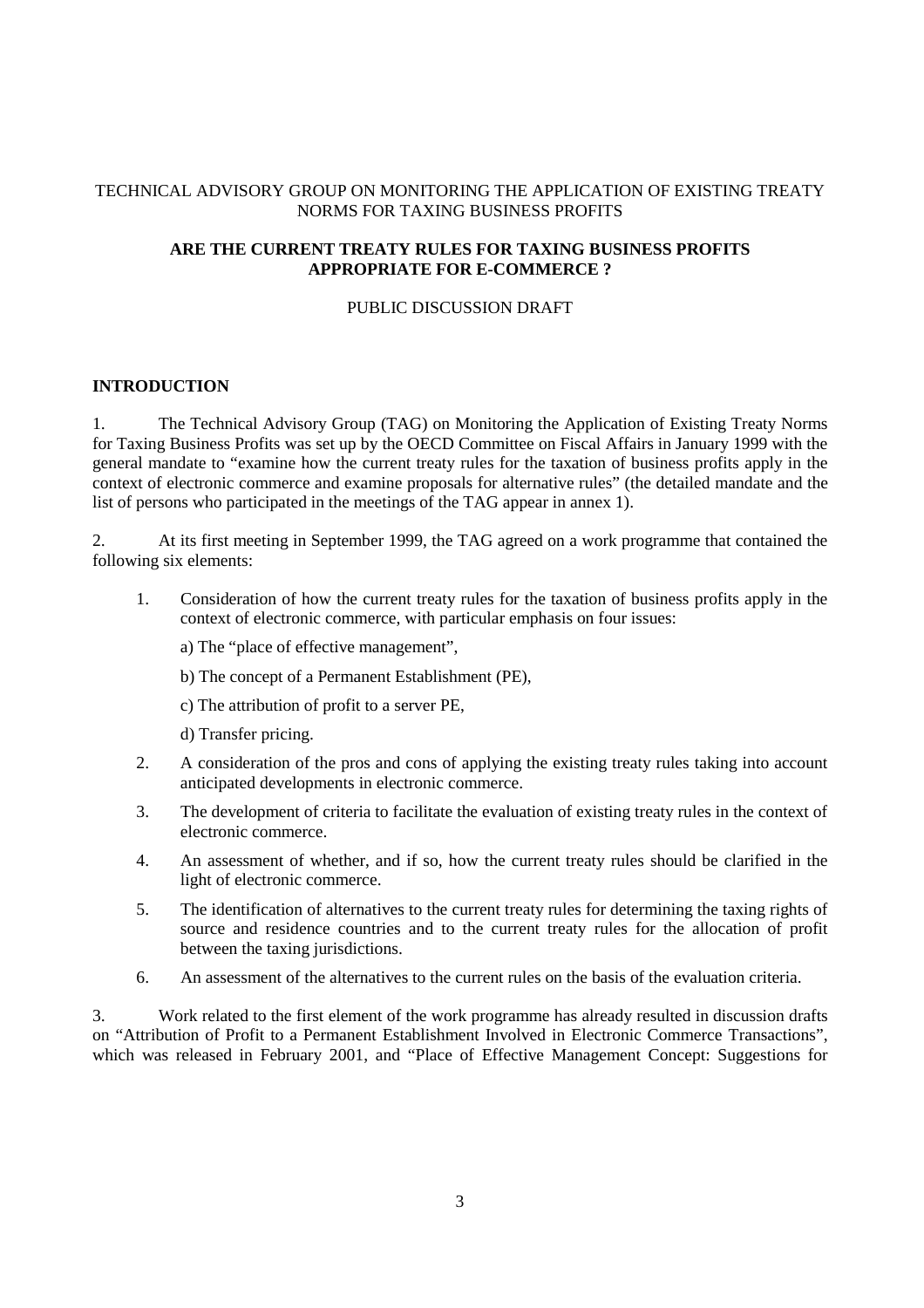Changes to the OECD Model Tax Convention", released in May  $2003$ .<sup>1</sup> This report deals with the remaining elements of the work programme and is divided as follows:

- section 1 examines some of the new business models that have served as background for the TAG's analysis;
- section 2 summarizes the existing treaty rules for taxing business profits;
- section 3 presents a critical evaluation of the current treaty rules;
- − section 4 examines some alternatives to the current treaty rules for taxing business profits;
- section 5 presents the conclusions and recommendations of the TAG.

## **1. BACKGROUND: THE EMERGENCE OF NEW BUSINESS MODELS**

4. The Internet has changed how business is conducted in local, national, and multinational environments. Through the development of various information and communication technologies, the Internet offers a reliable, consistent, secure, and flexible communications medium for conducting business. Whilst the use of the Internet as a marketing and sales tool receives the most publicity, the more significant economic consequences of the Internet arise from the ability of enterprises (including those in traditional sectors) to streamline various core business functions over the Internet. Business functions such as product innovation, production (including delivery of services), administration, accounting and finance, and customer service have all been made more efficient through the use of new communications technologies.

5. The following is an illustrative list of various categories of business models and functions enabled or impacted by the advent of Internet-related technologies. A number of examples of such models and functions are described in detail in annex 2. These examples provided the background for the work of the TAG, which took them into account when discussing how the existing treaty rules for taxing business profits, as well as various possible alternatives, would apply to electronic commerce.

- *Outsourcing:* new communications technologies allow enterprises to outsource the provision of services and to reach new suppliers of components and materials. A principal effect of outsourcing is to reduce costs for the enterprise, as the outsourcing service provider normally can provide the services, components and materials at lower cost than the enterprise, due to greater functional specialization, lower wage costs, or other factors. Another goal frequently is to improve quality, as functions are outsourced to enterprises which perform that function as a core competency.
- − *Commodity suppliers*: The supply of raw materials is greatly facilitated by web-based systems that streamline the ordering, selling and payment systems for both small and large sellers/purchasers. These systems also extend the market for such products and ensure more competitive and transparent pricing.
- *Manufacturing*: New information technologies allow manufacturers to substantially reduce procurements costs. In turn, this allows their suppliers to access new customers or markets and reduce their transaction costs. These technologies also enable manufacturers to increase

 $\overline{a}$ 1 That last document followed a previous discussion draft entitled "The Impact of the Communications Revolution on the Application of 'Place of Effective Management' as a Tie Breaker Rule", released in February 2001.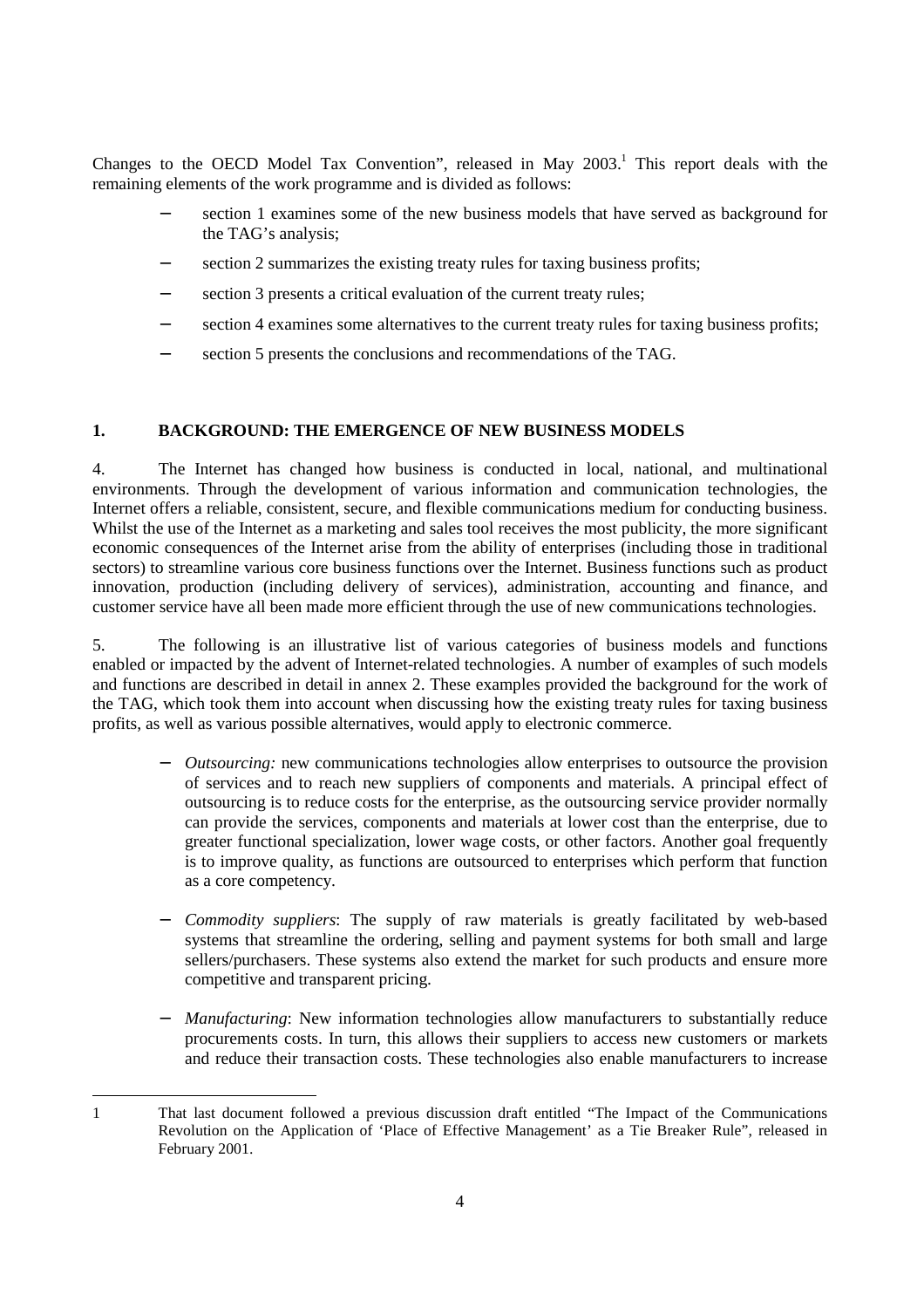their direct sales to consumers, for instance by facilitating custom ordering of products. Similarly, they facilitate the outsourcing of non-core activities, such as manufacturing, of many product suppliers. Traditional manufacturers themselves can outsource manufacturing of components to lower cost locations.

- *Retail distribution*: Through their web sites, enterprises may provide low cost products with a high degree of convenience and customization for their customers. Many business functions (e.g. procurement, inventory management, warehousing, shipping etc.) may be automated. This reduces costs for the consumer and allows him to have access to new customized services. This can be done by new businesses or by traditional retailers which want to supplement their traditional sales channels or improve services to their customers. Electronic marketplaces (e.g. online consumer auctions, electronic marketplaces operated by content aggregators or online shopping portals) allow consumers new ways to buy products or compare prices.
- *Delivery:* Shipping enterprises benefits from new technologies (e.g. online parcel order and tracking systems), which allow quicker and more accurate deliveries. This allows their business customers to outsource order fulfillment functions in order to concentrate on core activities.
- *Marketing and customer support*: Through the Internet, enterprises can present information about their products or services to a larger audience in a more efficient and cost-effective manner. This allows small and remote businesses to enter new markets. Customer support also greatly benefits from new technologies, which allow worldwide access to call centers and customer-related operations, which can be provided by any jurisdiction that offers an educated and highly skilled employment base or presents cost-effective opportunities.
- *Information:* New technologies have made possible a vast array of new approaches to the delivery and treatment of information. Computer networks such as the Internet allow worldwide and almost instantaneous delivery of information in various forms to individuals and businesses. Some countries get access to information not previously available and the costs of accessing and searching information are substantially reduced for all. E-learning and interactive training allow a more generalized access to education and training, whether general or labour-oriented. The treatment of information is greatly facilitated, for instance through data processing, information storage systems and application service providers.
- *Financial Services:* Financial services, such as banking, brokerage and life insurance, are now routinely offered through the Internet. This can be done by traditional financial institutions or by new businesses, which can now enter markets without incurring the enormous expenses of setting up a brick-and-mortar branch network. Further, financial institutions can now offer new functions related to the security of e-commerce transactions.
- *Other services*: Various other types of services have greatly benefited from web-based network. This has been the case, for instance, in the areas of travel (e.g. flights booking, car rental and hotel reservations) and health-care (better information on health issues and products, greater access to health specialists, improved treatment of health expenses and patient information).
- − *Digital products*: Various digital products (*e.g.* software, music, video, games, news, ebooks, etc.) can be marketed and, in some cases, distributed through web-based systems in direct purchase, rental, or pay-per-use transactions.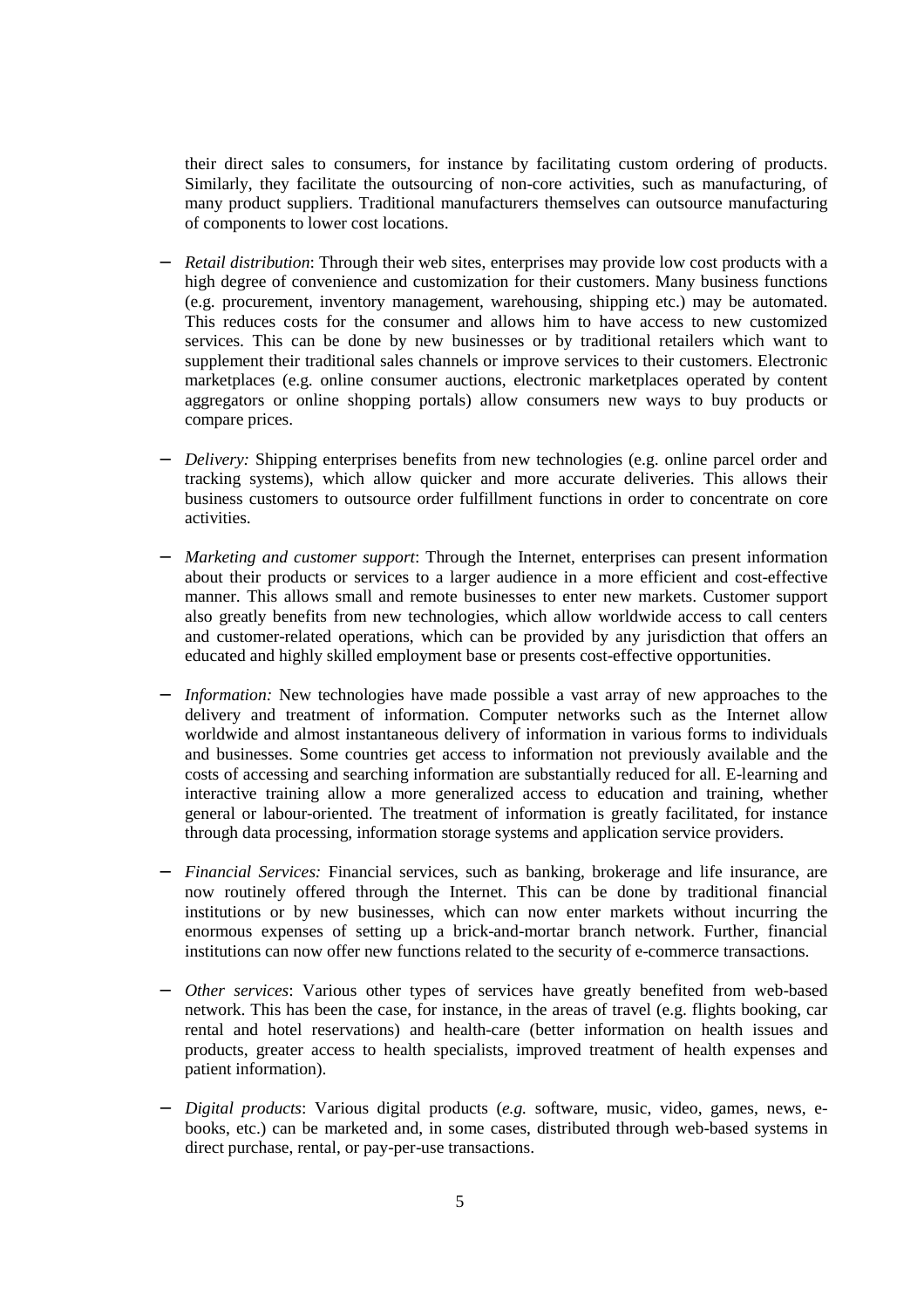6. These examples show that new information technologies create opportunities and benefits for business and private consumers, even though businesses have so far made a greater use of these technologies. Indeed, all available data show that e-commerce at the consumer retail (BtoC) represents, at the present time, only a fraction of e-commerce between businesses (BtoB). The new information technologies create and facilitate business opportunities for traditional as well as high-tech enterprises, and for enterprises in all economies. For example, those opportunities include outsourcing non-core functions to related or unrelated entities enjoying cost advantages (which is a main advantage of new information technologies for business). Similarly, some businesses have gained the flexibility through the Internet to structure production, service, administration, financial or other operations in the most cost-effective and efficient manner. As a result, businesses have located personnel and other value producing activities in those places which yield the greatest return on investment. For other businesses, barriers to entry have been significantly reduced so as to allow them to conduct new profit seeking activities and/or to compete on an international scale. Finally, businesses have also been able to decentralize major business functions so as to address and provide for the needs of customers in remote jurisdictions. In most instances, such local presence has remained a necessity to maintain a competitive advantage and to provide the desired product or service to the recipient in the quickest and most cost-effective manner.

7. Whilst the development of such new business models based on new information technologies illustrates the significant changes in the way that business is carried on, the question is whether and to what extent the existing tax treaty rules can deal appropriately with these changes or will require modification.

# **2. DESCRIPTION OF THE CURRENT TREATY RULES FOR TAXING BUSINESS PROFITS**

8. Whilst there are significant differences between bilateral tax treaties, the principles underlying the treaty provisions governing the taxation of business profits are relatively uniform and may be summarized as follows.

### **A. Liability to a country's tax: residents and non-residents**

9. Under the rules of tax treaties, liability to a country's tax first depends on whether or not the taxpayer that derives the relevant income is a resident of that country. Any resident taxpayer may be taxed on its business profits wherever arising (subject to the requirement that the residence country eliminate residence-source double taxation) whilst, as a general rule, non-resident taxpayers may only be taxed on their business profits to the extent that these are attributable to a permanent establishment situated in the country (see below for the exceptions to that general rule).

10. Residence, for treaty purposes, depends on liability to tax under the domestic law of the taxpayer. A company is considered to be a resident of a State if it is liable to tax, in that State, by reason of factors (e.g. domicile, residence, incorporation or place of management) that trigger the widest domestic tax liability. Since the reference to domestic factors could result in the same company being a resident of the two countries that have entered into a treaty, treaties also include so-called "tie-breaker" rules that ensure that a taxpayer will have a single country's residence for purposes of applying the treaty. The tie-breaker rule of the OECD Model Tax Convention provides that a company that is considered to be a resident of two countries is a resident only of the country in which its place of effective management is situated.<sup>2</sup>

 2 The impact of e-commerce on this tie-breaker rule was the subject of the discussion draft referred to in paragraph 3 above.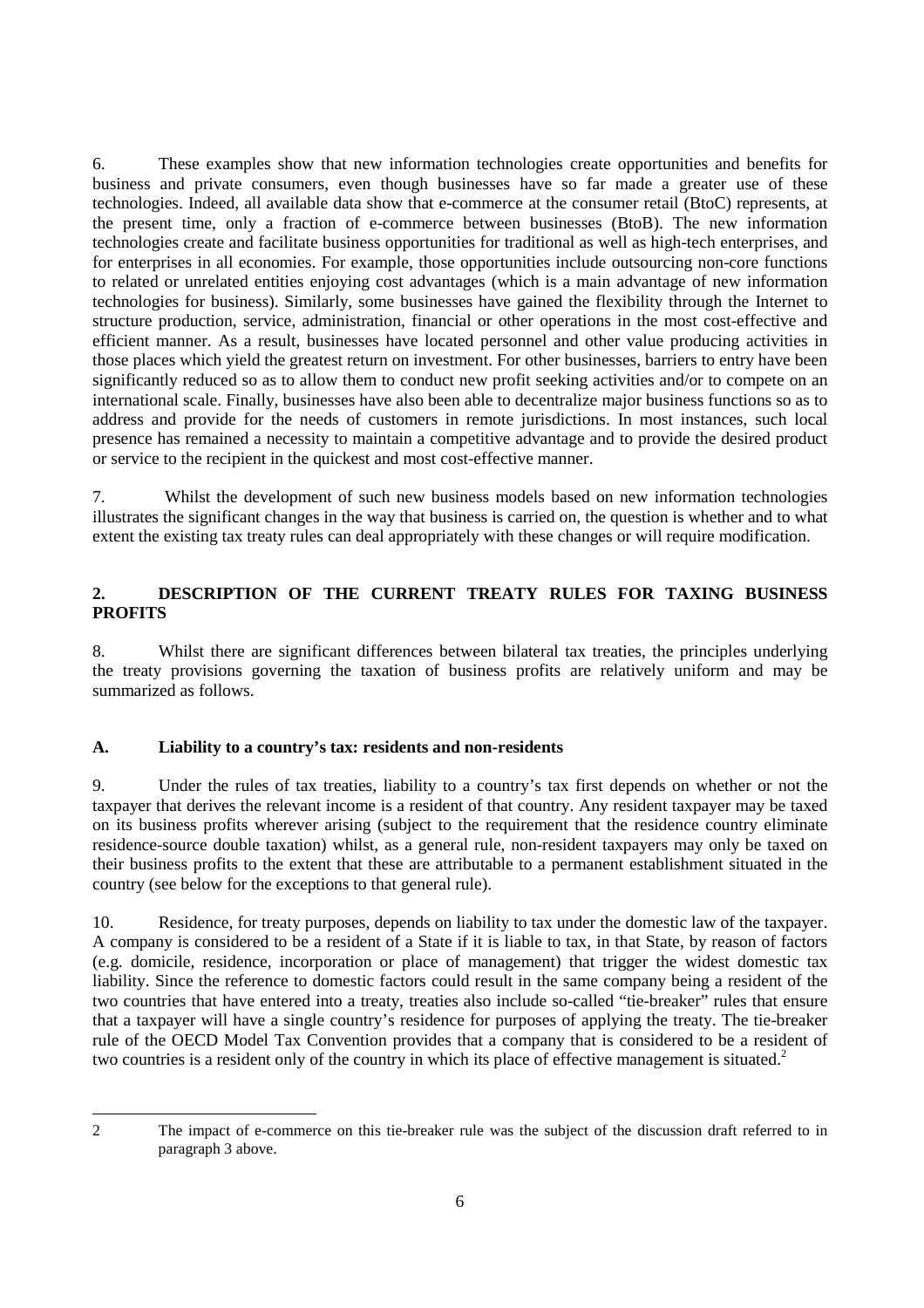## **B. Permanent establishment: the treaty nexus/threshold for taxing business profits of nonresidents**

11. Treaty rules for taxing business profits use the concept of permanent establishment as a basic nexus/threshold rule for determining whether or not a country has taxing rights with respect to the business profits of a non-resident taxpayer. That threshold rule, however, is subject to a few exceptions for certain categories of business profits (see below). The permanent establishment concept also acts as a source rule to the extent that, as a general rule, the only business profits of a non-resident that may be taxed by a country are those that are attributable to a permanent establishment.

12. The basic treaty definition of "permanent establishment" is "a fixed place of business through which the business of an enterprise is wholly or partly carried on". That definition incorporates both a geographical requirement (i.e. that a fixed physical location be identified as a permanent establishment) as well as a time requirement (i.e. the presence of the enterprise at that location must be more than merely temporary having regard to the type of business carried on).

13. In order to be able to conclude that part or the whole of the business of an enterprise is carried on through a particular place, that place must be at the disposal of that enterprise for purposes of these business activities. The treaty definition of permanent establishment provides, however, that if the place is only used to carry on certain activities of a preparatory or auxiliary character, that place will be deemed not to constitute a permanent establishment notwithstanding the basic definition.

14. The basic definition of permanent establishment is supplemented by a rule that deems a nonresident to have a permanent establishment in a country if another person acts in that country as an agent of the non–resident and habitually exercises an authority to conclude contracts in the name of the nonresident. That rule, however, does not apply to independent agents acting in the ordinary course of their business.

15. The interpretation of the current treaty definition of permanent establishment in the context of ecommerce has raised some questions. The OECD has now clarified how it considers that the definition should be applied with respect to e-commerce operations. The main conclusions that it has reached in that respect are as follows:

- − a web site cannot, in itself, constitute a PE;
- − web site hosting arrangements typically do not result in a PE for the enterprise that carries on business through the hosted web site;
- − except in very unusual circumstances, an Internet service provider will not be deemed (under the agent/permanent establishment rule described above) to constitute a permanent establishment for the enterprises to which it provides services;
- whilst a place where computer equipment, such as a server, is located may in certain circumstances constitute a permanent establishment, this requires that the functions performed at that place be such as to go beyond what is preparatory or auxiliary.

16. As already mentioned, there are a number of exceptions to the permanent establishment nexus/threshold general rule as regards some categories of business profits.

17. On the one hand, some categories of profits may be taxed in a country even though there is no permanent establishment therein. This is the case of: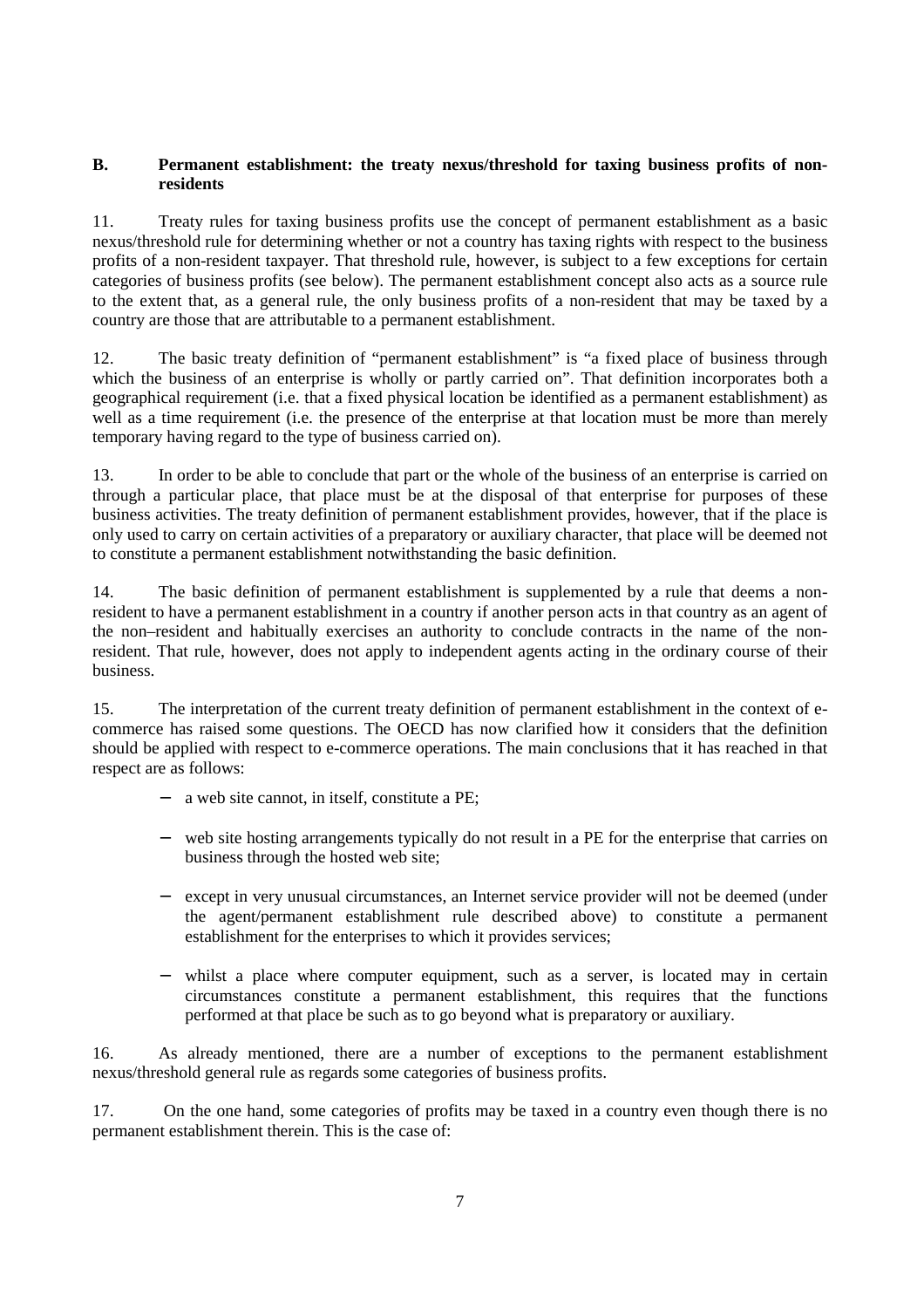- profits derived from immovable property (e.g. hotels, mines etc...), which, in all or almost all treaties, may be taxed by the country of source where the immovable property is located;
- − profits related to the performance of entertainers and athletes, which, in all or almost all treaties, may be taxed by the country of source where the performance takes place;
- − profits that include certain types of payments which, depending on the treaty, may include dividends, interest, royalties or technical fees, on which the treaty allows the country of source to levy a limited tax based on the gross amount of the payment (as opposed to the profit element related to the payment);
- under some treaties, profits derived from collecting insurance premiums or insuring risks in the source country;
- under some treaties, profits derived from the provision of services if the presence of the provider in the country of source exceeds 183 days in a 12-month period.

18. On the other hand, all or almost all treaties also provide that profits from the operation of ships and aircraft in international traffic may not be taxed by the source country even though there is a permanent establishment situated in that country. Most treaties also provide that capital gains (except on immovable property and business property of a permanent establishment) may not be taxed by the country of source.

### **C. Computation of profits: the separate entity accounting and arm's length principles**

19. The treaty principles for computing the business profits that may be taxed by a country are similar whether a country has taxing rights over business profits because these profits are those of a resident taxpayer or because these business profits are attributable to the permanent establishment of a nonresident taxpayer. In both cases, the rules for computing the business profits that may be taxed by the source country are based on the separate entity accounting and arm's length principles. Thus, each legal person or permanent establishment is generally treated as a separate taxpayer regardless of its relationship with other entities or parts of an entity. Each branch or subsidiary that is part of a multinational enterprise is therefore treated separately for purposes of the computation of profits under tax treaties, with the important proviso that, for purposes of determining the profits of each such branch or subsidiary, the conditions (i.e. primarily the price) of intra-group transactions may be readjusted to reflect those that would prevail between independent enterprises (the arm's length principle). The OECD, in its *Transfer Pricing Guidelines* (1995, in paragraphs 5 and 6 of the preface), identifies the "separate entity approach as the most reasonable means for achieving equitable results and minimizing the risk of unrelieved double taxation," notes that, "to apply the separate entity approach to intra-group transactions, individual group members must be taxed on the basis that they act at arm's length in dealing with each other.<sup>"</sup> and concludes, "To ensure the correct application of the separate entity approach, OECD Member Countries have adopted the arm's-length principle..."

20. The "traditional" methods of determining arm's length prices (contained in Chapter II of the OECD *Transfer Pricing Guidelines*) are a) comparable uncontrolled prices (CUP), b) resale price (minus a margin), c) cost plus (a mark-up). In recent years, reflecting problems in applying the traditional methods, two additional "transactional profits methods" have been added to the OECD *Transfer Pricing Guidelines*: the "profit split method" and the "transactional net margin method."

21. *Profit split method*. The profit split methodology first identifies the combined profit to be split between the affiliated enterprises from controlled transactions and then seeks to divide that profit based on the functions performed, assets used and the risks assumed by each. The profits to be split may be either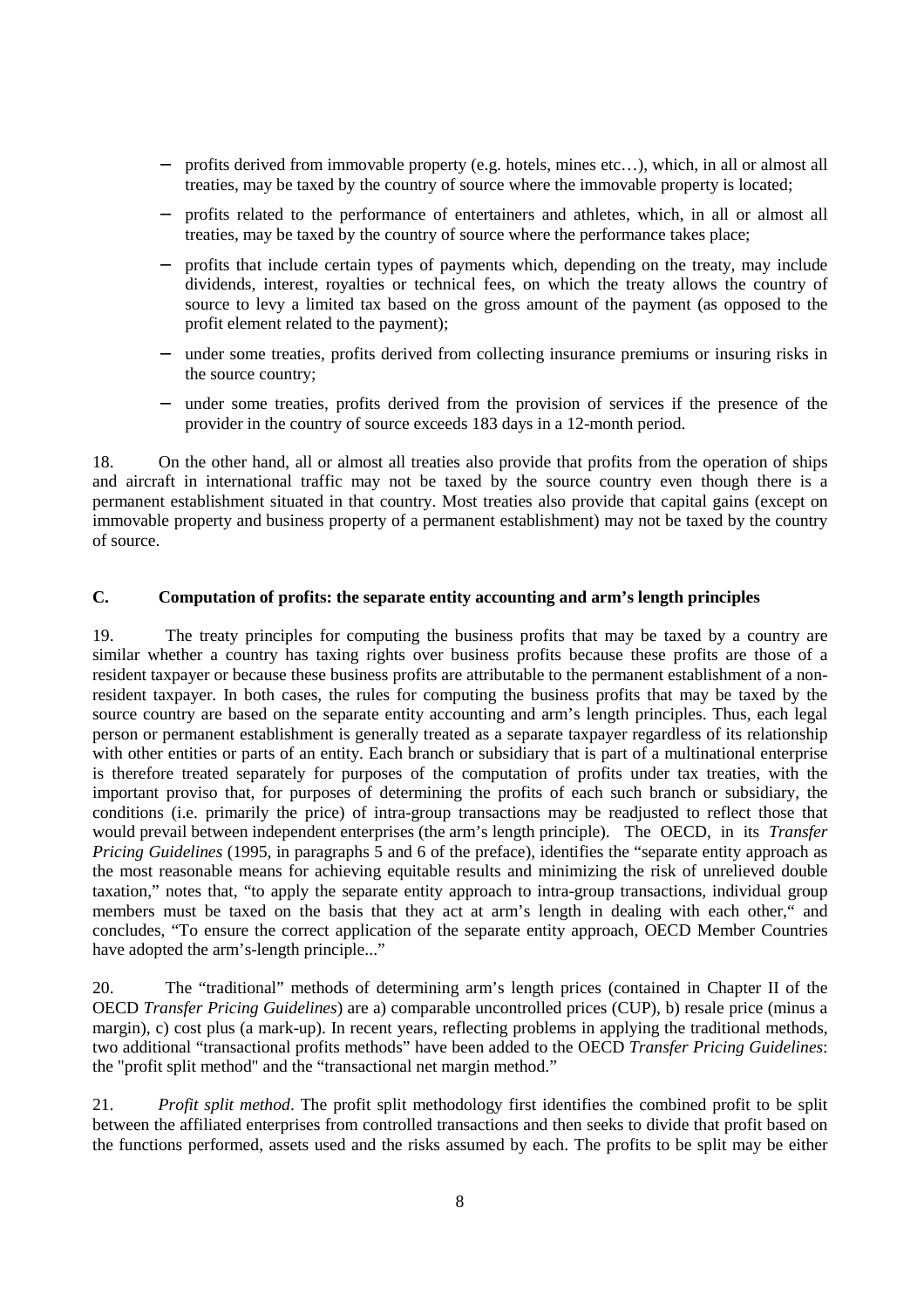the total combined profits from the controlled transactions or the residual profits that cannot be easily assigned to any of the enterprises on some appropriate basis, after providing a basic return to each entity for the activities performed.

22. *Transactional net margin method*. The transactional net margin method examines profit margins, relative to an appropriate base such as costs, sales, or assets. Thus it operates in a manner similar to the cost plus and resale price methods.

23. The OECD notes at paragraph 3.49 of the Transfer Pricing Guidelines that traditional transaction methods are to be preferred over transactional profit methods. It is however recognised at paragraph 3.50 that there are cases of last resort where traditional transaction methods cannot be applied reliably or exceptionally at all and so where transactional profit methods have to be applied. The paragraph concludes that as a general matter the use of transactional profit methods is discouraged. Since 1995, however, there has been a much wider use of profit methods by both taxpayers and tax administrations, especially to deal with the integration of functions within a multinational group (see the 1998 OECD Global Trading Report) and with unique and highly valuable intangibles. Further, the OECD is currently reviewing the treatment of profit methods as part of the process of monitoring the Transfer Pricing Guidelines.

## **D. The treaty rules for sharing the tax base between States where there is nexus**

24. Since tax treaty rules allow for business profits to be taxed by both the source and residence countries in some cases, the same business profits may be subject to competing claims by these countries. Such competing claims are addressed by giving priority to source taxation. This priority is ensured by rules that either provide for the exemption from residence taxation of items of income with respect to which a tax treaty grants source taxation rights to the other State or that allow the source country's tax to be credited against the residence tax on such items.

25. As treaty rules also allow certain categories of profits to be taxed by a source country where there is no permanent establishment (see above), there can be, in certain cases, taxation in the State of source, in the State where the permanent establishment to which such profits are attributable is located and in the State of residence of the taxpayer to which that permanent establishment belongs. Tax treaties provide for the elimination of such triple taxation by giving priority (through the exemption/credit rules described above) to source taxation, then to taxation in the State where the permanent establishment is located, with residual taxation rights being given to the State of residence.

## **3. A CRITICAL EVALUATION OF THE CURRENT TREATY RULES WITH RESPECT TO E-COMMERCE**

26. For the purpose of evaluating the current treaty rules, as well as various possible alternatives for taxing business profits arising from e-commerce, the TAG found it useful to first examine a number of alleged pros and cons of the existing rules. The discussion of these pros and cons allowed the TAG to assess these rules against a number of criteria for the evaluation of the existing rules and of possible alternatives. These criteria were derived from a set of principles, referred to as the Ottawa framework conditions,<sup>3</sup> that were developed at a 1998 high-level meeting on the taxation of e-commerce in which OECD and non-OECD countries as well as business representatives participated.

<sup>3</sup> OECD, Committee on Fiscal Affairs, "Electronic Commerce: Taxation Framework Conditions", Directorate for Financial, Fiscal and Enterprise Affairs, October 8, 1998.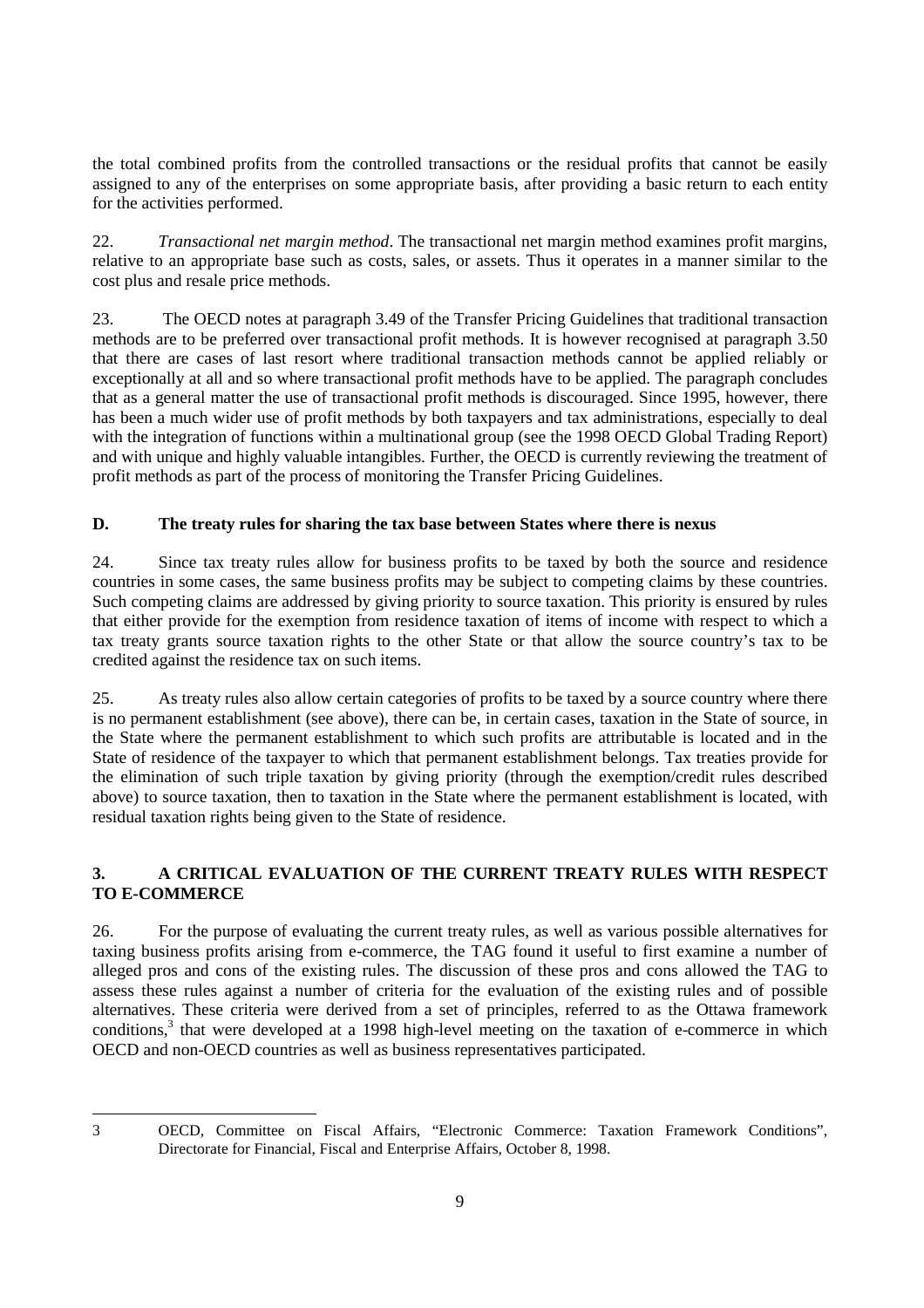### **A. Consistency with the conceptual base for sharing the tax base**

27. Arguments in favour or against the existing rules (and their alternatives) are often based on certain assumptions regarding where business profits ought to be taxed. The TAG therefore spent a considerable time discussing what was the most appropriate conceptual base for the inter-country allocation of taxing rights over business profits.

28. As regards tax treaties, the consideration of that issue in a multilateral setting goes back to the work of the International Chamber of Commerce and the League of Nations in the 1920s,<sup>4</sup> and in particular to a 1927 report of an international Committee of Technical Experts which lead to the adoption of the major rules which are now reflected in the OECD Model Tax Convention and on which most current tax treaties are based. <sup>5</sup>

29. The question of the allocation of taxing rights over business profits may be divided in two separate, but intertwined, issues:

- in what circumstances should a country have a legitimate claim to tax the business profits of a foreign enterprise (i.e. the jurisdiction or nexus issue);
- − what is the appropriate basis for deciding which part of the business profits of a foreign enterprise should be taxed in a country (i.e. the measurement of profits issue).

### *Jurisdiction or nexus issue*

 $\overline{a}$ 

#### *Residence versus source taxation of business profits*

30. A number of theoretical arguments can be used to argue that income should generally be taxed exclusively in the State of residence.  $\bar{6}$  This approach, among others, was reviewed and rejected by a group of economists (the "Economists") appointed by the League of Nations to study the question of double taxation from a theoretical and scientific point of view.<sup>7</sup> In place of these theories, the 1923 Economists

7 See Report on Double Taxation, submitted to the Financial Committee by Professors Bivens, Einaudi, Seligman and Sir Josiah Stamp, League of Nations Doc E.F.S.73 F.19, (the "1923 Economists Report").

<sup>4 &</sup>quot;The search for principles in international revenue and tax-base allocation is nothing new" R.A. Musgrave and P.B. Musgrave, "Inter-nation Equity", in *Modern Fiscal Issues - Essays in honor of Carl S. Shoup*, (R. M. Bird and J. G. Head, editor), page 63, at 64. As an example, these authors referred to the 13th century discussions, between Italian theologians, of the allocation of property as a tax base between situs and owner's domicile.

<sup>5</sup> See *Double Taxation and Tax Evasion, Report presented by the Committee of Technical Experts on Double Taxation and Tax Evasion*, 1927 (C.216.M.85.1927.II) (the "1927 Technical Experts' Report"). It is in the Draft Convention presented in the 1927 Technical Experts' Report that the basic permanent establishment Article of today is first introduced.

<sup>6</sup> See, for instance, U.S. Treasury, *Blueprints for Basic Tax Reform* (1977). One such argument is based on the ability-to-pay principle: "…the principal normative justification for income taxation is that it allocates the costs of government among taxpayers on the basis of comparative well-being, or ability-to-pay. The conventional view holds that ability-to-pay always should be measured in terms of worldwide income, not income restricted to particular geographical sources. A source taxation regime, however, only reaches income earned within the source country. Consequently such a regime usually does not take the taxpayer's full income into account and, according to the prevailing orthodoxy, cannot be grounded on an ability-topay principle. For some analysts, this fact makes source-based income taxation illegitimate." Stephen E. Shay, J. Clifton Fleming Jr. and Robert Peroni, "What's Source Got to Do With It? Source Rules and International Taxation", The David R. Tillinghast Lecture, 56 *Tax Law Review* (2002), 81 at 92 (this article, however, does not endorse that reasoning and supports source taxation).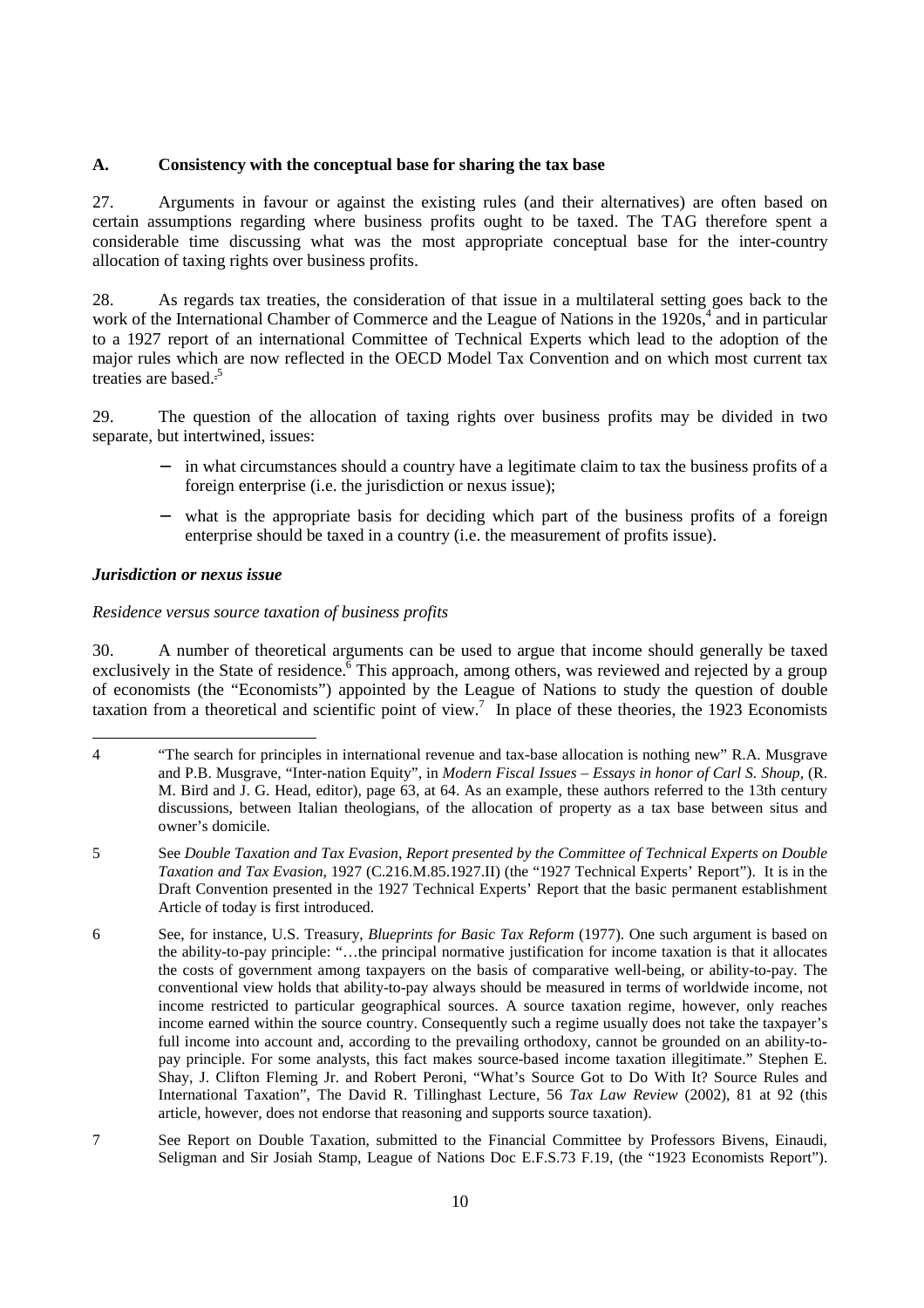Report posited that taxation should be based on a doctrine of *economic allegiance:* "whose purpose was to weigh the various contributions made by different states to the production and enjoyment of income."<sup>8</sup> The Economists identified four factors comprising economic allegiance, and classifying wealth into seven overall categories, identified the relative significance of the different factors with respect to each class of wealth. In general, the Economists concluded that the most important factors (in different proportions depending on the class of income at issue) were (i) the origin of the wealth (i.e., source) and (ii) where the wealth was spent (i.e., residence). The origin or production of wealth was defined for these purposes as all the stages involved in the creation of wealth. As noted by the Economists, "these stages up to the point

The 1923 Economists Report presented an overview of the historical use of "cost" and "benefit" theories to justify taxation. Both theories stem from the notion that there is a "social contract" between a state and taxpayer. The 1923 Economists Report then described the "faculty" or "ability to pay" theory of taxation which supplanted the exchange theory of taxation (under either the cost or benefit theories). Under the faculty theory, taxation is based according to the total resources of the individual, leading to a purely residence based and progressive-type of tax. With respect to an exclusive residence based taxation system, the 1923 Economists Report stated:

 "A third possible principle is that of *domicile or permanent residence.* This is a more defensible basis, and has many arguments in its favour. It is obviously getting further away from the idea of mere political allegiance and closer to that of economic obligation. Those who are permanently or habitually resident in a place ought undoubtedly to contribute to its expenses. But the principle is not completely satisfactory. For, in the first place, a large part of the property in town may be owned by outsiders: if the government were to depend only on the permanent residents, it might have an insufficient revenue even for the mere protection of property. In the second place, most of the revenues of the resident population may be derived from outside sources, as from business conducted in other States: in this case, the home government would be gaining at the expense of its neighbour." The 1923 Economists Report, at Part II, Section I.A. The Basis of Taxation. The Principle of Ability to Pay.

1

8 Micheal J. Graetz & Michael O'Hear, "The 'Original Intent' of U.S. International Taxation," 46 *Duke Law Journal*, 1021, at 1076-1077 (1997).

9 "When we are speaking of the origin of wealth, we refer naturally to the place where the wealth is produced, that is, to the community the economic life of which makes possible the yield or the acquisition of the wealth. This yield or acquisition is due, however, not only to the particular thing but to the human relations which may help in creating the yield. The human agency may be:

- (1) The superintendent or management of the labour and organisation at the situs, e.g., the local manager of a tea plantation;
- (2) The agencies for transport over sea or land touching various territorial jurisdictions, which assist in bringing worthless objects to points at which they begin to be near their market;
- (3) The seat and residence of the controlling power that decides the whole policy upon which finally depends the question whether the production of the wealth will ever be a profitable production or not. It chooses the local management, decides the character of the expenditure of capital and the times and methods of cultivation, decides the markets that are to be utilised and the methods of sale and, in short, acts as the co-ordinating brain of the whole enterprise;
- (4) The selling end, that is, the place where the agents for selling ply their calling and where the actual markets are to be found.

 It may be said that no one of these four elements can be omitted without ruining the efforts of the other three and spoiling the whole apparatus for the production of wealth. These have no relation whatever to the place where the final owner enjoys his income from the labours of the four elements. The four of them are thus in different measures related to the origin of the wealth, that is, its production as a physical product.

 The origin of the wealth therefore may have to be considered in the light of the original physical appearance of the wealth [e.g., the seed that gets planted], its subsequent physical adaptations, its transport, its direction and its sale."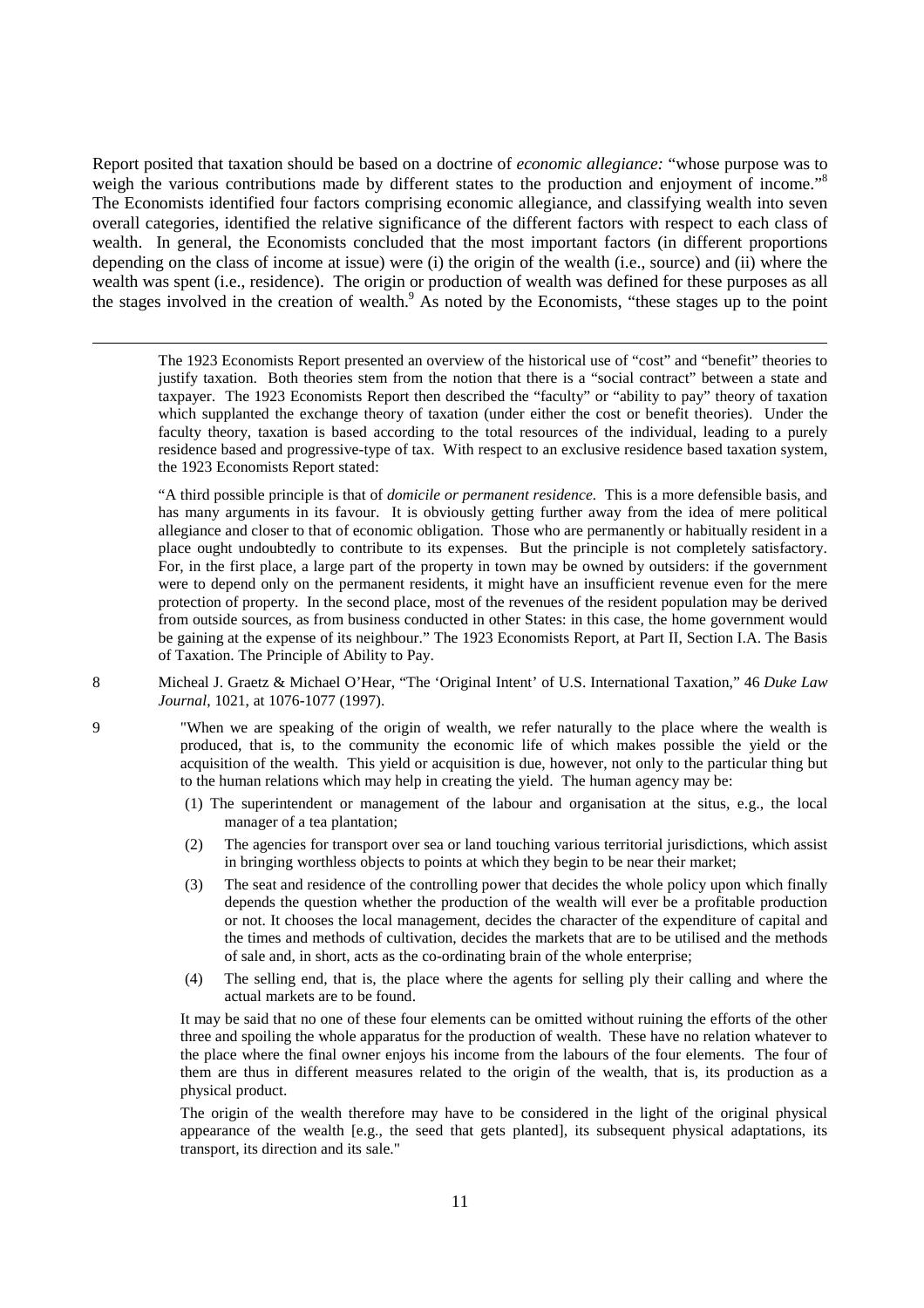where wealth reaches fruition, may be shared in by different territorial authorities."<sup>10</sup> This "origin of wealth" principle has remained a primary basis for source taxation through the many committees and draft conventions prepared under the auspicious of the League of Nations.<sup>11</sup>

31. The members of the TAG adopted a pragmatic approach and, noting the wide international consensus (reflected in bilateral tax treaties) that countries can tax business profits on both a residence<sup>12</sup> and source basis (subject generally to the permanent establishment threshold), did not question the right of countries to tax on the source basis. The OECD itself had previously recognized that reality:

"It is generally accepted that source countries are entitled to tax income originating within their borders, including income accruing to foreigners. One justification for this entitlement is that the foreign–owned factors of production usually benefit from the public services and the protection of property rights provided by the government of the host country. A source-based tax like the corporation tax may also serve to prevent foreign investors from capturing all of the "economic rent" which may arise when foreign capital moves in to exploit the host country's production opportunities, e.g. its natural resources."13

The TAG also accepted the fact that residence taxation rights should be residual, i.e. when the countries of residence and source both have the right to tax, the onus to relieve double taxation is on the country of residence.

### *The source issue: where do business profits originate?*

32. The conclusion that source taxation of business profits should be allowed requires logically to determine when business profits should be considered to have its source within a jurisdiction. Economic principles provide some guidance in this respect.

33. The two issues of when, and how much of, business profits should be taxed by the source country can be addressed from the different angles of economic efficiency (i.e. what is the least distorting, and

<sup>10</sup> The 1923 Economists Report at 23.

<sup>11</sup> See, *e.g.,* Double Taxation and Tax Evasion, Report and Resolutions submitted by the Technical Experts to the Financial Committee, February 1925 (F.212); Draft of a Bilateral Convention for the Prevention of Double Taxation and Tax Evasion, Report presented by the Committee of Technical Experts on Double Taxation and Tax Evasion, April 1927 (C.216.M.85.1927.II); Double Taxation and Tax Evasion, Report presented by the General Meeting of Government Experts on Double Taxation and Tax Evasion, October 1928, (C.562.M.178.1928 II); Leagues of Nations, Fiscal Committee, Report to the Council on the Work of the First Session of the Committee, October, 1929 (C.516.M.175.1929.II); Report to the Council on the Work of the Second Session of the Committee, League of Nations, Fiscal Committee May, 1930 (C.340.M.140); League of Nations, Fiscal Committee, Report to the Council on the Fifth Session of the Committee, Purposes of Taxation, June, 1935 (C.252.M.124); League of Nations, Fiscal Committee, London and Mexico Model Tax Conventions, Commentary and Text, November 1946 (C.88.M.88.1846.II.A); The Elimination of Double Taxation, The First Report of the Fiscal Committee of the O.E.E.C, September 1958.

<sup>12</sup> Since cross-border business profits are mostly earned by companies, which can be created at will and the residence of which is legally determined on the basis of incorporation, place of effective management or similar criteria, the type of residence taxation that actually takes place is different from that which is theoretically envisaged and which would allow a proper determination of the ability-to-pay of the taxpayer. This provides another justification for allowing source taxation.

<sup>13</sup> *Taxing profits in a global economy – Domestic and International Issues*, OECD, Paris, 1991, at 36-37.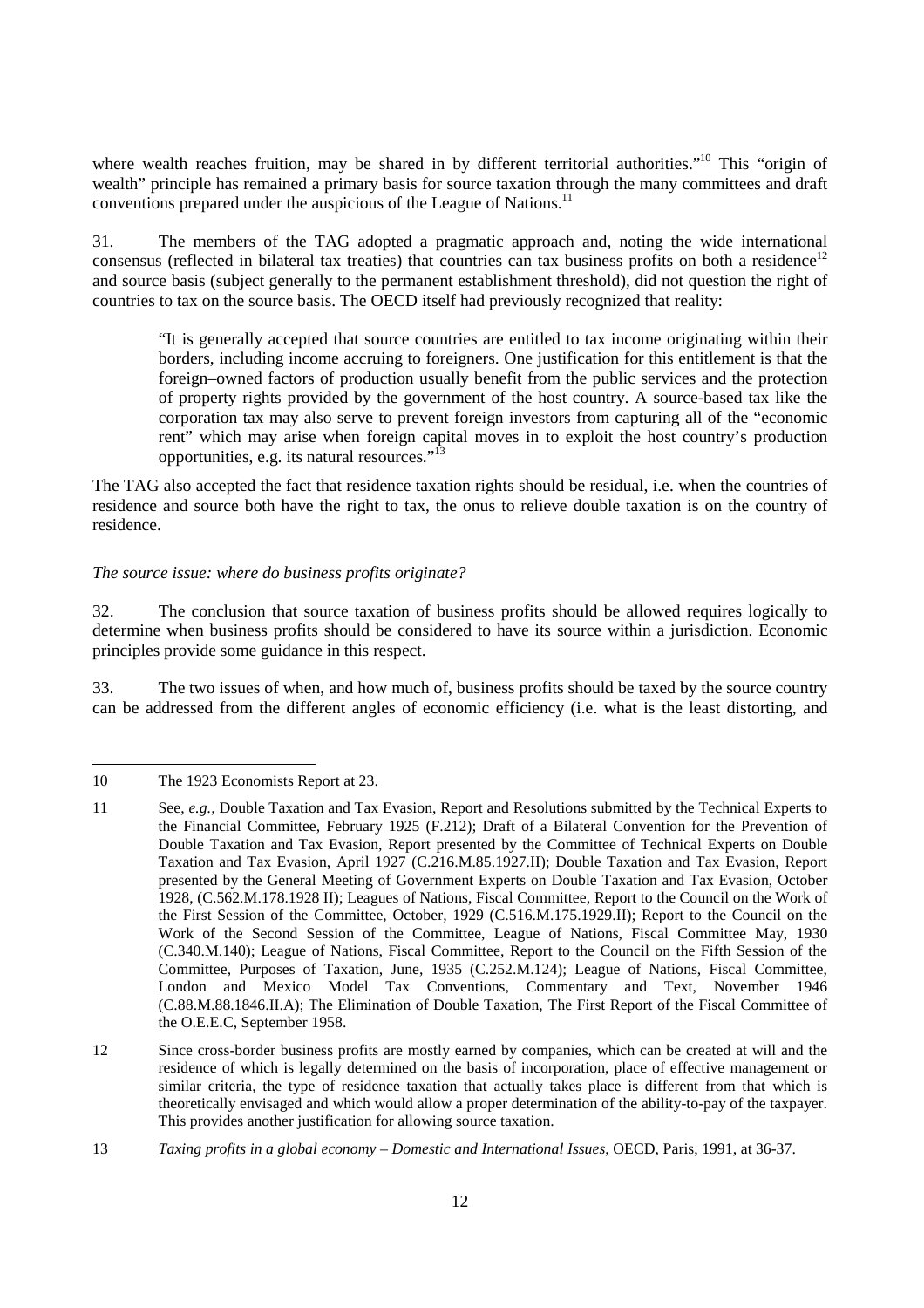therefore welfare maximising, allocation of taxing rights) or equity between taxpayers or between countries.14

34. In the case of international taxation, economic efficiency is normally discussed in terms of capital export neutrality and capital import neutrality. Capital export neutrality "is said to prevail when the tax system provides no incentive to invest at home rather than abroad, or vice-versa" and "[t]his is achieved when investors are taxed on accrued worldwide income and receive full credit against the domestic tax liability for all taxes paid abroad".<sup>15</sup> Capital import neutrality "prevails when domestic and foreign suppliers of capital to any given national market obtain the same after-tax rate of return on their investment in that market" and "[p]rovided that source countries do not practice tax discrimination between domestic and foreign investors, capital import neutrality will thus be attained if residence countries exempt all income from foreign sources from domestic tax".16 Whether preference should be given to either capital export neutrality or capital import neutrality is a debatable issue but one that is not relevant in the present context. Taking into account the existing practical consensus that source and residence taxation should coexist, policies of capital export neutrality or capital import neutrality do not depend, in practice, on whether or not a source country has taxing rights over a particular type of income but rather on issues related to non-discrimination and relief of double taxation.

35. The conclusion is similar as regards equity (or fairness) between taxpayers. In the case of taxation by the residence country, the equal treatment of taxpayers will depend on the country's rules for taxing foreign income and for relieving double taxation, which should ensure that a similar amount of tax is paid on income whether earned domestically or abroad. As regards the source country, the issue is primarily one of similar treatment of domestic and foreign taxpayers (effective non-discrimination). Thus, the issue of equity between taxpayers depends primarily on how the source country taxes foreigners and how the residence country taxes foreign income of its residents.

36. The issues of when, and to what extent, a source country should tax the business profits of foreigners is therefore primarily an issue of inter-nation equity.<sup>17</sup> The difficulty, however, is that there are no universally agreed principles for dividing the tax pie between the source and residence countries, which makes it difficult to determine what is a "fair" allocation of taxing rights between these two countries.

37. One approach is to start from the dual nature of business profits. Business profits, as computed in almost all countries, include a normal return on equity capital (unlike interest, which is the return on debt capital, the return on equity capital is not deductible in computing business profits and is therefore included in these profits). The rest of the profits (which may be referred to as "pure" or "economic" profits) correspond to what the enterprise earns from particular competitive advantages (the "economic rents" referred to in paragraph 31) which may be related to advantageous production factors (such as natural resources that are easily exploitable or low labour costs) or advantages related to the market in which the products will be sold (e.g. a monopolistic position).

38. Economic literature suggests that there are two possible approaches to determining a proper allocation of business profits: the supply-based and supply-demand based views. Under the supply-based approach, profits originate from where the factors that produce the profits operate and the source of the "normal" return of equity capital should therefore be identified "to the location in which the actual

<sup>14</sup> See Musgrave and Musgrave (note 4).

<sup>15</sup> OECD Taxing profits in a global economy (note 13) at 39.

<sup>16</sup> Ibid.

<sup>17</sup> Musgrave and Musgrave (note 4) at 68.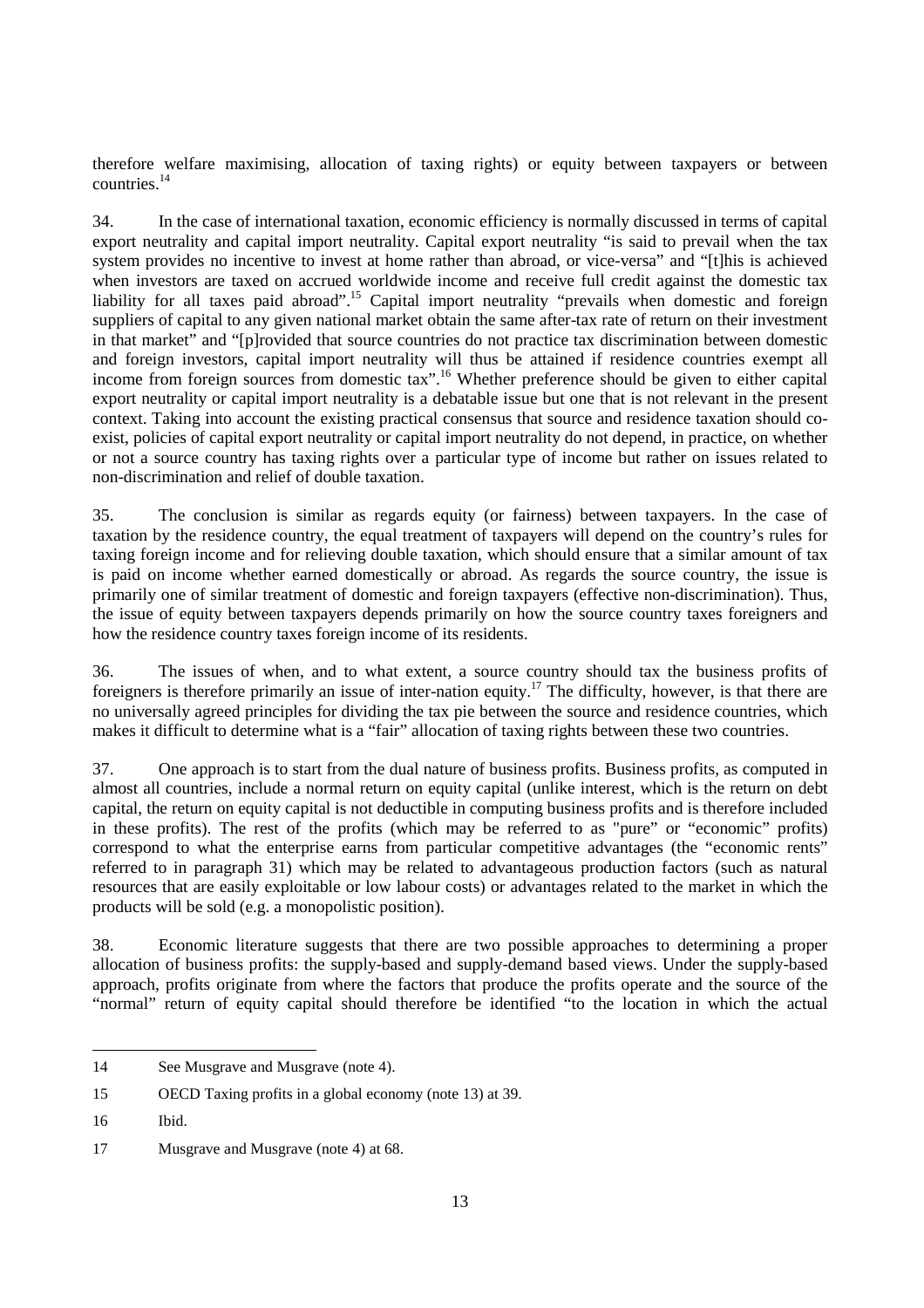operation of the capital occurs";<sup>18</sup> "[p]ursuant to this approach, the mere consumer market does not represent a factor contributing to the added value of the company."19 "As regards economic profits, the supply-based approach would suggest that these should be related to the situs of the locational rents that generate these profits. Under the "supply-demand" view, however, the interaction of supply and demand is what creates business profits. This view would therefore require to take account of the fact that the demand of the products arise from the consumer market.

39. A large majority of the TAG members implicitly rejected the "supply-demand" approach. For them, the mere fact that the realization of business transactions requires an interaction between the supply of goods or services by an enterprise and the demand in a market state has not historically been considered by countries to provide a sufficient link for considering that the profits of the enterprise arising from these transactions should, for purposes of income taxation, be sourced in the market state.

40. The TAG's approach was therefore in line with the supply-based approach of considering that business profits should be viewed as originating from the location of the factors that allow the enterprise to realize business profits. It therefore rejected the suggestion that the mere fact that a country provides the market where an enterprise's goods and services are supplied should allow that country to consider that a share of the profits of the enterprise is derived therefrom.

41. The members of the TAG disagreed, however, on an important related issue: i.e. whether a supplier which is not physically present in a country may be considered to be using that country's legal and economic infrastructure and, if that is the case, whether and to what extent, such use of a country's legal and economic infrastructure should be considered to be one factor which, under the supply-based view, would allow that country to claim source taxing rights on a share of the enterprise's profits.

42. For some members, source taxation is justified in such a case because the business profits of the foreign enterprise derive partly from the enterprise's use of important locational advantages provided by that country's infrastructure which make the business operations profitable. These may include, but are not limited to means of transportation (such as roads), public safety, a legal system that ensure the protection of property rights and a financial infrastructure.<sup>20</sup>

43. Other members, however, disagreed. For them, business profits derive from the carrying on, by the enterprise, of business activities and a country is only justified to consider that profits originate from its territory if the enterprise carries on activities thereon. They do not regard an enterprise which may have access to a country's market as necessarily "using" that country's infrastructure and, even if that were the case, they consider that such mere use of a country's general infrastructure would be too incidental to the business profit-making process to consider that a significant part of the profits are attributable to that country.

44. That disagreement prevented the TAG from articulating a single comprehensive conceptual base for evaluating the current rules for taxing business profits and the alternatives to these rules. One such alternative would be nexus rules that would allow a country to tax a foreign enterprise if the enterprise

<sup>18</sup> Id. at 83.

<sup>19</sup> Anne Schäfer and Christoph Spengel*, ICT and International Taxation: Tax Attributes and Scope of Taxation*, Discussion Paper no. 02-81, Centre for European Economic Research, December 2002, at 11.

<sup>20</sup> Thus the benefit principle, which provides a justification for rejecting exclusive residence taxation (see above) can also be put forward as a principle for determining the source of the business profits. The same reasoning has also been articulated in terms of the "principle of economic allegiance." Id. at 12.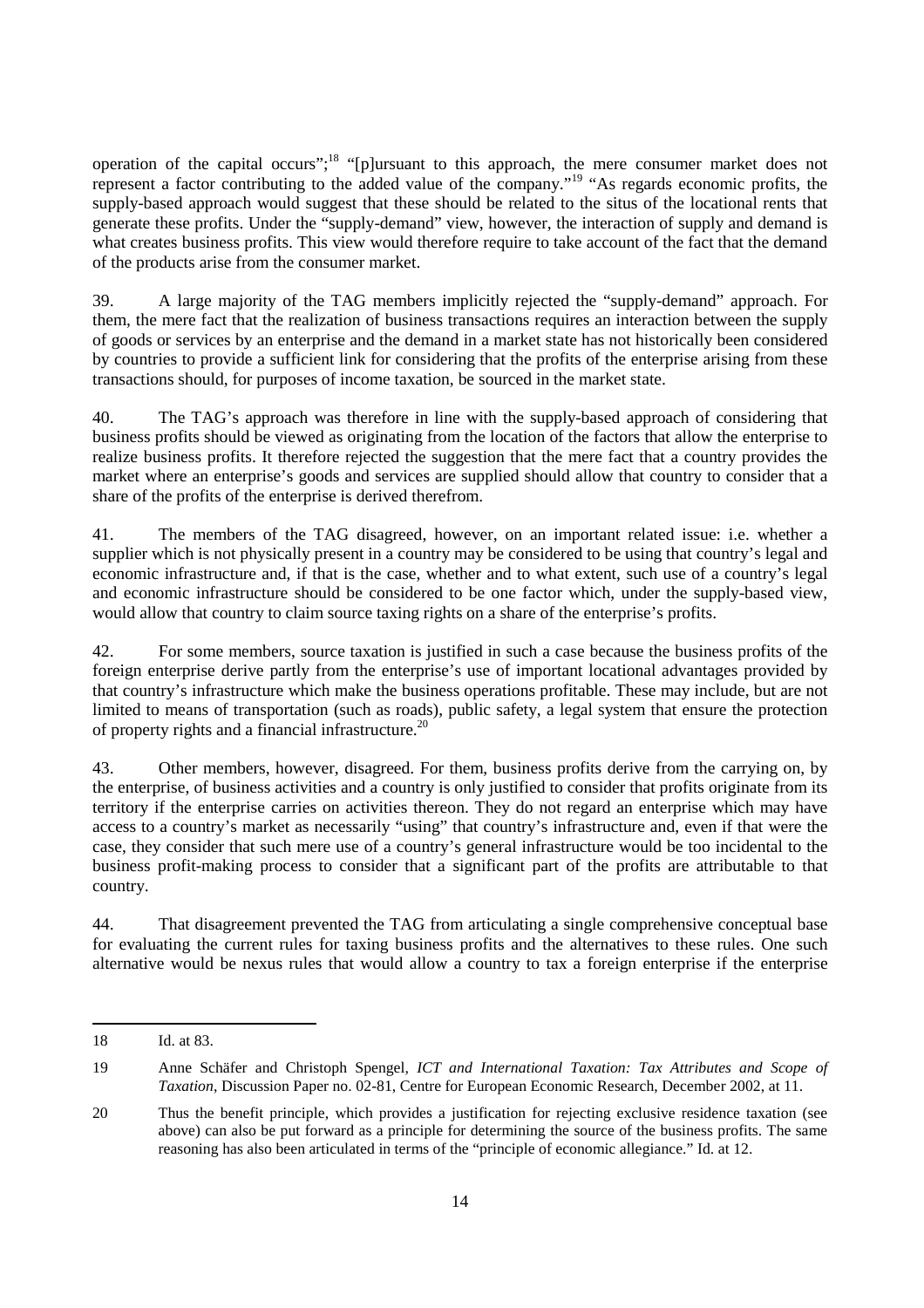made use of that country's infrastructure even if it did not carry on activities (at least in the traditional sense) in that country. Members disagreed on whether economic principles could support such nexus rules.

45. The TAG agreed, however, with the clear principle that source taxation should be nondiscriminatory<sup>21</sup> (as indicated above, this is also required by economic efficiency and horizontal equity). Thus, income derived from a particular country should ideally be taxed as if it were earned by a resident of that country. The practical application of that principle is restricted, however, by enforcement considerations. For example, it is very difficult for a source country to properly take account of a taxpayer's worldwide income and expenses for purposes of applying progressive rates to the taxpayer's net domestic source income.

#### *Evaluation of the current nexus rules*

46. Historically, it can be argued that, to a large extent, the existing treaty rules that determine when a source country may tax business profits did not emerge from economic principles but from a negotiation process which took place in the 1920s and in which one of the primary factors was enforcement considerations (these considerations arise from the territorial limitations to the countries' capacity to determine, verify and collect tax from foreign enterprises). These enforcement considerations are important in explaining what the rules are or should be. For instance, such considerations related to administrative feasibility may justify not allowing source taxation even where the above economic principles would arguably suggest that a part of the business profits should be considered to originate from a country (e.g. by adopting a taxation threshold such as the permanent establishment*).* A strict adherence to source principles is not always possible when these principles must be translated into practical source rules.

47. The members of the TAG who argued that business profits should only be taxed in the country where an enterprise carries on business activities going beyond what some view as the use of that country's infrastructure consider that the current nexus rule found in treaties, which is based on the existence of a permanent establishment in a country, is in line with that principle. They consider that the purpose of the permanent establishment standard is to define when a foreign enterprise has sufficient nexus with the state to warrant the enterprise being subject to a local income tax. Under the current rules, nexus is determined by whether the foreign enterprise or its agents actually conduct core business income-producing activities in the state. Historically, it has been accepted that the conduct of such activities normally requires the foreign enterprise to have some physical presence in the state, by way of labour and/or property. For some members, this reflects a traditional distinction between an enterprise that participates "in" the economic life of a country and one that merely interacts "with" the economic life of a country.

48. Looking at the particular case of e-commerce, these members also argued that the integration of e-commerce efficiencies and/or solutions into a business enterprise does not undermine the soundness of the existing nexus rules in light of the principle that business profits should be taxed where business activities take place. The "new" economy, just as much as the "old" economy, requires an enterprise to utilize capital, labour and other property in its core income-producing activities to develop, market and deliver its products and services. Even if the nature of those inputs and outputs may differ somewhat under the "new" economy (*e.g.,* from manufacturing capacity to knowledge workers on the input side; and tangible property to services on the output side), the essential fact remains the same: physical activity somewhere, as reflected by an entrepreneur's risk assumption, labour deployment, and property investments, remains a necessary component to an enterprise's creation of products and services. Nothing in the "new" economy changes the proper justification for a state to impose an income tax on an enterprise.

<sup>21</sup> Some observers have argued, however, that a principle of effective reciprocity in source country tax rates would be more appropriate than that of non-discrimination (as discussed in OECD "Taxing profits in a global economy" (note 13) at 37).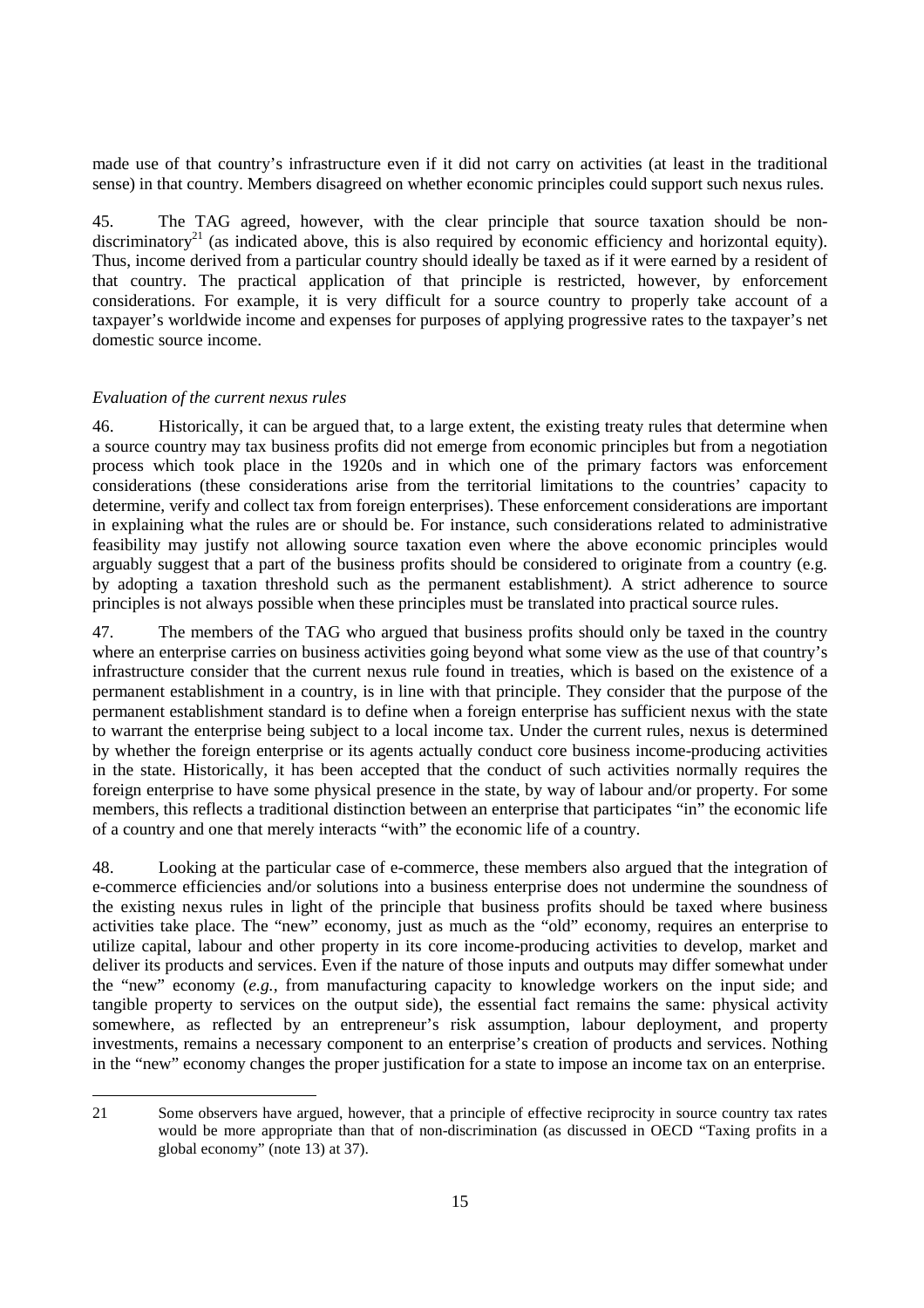49. Other members, however, questioned to what extent it is appropriate to rely on whether or not business activities are carried on in a jurisdiction as a nexus in the case of modern business models. They argued that new technologies mean that enterprises can readily participate in geographically distant markets, and it may no longer be appropriate to focus only on the activities of the enterprise in determining where functions are performed; enterprises can therefore undertake a substantial level of commerce in another country without establishing the kind of physical presence that was required in the early  $20<sup>th</sup>$ century. Where the functions require the interaction of the customer (such as in sales and many service transactions), they argue that the functions are at least partly carried out where the customer is located. Thus, for these members, an enterprise may participate to a significant degree in the economic life of a country through automated functions (such as on-line trading) without the need for a human or physical presence that would result in a permanent establishment.

50. Also, even if one accepts the principle that business profits should only be taxed in the country where an enterprise carries on business activities going beyond what some view as the use of that country's infrastructure, it is difficult to reconcile that principle with the existing exceptions, incorporated in the OECD Model and in most tax treaties, for certain business activities such as purchasing or activities that do not take place at a fixed location (e.g. services provided without a permanent establishment). Again, however, it could be argued that such exceptions are justified by enforcement considerations. Thus, it could be argued that whilst the permanent establishment threshold might not allow a country to tax all situations where income originates from its territory, it is a threshold which primarily addresses the issue of whether there is enough business profits to justify the administrative burden of source taxation.<sup>22</sup>

# *Measurement of profits*

51. As already noted, the issues of jurisdiction to tax and measurement of profits are intertwined. Once it has been established that a share of an enterprise's profits can be considered to originate from a country and that the country should be allowed to tax it, it is necessary to have rules for the determination of the relevant share of the profits which will be subjected to source taxation.

52. One would expect a logical link between the principles used to determine whether a part of the business profits originates from a country and the principles on the basis of which that part should be measured since "presumably, the objective is to divide up the tax base in line with the territorial origin of the profits."23 However, the same administrative considerations that lead to source rules that do not strictly follow the source principles discussed above may require measurement rules that will deviate from these principles.

53. For those who argue that, under the supply-based view, a country is only justified to consider that profits originate from its territory if the enterprise carries on activities thereon, the existing treaty rules for the measurement of profits, which are based on the separate accounting and arm's length principles, may be considered to be broadly in line with that view because they accurately measures the profits attributable to the activities performed at each location. Under the current arm's length transfer pricing rules, a state's share of that profit directly reflects the value of the functions performed in that state, taking into account assets used and risks assumed.

54. For those, however, who adopt a different view of the supply-based approach and consider that a share of the business profits originate from a foreign enterprise's use of locational advantages provided by

<sup>22</sup> Recent developments in the area of international exchange of information and assistance in the collection of taxes (e.g. the addition of a new article on assistance in collection of taxes in the OECD Model) may contribute to gradually reduce the importance of these administrative considerations.

<sup>23</sup> Musgrave and Musgrave (note 4) at 82.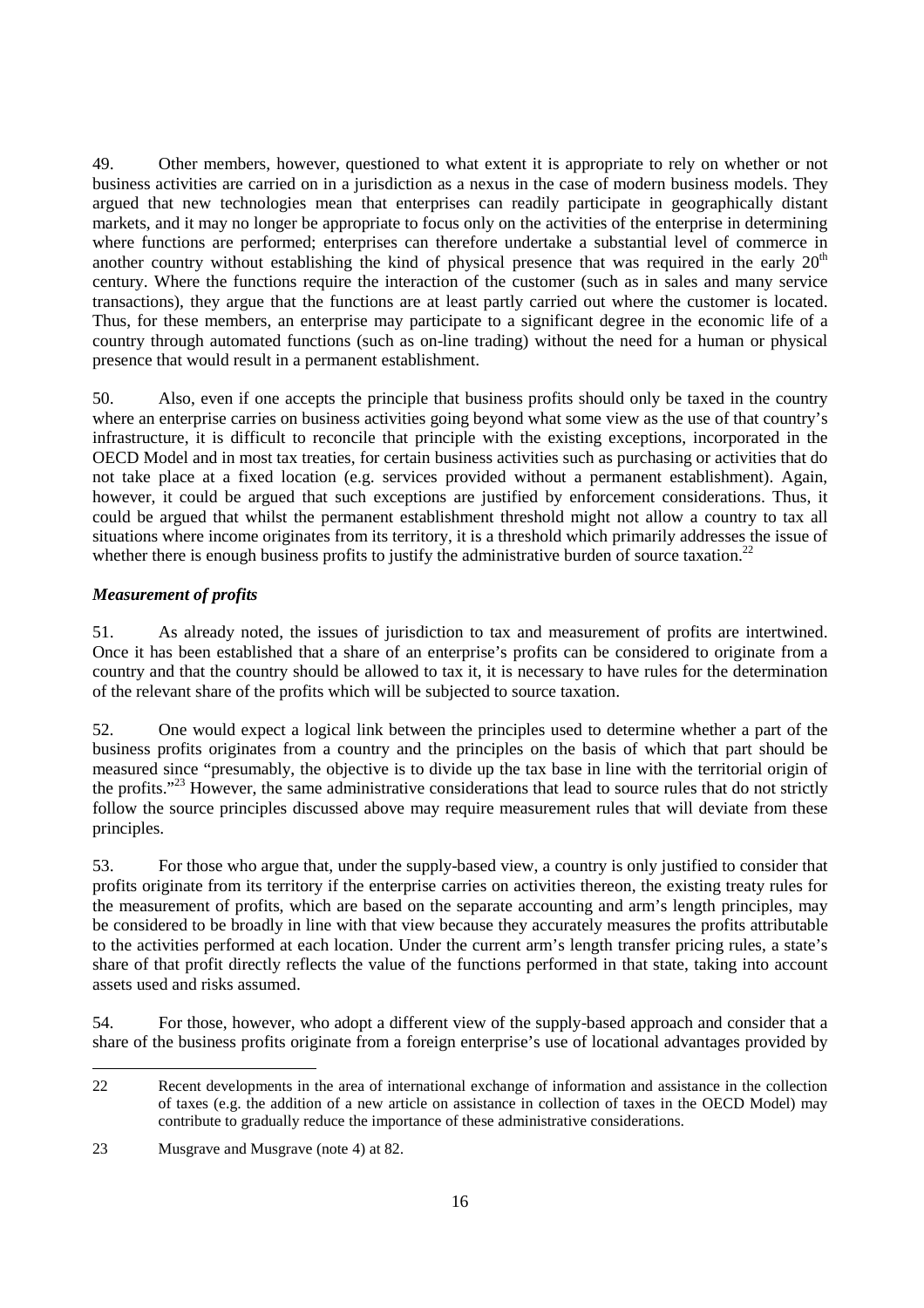a country's infrastructure, the existing treaty rules for measuring the profits derived from the source country may under-estimate the profits of the source country.

55. Also, under either view, it could be argued that since the existing rules for the measurement of profits taxable in a given jurisdiction rely on the separate accounting and arm's length principles, they encounter a fundamental and conceptually intractable difficulty. Economic interdependence and synergy between various parts of the corporate group produces profits that would not exist if unrelated firms engaged in similar activities, and it is conceptually impossible to allocate those profits scientifically. For those who make that argument, the arm's length principle is based on an underlying assumption that denies the very *raison d'être* of the modern corporation — that affiliated entities behave like unrelated ones and engage in similar transactions on similar terms. The advent of electronic commerce may exacerbate the problem since intangible products, the return from which is very difficult to attribute to particular activities having taken place in a given country, are at the heart of many e-commerce business models. A counterargument, however, is that the growing recognition and use of profit-based methods by tax administrations and taxpayers (see paragraph 23) makes it possible to take account of the integration of functions within a multinational when applying the arm's length principle. Also, it could be argued that the principal effect of many e-commerce business models is to create cost economies in distribution, procurement or other functions, the economic effects of which would seem to be measurable under the arm's length principle.

56. Finally, it was noted that under existing treaty rules, business profits may be subject to tax on a gross basis in certain circumstances. This is true, for example, of interest received by banks and other financial institutions in cases where the income is not attributable to a permanent establishment in the source state. Many treaties (including those based on the OECD Model) allow the source country to tax such interest on a gross basis. A gross basis tax does not, by definition, take into account the deductions incurred in earning the income. A financial institution is usually highly leveraged. As a result, a tax imposed on a gross basis will in many cases exceed not only the normal net income tax that would be imposed on such income in the home state, but may actually exceed the amount of income earned with respect to the particular transaction. Similar concerns arise with respect to royalties, since the developer of intangible property in most cases incurs significant costs.<sup>24</sup> Thus, the current rules that allow taxation of business profits on a gross basis in certain circumstances do not appear to be consistent with a conceptually sound measurement of business profits.

57. That led some members of the TAG to question whether the classic distinction between active and passive income, which underlies the current treaty rules, is still appropriate in light of evolving business practices. For these members, that distinction has become increasingly blurred, particularly in an electronic commerce environment. For the members who shared that view, this blurring between the active and passive ways of deriving income raises some issues about the appropriateness of the current treaty rules which provide for different tax treatment for business profits and passive income, and, in particular, the appropriateness of an all-or-nothing tax threshold for taxing business profits versus shared taxing rights for passive income.

 $\overline{a}$ 24 It has been argued that treaty provisions that allow taxation of some types of business income on a gross basis take indirectly account of the deductions attributable to the relevant income by providing a lower rate than that provided by domestic law. It is difficult, however, for any tax treaty that allows taxation at source to provide enough different withholding tax rates to take account of the different cost structures of different taxpayers.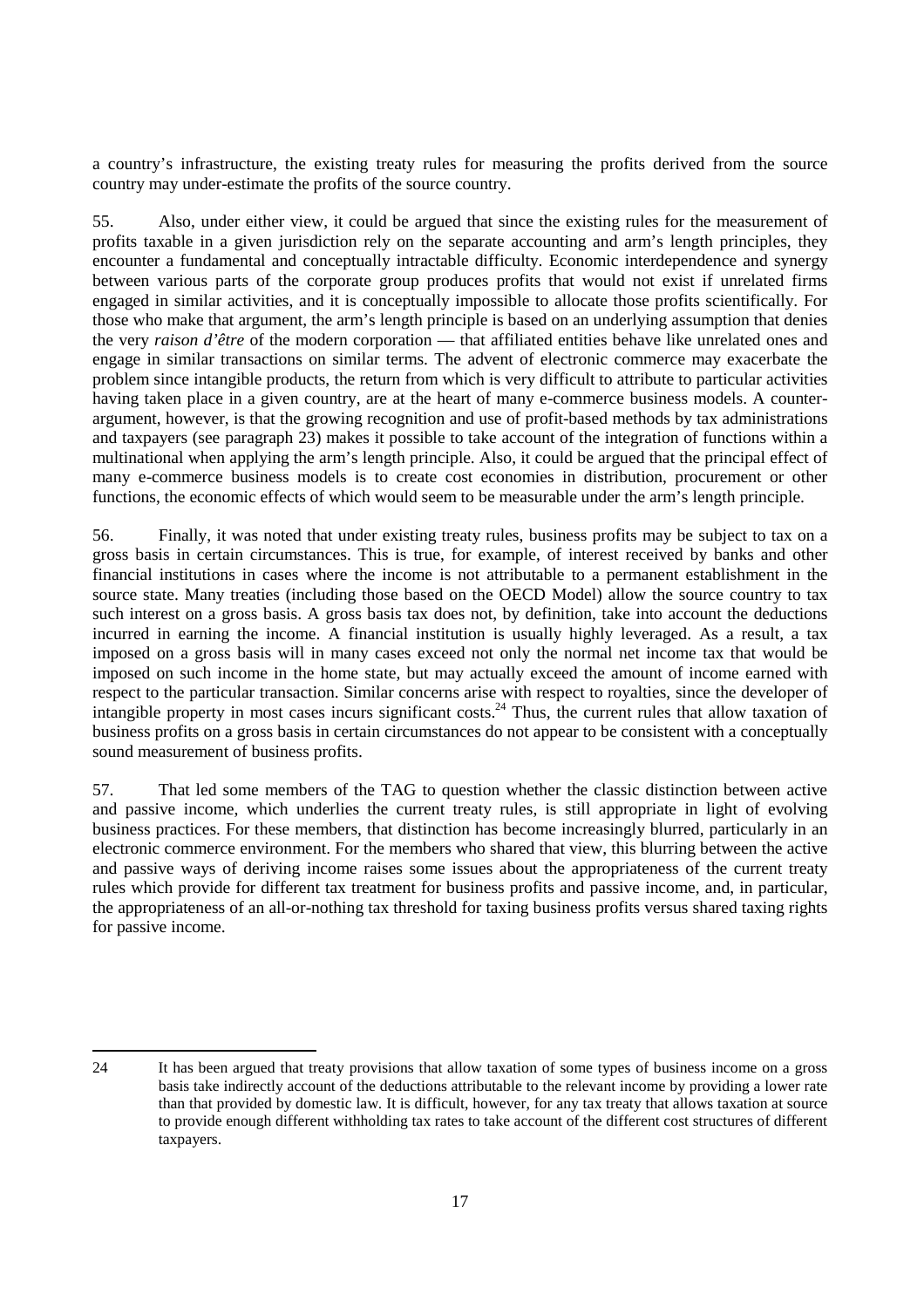## **B. Neutrality**

58. Neutrality is clearly an important tax policy objective and was specifically identified, in the Ottawa framework conditions, as an important consideration for purposes of taxation of e-commerce. In this regard, it is important to note that the current rules do not have special rules for e-commerce. These rules therefore deal with e-commerce as they do with most types of activities (as was shown by the conclusions reached by the OECD on the issue of the application of the permanent establishment concept to e-commerce). When the TAG discussed whether special rules could or should be designed for ecommerce, many members argued that there would be no fundamental basis for distinguishing between "traditional" businesses and those utilizing advanced communications technology in their business models. The most "traditional" of business enterprises (*e.g.,* the automotive and airline industries, distributors, retailers, etc.) continue to incorporate e-commerce business models. Whilst e-commerce has created new products and services, it also has changed the way "traditional" business activities are being conducted by all enterprises (*e.g.,* by introducing efficiencies into the procurement of supplies, collaborative R&D efforts, delivery of products and services to customers, performance of back-office functions such as accounting & finance, etc.). Accordingly, it would not be appropriate, nor possible, to design one set of nexus rules for "e-commerce" companies, and another for non-e-commerce companies.

## **C. Efficiency**

59. It is generally agreed that the compliance burden that tax rules impose on taxpayers, as well as the administrative costs of applying these rules for tax administrations, should be minimised as far as possible.

60. Through the permanent establishment concept, the current treaty rules for taxing business profits generally provide that unless a foreign enterprise has employees or assets at a given location in a State, that State will not be able to tax the business profits of the foreign enterprise. These rules probably achieved international consensus primarily because of practical considerations related to the determination and the collection of taxes. Indeed, it is probably right to assume that when this consensus emerged, most permanent establishments involved a number of employees working at a particular location with assets and accounting records<sup>25</sup> being kept at that location. Domestic access to accounting records and employees allows tax authorities to obtain and verify the necessary information for taxing business profits on a net basis whilst the presence of assets in the State provides a guarantee for the collection of taxes.

61. It could be argued, however, that the development of international exchange of information and assistance in the collection of taxes have made these practical considerations less important. The fact is, however, that recourse to international exchanges of information and assistance in collection for purposes of taxing business profits is still the exception rather than the rule, especially for developing countries.

62. The current international rules are aimed at allocating business profits to the jurisdiction in which the profits are earned and then taxing these profits on a net basis. Paragraph 3 of Article 7, for example, requires a jurisdiction in which a permanent establishment is located to allow a deduction for expenses incurred in earning the income attributable to that permanent establishment. If tax authorities do not have appropriate access to the information necessary to determine the revenues and expenses, the risk is that they will find an alternative basis (such as withholding taxes on gross business payments, as is often the case for interest and royalties) for collecting the tax.

<sup>25</sup> The view that separate accounting records would be maintained for most permanent establishments is still found in paragraph 12 of the Commentary on Article 7, which was drafted more than 40 years ago.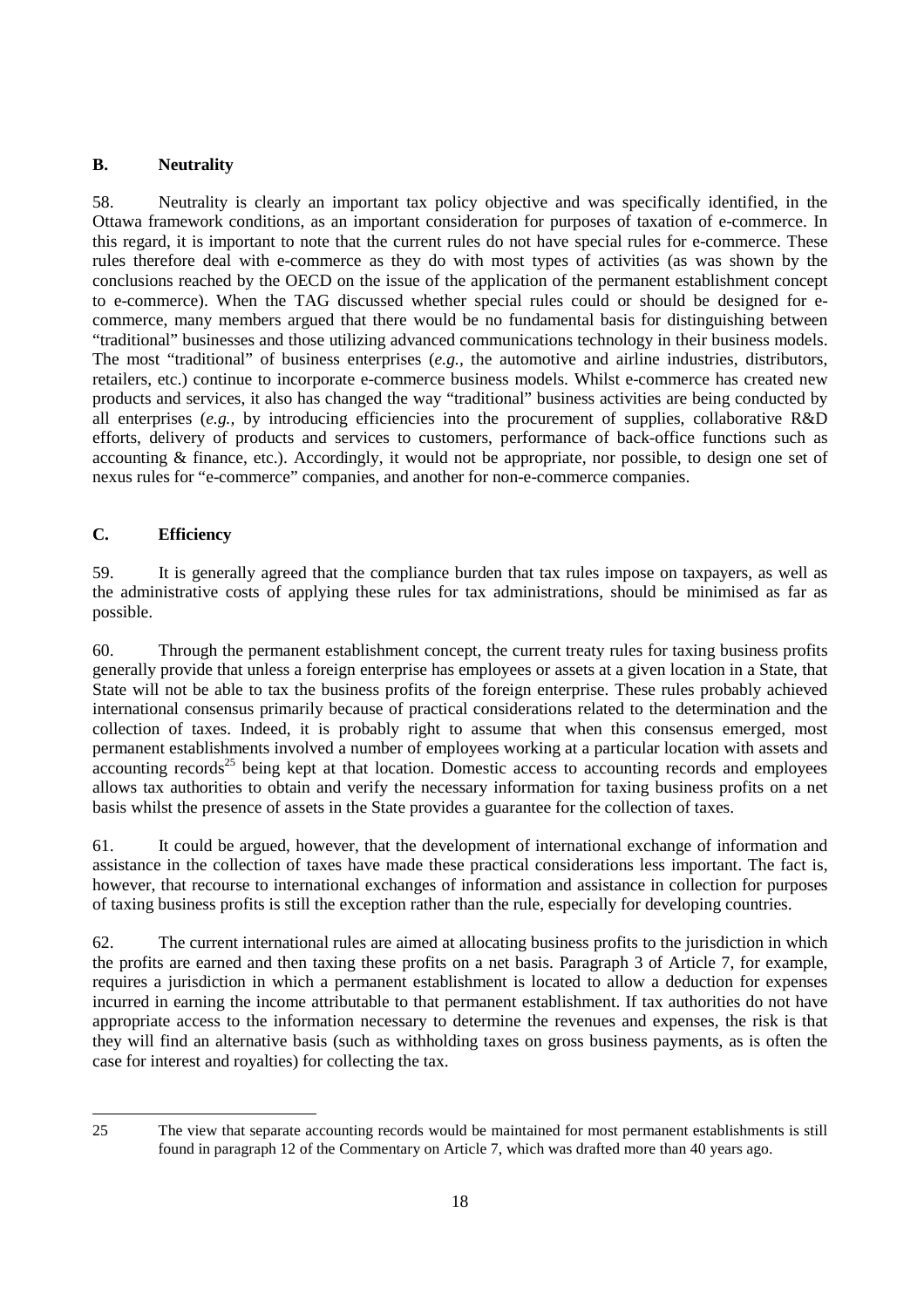63. Whilst this suggests that the permanent establishment concept provides a nexus rule that does not impose undue compliance or administrative burden on taxpayers and tax authorities, many members have argued that the current rules for measuring the profits that are taxable in a jurisdiction create important administrative difficulties. The main problem that was identified in that respect was the difficulty to find comparable transfer prices. Comparable prices simply may not exist. Perhaps the most important deviation from the state of affairs assumed to underlie the use of transfer prices based on comparable transactions is the existence of intangible assets, the "crown jewels" that lie at the heart of the modern corporation.<sup>26</sup> As already noted, however, the wider use of profit methods by both taxpayers and tax administrations suggests that this criticism may be addressed in the context of the existing rules.

### **D. Certainty and simplicity**

 $\overline{a}$ 

64. Ideally, tax rules should be clear and simple to understand. Certainty also implies that tax rules should minimize disputes and provide appropriate ways to solve them when they arise.

65. Although the current permanent establishment definition and the relevant Commentary arguably require some subjective judgment in their application, taxpayers and tax administrators appear to have reached a general (although certainly not unanimous) consensus about what does and what does not constitute a PE, leaving the middle ground open for dispute. Many multinationals are proactively creating locally taxable legal entities when they feel they have crossed the line between what is definitely not a permanent establishment and the "middle ground". To illustrate the decision process, it is commonly understood that if a taxpayer has no office, employees, or dependent agents in a jurisdiction, and all sales orders, contracts, etc., are required to be approved outside of a jurisdiction, then that taxpayer will not have a permanent establishment in that jurisdiction. If a taxpayer has an office, employees, or dependent agents in a local jurisdiction, and that presence is expected to be more than transitory, the taxpayer will generally decide that it has "crossed the line" into the middle ground and will establish some form of taxable presence in the jurisdiction. Even if the taxpayer's employees or dependent agents are arguably performing preparatory or auxiliary activities, many taxpayers will generally choose to have a taxable presence to avoid the risk of being found to have a permanent establishment in circumstances where they considered that they did not have one.

66. The issue is, then, whether the advent of e-commerce is a sufficient reason for challenging the current permanent establishment environment and risking the introduction of more uncertainty and controversy. E-commerce clearly changes the nature of the physical requirements necessary to conduct business in a local jurisdiction. One possible argument might therefore be that, whilst e-commerce businesses that do not have a physical presence in a country may not be benefiting from local services, they may be benefiting from the local economy to the point that they should be subject to local direct taxation of their business profits.

67. A contrary argument, however, is that it is unlikely that a non-resident vendor will obtain significant economic benefits from a local market prior to establishing a locally taxable presence in that

<sup>26 &</sup>quot;Several national reports identified the task of locating comparable transactions as the most difficult transfer pricing challenge arising from new economy transactions. [...] In general, the national reports suggested that the evolution of business models towards more dispersion of high value-added activities across jurisdictions, more integration of transactions among related entities, and greater specialization of functions all could make identification of comparables more difficult." […] "The increased utilization of intangible properties in electronic commerce businesses also will complicate the location of appropriate comparables." Gary D. Sprague and Michael P. Boyle, "Taxation of Income Derived from Electronic Commerce – General Report", in *Cahiers de droit fiscal international*, vol. LXXXVIa (International Fiscal Association), Kluwer, 2001, at 41-42.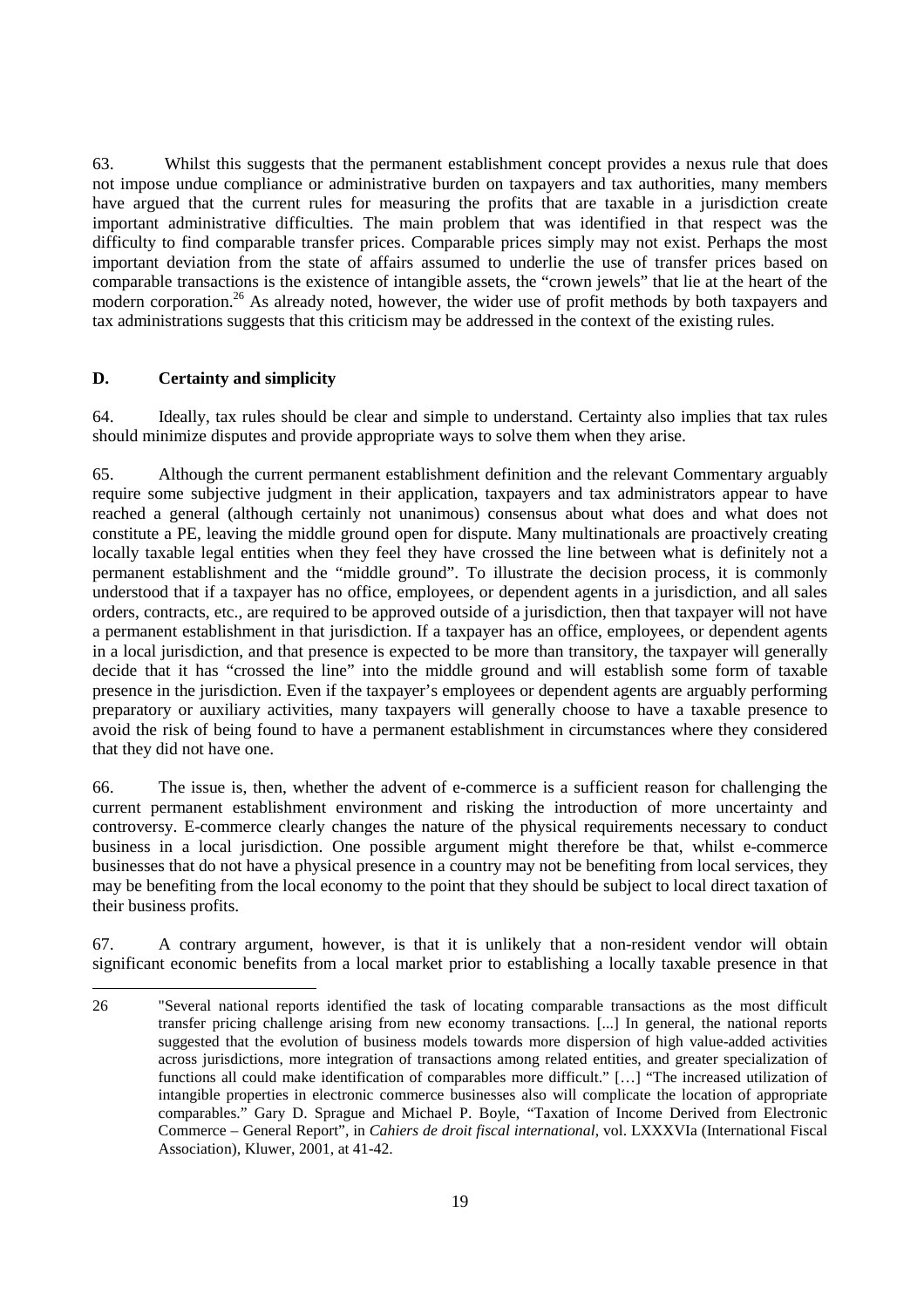market. A non-resident vendor typically begins contributing to the local economy, and local tax base, by hiring locally taxable resources even before making a single sale into the market. To reach the breakeven point, the vendor typically has to invest enough direct local resources in the jurisdiction to cross over the line into the grey area between what is definitely not, and what definitely is, a permanent establishment. At that point, the vendor will generally be advised to create a taxable branch or subsidiary in the local market. If the market grows rapidly, accelerating the vendor's breakeven point, that growth will fund the acceleration of the taxable branch or subsidiary presence to support distributors and customers in that market.

68. Another aspect of certainty deals with the way through which disputes are resolved. Currently, disputes concerning the application of treaty rules for the international allocation of taxing rights over business profits are ultimately solved through the domestic court system of the country that imposes the tax in dispute or through the mutual agreement procedure. This dispute resolution mechanism is essentially the same for all tax-treaty disputes. In the vast majority of cases, this system appears to work well. It could be argued, however, that it is deficient both as regards recourse to domestic courts and to the mutual agreement procedure. On the one hand, recourse to the domestic courts of the State of source to solve disputes concerning tax imposed by that State does not prevent the same issue from being decided differently by the courts of the State of residence (which carries risks of double taxation or non-taxation).

69. The mutual agreement procedure (MAP), on the other hand, offers no guarantee that the dispute will be solved. That procedure provides a mechanism by which a taxpayer can seek assistance from the competent authority of the country of which the taxpayer is a resident in resolving double taxation cases with the competent authority of another country. The majority of such cases involve transfer pricing issues where profit allocation issues arise between related parties or in respect of a permanent establishment. The MAP provisions only require that the competent authorities "endeavour to resolve by mutual agreement" such cases. The Commentary to Article 25 of the OECD Model Tax Convention recognises that "the competent authorities are under a duty merely to use their best endeavours and not to achieve a result"<sup>27</sup>. If, for any reason, the competent authorities fail to reach agreement, the treaties do not provide for further mechanisms for dispute resolution. Although in practice the vast majority of MAPs are resolved without the need for further dispute resolution processes, the current rules can leave an enterprise which operates cross-border in the position of having unrelieved double taxation, or taxation which is not in accordance with the treaty. The current rules also set no time limits for competent authorities to reach agreement, with the result that taxpayers can be left with uncertainties in relation to their tax liabilities for many years. These issues become more important as countries put more emphasis on the verification of transfer prices.28

### **E. Effectiveness and fairness**

 $\overline{a}$ 

70. For the TAG, the principles of effectiveness and fairness have two important practical consequences: taxation should produce the right amount of tax at the right time and the potential for evasion and avoidance should be minimised.

<sup>27</sup> Commentary on Article 25, paragraph 26.

<sup>28</sup> The OECD, however, is currently working on improving the mutual agreement procedure and examining alternative dispute resolution mechanisms (e.g. arbitration), see *OECD Launches Project on Improving the Resolution of Cross-border Tax Disputes,*  http://www.oecd.org/oecd/pages/home/displaygeneral/0,3380,EN-document-22-nodirectorate-no-27- 40795-22,00.html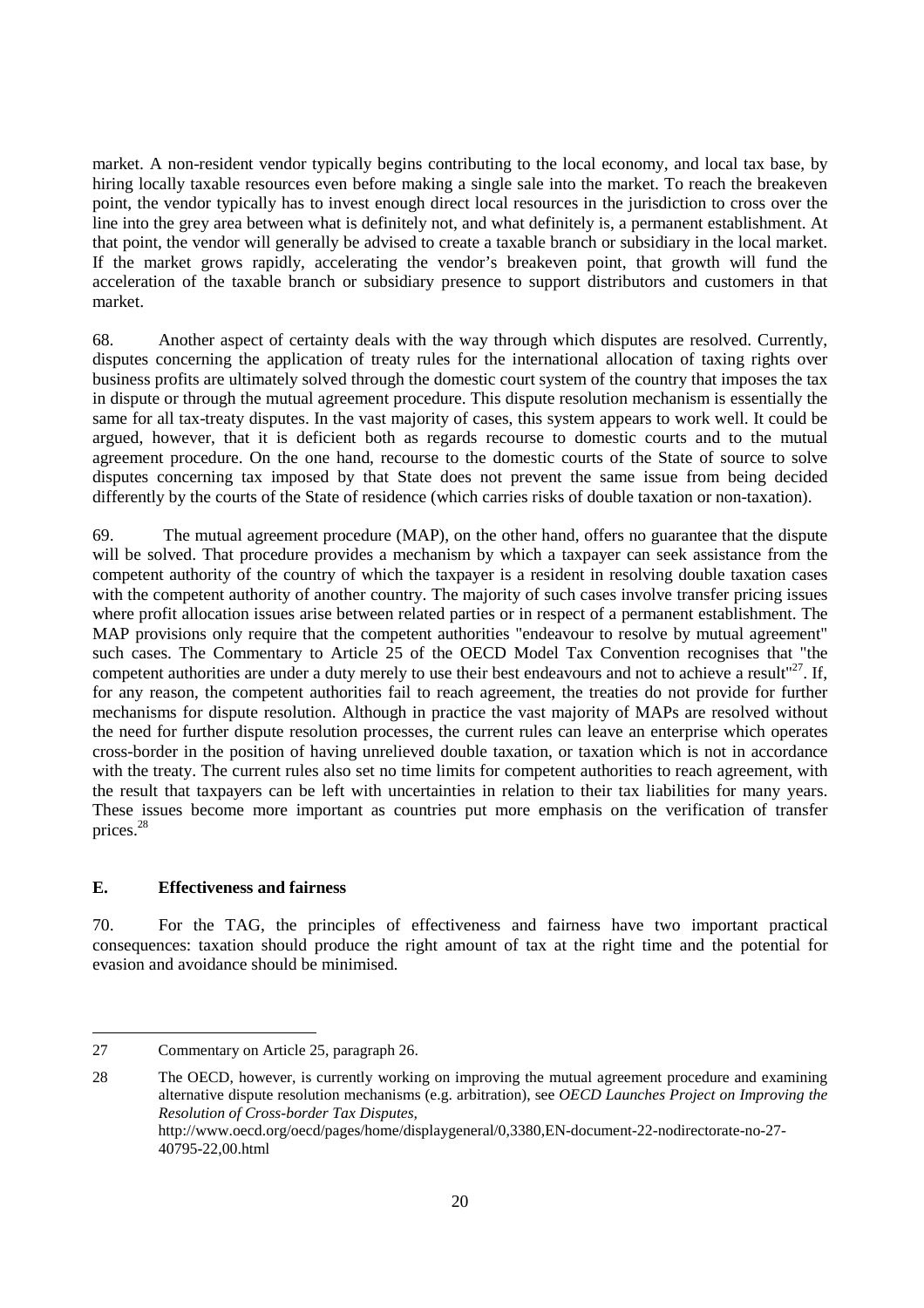71. Administrative practicality and convenience were among the factors that were taken into account when the permanent establishment provision was designed. It is generally acknowledged that a country's jurisdiction to tax should not extend beyond its power to impose a tax. Therefore, if a taxpayer is not physically present in a country, it may arguably be better if the income of that taxpayer is not subject to tax in that country. The reasons for this view are twofold. First, as a matter of principle it is generally inappropriate for a country to assert jurisdiction over persons or matters beyond its actual power of enforcement. Second, as a practical matter, a country should not seek to impose taxes that it cannot collect. A system of taxation is only perceived to be fair if it can be applied in accordance with its terms. If there is a class of taxpayers (*e.g.,* foreigners with no physical connection to the jurisdiction) that are technically subject to a tax, but as a matter of administrative practice are never required to pay the tax, then the taxpaying public will perceive that the system of tax is unfair and discriminatory. Therefore, the requirement of a fixed place of business serves the interests of fairness and administrability. A counterargument, however, is that source taxation may effectively be collected without the taxpayer being physically present in the jurisdiction, e.g. by withholding tax on payments such as interest and royalties (in that case, however, one can question whether the tax collected is really a tax on business profits as it is typically imposed on gross business payments and not on profits).

## *The potential for evasion and avoidance should be minimised*

72. Some members of the TAG expressed the view that the current rules leave room for manipulation as regards both the measurement of profits and the permanent establishment threshold.

### *1. Measurement of profits*

73. The arm's length principle, which is the basis for the current rules for the measurement of profits related to international transactions, assumes independent transfer prices. It has been argued that transfer prices can be determined so as to shift income to low-tax jurisdictions, including tax havens. This is, of course, something that independent parties would not do.<sup>29</sup> Where there are relatively few transactions in homogeneous products that are widely traded at known prices, such as petroleum or wheat (of given types and grades), manipulation of transfer prices is relatively easy to detect and correct. Where transactions occur frequently, where products are not homogeneous, where they are not widely traded, and where prices are not easily known, it is difficult to apply the traditional methods of transfer pricing. If transactions occur frequently, it may be impossible to engage in transactional analysis. If products are not homogeneous, it may be necessary to infer prices from those of similar products. If products are not widely traded, ostensibly comparable prices may not accurately reveal appropriate transfer prices to use in valuing transactions. If prices are not known, comparison of transfer prices is not possible.

74. Where a strict comparison of transfer prices is not possible, however, the arm's length principle can be applied through transactional margin methods (i.e. cost-plus or resale-minus) or profits-based methods. Also, the EU Commission has recently cited both a survey of large EU taxpayers that suggests that transfer prices are not systematically arranged to shift profits and evidence from the United States that suggests that a widespread tax-induced determination of transfer prices does not occur.

<sup>29</sup> To the extent independent parties collude to misstate the value of transactions on the books of at least one of the parties they probably engage in fraud; that possibility is not examined further.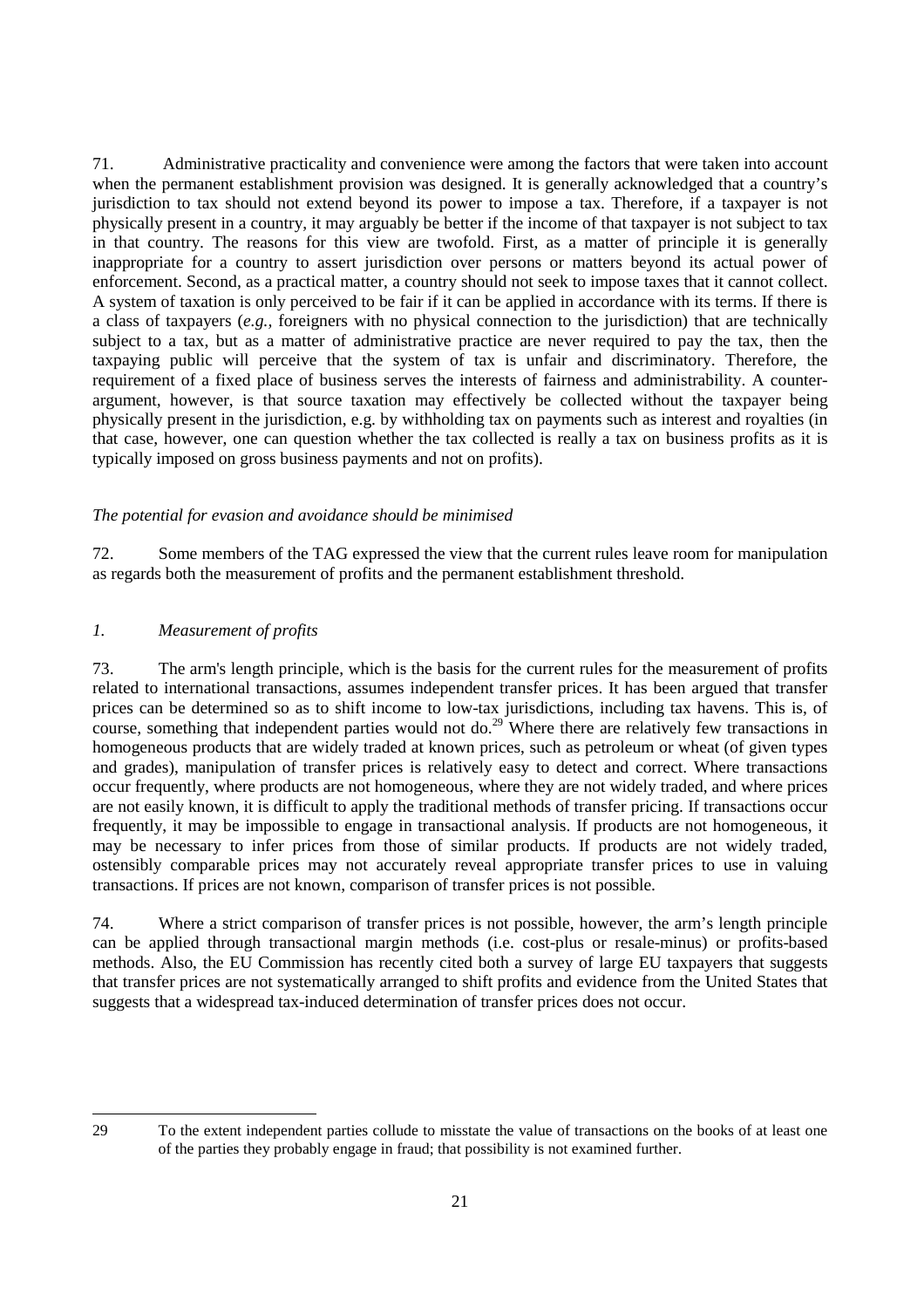# *2. Permanent establishment*

75. It has also been argued that the permanent establishment concept, which is the primary nexus rule for allocating taxing rights on business profits derived by foreign enterprises, is vulnerable to tax planning.

76. Clearly, it can be difficult and maybe impossible in the electronic commerce environment to trace the location from which e-commerce transactions are effected. It is also fairly easy to locate a server in a low-tax jurisdiction, to split various business functions related to a commercial transaction between different servers and to have web sites hosted by ISPs. This has led some members to argue that this offers attractive tax avoidance opportunities to e-commerce business. However, to the extent that very little profits would be attributed to functions performed through a server (see the TAG discussion draft on Attribution of Profit to a Permanent Establishment Involved in Electronic Commerce Transactions) or web site, such planning involving the location of servers and the hosting of web sites would have little consequences on tax revenues.

77. The exception for preparatory or auxiliary activities has also been identified as being particularly prone to tax planning.

78. Under paragraph 4 of Article 5 of the treaty definition of permanent establishment included in the OECD Model Tax Convention, a permanent establishment is deemed not to include the use of facilities or premises solely for the purposes of:

- a) storage, display and delivery of merchandise of the enterprise;
- b) purchase of goods, or collecting information;
- c) maintenance of goods of the enterprise for the purpose of processing by another enterprise;
- d) a combination of the above activities where the overall activity resulting from this combination is of a preparatory or auxiliary character.

79. For some members of the TAG, these exceptions enable foreign enterprises involved in ecommerce to participate in the economic activity of a country to a substantial extent without crossing the permanent establishment threshold. For example, purchases and sales of goods could be made in a country through the internet by a foreign enterprise which would also rent a warehouse for the storage and eventual delivery of these goods to customers in the same country without that enterprise being found to have a permanent establishment in the country.

80. The following more detailed example was presented to the TAG. A non-resident enterprise conducts activities in country S through three separate operations i.e. a distribution centre, a purchasing office and a market research office. E-commerce sales are concluded through a server located in another country. Payments are made through credit cards and a bank account is maintained in country S to pay for operating expenses. Under paragraph 4 of the definition of permanent establishment, the use of facilities in country S solely for the purpose of storage, display and delivery as well as the maintenance of a stock of goods will not constitute a PE. If all these activities were carried on at the same location, they would likely constitute a permanent establishment as they would go beyond what is preparatory or auxiliary. For some members, the fact that the result would be different if the enterprise carried on each activity at a different location is difficult to understand. This problem is perceived to be more acute in the context of ecommerce as the nature of e-commerce may allow a number of automated functions to be carried on from separate locations. These members therefore consider that the exceptions of paragraph 4 are particularly open to tax planning by non-resident enterprises which could thus avoid tax in a country and yet derive significant profits from economic activities carried on in these countries. Clearly, however, technical reasons related to the efficient conduct of business activities limit the extent to which enterprises can do so.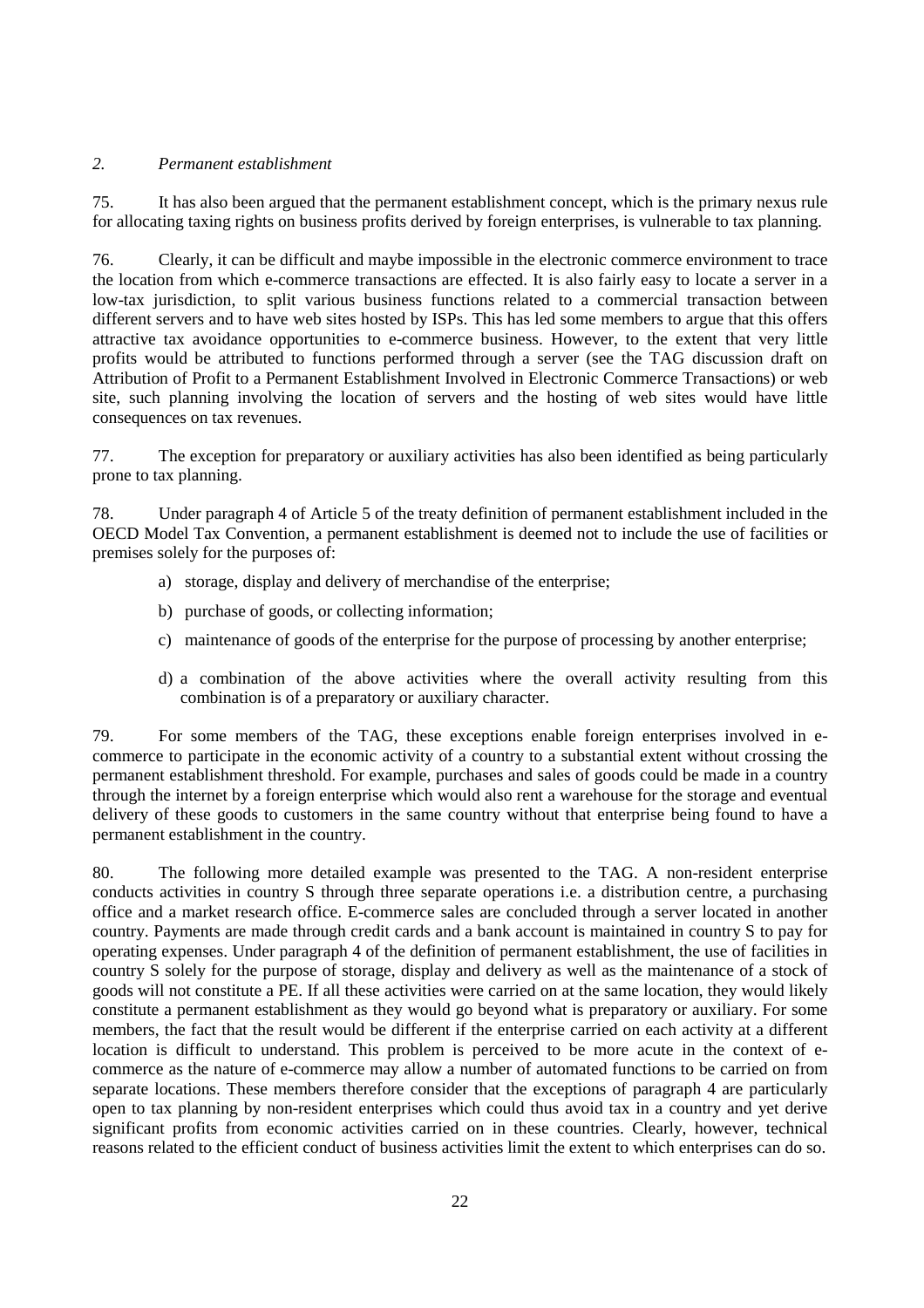# *Residence rules*

81. It has been argued that the current concept of residence, which determines the country which has residual taxing rights on business profits, is also prone to tax planning.

82. The residence of companies (legal entities) is usually determined on the basis of two different tests: where the company was incorporated and where the company is managed and controlled. Countries will normally use either one of these tests or both.

83. It could be argued that new information technologies facilitate the unintended application of the concept of residence by making it easier to have decisions related to the control and management of an enterprise taken almost anywhere in the world. What constitutes management and control is essentially a question of fact and is generally identified with the place where the decisions of the board of directors, or other similar body vested with the superior directing authority and policy formulation, are taken. Whilst some planning concerning the place of management and control would hardly be a new development, it is argued that new communication technologies (e.g. the advent of video conferencing) would make it possible, for instance, to have board meetings held simultaneously in different countries (this issue is dealt with in the TAG discussion draft on "Place of Effective Management Concept: Suggestions for Changes to the OECD Model Tax Convention").

84. As for incorporation, it has long been recognized that the ability to set up a new company in almost any jurisdiction makes residence almost elective in the case of new business organizations (once an enterprise has been in existence for some time, however, various factors could contribute to make it more difficult for that enterprise to change its residence merely by transferring assets to another company newly incorporated in another jurisdiction). In practice, it is a fairly common tax planning technique to seek the incorporation of a new legal entity in a particular jurisdiction in order to take advantage of different rules for residence taxation.

# **F. Flexibility**

85. Another important principle is that tax rules should be flexible and dynamic to ensure that they keep pace with technological and business developments.

86. The current rules incorporated in the OECD Model Tax Convention, which have largely remained unchanged since they were first drafted more than 40 years ago, have evolved over the years to take account of new business developments. For some members, the existing rules have therefore shown that they are sufficiently flexible to accommodate the development of "new" economy business models, as well as capable of adaptation where specific aspects of the rules need to be revisited in light of such development.

87. For instance, various modest adjustments have been made over time to the Commentary on Article 5 to better facilitate or clarify the application of the Model Convention to new business realities and innovative and evolving technologies (including enterprises' use of advanced communication technologies) without the need to change the permanent establishment definition. Some of the more salient modifications have included:

> 1. supplementing and/or clarifying the categories of activities that could give rise to a permanent establishment (*e.g.,* the 1992 addition to paragraph 8 that a lessor could be treated as having a permanent establishment in a foreign jurisdiction if the lessor's personnel "operate, service, inspect and maintain" the leased equipment in the foreign jurisdiction):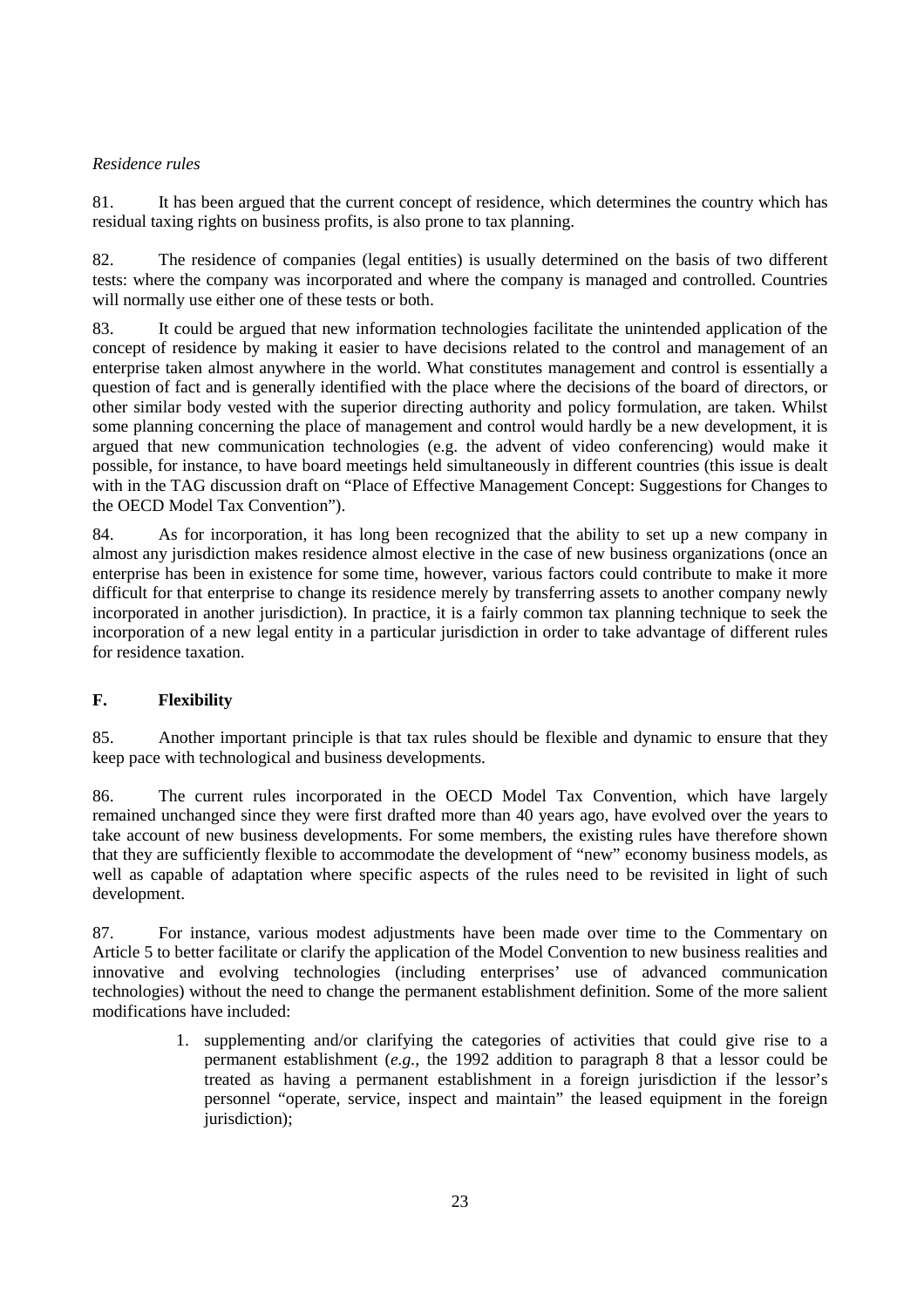- 2. adding exceptions to the creation of a permanent establishment with respect to certain types of equipment and/or activities (*e.g.,* the 1992 addition of paragraph 9 to provide that special rules may apply to the leasing of containers);
- 3. amending and adding paragraphs restricting certain activities or granting states additional rights in light of a history of taxpayer abuses of certain provisions (e.g., the 1992 addition of an anti-abuse provision to paragraph 18 (formerly paragraph 17) relating to the "twelve month" threshold test); and
- 4. last, but far from least, the recent additions to the Commentary to provide that under certain circumstances, a place where business activities are carried on exclusively through computer equipment such as a server can constitute a permanent establishment (see section 2 above).

88. Similarly, the arm's length principle, as expressed in the OECD Transfer Pricing Guidelines and in national legislation which incorporates the arm's length principle, seems flexible enough to fairly measure the value added by an enterprise's property (tangible and intangible) used, functions performed, and risks assumed in each jurisdiction in which it operates. Over the years, the arm's length principle has worked effectively across a broad range of industries, old and new. Accordingly, whilst business models may change, the same legal and economic framework can be used to properly allocate profit to the constituent elements of an Internet-enabled business enterprise.

89. The arm's length principle seeks to determine the relative values contributed by different parts of an enterprise to the overall business profits of the enterprise through a functional analysis. For the members who consider that the existing rules are flexible enough to accommodate the new business models, this functional analysis can be applied to an Internet-based business in the same way it can be applied to one based on more traditional elements. There is nothing in e-commerce business models that would undermine the effective use of the functional analysis or the arm's length principle to determine the profits to be allocated to different parts of an enterprise based on the relative risks they have assumed, property used, and functions performed. As noted in the OECD Transfer Pricing Guidelines, the arm's length principle is sound in theory since it provides the closest approximation of the workings of the open market. A move away from the arm's length principle for any category of transaction (such as e-commerce) or type of company (such as those which use the Internet) would threaten the current international consensus on transfer pricing matters.

90. Some members of the TAG, however, have taken a different view as regards the capacity of the existing rules to adapt to e-commerce.

91. These members observed that the communication and technology revolution, and the advent of rapid transport, mean that, in many cases, enterprises can undertake a substantial level of commerce in another country without establishing the kind of physical presence that was required in the early  $20<sup>th</sup>$ century. Conversely, situations can arise where enterprises may have the kind of physical presence that would give rise to a permanent establishment, but have little or no economic presence in the host jurisdiction. They note that the modern environment is characterized by:

- − changes to the functions performed by enterprises and/or the way in which they are performed;
- − changes in the distribution of functions performed by those enterprises; and
- − changes to the need for face-to-face contact in undertaking trade or services.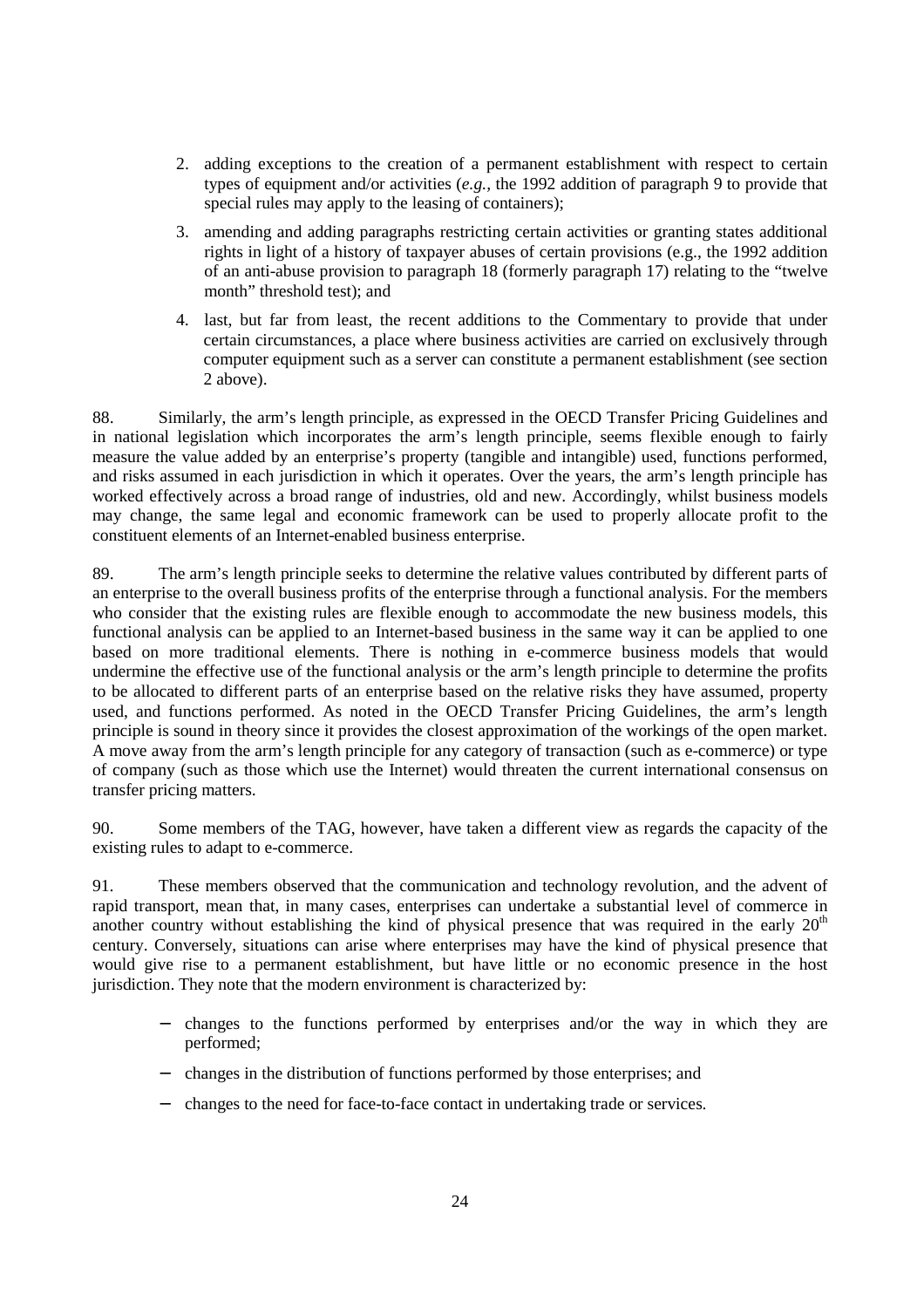92. The last decade has seen a significant shift in the types of functions performed by many enterprises. Many functions previously performed by people can now be replaced by software or automated equipment. An enterprise now has the ability to electronically project a business presence to almost any corner of the globe and to deliver many products and services electronically. Enterprises no longer need to establish branch offices, staffed with people who can provide local services or face-to-face contact, in each of its major markets. The need for a human presence (and supporting physical infrastructure) in diverse locations may be much reduced. In these circumstances, these members questioned whether a taxing threshold built on physical presence of an enterprise remains appropriate.

93. Some members also questioned the extent to which the principle of separate entity accounting, which underlies the current rules for the measurement of profits, is adapted to modern ways of doing business.

94. It was observed that, in many cases, enterprises no longer operate on a business model which relies on the establishment of discrete economic units within each jurisdiction. More and more multinational enterprises are moving towards global business models where their business operations are globally integrated to increase their overall competitiveness. Locations tend to be functional rather than jurisdictional. For example, an enterprise's headquarters, research and development, production, customer service, procurement, warehousing, inventory management, administration and financing functions may be located in different countries and linked electronically to produce a seamless integration of business functions. The dissemination of the output of these functions from the location where they are developed or performed to where they are "used" by the enterprise is instantaneous and global using modern communication techniques.

95. The current rules require that multinational enterprises recognise intra-group transactions across borders and seek to place a value on these transactions in order to measure the profits that each country is allowed to tax. Whilst intra-enterprise transactions may be recognised for some purposes (e.g. to assess the viability of each component or function of a business), the fact still remains that the nature and value of the transactions are often not determined by the market. Instead, an attempt must be made to characterise and value these transactions solely in order to comply with the tax rules.

96. Furthermore, the separate entity approach means that it is possible for a country to tax profits where a multinational makes overall losses. This approach may be appropriate where a multinational enterprise's operation is managed around separate profit centres for each jurisdiction. However, as mentioned above, multinational enterprises operate on a global basis and often choose to group their operations and profit centres based on similar business activities or functions such as finance, research and development, inventory etc. Therefore the separate entity approach for attributing income to a jurisdiction is not only artificial but difficult to apply in practice. For the members who share that view, this further highlights how the existing rules no longer complement the business models of today and tomorrow.

### **G. Compatibility with international trade rules**

97. It is important that any set of rules for the taxation of cross-border business profits be fully compatible with existing international trade rules. The existing rules incorporated in tax treaties, which predate the development of international trade rules, do not give rise to particular concerns in that respect. As will be shown later, however, some of the suggestions for alternatives to the existing rules do raise such concerns.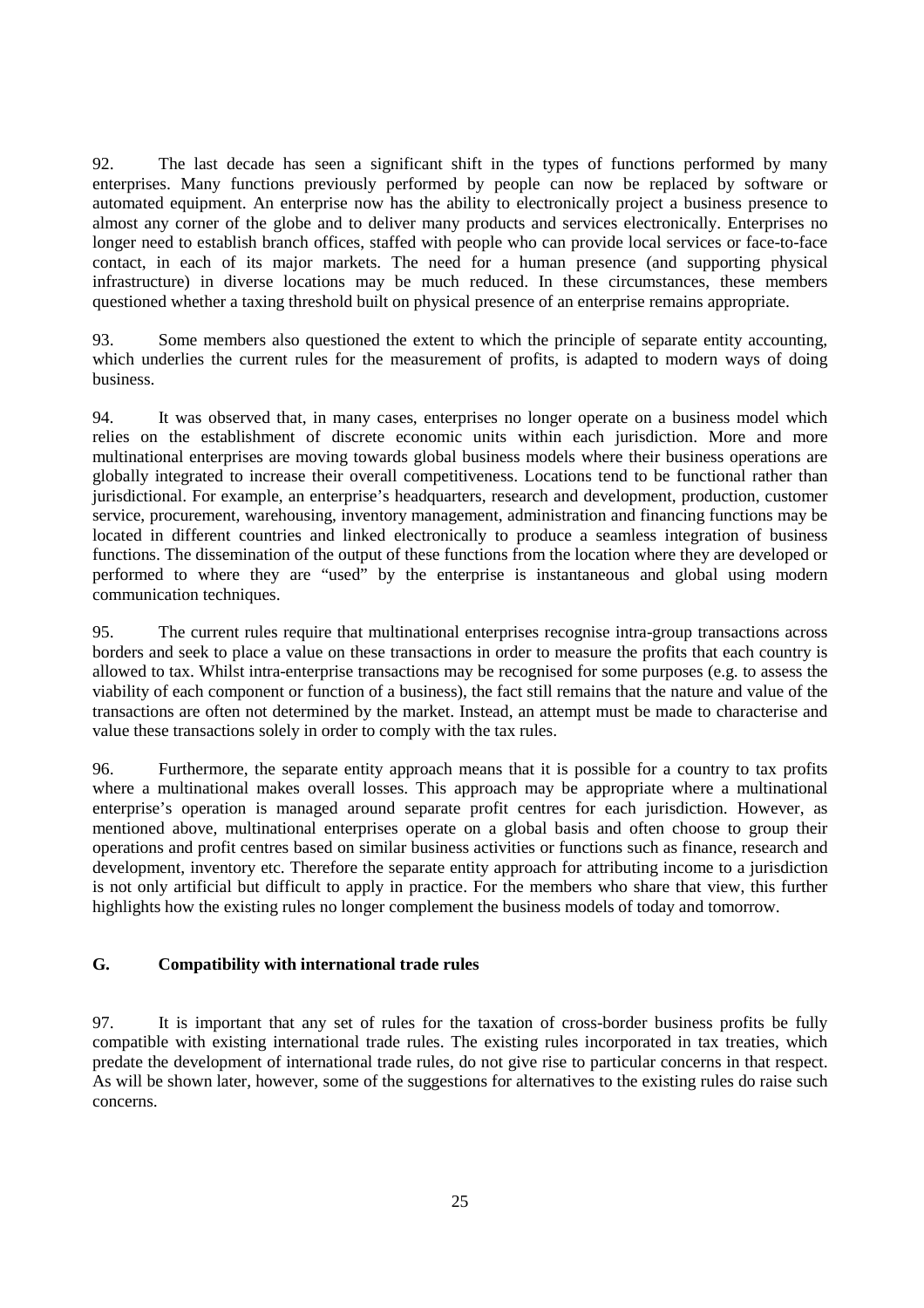## **H. The need to have universally agreed rules**

98. In order to avoid double taxation or non-taxation of business profits, any set of rules for the intercountry allocation of taxing rights over business profits needs to be agreed to by as many countries as possible. This is why treaty rules that are basically uniform have gradually emerged to replace the different domestic source and allocation rules.

99. One of the clearest advantages of the current treaty rules for taxing business profits is that they are widely accepted internationally. Almost all tax treaties currently use the permanent establishment concept, even though that concept is substantially modified in the United Nations Model and in a number of bilateral treaties, primarily as regards business profits derived from the provision of services.

100. In light of this high degree of universal acceptance, any suggestion of alternative rules would raise the following questions:

- − how likely it is that such new rules could reach the same level of acceptance?
- − what transition issues would arise from the replacement of the current rules? How likely is it that new rules could be agreed to?

101. In the absence of an international rule-making body that can impose its views, any change to the current international norms for taxing business profits would require a large degree of consensus before it could be applied universally.

102. Looking at the domestic law of many countries, it is clear that even developed countries have different views as to when business profits should be subjected to source taxation. Many countries, such as Germany and the Netherlands, use a domestic law concept of permanent establishment which is broadly similar to that used in treaties. The United Kingdom, however, has long used the general concept of trading *within* the country. The United States rules refer to taxable income which is effectively connected with the conduct of a trade or business within that country. Under French rules, a business is considered to be carried on in France if there is an "establishment" or a "complete cycle of operations" (*cycle complet d'opérations*) in France. Canadian tax law provides that non-residents who carry on a business in Canada are liable to tax on the income from that business; whilst certain activities are deemed to constitute carrying on business in Canada, that concept is not defined exhaustively in the legislation. Finally, some countries, such as Australia, do not have a specific threshold for taxation of business profits but such a threshold may be considered to derive from their sourcing rules.

103. Most countries would probably evaluate any suggestion to change the current treaty norms on the basis of their current domestic law and the impact that this would have on their tax revenues. On that basis, it is likely that the process of reaching an international agreement concerning new rules for taxing business profits would be long and difficult.

104. Most of the substantive rules in tax treaties, however, have their origin in the domestic law treatment of international transactions. The concepts of residence and permanent establishment, the schedular limits for taxing income and the methods for eliminating double taxation that are found in tax treaties originated in domestic laws of different countries. It is only after these rules found sufficient support among countries that they were elevated as international norms in the various model conventions.

105. In the absence of a consensus with respect to the appropriate rules for taxing business profits, it is therefore certainly possible that some countries could decide to adopt unilateral solutions and hope that, with time, these become the new international norm. Whilst these countries may consider that this is the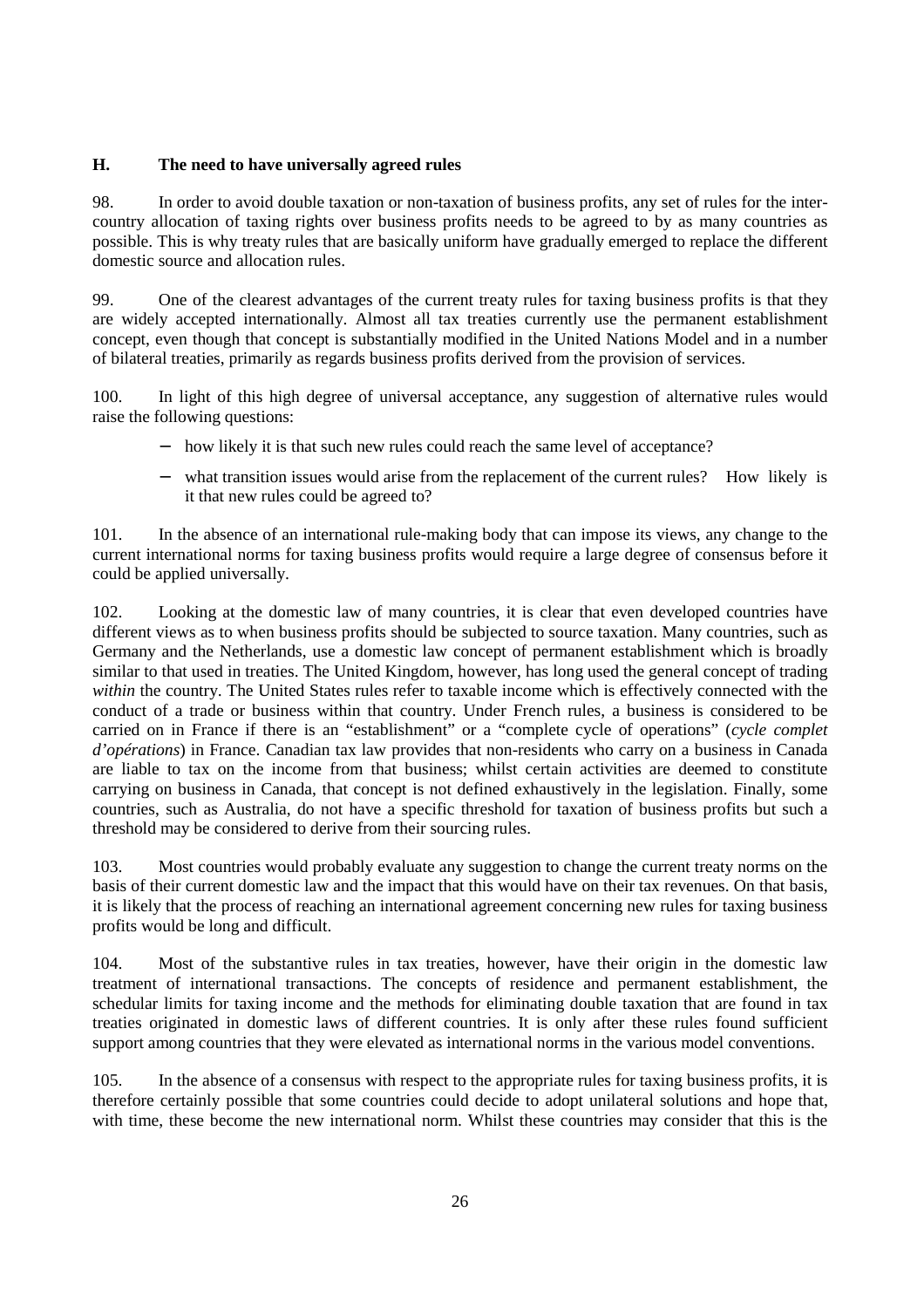only way to adapt the international norms to changing circumstances, this would certainly increase the risks of double taxation and non-taxation as well as compliance burdens.

106. These countries may feel, however, that such risks are the price to pay to change rules that they consider inadequate. Clearly, any set of rules for the inter-country allocation of taxing rights must remain politically acceptable if these rules are to continue to prevail.

- 107. It was argued by members of the TAG that this political acceptability could be jeopardized if
	- − some countries felt that the development of e-commerce resulted in an unacceptable division of tax revenues between residence and source countries, or
	- − e-commerce resulted in significant tax revenue losses for some countries.
- *1. Will the development of e-commerce result in an unacceptable division of tax revenues between residence and source countries?*

108. Clearly the TAG cannot address the issue of whether or not some countries may find that ecommerce has or will have an unacceptable effect on the international sharing of tax revenues. Apart from the fact that no precise measurement of the effect of e-commerce on direct tax revenues of countries has yet been done, the question of what is an acceptable effect relates exclusively to the subjective judgment of each country.

109. If, however, the question is asked in relation to any objective benchmark for the division of tax revenues between countries, it simply becomes an alternative formulation of the question of what constitutes the most appropriate conceptual basis for the inter-country sharing of the tax revenues (see section a) above).

#### *2. Will e-commerce result in significant revenue losses for some countries?*

110. Unsurprisingly, there does not appear to be any evidence yet of a significant reduction of the direct tax revenues of a country that could be attributed to e-commerce. The TAG agreed that it would not be advisable to suggest any tax policy change on the basis of perceived losses of tax revenues that have not been established but it also agreed that there was a need to monitor the evolution of the impact of ecommerce on tax revenues.

111. The TAG, however, was invited to consider the anticipated effects of the development of ecommerce on the tax revenues of some countries. Under the existing rules for the taxation of cross-border business profits, the following conditions would have to be met in order for the tax revenues of some countries to be negatively affected

- − the growth of e-commerce would have to be very important;
- a substantial part of that growth of e-commerce would have to be at the expense of traditional commerce;
- − a substantial part of that growth would need to represent a shift from purely domestic to international commerce;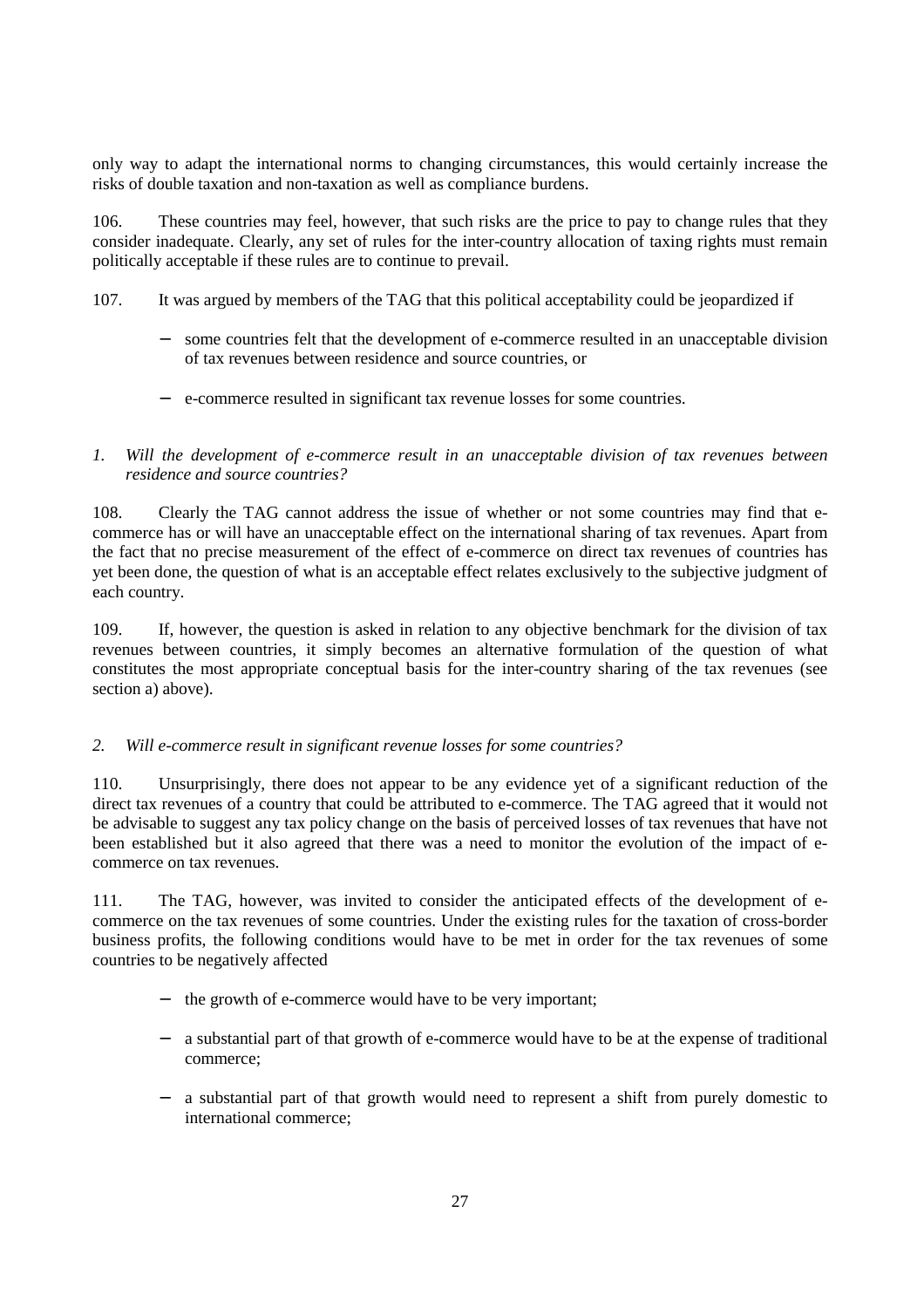- − residents of the affected country would not develop enterprises engaging in reciprocal ecommerce businesses; and
- − that growth and the resulting reduction of domestic traditional commerce would not be compensated by other benefits and business opportinities created by e-commerce, such as the transfer of manufacturing and services jobs.

112. It is far from clear why e-commerce, in itself, would have such effects. The TAG was asked, however, to broaden its discussion and to examine how the new business models made possible by the development of information technologies could have a negative impact on the international sharing of tax revenues under the existing rules.

113. Rather than to draw purely speculative conclusions as to how new information technologies could impact the direct tax revenues of countries, the TAG decided that it would rather examine whether some possible scenarios would require changing the existing rules.

114. As already mentioned, new information technologies impact various traditional business functions not only at the distribution stage but at all stages of production. The new technologies open the door to a new distribution of the value chain, because it allows a geographical redistribution of the functions performed by the enterprise.

115. It was argued that, under the existing international tax rules, this could have the following consequences:

- a) The new technologies could result in a disintermediation or new intermediation process through which certain intermediary functions would disappear or be replaced. One example that was given was that of the travel agency (although this seems an unrealistic assumption in the short term). If these functions disappear, the tax on the profits from these functions will also disappear. The supplier will now directly interact with the consumer which, under the current rules, means that there may be no tax payable in the State where the consumer is located.
- b) Similarly, the new technologies could result in the centralisation or decentralisation of certain business functions. To the extent that this happens, the present rules of attribution of profits will lead to a smaller attribution of profits, and less tax, to the jurisdictions that lose the business functions.
- c) E-commerce will allow e-tailers to replace traditional retailers. Since traditional retailers have physical presence in the destination country whilst e-tailers would not have such presence, this will result in a loss of tax revenues for the destination country under the rules of Articles 5 and 7 of the OECD Model.

116. Depending on where the disappearing functions were previously performed, a country's tax base could either benefit or lose from these changes. More likely than not, each country's tax base will gain and lose to some extent and it is impossible, at this time, to predict what will be the net effect for any given country. Also, whilst the three scenarios above would have a negative impact on the tax revenues of the country where functions previously performed disappear, this impact is not the result of the tax rules themselves but rather of a shift in business activities. No member of the TAG argued that tax rules should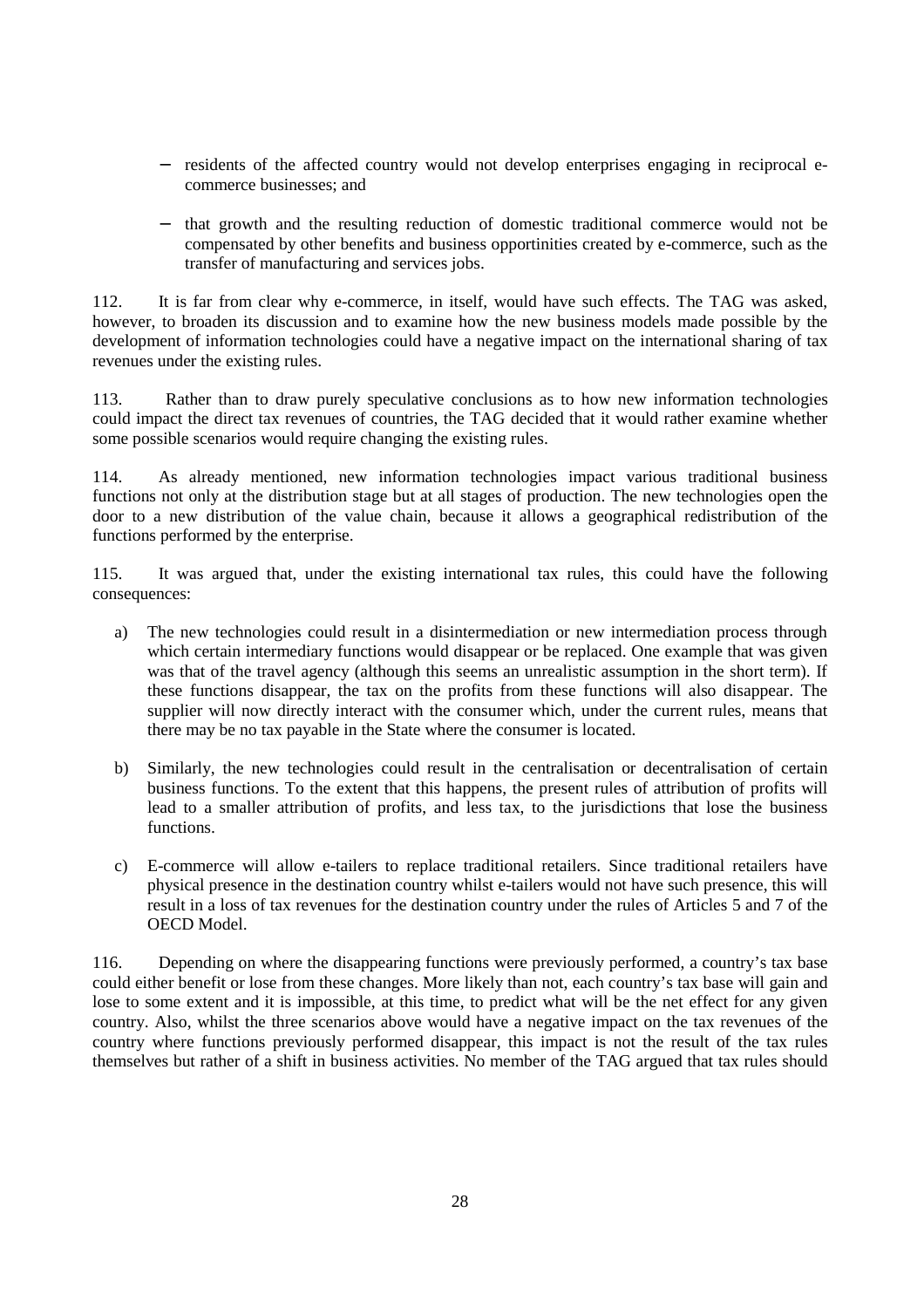be modified to shield countries from the effect of technological developments on their tax base. Countries do not have a right to a particular level of tax revenues regardless of where business profits originate.<sup>30</sup>

117. Some members, however, argue that a distinction should be made between case b) above and cases a) and c). In the latter cases, they consider that enterprises with physical presence in the destination country have a disadvantage, under the existing rules, vis-à-vis foreign enterprises that use new information technologies and do not have the physical presence that would trigger taxation in the country of destination. In that case, it is important to consider whether or not some of the functions of these foreign enterprises are performed in the destination country, since that could justify source taxation.

118. These members consider that it is possible to argue that the automation of certain functions does not mean that these functions have been transferred to the country where the relevant equipment or software has been developed or is operated. In an interactive relation with the customer, they consider that the location of the customer is a strong indication that some functions take place in the country of destination. For them, it is important that the business operations are conducted through the computer of the customer, which is located in the country of destination. Based on that analysis, they suggest that the existing rules that prevent taxation in that country might need to be reconsidered.

119. This led the TAG to discuss the issue of the effect of new information technologies on the sharing of tax revenues between developing and developed countries. It concluded that, even if one were to make the assumption that new information technologies would result in a shift from source to residence taxation, it would be impossible, at this point, to determine which countries would experience an erosion of their tax base because of that shift. It could be wrong to assume that the present international allocation of Internet businesses and consumers would be mirrored in a mature system. As Internet technology becomes more stable and widespread, it should be expected that Internet businesses will develop everywhere. UNCTAD, in its "Report on Electronic Commerce and Development 2001", raised two possible scenarios without indicating a preference for one over the other. In the first, the technological breach would increase the gap between developed and developing countries; in the second, the developing countries would be able to use new information technologies to reduce this gap. The report emphasised the opportunities created in certain market segments, especially in the tourist sector, but it recognised that the technology has to be paralleled with a modification of the culture and the business practices to achieve a positive impact in developing countries.

120. The increased international adoption of internet-based communications will, in a large number of circumstances, cause a shift in various wealth-creating activities to developing countries, such as manufacturing, research and development, marketing, and sales. For instance, the telecommunications revolution will allow companies to better utilize the abundance of skilled workers, professionals and technicians available in developing jurisdictions, almost certainly increasing the tax revenue in those jurisdictions (as evidenced by the development of the software industry in India). Thus, the ultimate effect of enhanced communication efficiencies on the global allocation of tax revenue is unclear at the moment, and there is reason to believe that the capital importing countries eventually could be net beneficiaries.

<sup>30</sup> The question was asked, however, whether or not maintaining a balance in the sharing of the tax revenues should be a general principle that the rules should promote. This, however, raises issues of international politics rather than tax policy which the TAG did not consider.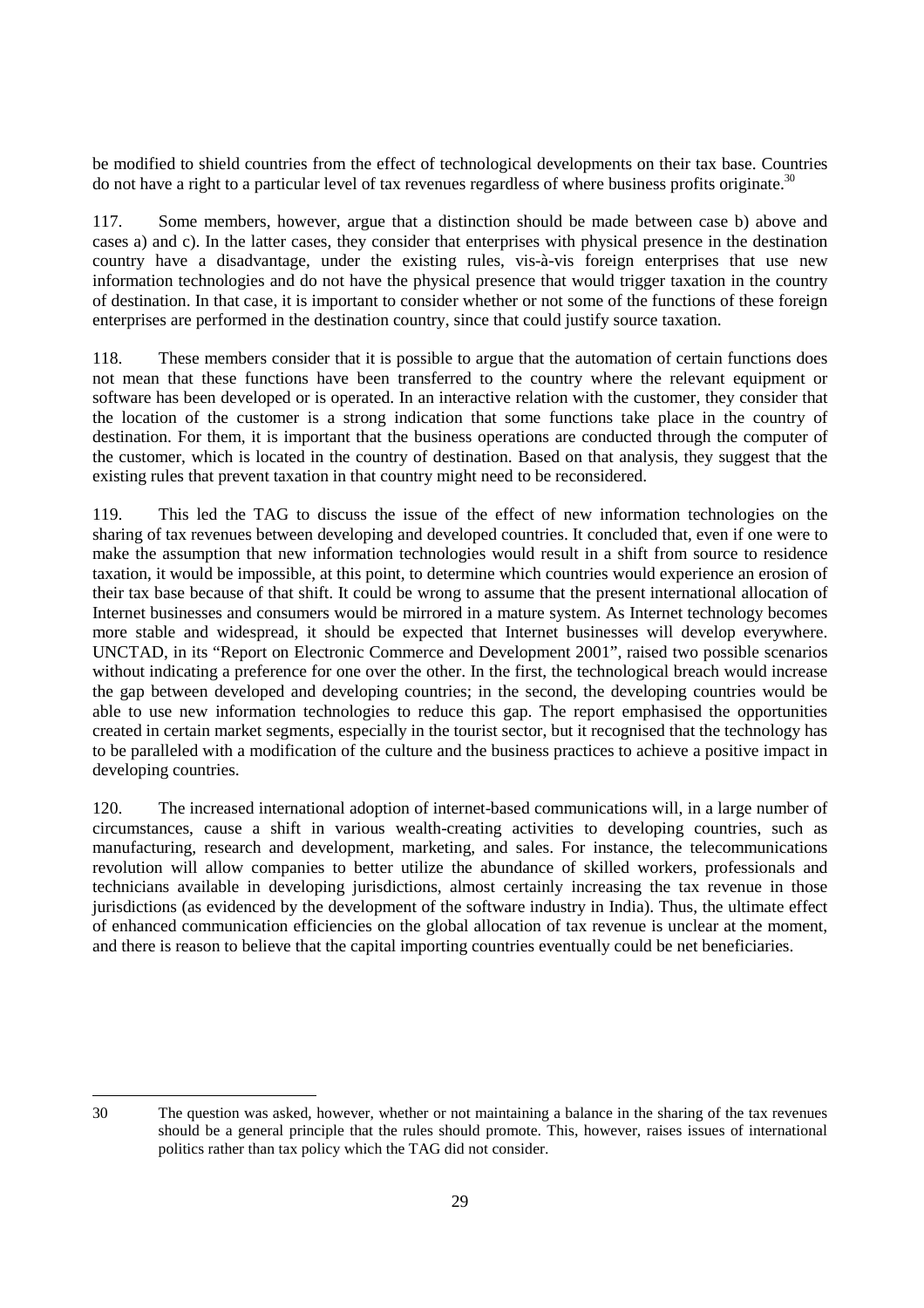## *Transition issues*

121. One clear advantage of the existing rules over alternatives is the simple fact that these rules are the current international norm. Experience with tax reforms has shown that changing familiar tax concepts is rarely an easy proposition.

122. Changing the present treaty rules for the taxation of business profits would probably be more difficult and would take longer than changing a purely domestic set of rules. Assuming that a sufficiently large number of countries agreed to replace the existing rules, one would need to consider how that change could be effected. Apart from the domestic law changes that would be required in many countries, there would obviously be a need for amending or replacing treaties.

123. If the change were to take place through a renegotiation of bilateral tax treaties, that would take a long time. Treaties between OECD countries have, on average, remained unchanged for almost 15 years; changing bilateral treaties one by one could thus require a long period of time. During the period of time that would be needed for the changes to be effected, the new rules would need to co-exist with the existing ones. There could be increased risks of double and non-taxation during that period of transition. Indeed, since the rules for determining whether, and how much of, a taxpayer's business profits should be subject to tax in particular country would vary from country to country, the total amount that would be taxed would bear no relationship with the overall profits of the taxpayer. Also, since the State of residence would be required to apply the existing rules as regards a taxpayer who has operations in some countries but apply new alternative rules as regards the operations of the same taxpayer in other countries, it would have difficulties in allocating expenses between different sources.

124. Another alternative would be to implement the necessary changes through a multilateral agreement or process. That approach, however, would be unprecedented and it should not be lightly assumed that countries would be willing to adopt that approach even in the unlikely hypothesis that there would be general agreement on the subtance of the changes to be made.

125. This is not to say that replacing or substantially amending the current rules for taxing crossborder business profits would be impossible. Such changes are possible but would likely take a long time to be implemented. Any alternative to the permanent esatblishment must therefore be assessed not only on its own merits but also with respect to the transition issues that would arise from any change to the current rules.

# **4. SOME ALTERNATIVES TO THE CURRENT TREATY RULES FOR TAXING BUSINESS PROFITS**

126. Having assessed the current rules for taxing business profits, the TAG examined and compared various alternatives to these rules. These alternatives ranged from relatively minor changes to the existing rules to the adoption of complete new principles for determining a country's right to tax or measuring profits that can be taxed in a country.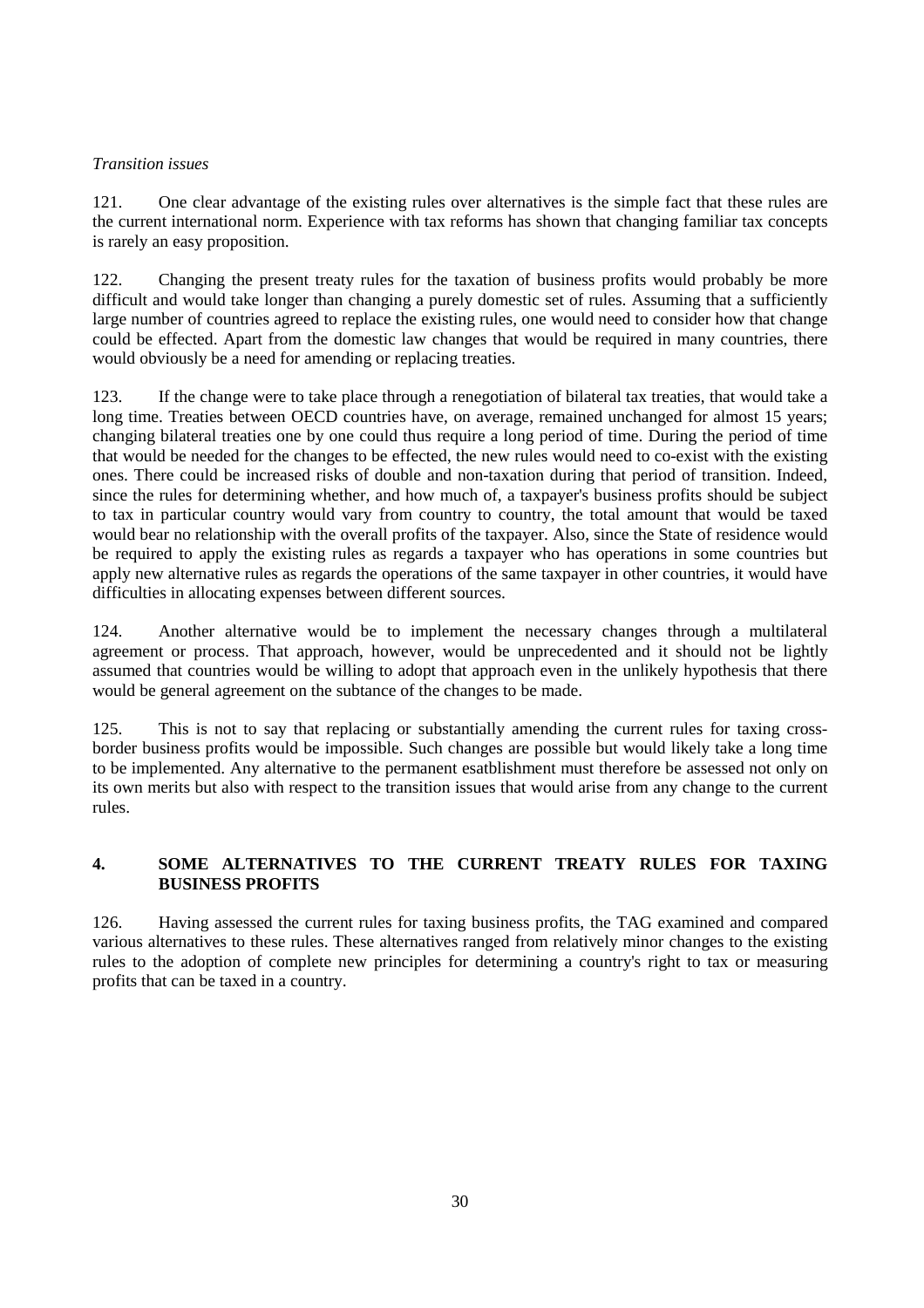## **A. Changes that would not require a fundamental modification of the existing rules**

## *a) Modification of the permanent establishment definition to exclude activities that do not involve human intervention by personnel, including dependent agents*

### *i) Description of the alternative*

127. The TAG first examined a proposal to modify the permanent establishment definition to expressly exclude from that definition the maintenance of a fixed place of business used solely for the carrying on of activities that do not involve human intervention by personnel, including dependent agents. This exclusion would clearly cover automated equipment used in electronic commerce operations (see paragraphs  $41.1 - 42.10$  of the Commentary on article 5), but it would not be restricted to that. It would also apply, for example, to cables, pipelines and automated pumping equipment used in the exploitation of natural resources (this would not preclude, however, the possibility that income derived from such equipment could constitute income from immovable property covered by Article 6).

128. The proposed exception would depend on whether or not there is human intervention, in a fixed place of business of the foreign enterprise, by personnel, including dependent agents, of the enterprise. In other words, in order to have a permanent establishment in a country, an enterprise would need to have personnel present at a fixed place of business in the country in order to carry on the business activities of the enterprise at that location. The mere setting up and (incidental) maintenance of equipment by personnel of the enterprise would not prevent the application of the exclusion. Similarly, the exception would still apply if the operation and/or maintenance of the (automated) equipment was contracted to a third – independent – party, and the personnel of that third party was present for that purpose at the location.

129. The proposal would only be relevant where there would otherwise be a permanent establishment (i.e. a fixed place of business where business activities go beyond the preparatory or auxiliary activities described in paragraph 4 of the permanent establishment definition). In that respect, the proposal could be extended to cover a fixed place of business used to carry on a combination of activities some of which are carried on through automated equipment that does not require human intervention by personnel of the enterprise and the rest of which are activities that are currently covered by paragraph 4 of the permanent establishment definition.

#### *ii) Justification*

130. The proponents of this proposal have argued that where a permanent establishment is used solely for the purposes of carrying out e-tailing activities through the automated operation of a server (without human intervention), a functional and factual analysis will in general reveal that the functions performed, assets used and risks assumed are similar to those of a service provider who provides low-value services for the head office and/or other permanent establishments (see the TAG's Discussion Draft on the Attribution of Profit to a Permanent Establishment Involved in Electronic Commerce Transactions). They consider that the same conclusion will generally be reached for other activities that do not involve personnel since the lack of human intervention would imply that only limited functions can be performed and that only restricted risks can be assumed where only automated equipment is used (also, in most cases, only limited assets would be used at such locations, with a possible exception for pipelines and the like). For these reasons, in general only little - if any - profits could be attributed to a permanent establishment where no personnel of the enterprise is involved. From a practical point of view, therefore, an explicit exclusion for such a case would arguably have significant advantages in terms of certainty, compliance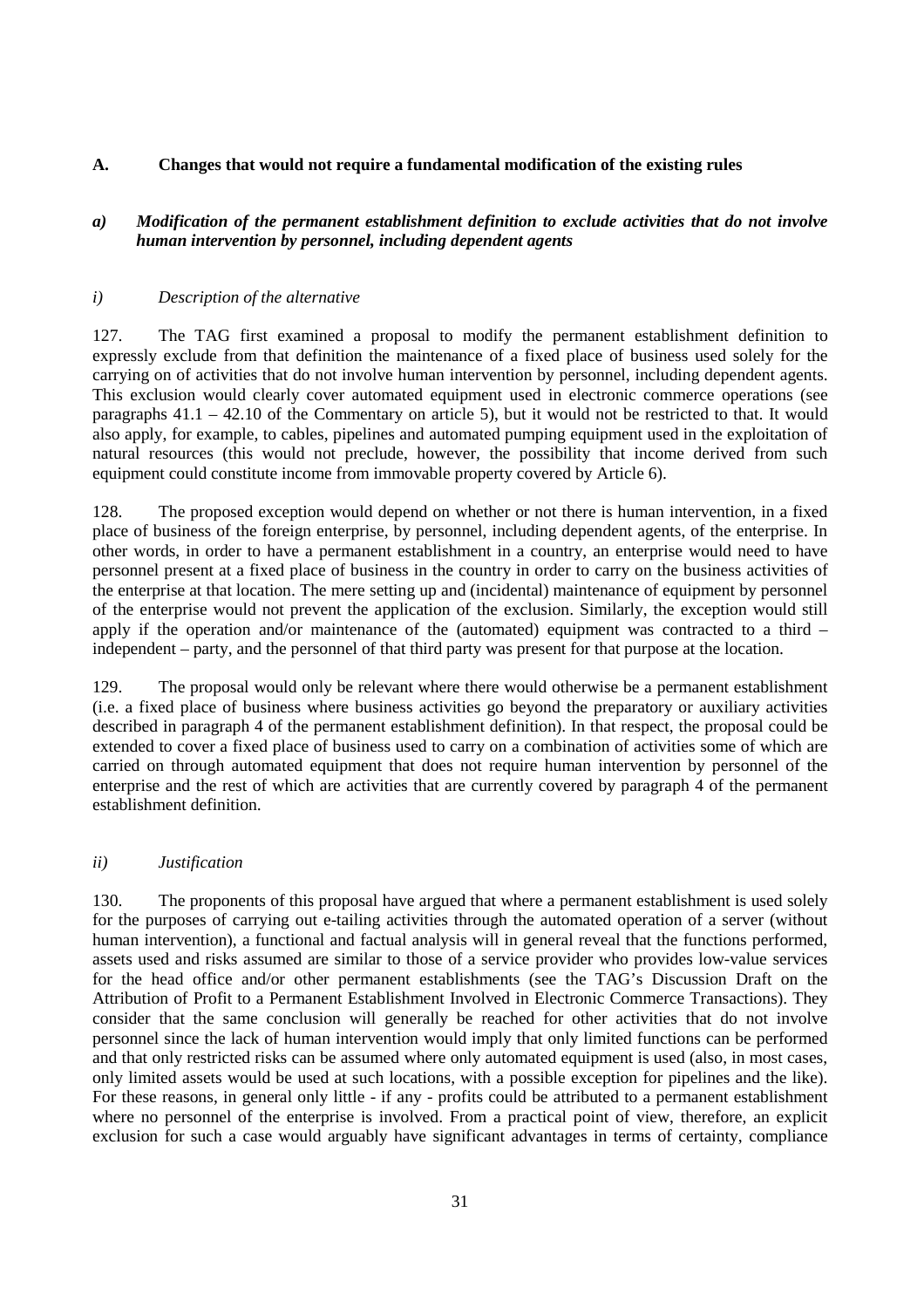burden and administrative costs. It would also seem in line with the principles of excluding activities that have a preparatory or auxiliary character.

### *iii) Assessment of this alternative in light of the evaluation criteria*

### *Consistency with the conceptual base for sharing the tax base*

131. The proponents of this alternative argued that, in the absence of personnel, in general only very limited profits should be considered to originate from the country where only automated equipment is used. The proposed exclusion, therefore, would not unduly disturb the existing overall balance in the division of taxation rights. It was recognized, however, that this might be different in some cases where high-value assets would be used to perform automated functions.

132. Other members, however, argued that, regardless of one's approach to the supply-based view, the proposed exception would not be consistent with the conceptual base discussed in the previous section to the extent that it would create a distinction between business activities performed through automated equipment and those performed by personnel and would exclude from source taxation situations where an enterprise clearly makes use of assets located in a country. Thus, the exception could only be justified if it addressed cases where the amount of profits that would otherwise be subject to source taxation was too small to justify the administrative burden of a source tax. It was noted, however, that this would not be the case if the automated equipment involved high-value assets and significant operation risks.

### *Neutrality*

133. Whilst it may be argued that the proposed exception would be neutral since the same rules would apply to both e-commerce and other activities, it could also be considered that it would introduce a unjustified distinction between functions performed by human personnel and functions performed by automated equipment.

134. Many members considered that the proposed exception would make sense in the case of functions performed through servers but may not be appropriate for other types of automated equipment. A more restricted proposal applicable only to servers is discussed in section 4 A *b*) below.

## *Efficiency*

135. The proponents of the proposed exception argued that the most important advantage of the proposal lies in the reduction of the compliance costs for business and the administrative costs for tax administrations.

136. Many members however, considered that a test based on the presence of human personnel could be very difficult to monitor in some cases. They also expressed the view that it would give rise to uncertainty and tax planning to the extent that a significant distinction would need to be made between activities of dependent and independent agents. For them, that distinction is already a source of practical difficulties in the limited context of paragraphs 5 and 6 of the Article 5.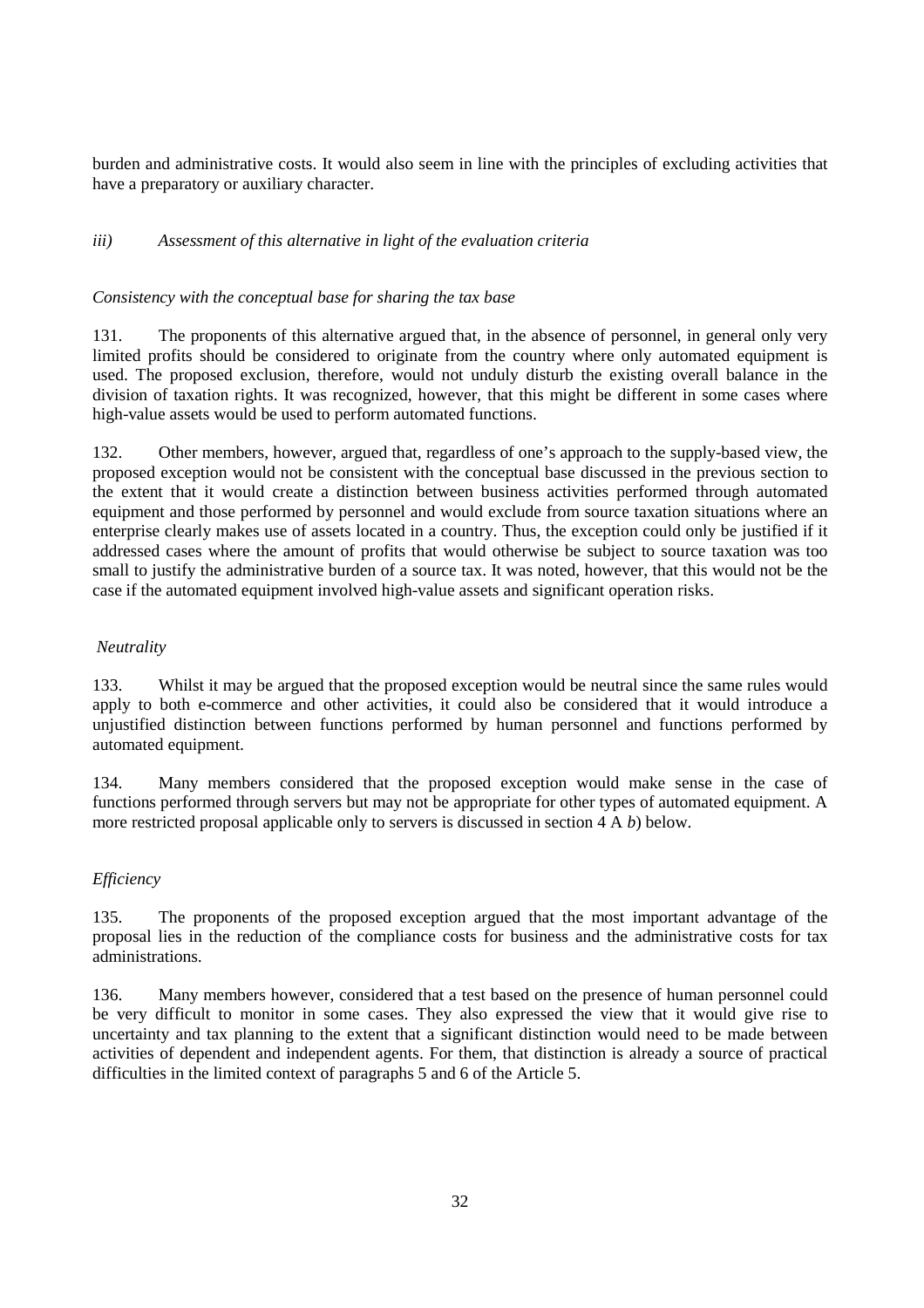## *Certainty and simplicity*

137. Under the present rules, the existence of a permanent establishment, as regards automated activities carried on in a country, will often depend primarily on whether those activities go beyond the activities listed in paragraph 4 of the permanent establishment definition (the preparatory or auxiliary exception). This requires examining the relevant facts and circumstances of each case, which may be difficult to do. In the case of mirror web sites hosted on servers located in different locations, it may be almost impossible to determine whether the functions performed at a particular location go beyond the preparatory or auxiliary threshold and, also, how much profit should be attributed to the location. The proposed exception would avoid these difficulties and make it simpler for taxpayers and tax administrations to deal with such cases.

138. It was argued, however, that a number of practical problems would arise from the proposed exception and that these would create uncertainty and other practical difficulties. For instance, what would happen in the case of occasional human intervention (e.g. for setting up or maintenance purposes)? Also, as noted above, when would agents be considered to be dependent as opposed to independent?

## *Effectiveness and fairness*

139. As noted above, the proposed exception could create tax planning opportunities. It must be recognized, however, that if an enterprise arranges its business in such a way that actually only very little profit-generating activities take place in a country, the taxing rights of that country should be affected.

140. It was also noted that the proposed exception would prevent tax-motivated transfers of automated activities to low-tax jurisdictions to take advantage of the exemption method that some States apply to foreign business income.

# *Flexibility*

141. It was argued that the proposed exception would reduce flexibility of the existing rules as it would preclude source taxation in cases where substantial value would be added by automated equipment operated in a country, something which technology could eventually make possible.

### *The need to have universally agreed rules*

142. A number of government representatives expressed the view that many countries would be unlikely to agree to the proposed exception.

143. As regards transition issues, it was generally considered, however, that given the limited scope of the exclusion, no particular transition issues would be expected since new or renegotiated treaties that would include the proposal could co-exist with "old" treaties that would not include the provision.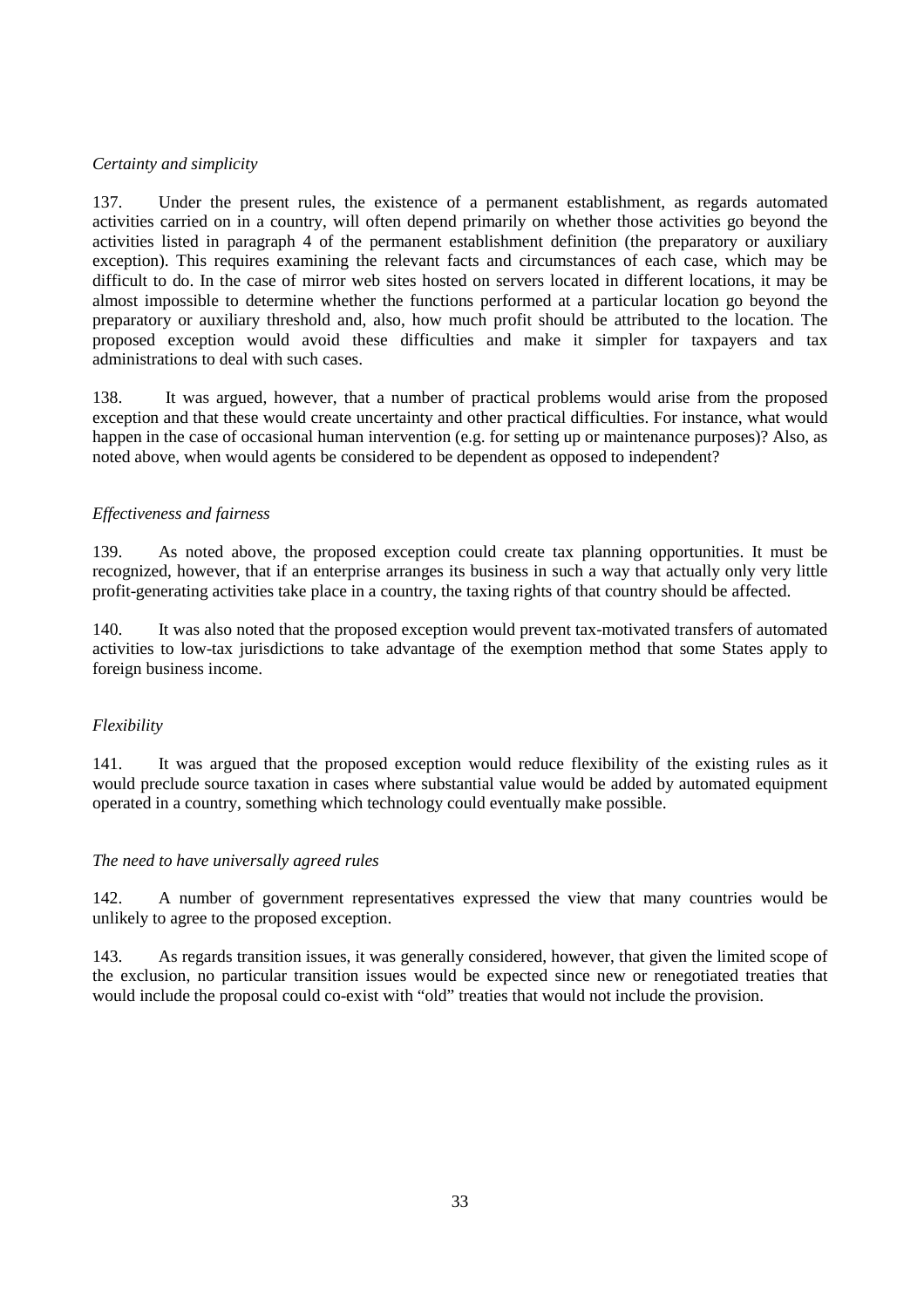## *b) Modification of the permanent establishment definition to provide that a server cannot, in itself, constitute a permanent establishment*

## *i) Description of the alternative*

144. The TAG examined a more limited proposal put forward by some members of the TAG who suggested that the permanent establishment definition should not cover situations where a fixed place of business is used merely to carry on automated functions through equipment, data and software such as a server and web site. Whilst the proposal was discussed in relation to all servers, some members considered that the proposal should be restricted to servers of e-tailers.

145. Some proponents of that proposal argued that this result could be obtained through a change to the Commentary on paragraph 4 of Article 5 of the OECD Model Convention. For these members, the recently-added paragraphs 42.1 to 42.10 of that Commentary, which deal with the interpretation of the definition of "permanent establishment" in the electronic commerce environment, should be re-examined and amended to narrow the reliance merely on computer servers, to indicate the importance of assistance provided by human personnel taking part in the over-all income creation process and to expand the discussion and guidance in that matter. Other members, however, thought that the proposal could not be accommodated without changes to the OECD Model and bilateral treaties.

## *ii) Justification*

146. The alternative to amend the Commentary to obtain that result has been justified as follows.

147. Many factors are taken into account before deciding to carry on business activities in a country (e.g. market availability, legal aspects, tax aspects, infrastructure and availability of human and other resources). These factors do not change in the short term and the business decision to set up at a particular location is therefore taken for a period of time that is sufficiently long for the location to be considered to be "fixed".

148. Businesses that primarily use automated equipment such as servers may be different. The necessary equipment can be easily set up at a given location and, once the operations have started, there may not be a need for the presence of the enterprise's personnel at that location. A distinction may need to be made, however, between various types of automated businesses. For example, the traditional businesses of oil extraction by automatic pumps or the operation of vending machines are obviously considered as fulfilling the "permanent establishment" requirements where such equipment is located. These businesses also require the contribution of workers who will perform background operations without which the business will simply halt but, for these businesses, the automated equipment will often be difficult to relocate and will normally stay at the same location for a prolonged period.

149. The same is true for automated electronic commerce businesses, which also require the contribution of human personnel in the income-creation process. However, modern technology allows the use of several computer servers located in different countries and the use of remote controlling applications which enable a shift of business activities from one computer server to another. Thus the contribution of the human personnel should be given greater weight in order to decide whether or not the period of time in which a business was present at any place answers the requirement of permanence.

150. Thus, when dealing with the application of the permanent establishment concept in the ecommerce environment, the importance of the human contribution to the setting up, operation and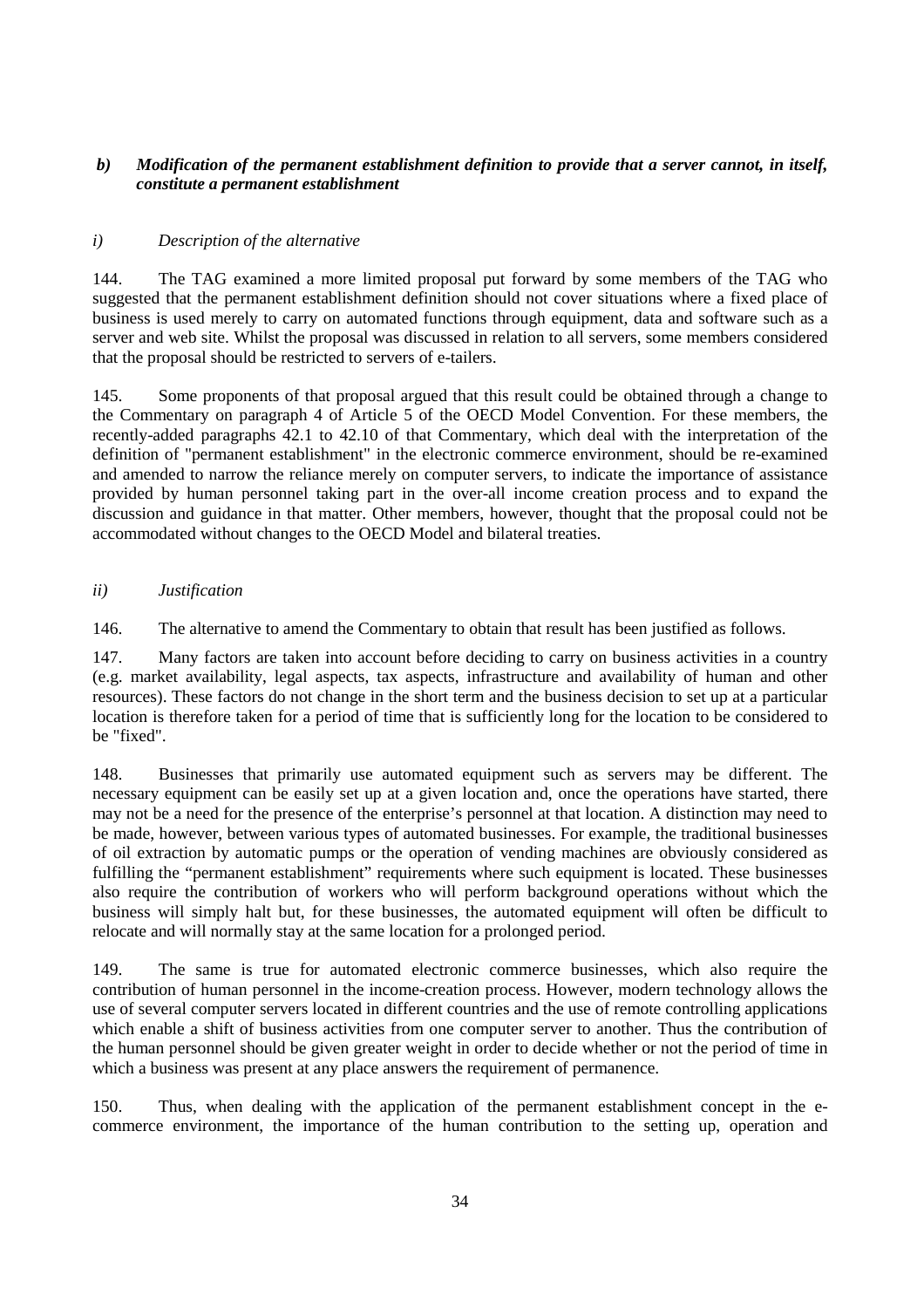maintenance of the business will be greater and the contribution of the places where the automated equipment is located will be smaller.

151. Paragraph 10 of the Commentary on Article 5 of the Model Convention attempts to describe how the business of an enterprise is carried on. It provides that "… a permanent establishment may nevertheless exist if the business of the enterprise is carried on mainly through automatic equipment…". This means that it is necessary to examine the overall activities of the enterprise, whether performed by automatic means or human personnel, in order to determine whether they are core business activities or preparatory or auxiliary activities that fall within paragraph 4 of Article 5. The latter activities will constitute "exceptions to the general definition laid down in paragraph 1 and which are not permanent establishments, even if the activity is carried on through a fixed place of business".

152. Paragraphs 21 to 30 of Commentary of Article 5, which are meant to clarify the meaning of the phrase "preparatory or auxiliary activities" do not remove the uncertainty concerning automated activities. Paragraph 21 provides that paragraph 4 of Article 5 is intended to prevent taxation of an enterprise of one Contracting State by the other Contracting State if the enterprise conducts in that other State activities of purely preparatory or auxiliary character. The distinction between core business activities and activities of a purely preparatory or auxiliary character remains vague. Also, paragraph 23 indicates that the wording of sub-paragraph e) of paragraph 4 makes it possible to avoid the creation of an exhaustive list of exceptions. By doing so, it creates a wide and general exception. Paragraph 24 also confirms the uncertainty by providing that "It is often difficult to distinguish between activities, which have a preparatory or auxiliary character, and those, which have not". The human personnel activities combined with the automated equipment activities of an automated business play a much larger role and are more important than is the case for a traditional business. Thus an activity that might have appeared as a core activity may be classified as preparatory or auxiliary in the case of automated business. For these reasons, in general, a computer server should not, as such, be considered a permanent establishment.

#### *iii) Assessment of this alternative in light of the evaluation criteria*

#### *Consistency with the conceptual base for sharing the tax base*

153. Like the previous proposal, this proposal can only be justified, in light of the conceptual base for sharing the tax base, to the extent that very limited business profits originate from the country where servers are used. Indeed, to deny source taxation where an enterprise uses business assets in a country would not appear to be consistent with the nexus principles articulated in section 3 but could be justified under a *de minimis* rule applicable in measuring profits to be taxed by the source country.

#### *Neutrality*

154. Again, there are two possible views as to whether the proposal complies with the principle of neutrality. First, it could be argued that the proposal is neutral as it seeks to remove differences between enterprises that sell via traditional or electronic channels. The counter-argument, however, is that the proposal actually creates such differences since it provides that physical presence through servers of ecommerce enterprises will be subject to different rules than those applicable to other forms of physical presence. Many members also considered that to have a proposal restricted to servers (whether or not it is further restricted to servers of e-tailers) would clearly be difficult to justify as regards neutrality between different forms of business. As noted by one member, whilst the existing exceptions included in paragraph 4 of the permanent establishment definition all focus on the nature of functions performed at a place of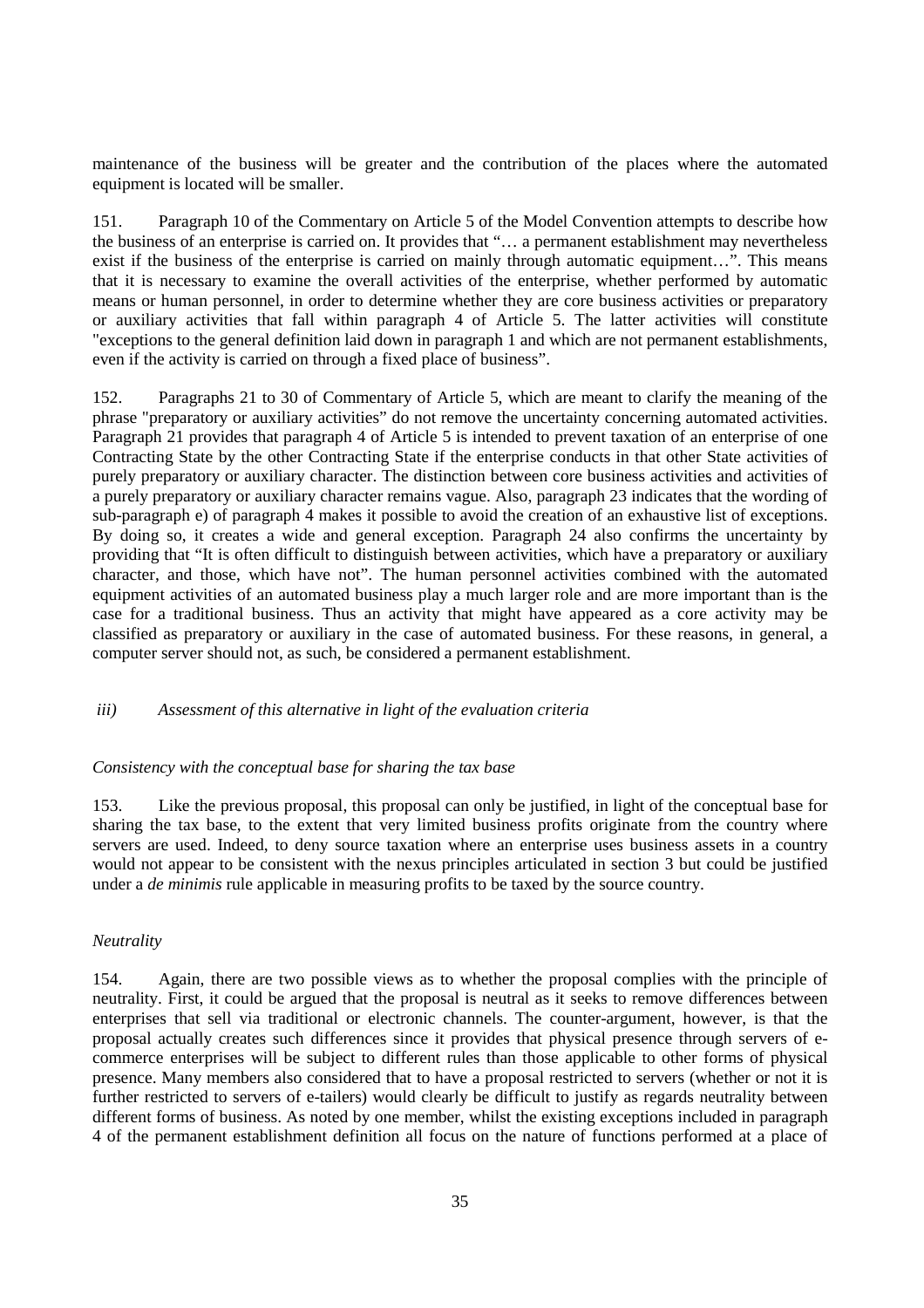business, the proposal would introduce an exception based on the nature of the equipment used at such a place.

## *Efficiency*

155. The proponents of the proposal argued that one of its main advantages is that it would avoid the need to register a permanent establishment in multiple countries and the need to allocate arbitrary and minimal profits to permanent establishments which only perform a communication function. Many members however, considered that these advantages would come at the cost of a departure from the basic principles underlying the permanent establishment. They also expressed the view that the proposal would give rise to many of the practical difficulties identified in relation to the previous proposal.

### *Certainty and simplicity*

156. For the reasons explained above, it may be argued that this proposal would increase certainty and simplicity. It was noted, however, that the proposal would have such limited application that, as a practical matter, it would not have much effect in this respect. Those who adopted that view noted that there are relatively few cases where a location would be used exclusively to host a server without any human intervention.

### *The need to have universally agreed rules*

157. It was suggested that as long as the proposal could be implemented by simply amending the Commentary on Article 5, the proposal would be easy to put in place as it would avoid the need to renegotiate all tax treaties.

158. Many officials from OECD countries, however, disagreed with that view. For them, the proposal would require a change to the provisions of tax treaties as it would not correspond to an acceptable interpretation of the existing rules. They considered that whilst the existing exception for preparatory or auxiliary activities could apply in many cases, it would be impossible to state that, in all cases, a location where automated functions are carried on through a server would not be a permanent establishment. They also expressed the view that many countries would be unlikely to agree to the proposed change to the Commentary.

159. As regards transition issues, it was generally considered, however, that given the limited scope of the exclusion, no particular transition issues would be expected to arise.

### *c) Modification of the permanent establishment definition/interpretation to exclude functions attributable to software when applying the preparatory or auxiliary exception*

### *i) Description of the alternative*

160. Paragraph 4 of Article 5 of the OECD Model Tax Convention would be modified by adding a new subparagraph (g) which would read as follows: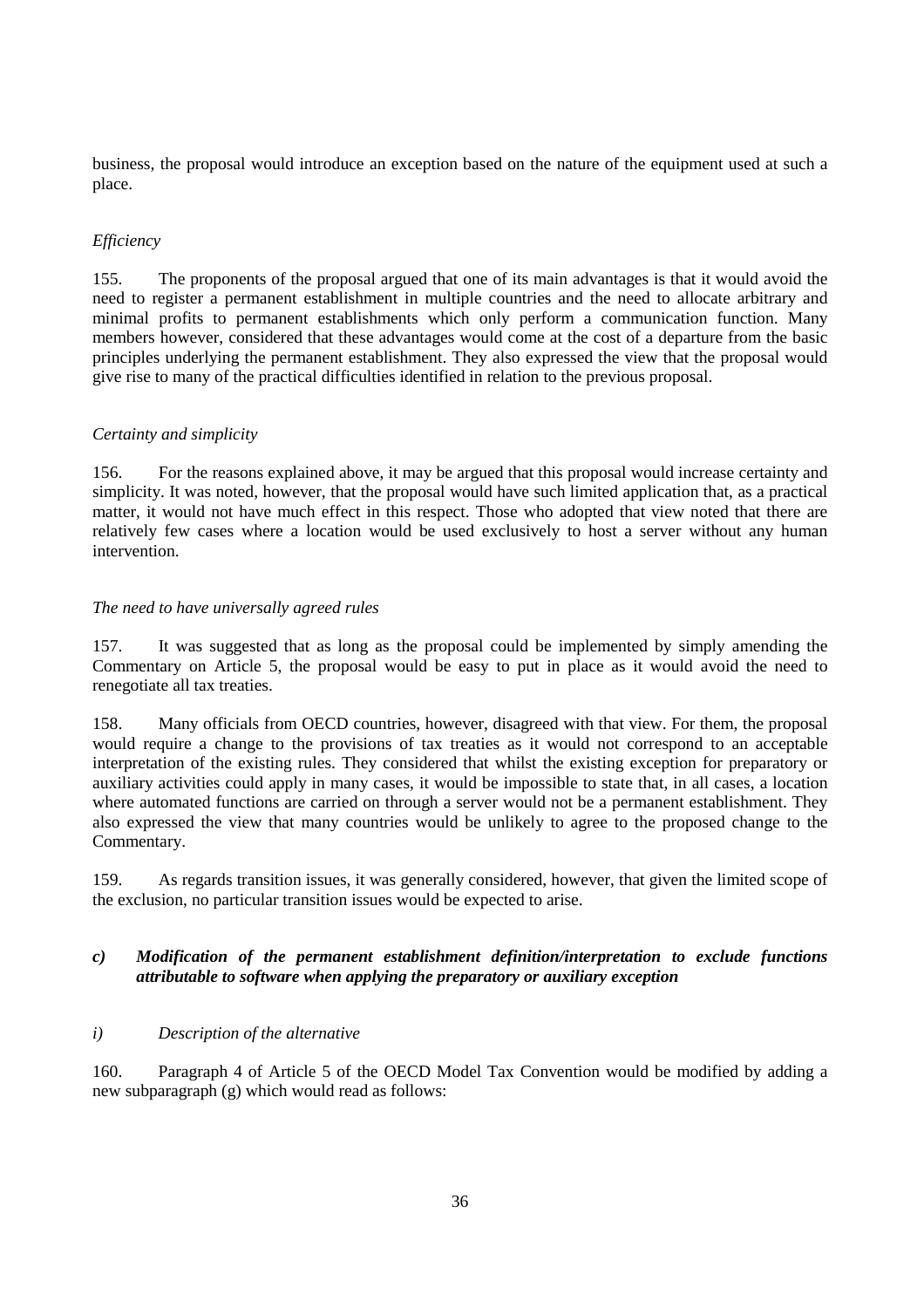"(g) For purposes of making the determinations required by sub-paragraphs (a) – (f), the functions attributable to software shall be excluded from the determination of whether the functions performed at the location in the other Contracting State are of a preparatory or auxiliary character."

161. Whilst it was suggested that the proposal could be limited to applications software, it was decided that the distinction between operation and application software was not necessary for the purposes of the discussing the merits of the proposal.

## *ii) Justification of the alternative*

162. The proponents of this proposal have argued that to the extent that e-commerce is considered an extension of current and prior traditional commercial business models, e-commerce should be subject to the same taxation rules as conventional commerce. This recognition is a foundation for the Commentary on Article 12 of the OECD Model Tax Convention addressing the taxation of transactions in computer programs. Conventional commerce has long used electronic and non-electronic tools to support its physical business activities yet the existence of the tools, according to the proponents of this proposal, are generally excluded from the analysis of business activities for purposes of determining the existence or absence of a permanent establishment.

## *iii) Assessment of this alternative in light of the evaluation criteria*

# *Consistency with the conceptual base for sharing the tax base*

163. The current permanent establishment threshold requires both a permanent physical presence and the conduct of a minimum level of business activities at the physical location in order for the source country to be able to obtain jurisdiction to tax a portion of the business profits. These indicia are considered determinative with regard to whether or not a business is actively participating in the economy of the source jurisdiction as well as providing some foundation for facilitating assessment and collection of the tax. Certain functions are specifically excluded from the definition of a permanent establishment. Since the proposed alternative would indirectly expand the list of functions that are excluded from the definition of a permanent establishment, it has been argued that it is therefore consistent with the current conceptual definition of permanent establishment.

164. As is the case for the two previous proposals, however, this proposal can arguably only be justified, in light of the conceptual base for sharing the tax base, to the extent that very limited business profits originate from an enterprise's use of software in a country. A distinction between business activities performed through software and those performed by personnel or automated equipment that does not use software would not appear to be consistent with the nexus principles articulated in section 3 and can only be justified under a *de minimis* rule applicable in measuring profits to be taxed by the source country. It has been argued, however, that the proposal would be justified since the acquisition and use of a software program is analogous to the acquisition and use of other capital assets, for purposes of both determining the presence of a permanent establishment and for profit attribution. In particular, some members argue that the only profit which could be attributed to the deployment of the software program itself would be that appropriate for the deployment of a capital asset, and could not include any profits attributable to functions which might be automated through the use of such software program. This would be true regardless of how "intelligent" or core" the computer program might be which is being executed on the server in the local jurisdiction.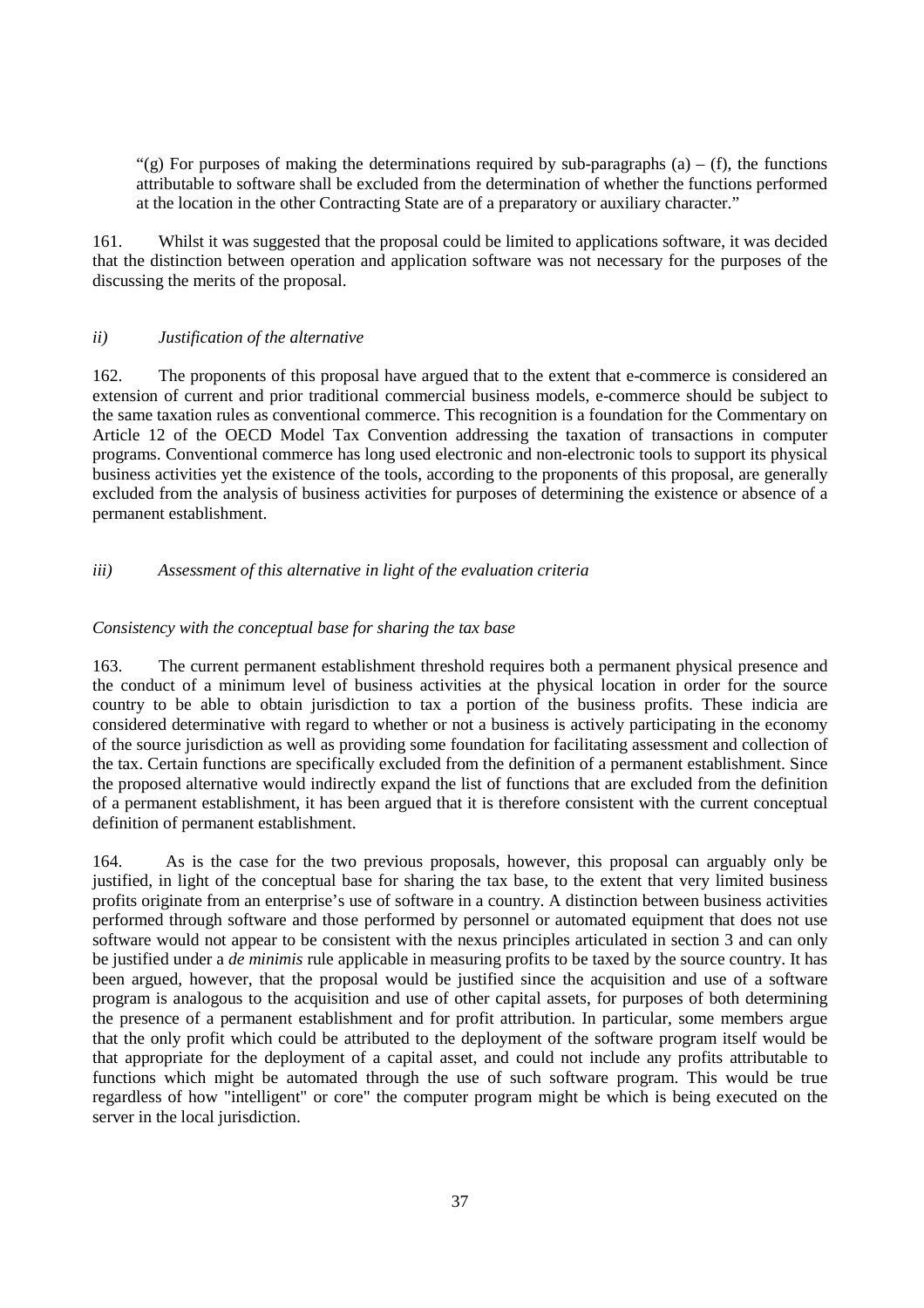#### *Neutrality*

165. The main argument that has been made to defend the view that this proposal would be neutral is that the use of non-electronic tools is generally excluded from the analysis of business activities for purposes of determining the existence or absence of a permanent establishment and that, since software is generally used as a tool to support business activities conducted by an enterprise's employees, ignoring the function performed by software would be consistent with the treatment accorded to other business tools.

166. Many members, however, did not agree with the argument that the use of non-electronic tools is generally excluded from the analysis of business activities for purposes of determining the existence or absence of a permanent establishment. On the contrary, they considered that a rule that would seek to create an exception to the permanent establishment concept based on the means through which some functions are performed would create a distortion between different ways of carrying on similar functions. For instance, such a rule could result in excluding from the permanent definition places of business where core business functions are performed simply because these are performed through software rather than through personnel*.* 

#### *Efficiency*

167. It was argued that the proposal would promote efficiency because the presence of software at a particular physical location is of no consequence – the nil cost of replicating software to a particular server creates no disincentive to a broad distribution regardless of whether or not the software would ever be used at that particular location. Modern computer networks also make it possible for a particular transaction to be processed, in whole or in part, at any one of multiple locations around the world. Software is not physical so its actual functions with respect to particular transactions are not readily identifiable. These factors make it inefficient to rely on measuring the functions performed by applications software as a basis for measuring compliance with, and administering the resulting tax consequences, with respect to a source country's right to tax the business profits earned by the enterprise.

#### *Certainty and simplicity*

168. As noted in the preceding paragraph, it was argued that the proposal would increase certainty and simplify the application of the existing rules because trying (under these rules) to determine an enterprise's level of activity based on functions performed by software involves considerable uncertainty and complexity.

169. Some members, however, had difficulties understanding the exact scope of the proposed exception. For them, a rule that would attempt to exclude some functions based on the way these are performed would not be consistent with the general framework of paragraph 4 of Article 5 as it might, for example, result in excluding from the permanent establishment definition places of business where core business functions are performed.

## *Effectiveness and fairness*

170. The argument was made that because of the aforementioned difficulties in identifying the participation of a particular location's software in a particular transaction or business activity, analyzing the software at a particular location is unlikely to produce the right amount of tax at the right time. Therefore, excluding the functions performed by software from the analysis will not detract from the ability of the source jurisdiction to produce the right amount of tax at the right time. With respect to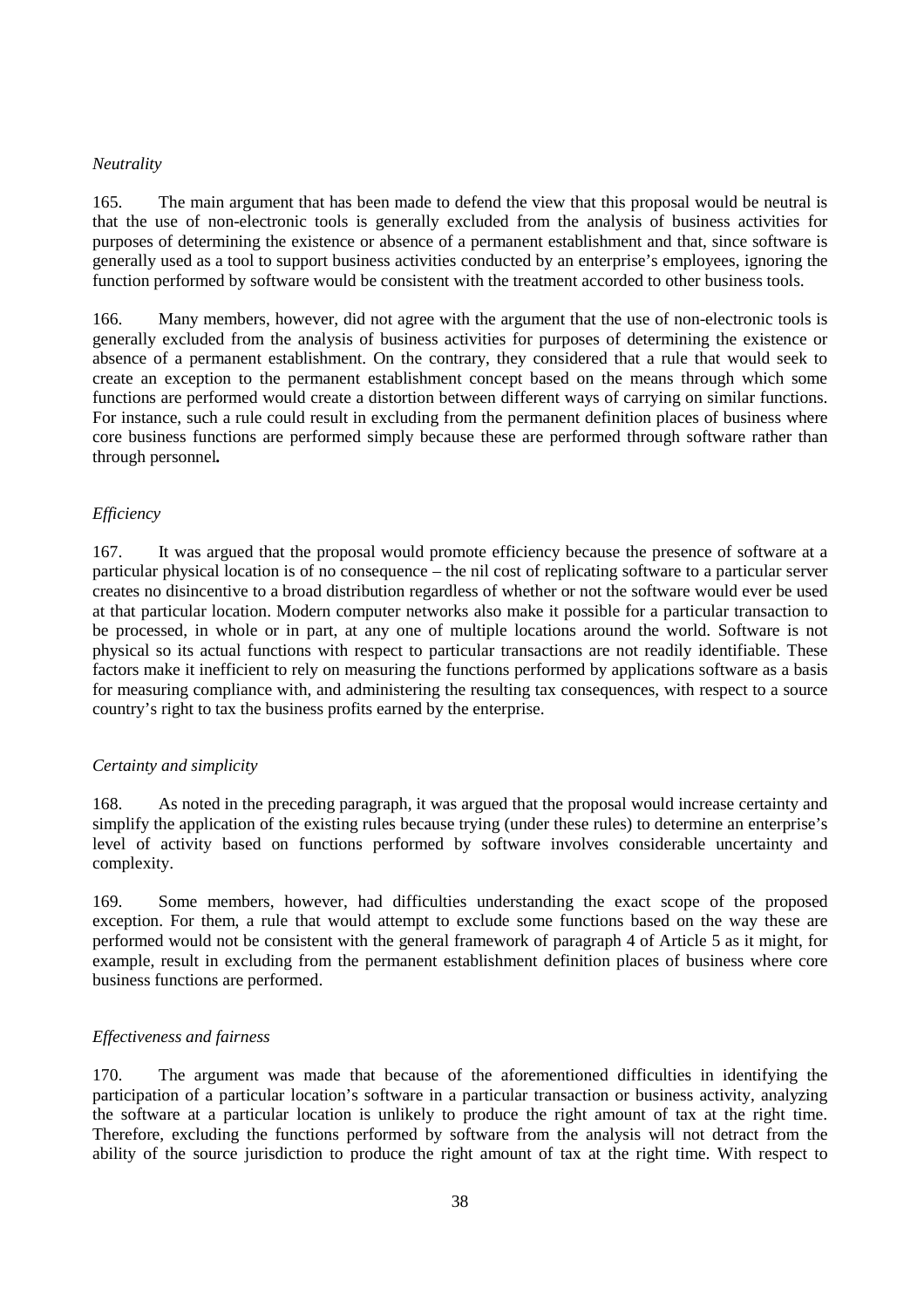minimizing tax evasion and avoidance, excluding the functions performed by software from the analysis would prevent enterprises from making affirmative allocations of the tax base to tax havens by storing software onto servers located in the tax haven jurisdiction.

171. It was also stated, however, that such a rule creating a blanket exception could create loopholes. One example that was given was that of application hosting, where an enterprise carrying on the business of providing software to other enterprises could be found not to have a permanent establishment, under the proposed rule, where that core business function would be carried on.

## *Flexibility*

172. It was argued that the proposed alternative would be an affirmative decision not to take into account certain technological advances in business because of the uncertainty, complexity, and inefficiency that would result from attempting to analyze the functions performed at a particular location by software present at that location.

## *Compatibility with international trade rules*

173. It was agreed that the proposal would probably not raise concerns as regards its compatibility with international trade rules.

## *The need to have universally agreed rules*

174. Whilst it was argued that the proposal would merely be a clarification which could be implemented without making a change to the Model Tax Convention, a majority of members believed that it would be a new rule requiring such a change.

175. It was suggested that because it is unlikely that countries would agree to share taxing rights with respect to the business profits earned by the enterprise on the basis of functions performed by software, excluding the functions performed by software should reduce disputes between countries. A number of government representatives, however, expressed the view that many countries would be unlikely to agree to this proposed rule.

# *d) Elimination of the existing exceptions in paragraph 4 of Article 5 or making these exceptions subject to the overall condition that they be preparatory or auxiliary*

## *i) Description of the alternative*

176. The TAG examined the proposal to eliminate all the exceptions included in paragraph 4 of the definition of permanent establishment (i.e. the preparatory or auxiliary exceptions). This would also involve the elimination of paragraph 5 of Article 7, according to which no profits may be attributed to a permanent establishment by reason of the mere purchase by the permanent establishment of goods or merchandise for the enterprise.

177. Since the TAG concluded that the proposal to eliminate all the exceptions in paragraph 4 of Article 5 would be impractical (some members considering that this would also be inappropriate as a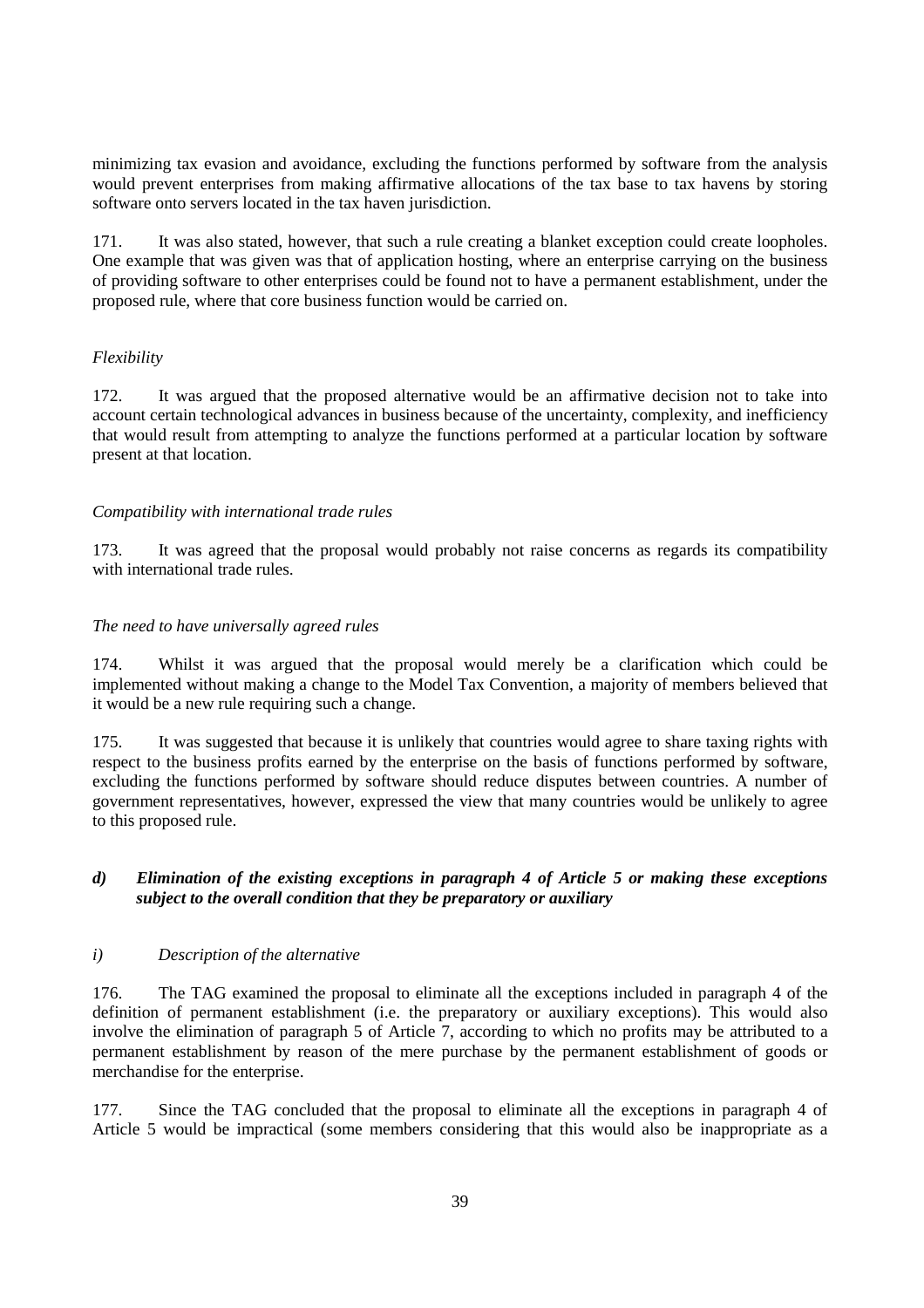policy matter), it also examined a less radical proposal to make all the activities referred to in the existing exceptions subject to the overall limitation that they be of a preparatory or auxiliary nature.

#### *ii) Justification*

178. The rationale for deleting the exceptions listed in paragraph 4 would be on the grounds that these exceptions refer to business activities which are carried on within a fixed place of business in a country and which, based on a functional analysis, are capable of having reasonably significant profits attributed to them.

179. A main concern, for many government representatives, is the possible fragmentation of functions to take advantage of the various exceptions in paragraph 4. Since paragraph 4 is drafted in relation to functions carried on at each particular place of business, it creates a distinction between the case of activities carried on at the same location which, when taken together, go beyond the preparatory or auxiliary threshold and the case where the same activities are carried on at different places in the same country so as to take advantage of the various exceptions of paragraph 4.

180. The alternative proposal to subject the activities covered by the exception to the overall limitation that they be of a preparatory or auxiliary nature is based on the same rationale but is arguably better targeted as it implicitly restricts the exceptions to activities that contribute only marginally to the profits of the enterprise. It could also be argued that this alternative proposal is fully in line with the purpose of paragraph 4, which is described as follows in paragraph 21 of the Commentary:

"The common feature of these activities is that they are, in general, preparatory or auxiliary activities" […] "Thus the provisions of paragraph 4 are designed to prevent an enterprise of one State from being taxed in the other State, if it carries on in that other State, activities of a purely preparatory or auxiliary character."

## *iii) Assessment of this alternative in light of the evaluation criteria*

#### *Consistency with the conceptual base for sharing the tax base*

181. Arguably, under the conceptual base examined in the previous section, any business activity carried on in a country contributes to the overall profitability of an enterprise and should therefore be considered as giving right to the country to tax a share of the business profits of the enterprise. Thus, the proposal to eliminate all exceptions would ensure a greater conformity with the conceptual base.

182. A conceptual justification for maintaining the exceptions, however, could be made on the basis that very limited business profits originate from the performance of the activities listed in paragraph 4. Under the current rules, the starting point is that the mere selling of goods or services by an enterprise to customers into a country without a business presence there does not entitle that country to tax a share of the business profits. Where the presence in the country is only in terms of the activities covered by paragraph 4, as the Commentary states (see paragraph 3 of the Commentary on Article 5), whilst it may be axiomatic to assume that each part of an enterprise contributes to the productivity of the whole enterprise, it does not follow that there should be a right to tax such activities on this basis. It is in the interest of facilitating international trade and commerce that countries must exercise a reasonable level of tolerance in relation to physical presence by enterprises of another contracting state. An exclusion of auxiliary and preparatory activities has therefore been found to be a reasonable line to draw. That reasoning would not preclude,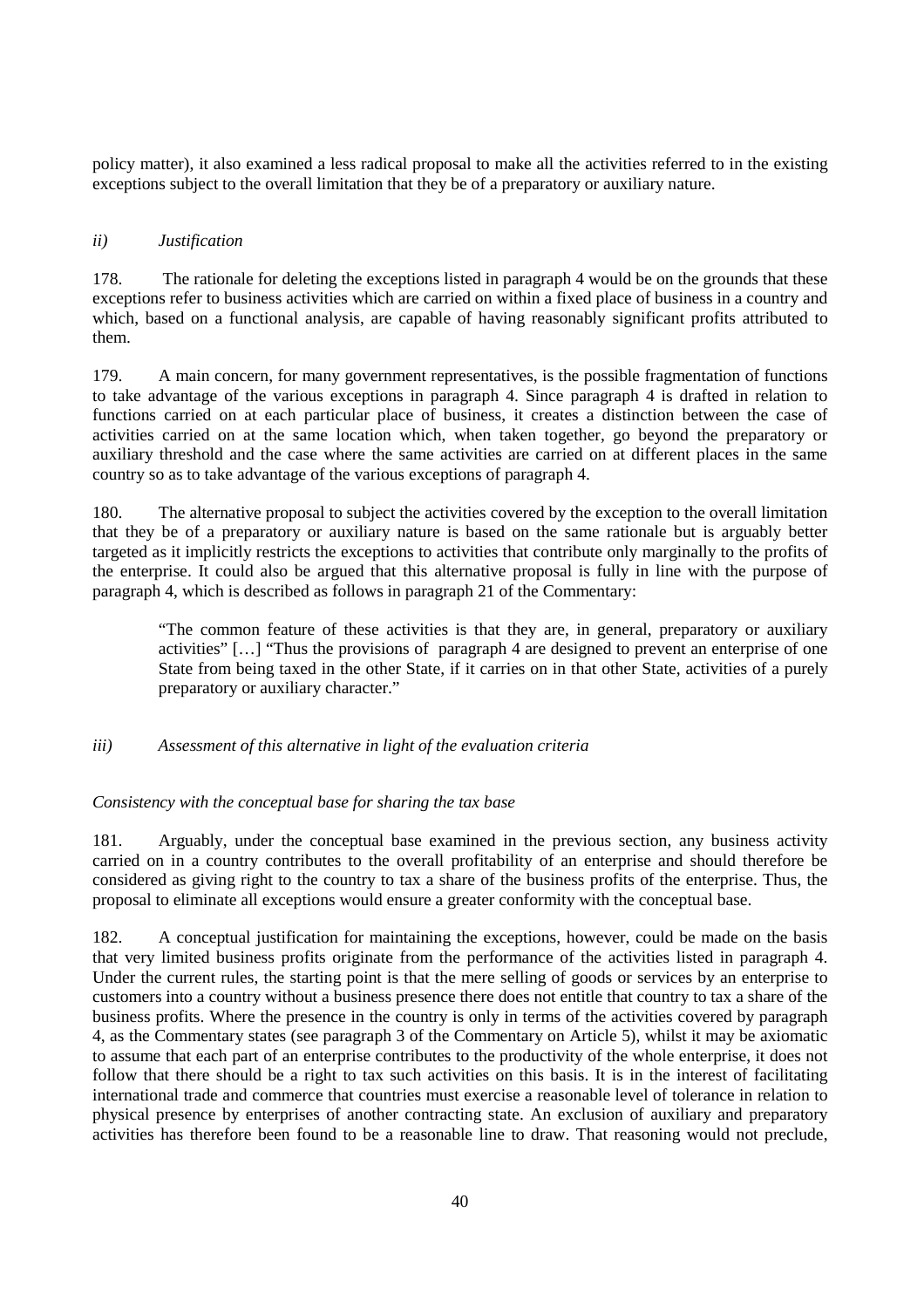however, restricting the existing exceptions to the condition that they be of a preparatory or auxiliary nature.

#### *Neutrality*

183. If the proposals were aimed solely at e-commerce businesses, this would potentially breach the neutrality principle. As presented, however, both proposals would apply to all businesses and would arguably not offend that principle.

#### *Efficiency*

184. This would seem the main drawback of the proposal to eliminate all existing exceptions. It would clearly impose a significant additional compliance burden on enterprises. Tax administrations would be chasing additional permanent establishments, many of which would have very limited functions, and therefore profits, attributable to them.

185. The alternative proposal to make all the exceptions subject to the "preparatory or auxiliary" condition would not be as burdensome, although it would still impose the additional requirement of establishing whether or not activities that are currently expressly covered by paragraph 4 meet that condition.

#### *Certainty and simplicity*

186. The proposal to eliminate all existing exceptions would likely provide more certainty and simplicity in determining whether or not a permanent establishment exists as there would be fewer arguments as to whether a place of business is used only for the activities currently covered by paragraph 4 or for such activities and other non-preparatory or auxiliary functions. The proposal would also eliminate a number of technical uncertainties arising under the current wording of paragraph 4. For instance, it is not clear to what extent the reference to "goods or merchandise" in subparagraphs *a*), *b*) and c) can apply to digital products or, more generally, data. It is also not clear to what extent the words "storage" and "delivery" can apply to digital products downloaded from servers through computer networks. The question was also discussed whether or not paragraph 4 would apply where various activities listed alternatively in subparagraph *a*) and *b*) are carried on at the same location and these activities go beyond the preparatory or auxiliary threshold so as to preclude the application of subparagraph *f*). Regardless of the views expressed on the proposal to eliminate these exceptions, the TAG agreed that it would be useful if these questions were dealt with in the Commentary in order to provide greater certainty to taxpayers and tax administrations as to the exact scope of the current exceptions included in paragraph 4.

187. The proposal, however, could arguably have the effect of introducing greater uncertainty as regards the determination of the profits attributable to permanent establishment as there would be a need to attribute profits to permanent establishments that perform relatively minor functions.

188. The alternative proposal to make all the exceptions subject to the "preparatory or auxiliary" condition could possibly reduce certainty by subjecting the existing exceptions that currently apply automatically to this arguably uncertain condition. In light of paragraph 21 of the Commentary on Article 5, it could be argued, however, that there is already some uncertainty as to whether or not all the existing exceptions are implicitly subject to this condition.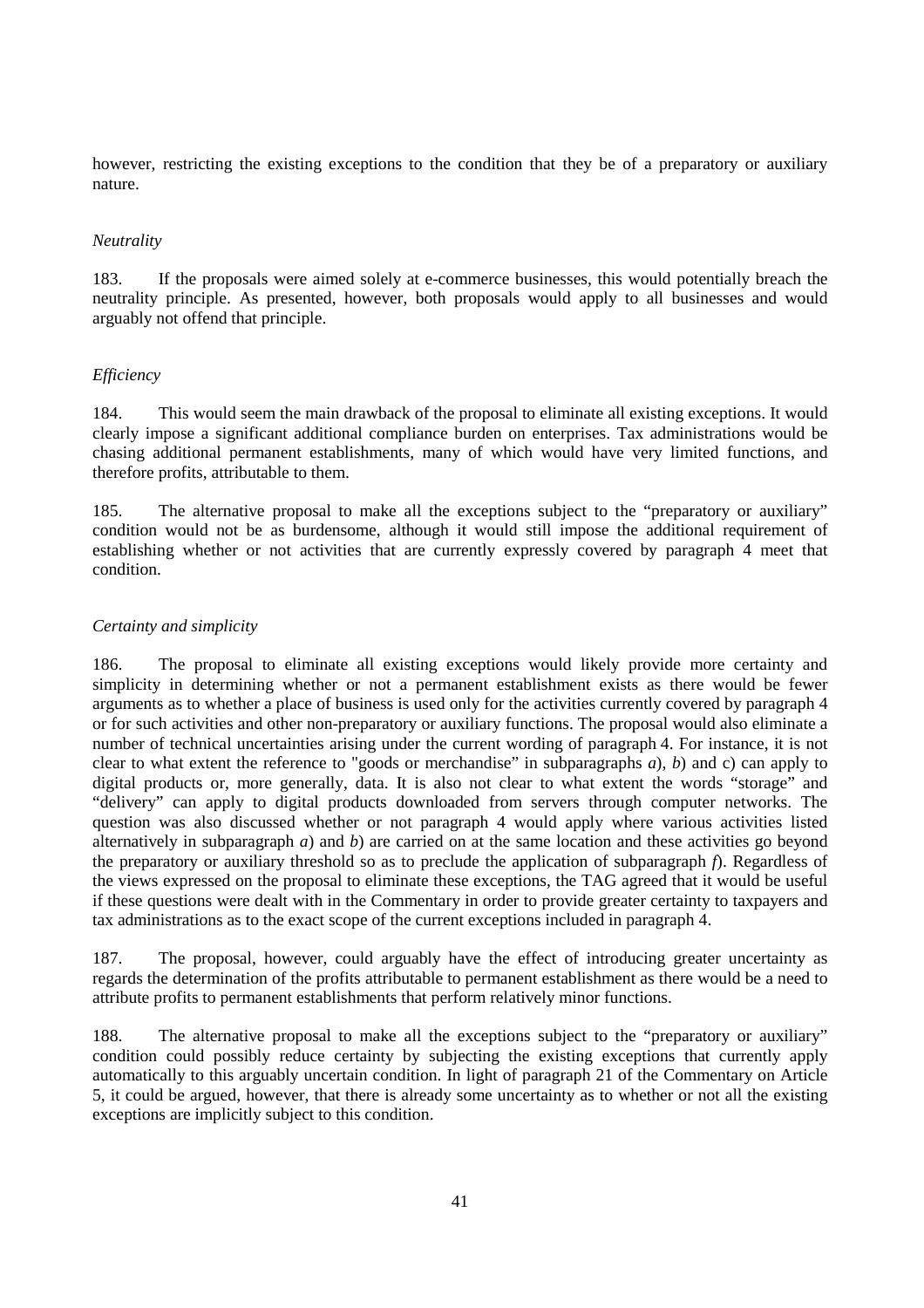## *Effectiveness and fairness*

189. The elimination of all exceptions would not appear fair with respect to taxpayers such as the foreign seller of goods who needs to perform limited storage activities in a country in order to export to that country or to the foreign enterprise that merely displays its goods in a country. The alternative proposal to subject all paragraph 4 exceptions to an overriding condition that they be preparatory or auxiliary would seem to be a superior approach as regards such cases.

190. Arguably, a main advantage of both proposals is that it would curtail some forms of tax planning involving the disaggregation of functions in a country. Subjecting all paragraph 4 exceptions to an overriding condition that they be preparatory or auxiliary may, however, be a more targeted response to that problem.

# *Flexibility*

191. It has been argued that developments in e-commerce require that a different and more flexible approach be taken in relation to what are preparatory or auxiliary activities. The elimination of all exceptions listed in paragraph 4 would, however, have much wider impacts than merely dealing with perceived difficulties arising from the practical application of paragraph 4.

192. To the extent that it is considered efficient to exempt from source taxation places of business where only minor business activities are performed, the alternative proposal to apply the preparatory or auxiliary condition to all the exceptions that appear in the paragraph would seem to be a more flexible approach. Indeed, the proposal would allow greater flexibility by not ruling out that certain activities (e.g. delivery) could be more than a preparatory or auxiliary activity in certain cases.

## *Compatibility with international trade rules*

193. The two proposals would not appear to raise particular concerns as regards their compatibility with international trade rules.

## *The need to have universally agreed rules*

194. The implementation of either proposal would require modification of existing treaties. No particular transition issues would, however, arise as treaties with and without the modified wording could easily co-exist.

195. It is unlikely that all countries would agree with the proposal to eliminate all paragraph 4 exceptions. Some countries would likely be reluctant to accept the administrative burden of trying to tax places of business where minor activities take place; countries would also be concerned about exposing their taxpayers to source taxation where only a very small amount of profits should be taxed.

# *e) Elimination of the exceptions for storage, display or delivery in paragraph 4 of Article 5*

## *i) Description of the alternative*

196. In addition to the proposals discussed in the previous section, the TAG discussed the suggestion that paragraph 4 of Article 5 be amended so that the use of facilities solely for purpose of storage, display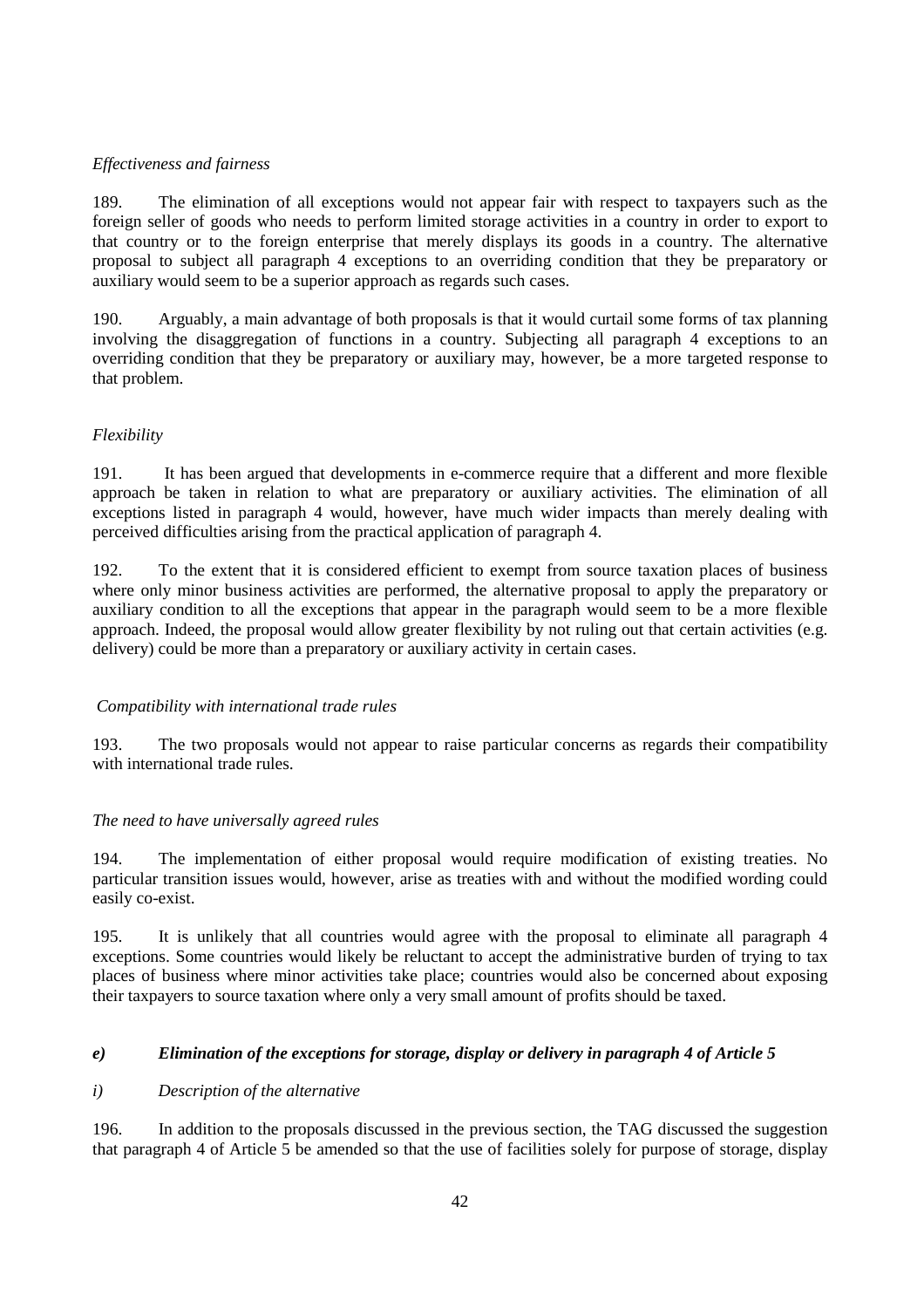or delivery should no longer be considered not to constitute a permanent establishment. The main focus of the discussion was the reference to "delivery" (which does not appear in the U.N. Model).

# *ii) Justification*

197. The rationale for the proposal would presumably be that the activities in question (i.e. storage, display and delivery<sup>31</sup>) are regarded as significant in the context of particular businesses and, based on a functional analysis, are capable of having reasonably significant profits attributed to them. In particular, removing the exception for "delivery", in line with the position under the U.N. Model Tax Convention, is often advocated. The U.N. Commentary says that "delivery" was deleted "because the presence of a stock of goods for prompt delivery facilitates sales of the product and thereby the earning of profit in the host country by the enterprise having the facility. A continuous connection and hence the existence of such a supply of goods should be a permanent establishment, leaving as a separate matter the determination of the amount of income properly attributable to the permanent establishment." It goes on to acknowledge that "Some members from developed countries disagree with this conclusion, believing that since only a small amount of income would normally be allocated to a permanent establishment whose only activity is delivery, this variance from the OECD Model Convention serves no purpose." The U.N. Commentary also notes that 75% of tax treaties entered into by developing countries reflect the U.N. Model position.

198. It was also argued in support of that proposal that an enterprise need only maintain a warehouse in the source country for delivery of goods and, especially in the case of e-commerce, the delivery of goods may be a substantial part of business operations. If one accepts that paragraph 4 is aimed at activities that are essentially preparatory or auxiliary, it does not seem appropriate to apply the paragraph to an activity which forms an essential and significant part of the activity of the enterprise.

199. As indicated in the previous section, many government representatives also expressed concerns with the possible fragmentation of business functions to take advantage of this exception. It was suggested that an enterprise could maintain a place of business solely for display, storage and delivery in a country but sell the goods stored at, and delivered from, that place from another location in the same country. Since paragraph 4 is drafted in relation to functions carried on at each particular place of business, it creates a distinction between the case of activities carried on at the same location which, when taken together, go beyond the preparatory or auxiliary threshold and the case, illustrated in the above example, where the same activities are carried on at different places in the same country so as to take advantage of the various exceptions of paragraph 4.

# *iii) Assessment of this alternative in light of the evaluation criteria*

## *Consistency with the conceptual base for sharing the tax base*

200. As in the case of the previous alternative, it could be argued that any business activity carried on in a country contributes to the overall profitability of an enterprise and should therefore be considered as giving the right to the country to tax a share of the business profits of the enterprise. Thus, the proposal to

 $\overline{a}$ 31 The question was raised whether the exception for "storage, display or delivery" applies if more than one of these activities is being carried on. The application of the exception would be more limited if the coexistence of storage and delivery activities, which would be normal, would have to meet the subjective aggregation test in subparagraph (f) of paragraph 4.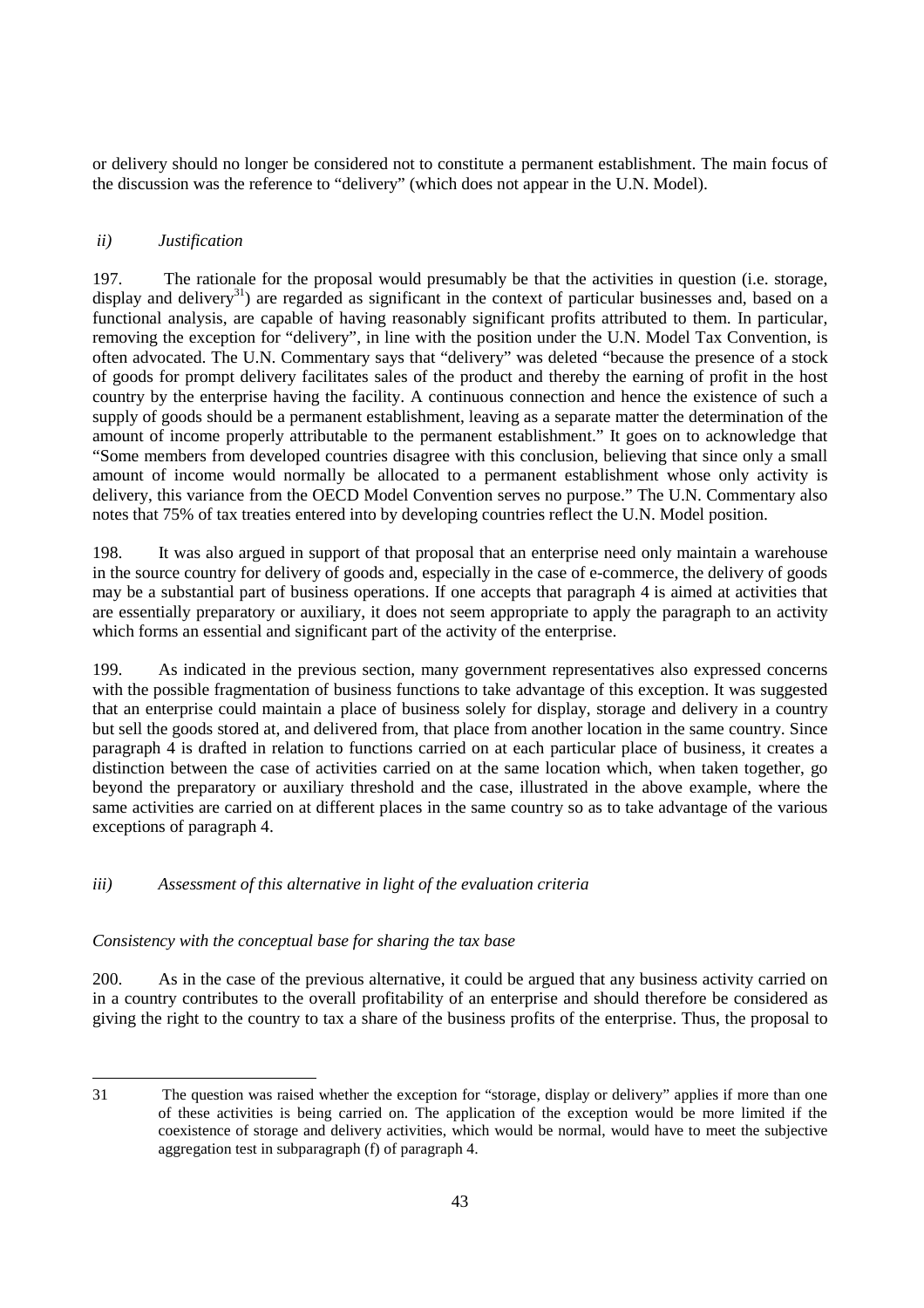eliminate storage, display and delivery activities from the list of exceptions would ensure a greater conformity with the conceptual base as regards these particular activities.

201. Again, however, one could justify maintaining these activities in the list of exceptions on the basis that very limited business profits originate from the performance of these activities. One could also argue that the advent of e-commerce should not be the precipitating event for any such changes, as one element of many e-commerce business models is to reduce delivery costs, thereby making delivery less of a "core" function. It could also be argued that the traditional view that merely selling goods to a country should not justify source taxation would be blurred by the proposal to the extent that the use of facilities or the presence of goods in that country for the mere purpose of storing or delivering goods that have been sold to that country could now create a permanent establishment.

#### *Neutrality*

202. If the proposal were aimed solely at e-commerce businesses, this would potentially breach the neutrality principle. As presented, however, the proposal would apply to all businesses and would arguably not offend that principle.

#### *Efficiency*

203. The proposal would impose an additional compliance burden on some enterprises. It would be particularly burdensome for exporters of products that currently store goods in destination countries pending final delivery. Tax administrations would be chasing additional permanent establishments, many of which would have limited profits attributable to them.

## *Certainty and simplicity*

204. On the one hand, it could be argued that the proposal might provide more certainty as there would be fewer arguments as to whether a place of business is used only for storage, display or delivery or for these activities and other non-preparatory or auxiliary functions. On the other hand, however, there would be more uncertainty about the amount of profits attributable to the new type of permanent establishments created by the proposal. At a more technical level, the proposal would also raise the question of the extent to which facilities used, or goods or merchandise maintained, for storage, display or delivery could be covered by the general preparatory or auxiliary exception in subparagraph 4 *e*).

205. As already indicated, however, there are already a number of technical uncertainties related to the exceptions dealing with storage, display or delivery activities (see paragraph 185. above). For instance, it is not clear to what extent the reference to "goods or merchandise" in subparagraphs *a*), *b*) and *c*) can apply to digital products or, more generally, data. It is also not clear to what extent the words "storage" and "delivery" can apply to digital products downloaded from servers through computer networks. The question was also discussed whether or not paragraph 4 would apply where various activities listed alternatively in subparagraph *a*) and *b*) are carried on at the same location and these activities go beyond the preparatory or auxiliary threshold so as to preclude the application of subparagraph *f*).

206. The TAG agreed that it would be useful if these questions were dealt with in the Commentary in order to provide greater certainty to taxpayers and tax administrations as to the exact scope of the current exceptions included in paragraph 4.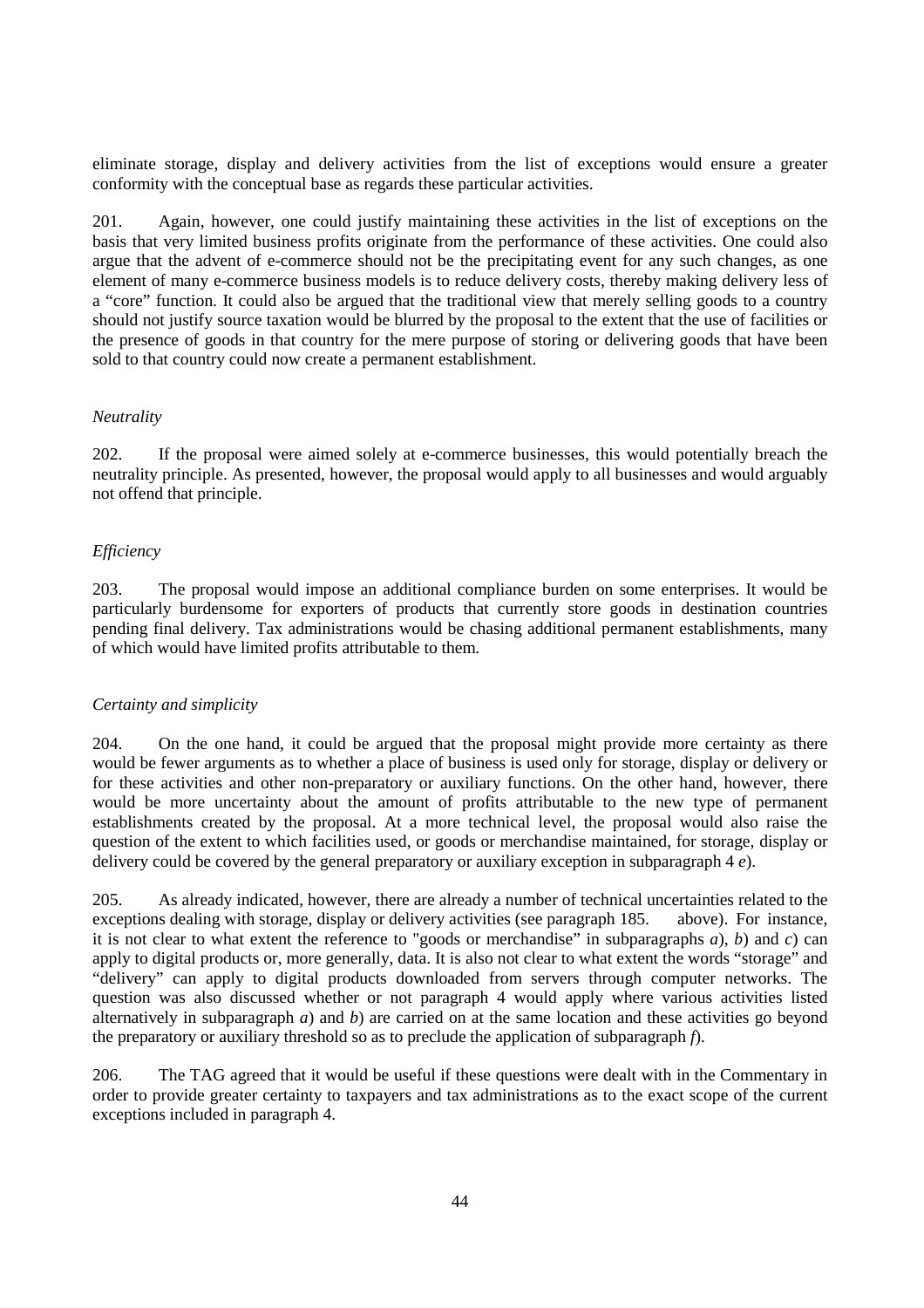# *Effectiveness and fairness*

207. The delivery of some types of goods may well require some limited storage or delivery facilities (e.g. in a harbour) in the destination country. In such a case, it may not seem fair to subject the foreign seller of such goods to source taxation.

208. Arguably, a main advantage of the proposal is that it would curtail some forms of tax planning involving the disaggregation of functions in a country.

# *Flexibility*

209. It has been argued that developments in e-commerce require that a different and more flexible approach be taken in relation to what are preparatory or auxiliary activities and that the proposal would allow such greater flexibility by not ruling out that delivery (or storage, display or delivery) could be more than a preparatory or auxiliary activity. On the other hand, a greater volume of deliveries of physical goods as a result of greater market penetration via the internet would not appear to justify a greater proportion of profits being attributed to the delivery function.

## *Compatibility with international trade rules*

210. The proposal would not appear to raise particular concerns as regards its compatibility with international trade rules.

## *The need to have universally agreed rules*

211. Since the U.N. Model already removes delivery from the list of the preparatory or auxiliary exceptions to the permanent establishment definition, the proposal would likely be agreed to by a large number of developing countries. It is not clear, however, whether a majority of developed countries would agree to it.

212. The implementation of the proposal would require modification of existing treaties. No particular transition issues would, however, seem to arise as treaties with and without the reference to storage, display or delivery could easily co-exist.

## *f ) Modification of the existing rules to add a force-of-attraction rule dealing with e-commerce*

## *i) Description of the alternative*

213. The suggestion was put forward that paragraph 1 of Article 7 of the OECD Model Tax Convention could be amended to include a so-called "force-of-attraction" rule which would deal with ecommerce operations. The following draft amendment was presented for discussion (the words to be added to the existing paragraph appear in bold italics):

"1. The profits of an enterprise of a Contracting State shall be taxable only in that State unless the enterprise carries on business in other Contracting State through a permanent establishment situated therein. If the enterprise carries on business as aforesaid, the profits of the enterprise may be taxed in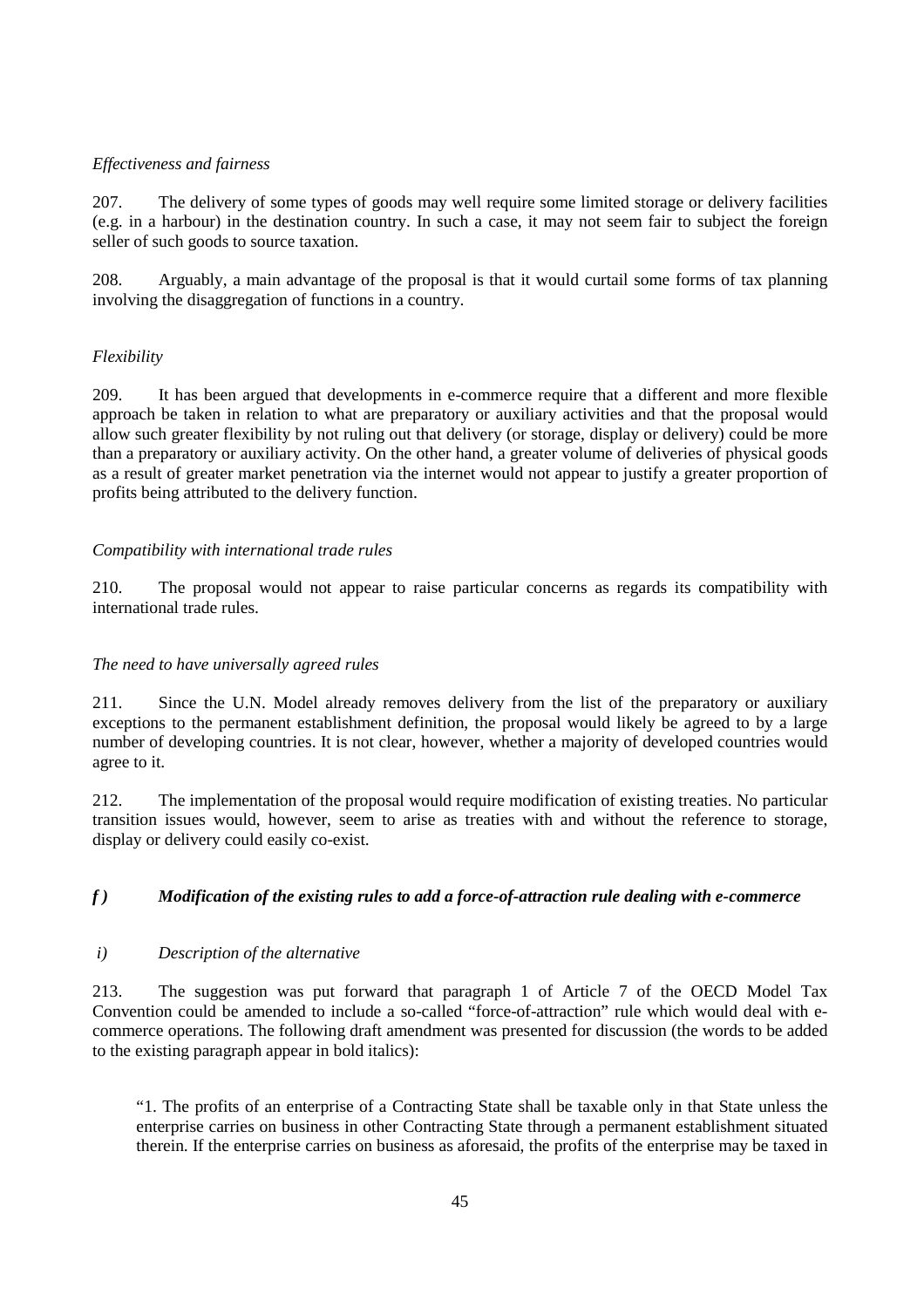the other State but only so much of them as is attributable to that permanent establishment. *Profits deriving from sales or other business activities sold or carried on in that other state through the web site of the enterprise of goods or activities of the same or similar kind as those sold or carried on through that permanent establishment shall be deemed to be attributable to that permanent establishment."* 

214. The aim of the amendment is to ensure that a country may tax profits derived from selling in that country, through an enterprise's web site, products similar to those sold through a permanent establishment that the enterprise has in the country. In effect, the rule would deem the functions performed through the web site to be performed through the permanent establishment.

215. Whilst the proposal could act as anti-avoidance rule intended to address arrangements such as those described in paragraph 7 of the Commentary on Article  $7<sup>32</sup>$  it would in fact have a broader scope as it would cover any situation in which a permanent establishment coexists with a web site of the head office accessible from the source country. The goal would be to attribute the profits from the electronic operations to the physical permanent establishment.

216. The principles of paragraphs 2 and 3 of Article 7 would be applied for purposes of determining such profits. The profits from the electronic operations would be determined on the assumption that products sold through the internet are sold through the permanent establishment. An arm's length internal transfer of property between the head office and the permanent establishment would therefore be considered to take place for purposes of determining such profits. Also, by virtue of paragraph 3 of Article 7, it would seem appropriate to allow the deduction of an adequate portion of the costs related to the development and updating of the web site and the product delivery systems used for selling the products through the net.

## *ii) Justification*

217. The proponents of this proposal argued that the generalization of e-commerce will not lead to business models in which physical presence in the source country fully disappears but to the coexistence of both the physical and the electronic presence through the web site. There will therefore be an important interaction between both types of presence. The physical establishment will normally play an important role in order to improve the internet sales and, vice versa, the web site could contribute to a significant increase of the activity of the physical establishment. Given that clear interaction, it seems that the arguments against the force-of-attraction approach, which are currently put forward in paragraphs 8 to 10 of the Commentary on Article 7, would not be applicable. These arguments would still be relevant, however, for the situations where activities are carried on through independent agents, but those activities would not be covered by the proposal, which is a force-of-attraction rule specifically directed to the electronic channel.

 $\overline{a}$ 32 The relevant part of the paragraph reads as follows: [paragraph 1 as drafted] "might leave it open to an enterprise to set up in a particular country a permanent establishment which made no profits, was never intended to make profits, but existed solely to supervise a trade, perhaps of an extensive nature, that the enterprise carried on in that country thorough independent agents and the like."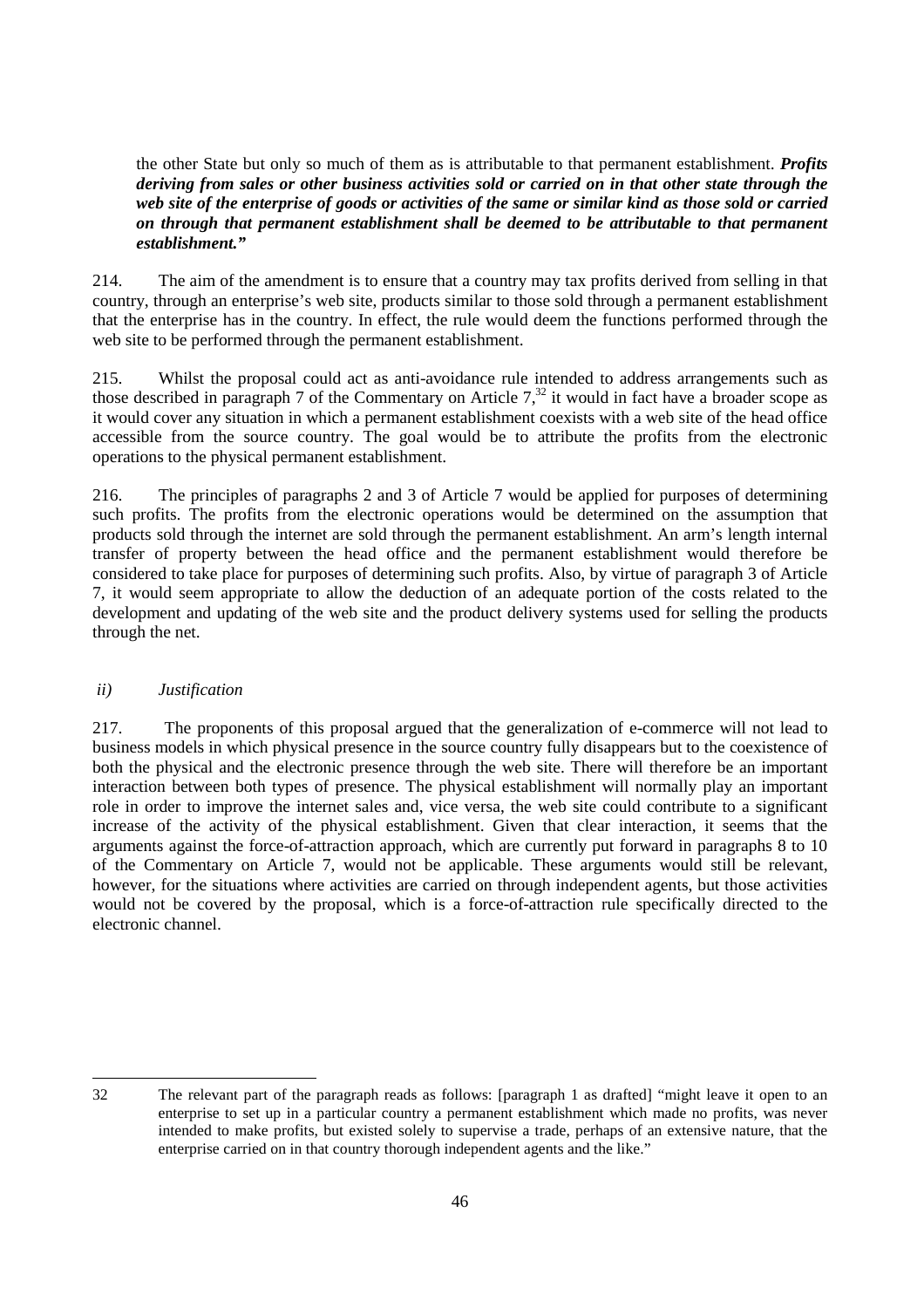## *iii) Assessment of this alternative in light of the evaluation criteria*

#### *Consistency with the conceptual base for sharing the tax base*

218. The proposal raises the issue of whether it is appropriate to tax profits that are unrelated to a permanent establishment merely because of the existence of that permanent establishment.

219. The answer to that question, however, depends on the previously-discussed two approaches to the supply-based view of where profits originate as well as on the issue of whether the permanent establishment is considered to be a nexus/source rule or merely an administrative threshold. If one adopts the view that this remote sales activity constitutes a use by the enterprise of a country's legal and economic infrastructure and that such use should be considered to be one factor which, under the supply-based view, allows that country to claim source taxing rights on a share of these profits, the proposal is arguably consistent with the supply-based view of where profits originate. This is because the proposal would allow a country to tax profits which, under that approach, may be considered to originate from that country whilst, at the same time, making source taxation depend on the permanent establishment threshold to ensure that tax is only levied in circumstances where the enterprise has physical presence in the country and where a tax on net profits may effectively be enforced.

220. Under the alternative approach to the supply-based view, however, extending source taxing rights to business profits that are not related to a permanent establishment is inappropriate to the extent that only profits attributable to activities carried on in the country should be considered to originate from that country and the permanent establishment is the commonly-agreed threshold to determine whether sufficient activities are carried on in a country to justify source taxation. Some members who adopted that view also argued that to the extent that the proponents of the proposed rule seem to be concerned with getting tax revenues from e-commerce sales made through the web sites of foreign enterprises, a consumption tax would seem a conceptually more appropriate way of securing such revenues.

#### *Neutrality*

221. It was argued that the proposal would ensure greater neutrality since the current rules provide for a different tax treatment of similar business operations depending on whether or not these are performed through the internet or otherwise. Many members, however, disagreed with that view. They considered that the proposal would be non-neutral between remote selling on the internet and other forms of remote selling. It would also be non-neutral between operations carried on through branches, which would constitute permanent establishments and thereby allow the rule to apply, and subsidiaries, which would not.

222. Another aspect of the proposal that would raise neutrality concerns is that it would differentiate between the web site activities of an enterprise which has a permanent establishment in a country and the web site activities of an enterprise which has not. It would seem difficult to justify that result, especially in a case where the permanent establishment activities would be relatively minor when compared to the web site activities. Also, the proposed rule might have the effect of discouraging investment in a country where an enterprise makes internet sales or carry on other business activities through its web site.

## *Efficiency*

223. It was argued that, from a compliance point of view, this rule should not create any problem for enterprises because it would only apply where they already have a permanent establishment in the source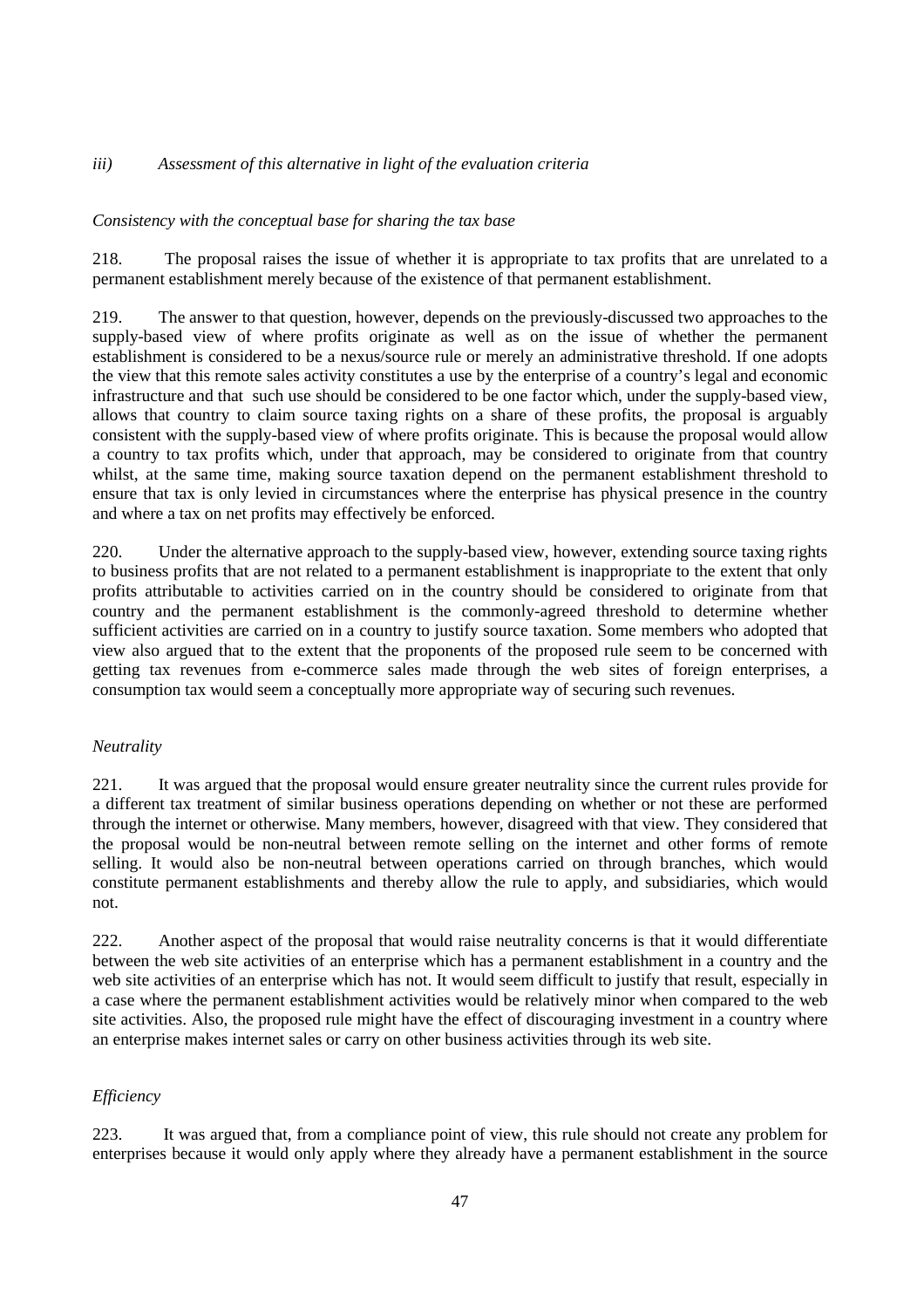country. It was also argued that the rule would simplify the determination of profits since it would only require a determination of the price of the products transferred and the costs incurred for the purposes of the e-commerce sales attributed to a particular permanent establishment, which could be much easier than calculating the price of the services provided by the permanent establishment to the web site activity and vice-versa.

224. The proposal would, however, clearly impose an additional compliance burden on enterprises, which would need to track internet sales to any country where they have a permanent establishment. Tax administrations would also be put in the difficult situation of trying to verify e-commerce activities performed in their country by all enterprises that have a permanent establishment therein.

## *Certainty and simplicity*

225. The practical application of the concept of "goods or activities of the same or similar kind as those sold through [a] permanent establishment" would likely give rise to a number of practical issues, particularly as regards the reference to "activities". For instance, is the electronic version of a newspaper a good "of the same or similar kind" as the paper version? Also, is offering advertising through the internet a "same or similar" activity as offering advertising on billboards?

# *Effectiveness and fairness*

226. A main problem with the proposed rule (and with the existing U.N. Model provision on which it is based) is that it would not apply to enterprises that have subsidiaries, as opposed to permanent establishments, in countries where they sell (or perform other business activities) through their web site. Thus, the profits derived from web site sales and other business activities of a parent company in a country would not be allocated to the subsidiary that performs sales or other activities of the same or similar kind in that country.

227. If that issue were not dealt with, the proposal would seem neither very effective nor fair as between different modes of carrying on business in a country. To extend the scope of the proposed rule to cover activities of related entities such as subsidiaries would, however, create a whole new set of problems (e.g. rules would be required to determine which entities would be covered). It would also be an important departure from the separate entity principle that underlies the existing treaty rules. Whilst it was suggested that an alternative way of dealing with this issue would be to deem the subsidiary to be a permanent establishment of the parent company as regards the electronic activities of the parent company web site, that approach would give rise to the same concerns.

## *Flexibility*

228. The proposal is based on the assumption that the development of e-commerce requires an adaptation of the existing permanent establishment definition. The proposed rule, however, could be seen as a change of principles rather than as an adaptation of the rules as it would allow source taxation in the case of sales or business activities performed from abroad.

## *Compatibility with international trade rules*

229. Given that the proposed rule follows the approach of paragraph 1 of Article 7 of the U.N. Model, it would not appear to raise particular concerns as regards its compatibility with international trade rules.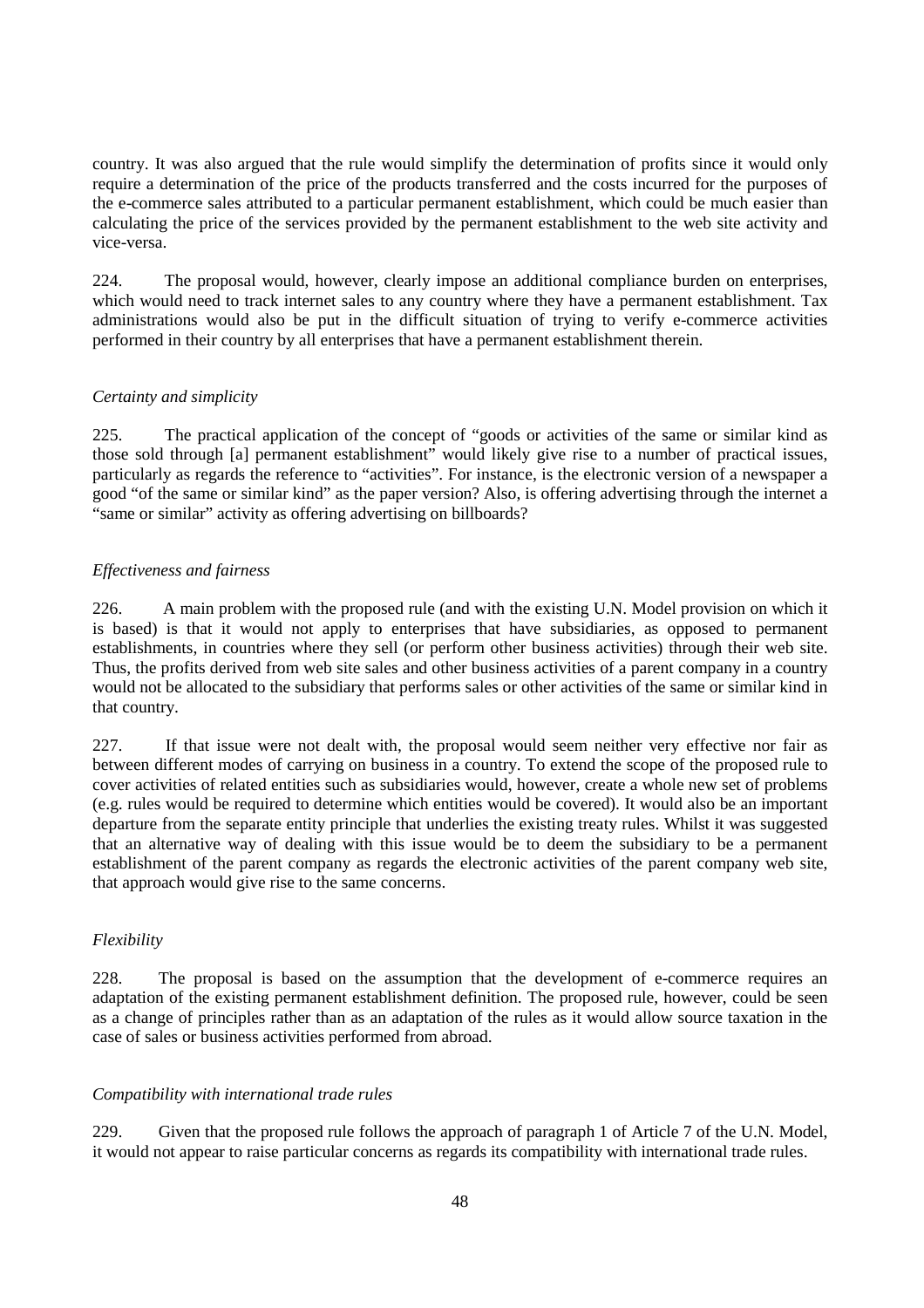## *The need to have universally agreed rules*

230. Since the U.N. Model already includes a limited force-of-attraction rule in paragraph 1 of Article 7, the countries that already follow the U.N. Model may consider that the proposal is a narrower version of that rule and may consider the U.N. provision as a superior alternative. Clearly, however, the countries that currently oppose the U.N. provision (which is only found in a minority of bilateral treaties) because of the uncertainty of that provision and because it allows source taxation in cases where profits are clearly not connected to a permanent establishment, would be unlikely to agree to the proposal.

231. The implementation of the proposal would require modification of existing treaties. Whilst treaties with and without the proposed provision could easily co-exist, such co-existence would mean that a multinational's e-commerce activities would preferably be carried on from countries that generally oppose the inclusion of the provision in their treaties.

#### *g) Adopting supplementary nexus rules for purposes of taxing profits arising from the provision of services*

#### *i) Description of the alternative*

232. The proposal would be to modify the OECD Model to include a provision, similar to that already found in the U.N. Model, that would allow for the taxation of income from services if the enterprise that provides such services is present in the other country for that purpose during a certain period of time.

233. Under the current U.N. Model, enterprises that are in the business of providing services are subjected, like any other enterprise, to the permanent establishment rules. In addition, however, enterprises that provide services in a country without having a permanent establishment therein may also be taxed in that country if a physical presence test is met. For reasons that are not totally clear but are probably based on the historical treaty distinction between professional and other services (the OECD eliminated that distinction when it deleted Article 14 from its Model), the physical presence test of the U.N. Model is drafted differently in two different provisions:

(Article 5) 3. The term "permanent establishment" also encompasses:

- (a) A building site, a construction, assembly or installation project or supervisory activities in connection therewith, but only if such site, project or activities last more than six months;
- (b) The furnishing of services, including consultancy services, by an enterprise through employees or other personnel engaged by the enterprise for such purpose, but only if activities of that nature continue (for the same or a connected project) within a Contracting State for a period or periods aggregating more than six months within any twelve-month period.

(Article 14) 1. Income derived by a resident of a Contracting State in respect of professional services or other activities of an independent character shall be taxable only in that State except in the following circumstances, when such income may also be taxed in the other Contracting State:

(a) If he has a fixed base regularly available to him in the other Contracting State for the purpose of performing his activities; in that case, only so much of the income as is attributable to that fixed base may be taxed in that other Contracting State; or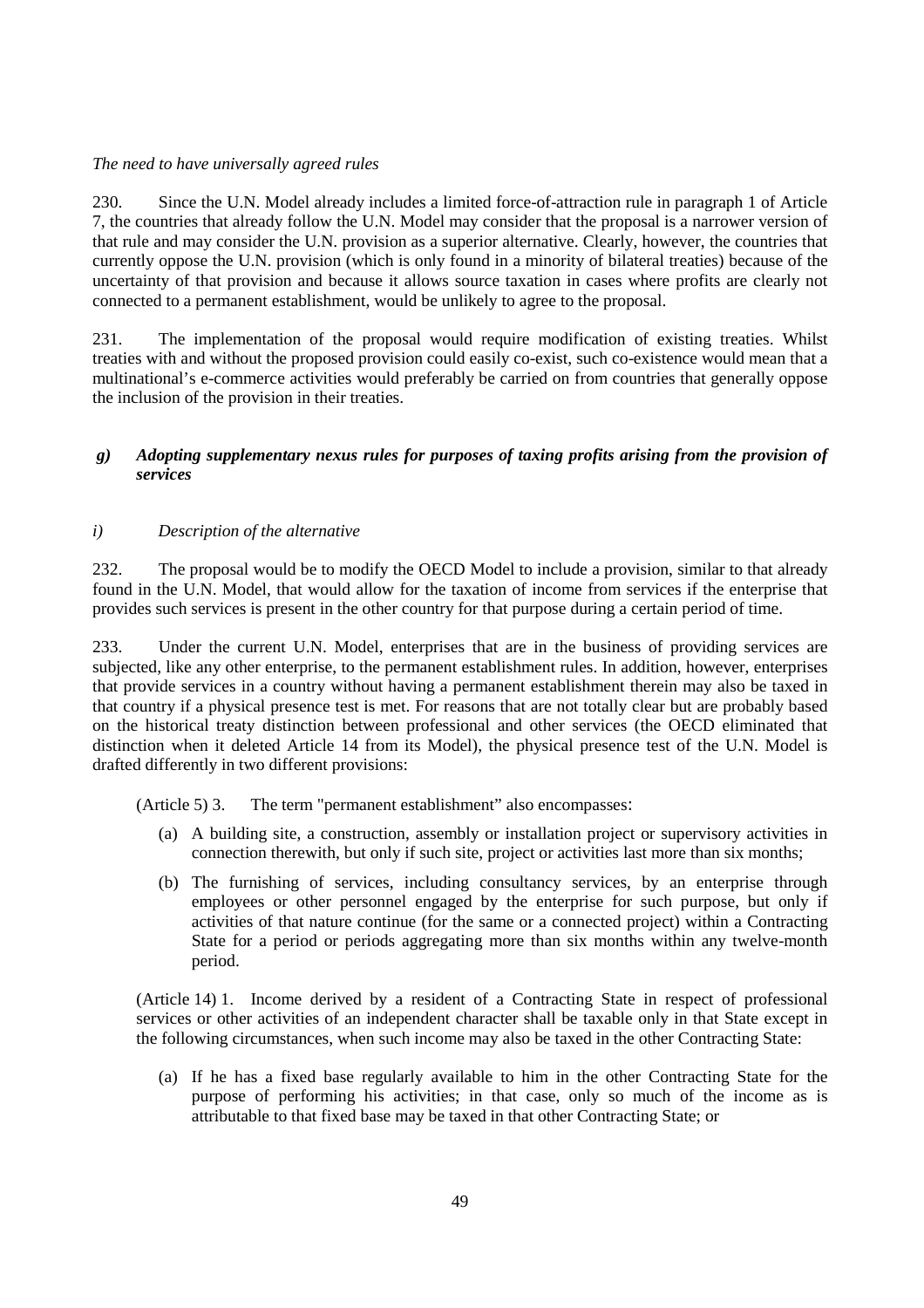(b) If his stay in the other Contracting State is for a period or periods amounting to or exceeding in the aggregate 183 days in any twelve-month period commencing or ending in the fiscal year concerned; in that case, only so much of the income as is derived from his activities performed in that other State may be taxed in that other State.

234. If a supplementary basis based on physical presence were adopted for independent services, it would be necessary to determine whether the relevant days should be any days of physical presence in the country (as is the current rule under subparagraph  $15(2)(a)$ ) or should be restricted to the days during which the taxpayer is performing services in the country. Whilst the TAG discussed that issue, it did not reach agreement on a preferred approach. The U.N. Model uses the first approach in Article 14 but the second approach in Article 5. One reason might be an implicit assumption that Article 14 applies only to individuals whilst Article 5 applies to business entities. Indeed, it seems inappropriate to apply a test based on days of physical presence to an enterprise which has a large number of employees or other personnel without excluding the days when these employees/personnel are not providing services for the enterprise. Subparagraph 5(3)(b) of the U.N. Model deals with that issue by referring to the period of activities ("only if activities of that nature continue (for the same or a connected project) […] for a period or periods aggregating more than six months within any twelve-month"). The U.N. Model requirement that the services be related to a single project or to related projects means, however, that an enterprise could be furnishing services in a country throughout the year without triggering source taxation rights, provided that these are furnished under unrelated projects.

235. It could also seem inappropriate to take into account the presence of employees/personnel engaged in activities that are merely preparatory or auxiliary or activities (such as marketing or preparing proposals for potential clients) that are not directly compensated by the person to whom the services will be provided. Such a modification of a physical presence test could, however, present practical difficulties.

236. Another question is which principle should guide the determination of the relevant period of time.. On the one hand, there would clearly be an advantage to adopt a period of time that would be consistent with that under Article 5 (see paragraph 6 of the Commentary on Article 5) and under Article 15. On the other hand, the six-month period should be contrasted with current paragraph 3 of Article 5 of the OECD Model, which provides that a building site or construction project constitutes a permanent establishment only if it lasts more than twelve months (the equivalent rule of the U.N. Model, however, refers to a period of six months). Arguably, there would not be any reason to establish a shorter period for technical or professional service providers than for building and construction service providers.

237. One member suggested that the proposal should be restricted to cases where services are rendered in a country without any support from abroad so as to exclude situations where resources located outside the source country (e.g. a database or personnel) are used in providing the services. Other members, however, questioned the practicability of that alternative proposal, noting that it would be very easy to avoid the application of the rule by making sure that at least some resources located abroad are used in providing any services in a country. That alternative was therefore not further examined.

## *ii) Justification*

238. It has been argued that the current permanent establishment rule does not provide appropriate results in the case of services. The rules regarding permanent establishments were created with a view towards manufacturing and sales. Accordingly, an enterprise that does not have an office or other facility in the host jurisdiction will generally be treated as having a permanent establishment only in cases where its agents in that jurisdiction have the authority to conclude contracts. In the manufacturing and sales case, these rules generally work well to allocate taxing jurisdiction on the basis of function. Obviously, if a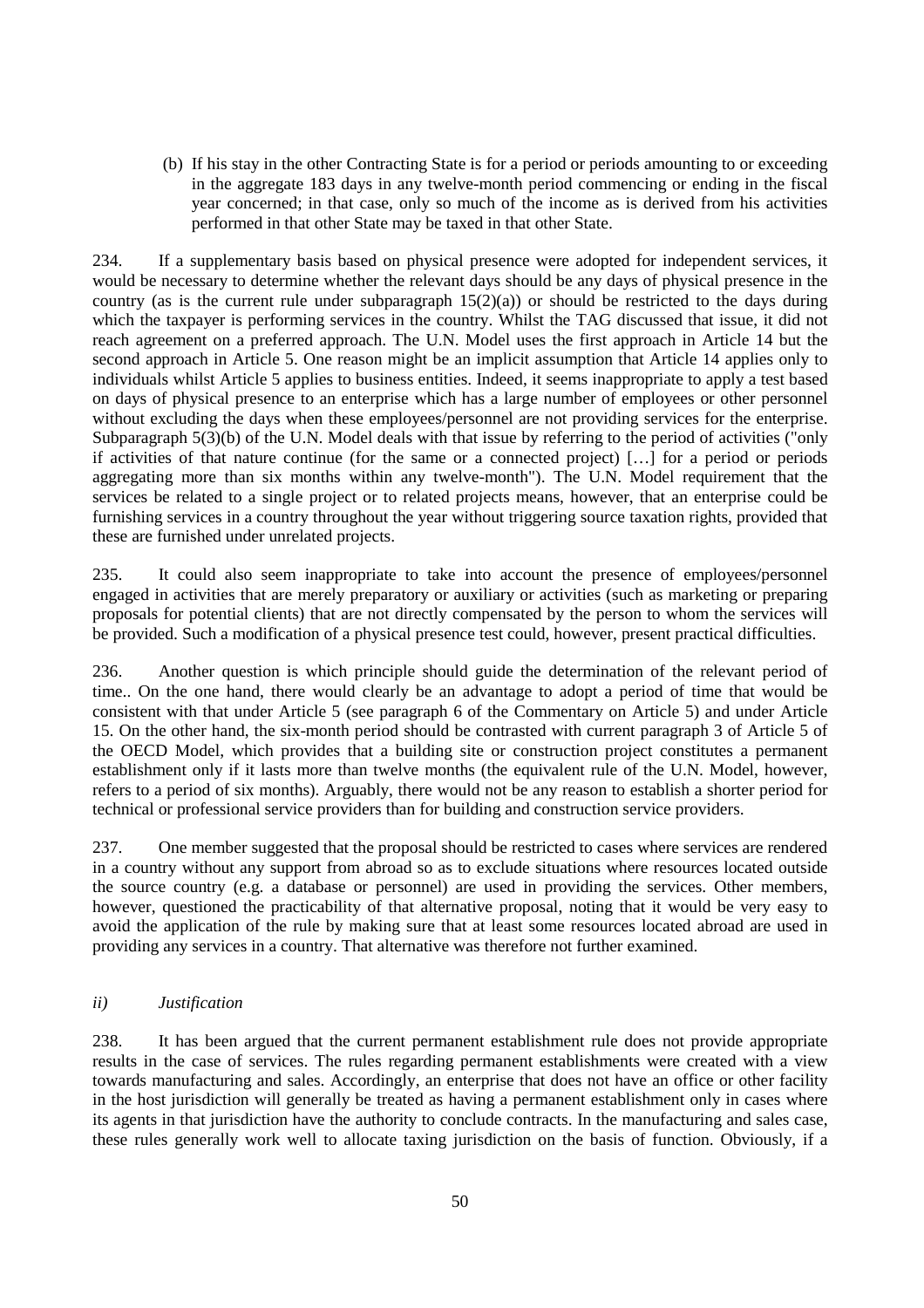business does not have a facility in the host jurisdiction, it is not engaged in manufacturing there. The other major profit-generating activity is sales, and that is covered by the fixed base and dependent agent rules.

239. The rules do not provide similar results in the case of services. Many service providers are entirely mobile. Lawyers and accountants can meet with clients, do research, consult with colleagues, and draft memos and opinion letters without leaving their hotel room or coffee shop. All they need is laptop and a telephone. Engineers and computer programmers seem to be similarly mobile. Accordingly, the line that is drawn in Article 5 of the OECD Model allows significant income-producing functions to take place in a jurisdiction without allowing that jurisdiction to tax. To be clear, the argument for change is not, as it is stated in the Commentary to the U.N. Model, that the activity produces large amounts of income. Instead, it is the fact that the income-producing functions take place in the host jurisdiction that justifies a change to allow the country to tax that income.

#### *ii) Assessment of this alternative in light of the evaluation criteria*

#### *Consistency with the conceptual base for sharing the tax base*

240. Since the proposal seeks to allow a country to tax profits derived from services performed in that country, the proposal would be consistent with the conceptual base described in the previous section regardless of any difference of views on the supply-based approach.

#### *Neutrality*

241. It could be argued that the proposal would be neutral because it would treat service providers who do not need a fixed base to conduct their business in the same way as those who do. Accordingly, the professional service provider would no longer receive an advantage vis-à-vis other providers. A counterargument, however, would be that a departure from the fixed place of business standard that would be restricted to services would create a non-neutral situation between businesses that provide services and those that provide goods.

## *Efficiency*

242. The proposal would likely increase the administrative burden of enterprises and tax administrations as both tax administrators and businesses would have to keep track of the length of time spent in a country by personnel of service enterprises. Whilst it could be argued that this is similar to the burden imposed by the current rules of Article 15 and should therefore not be overly difficult, one could object that it is easier to detect the presence of a foreign employee (through the records of the employer) than that of an independent contractor.

243. Arguably, a physical presence test for services might also create difficulties for the determination of the profits subjected to source taxation and the collection of tax. The rules of Article 7 were drafted with a fixed place of business in mind. For instance, reliance on separate accounts (see paragraph 12 of the Commentary on Article 7) is logical when one thinks of a permanent establishment as a real place of business where accounting records are kept but becomes more difficult in the context of a deemed permanent establishment. Whilst Article 7 already applies to one type of deemed permanent establishment (i.e. the one resulting from the activities of a dependent agent), this normally involves activities carried on at the place of business of the agent. The proposal, however would have the effect of creating a permanent establishment in cases where no individual place of business (with access to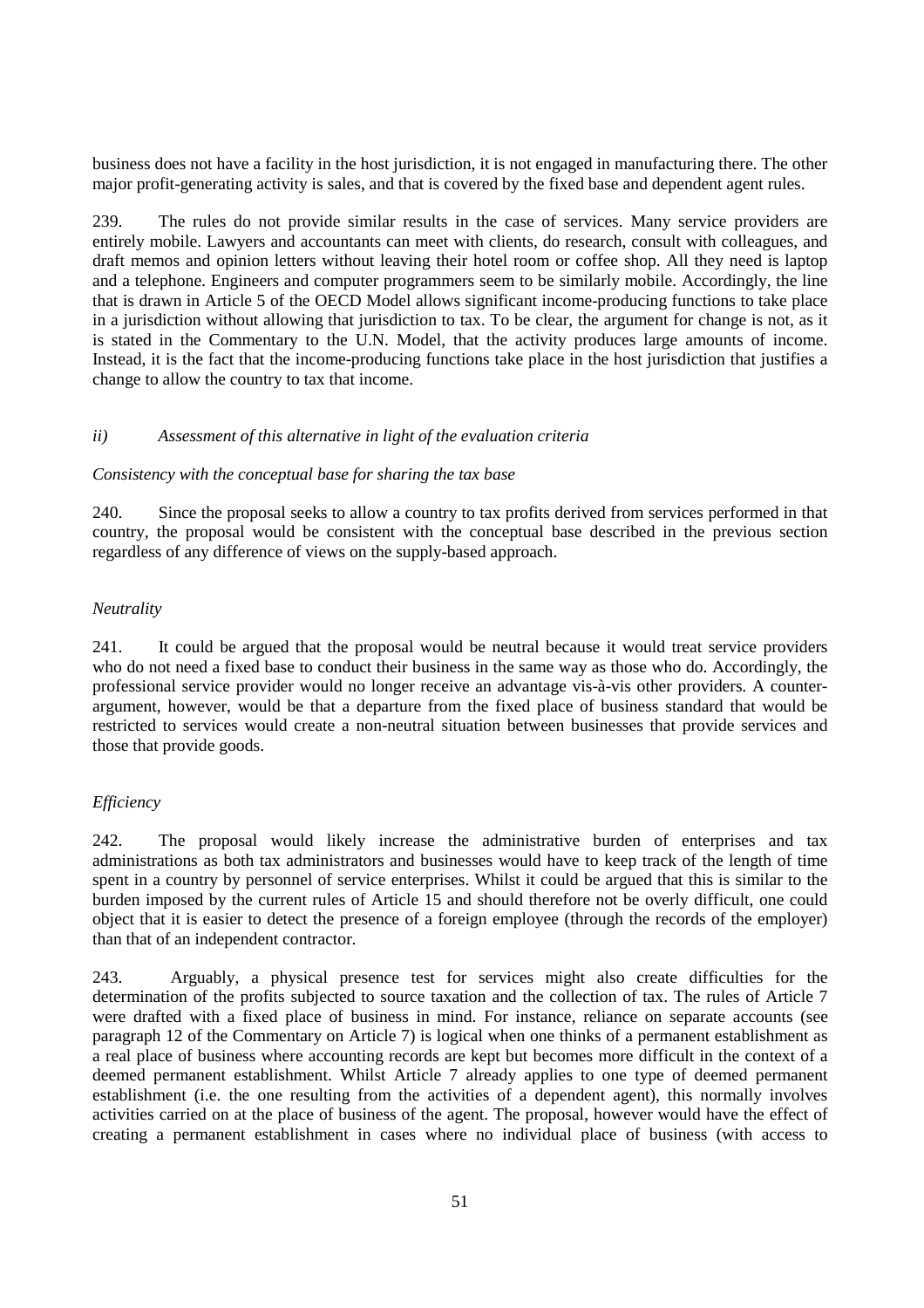accounting records) might be identified. Similarly, the collection of tax could present difficulties in the absence of physical assets in the country.<sup>33</sup>

## *Certainty and simplicity*

244. Most countries probably already have a number of treaties that include this provision, so there is a great deal of experience in applying it. The rule would actually provide more certainty with respect to services than the existing rules. Under the existing rules, there are constant disagreements over when a client's premises will constitute a "fixed base" for a consultant and other matters of interpretation.

245. Article 15 currently uses the test of a taxpayer's physical presence in a country for purpose of determining source taxation rights on employment income in the absence of a permanent establishment (or residence) of the employer. One advantage of adopting a similar test for independent services would be to avoid the difficult interpretation issue of whether one deals with employment or independent services and to eliminate planning intended to convert employment services into independent services. A counterargument, however, would be that the threshold for the taxation of an individual deriving employment income might be considered as not particularly relevant for the taxation of a type of business profits.

# *Effectiveness and fairness*

246. As discussed above, the proposal would allow the country where profit-generating activities take place to tax those activities. Of course, the host country would still have to apply the arm's length principle to ensure that it is not taxing the part of the contract fees that relate to activities performed in the home jurisdiction, which has been a source of disagreement in the past.

# *Flexibility*

247. The proposed rule would appear to be quite flexible and would deal with a number of different types of services.

## *Compatibility with international trade rules*

248. Given that the proposal would follow an approach put forward in Article 7 of the U.N. Model and already adopted in a number of treaties, it would not appear to raise particular concerns as regards its compatibility with international trade rules.

## *The need to have universally agreed rules*

249. According to a research project carried on by the IBFD, out of 811 tax treaties concluded between 1980 and 1997, 221 treaties (around 27%) included a provision based on that found in subparagraph 5(3)(b) of the U.N. Model and 284 (around 35%) included a provision similar to that found in 14(1)(b) of that Model. Therefore, as already noted, most countries probably already have treaties that include a time presence threshold for the taxation of services.

 33 As already noted, however, recent developments in the area of exchange of information and assistance in the collection of taxes may gradually reduce the importance of these issues.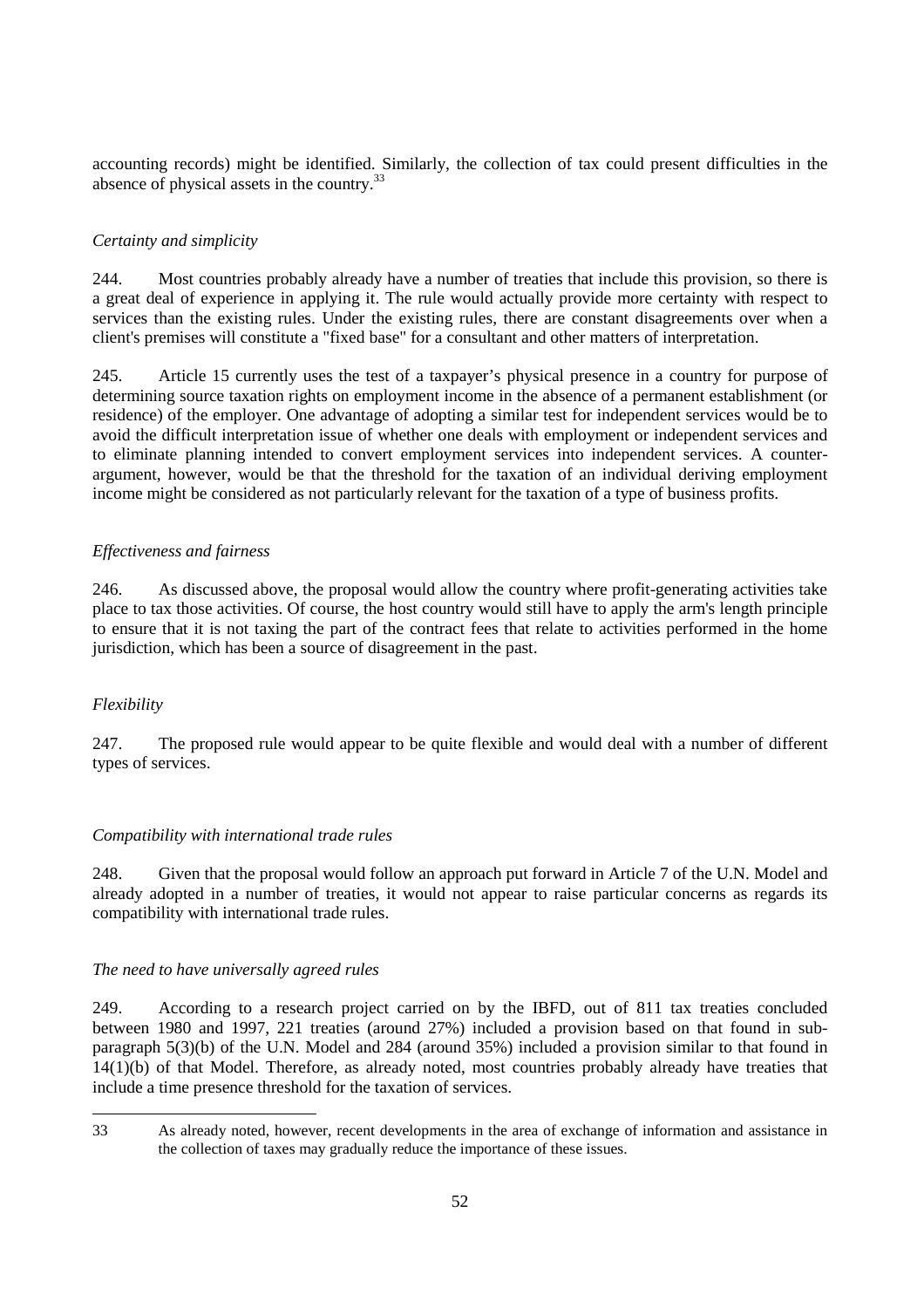250. The provision would probably be quickly accepted by most developing countries. Developed countries might be more reluctant to accept it, however, although some of these countries (for example, Norway, Australia, New Zealand) routinely include it in their treaties.

251. The implementation of the proposal would require modification of existing treaties. Treaties with and without the proposed provision currently co-exist and that situation does not seem to create particular difficulties.

## **B. Changes that would require a fundamental modification of the existing rules**

# *a ) Adopting rules similar to those concerning taxation of passive income to allow source taxation of payments related to some forms of e-commerce (so as to subject them to source withholding tax)*

#### *i) Description of the alternative*

252. The TAG examined various approaches under which a withholding tax would be applied on all or certain cross-border payments related to e-commerce. Some of these approaches were variations of other proposals discussed in this note (e.g. the "base erosion approach" and the "virtual permanent establishment"), or were too narrowly focused (e.g. a proposal dealing with the taxation of satellite operations) to be discussed in the context of this note. The TAG therefore discussed a general proposal under which a final withholding tax would be applied to e-commerce payments made from a country, whether or not the recipient has personnel or electronic equipment in that country.

#### *ii) Justification*

253. It was argued that the development of electronic devices and e-commerce makes it in some areas possible to effectively penetrate a foreign market with little or no physical presence in that market whereas only a few years ago the same degree of market penetration necessitated a physical presence giving rise to a permanent establishment and, therefore, allowing the source country to tax. Some countries may consider that they lose tax revenues because of this development, both with regard to existing sales level and future increased market penetration. On this basis, these countries could argue that the market country should be given the right to tax this activity.

#### *iii) Assessment of this alternative in light of the evaluation criteria*

#### *Consistency with the conceptual base for sharing the tax base*

254. Since the proposal was articulated in terms of giving taxing rights solely by reason of a country providing the market for goods or services supplied through e-commerce, it was found to be based on the supply-demand approach to the determination of the origin of business profits, an approach which the TAG had rejected. Indeed, many members considered that the arguments in favour of the proposal described above would be more appropriate to justify a consumption tax approach than an income tax approach to tax the relevant operations. It was noted, however, that a consumption tax could not be applied to e-commerce imports only, as this would violate the WTO rules. Also, a general consumption tax on e-commerce only would put e-commerce at a disadvantage compared with traditional commerce.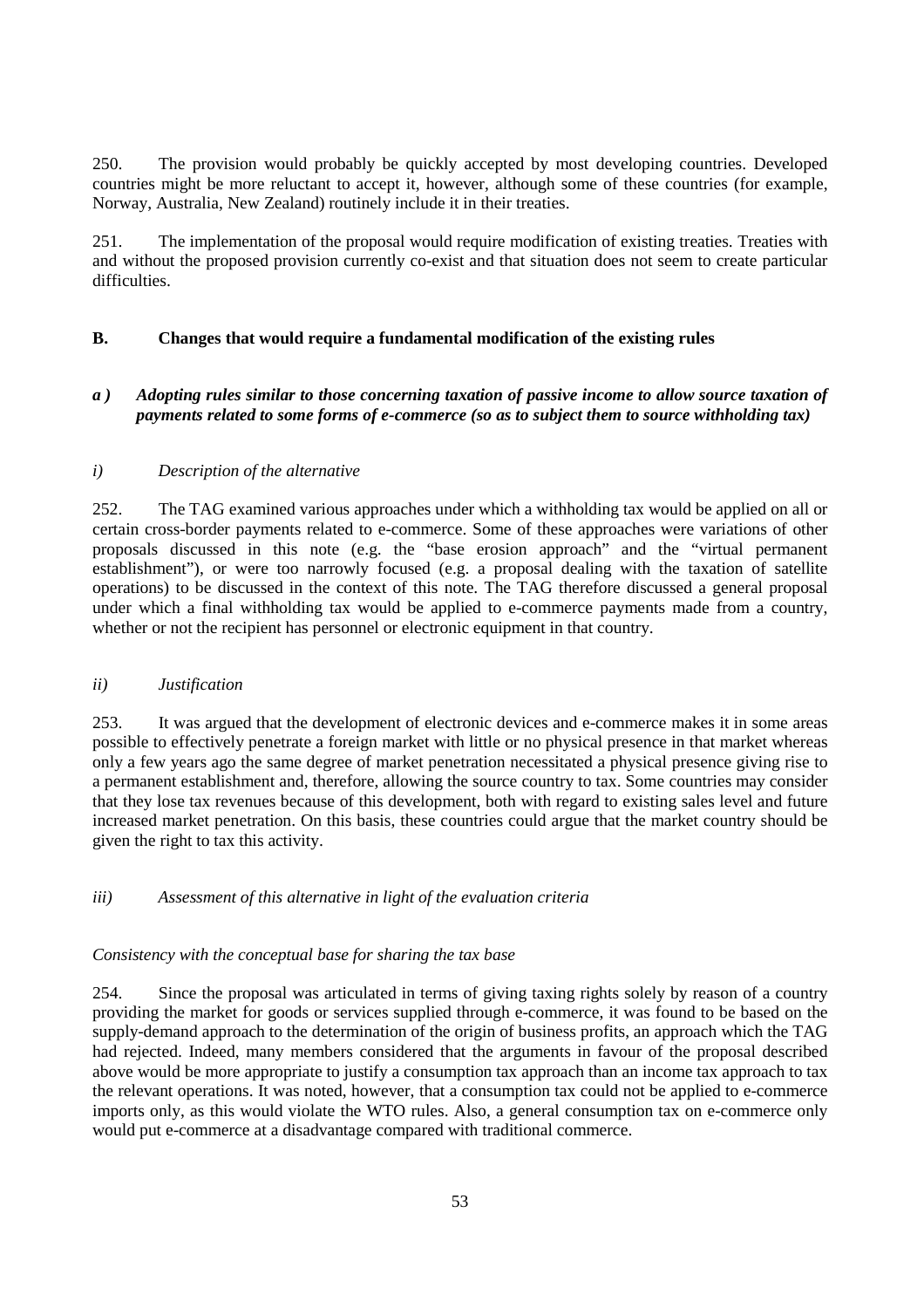255. One could argue, however, that the proposal seeks to allow source taxation in cases where an enterprise makes use of a country's infrastructure to generate profits. From that angle, the proposal could be considered to be in line with one approach to the supply-based view as to where profits originate. It could also be argued that the proposal simply follows the approach already applicable, under the OECD Model, to interest earned by financial enterprises like banks, which may taxed in the country of source regardless of whether or not the enterprise has a permanent establishment in that country. A counterargument, however, is that the current rules allowing source taxation of interest paid to banks already create difficulties and this has led many countries to include in their treaty a specific exemption for that category of interest. Also, it is not normally the case that revenues derived from companies engaged in ecommerce transactions are economically similar to passive forms of income such as dividends, interest and royalties. Furthermore, the example of interest would not seem to justify source taxation of all types of business profits any more than the example of the current rules which do not allow source taxation of income from international transport would justify not having any source taxation of all business profits.

256. Finally, the proposal to have income taxation of e-commerce through a final withholding tax would be inconsistent with the concept of an income tax since it would be a tax on gross payments. Whilst it may be argued that the application of a low rate of tax could act as a proxy to a full-rate tax on net profits, this would, at best, only be a rough approximation (the alternative of allowing foreign enterprises the option to file on a net basis is dealt with in the section on base erosion). A withholding tax on crossborder e-commerce payments would essentially be a tariff on e-commerce transactions. This form of taxation is, by nature, inefficient, as it does not take into account the different cost structures of individual taxpayers and often over-taxes some revenues and under-taxes others.

#### *Neutrality*

257. It would be difficult to justify applying a withholding tax only on cross-border e-commerce and not on traditional cross-border trade. Such a tax would violate the tax neutrality principle as presented in the Ottawa framework conditions. The alternative of applying the tax to all forms of cross-border trade would mean, however, the introduction of tariff-like taxation, which might well be against WTO rules and principles.

258. Also, as will be seen below, a withholding tax system would only seem practical as regards business-to-business e-commerce, which would mean that e-commerce directed at private consumers would escape the application of the tax. This would introduce another non-neutrality.

#### *Efficiency*

259. Experience with consumption taxes has shown that private consumers are not a practical collection point. Thus, the proposal must, for practical reasons, be restricted to payments made between enterprises. This would mean that business-to-consumers e-commerce would not be affected by the proposed rule, which would constitute a serious disadvantage.

260. The proposal would clearly impose an additional compliance burden on enterprises, which would need to keep track of internet payments and ensure that the relevant tax is withheld. Tax administrations would also be put in the difficult situation of trying to verify e-commerce payments made by enterprises in their country.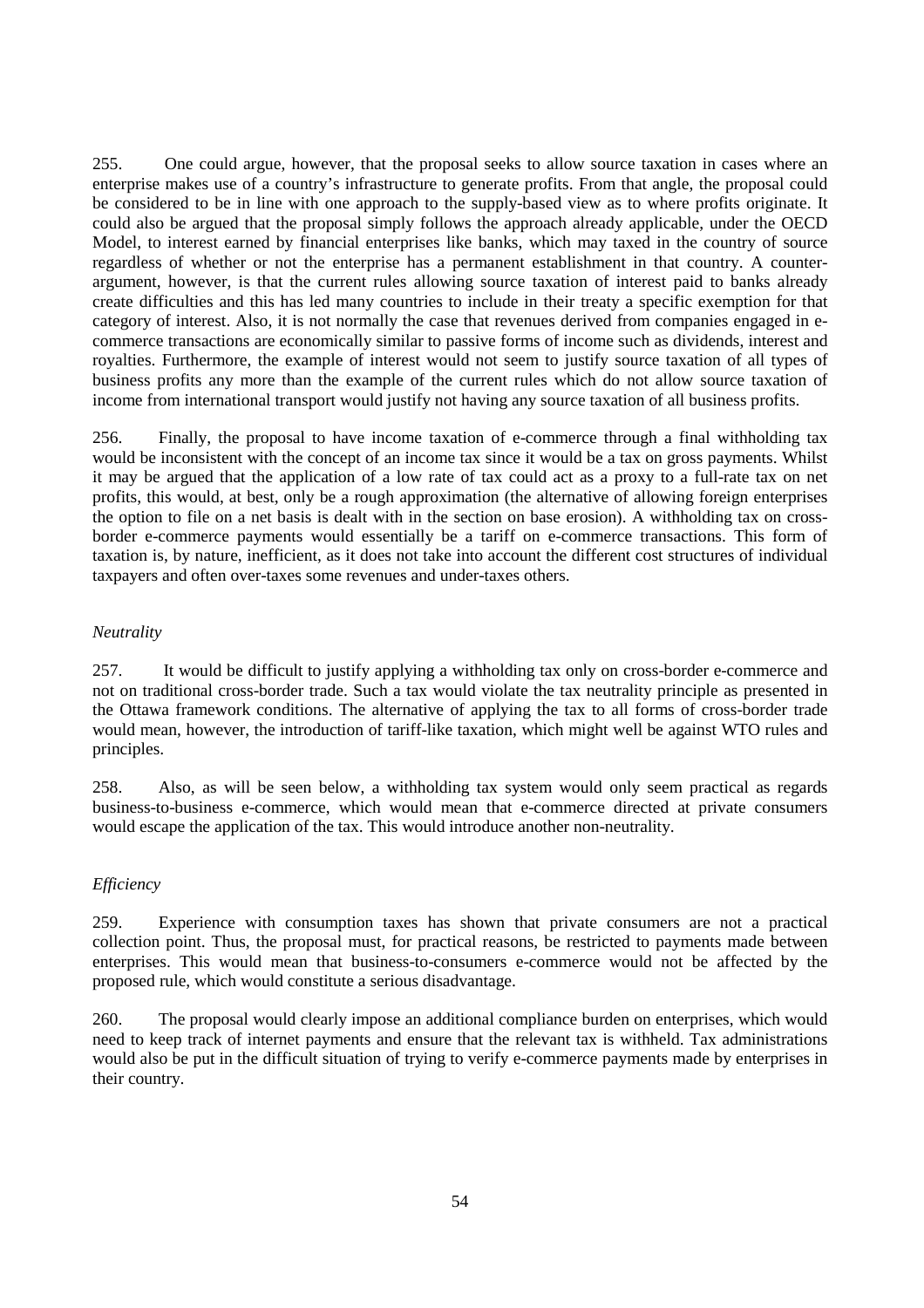# *Certainty and simplicity*

261. Arguably, withholding taxation of payments going to non-residents is a well-established method of taxation that is relatively easy to apply. There is no need for the tax authority to identify the foreign receiver of the payment, as long as it is clear that the payment is made to a non-resident. The lack of physical presence is therefore not an obstacle to the collection of tax.

262. Clearly, however, the imposition of a withholding tax on e-commerce operations would require a definition of e-commerce. This would likely be a difficult task. As the various business models described in section 1 illustrate, modern information technologies permit a number of business operations and it is far from clear which of those would be covered by the definition. Also, as mentioned above, the proposal would require enterprises to keep track of e-commerce payments and tax administrations would have the difficult task of verifying e-commerce payments made by enterprises in their country.

# *Effectiveness and fairness*

263. The imposition of a withholding tax is generally an effective tax collection mechanism but one that cannot be relied on in the case of business-to-consumers electronic commerce. If the main justification for applying withholding tax to e-commerce transactions is the concern that a country may be unable to levy source tax in cases where foreign enterprises carry on substantial e-commerce operations in that country, the need to exempt business-to-consumers transactions would appear to be a serious limitation.

264. Since the withholding tax would apply exclusively to payments to non-resident enterprises and would be levied regardless of profitability, it would appear unfair, particularly with respect to start-up enterprises which may not realize profits for some years.

## *Flexibility*

265. On the one hand, the proposal would have some flexibility since a state could always adjust the withholding rate to be applied to different products and services or even exempt some of them. Such adjustments, however, would make the system less certain and increase tax planning opportunities. On the other hand, however, it could be argued that the proposal's inability to address business-to-consumers transactions shows that it is not an appropriate answer to technological and commercial developments.

## *Compatibility with international trade rules*

266. As already mentioned, there is a risk that a withholding tax on e-commerce payments to foreign enterprises might be considered to be discriminatory against offshore vendors and subject to challenge under WTO rules (e.g. Article III of the GATT). It would clearly impose a more burdensome taxation on ecommerce goods and services from abroad.

## *The need to have universally agreed rules*

267. To the extent that the proposal would allow source taxation where no business activities take place in a country and could result in taxation where no or little profits arise, it would strongly be resisted by a number of countries and by enterprises. The potential violation of the international trade rules (see above) would also seriously undermine the chance that the proposal could quickly gain universal acceptance.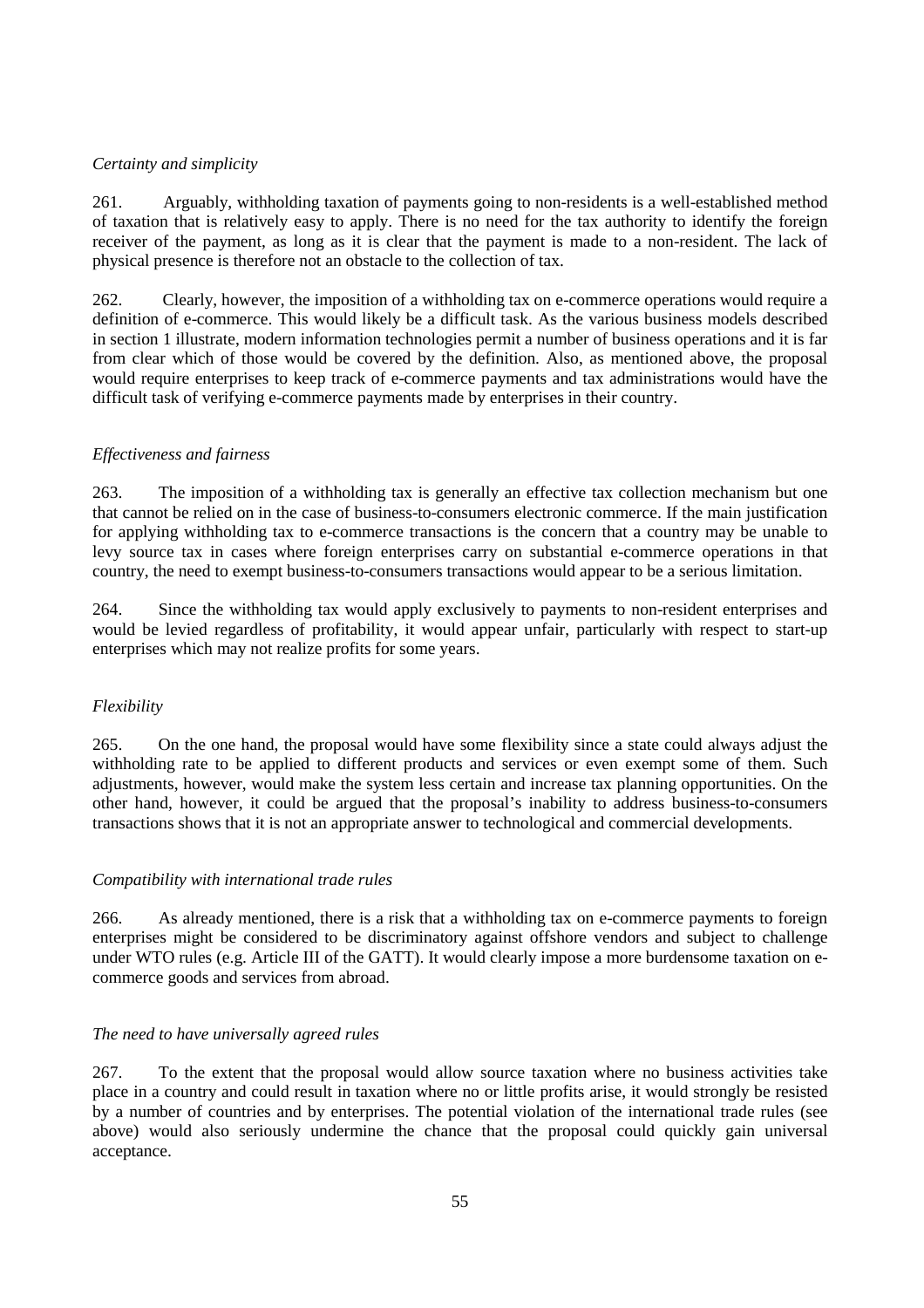268. The implementation of the proposal would require modification of existing treaties. Whilst treaties with and without the proposed provision could easily co-exist, such co-existence would mean that a multinational e-commerce activities would preferably be carried on from countries that generally oppose the adoption of the proposal in their treaties.

# *b ) A new nexus: base eroding payments arising in a country*

# *i) Description of the alternative*

269. An alternative to the preceding proposal has been put forward by commentators who have suggested a nexus rule that focuses only on whether the foreign enterprise is receiving a payment from an in-country payor that the payor may deduct for domestic tax purposes rather than on where the activities giving rise to the product or service are located.<sup>34</sup> Under this nexus rule, the source state would be entitled to impose a withholding tax on all such cross-border payments.

270. This regime (generally referred to as the "base erosion approach") would supplement, rather than replace, the traditional permanent establishment nexus rules. Countries would retain the right to tax all non-resident enterprises with a permanent establishment in the jurisdiction. In addition, however, a country of consumption ("country C") would also be given the right to levy a withholding tax on payments from its territory to a non-resident vendor (a "country R vendor"). Under this approach, the country R vendor could file a tax return in country C as if the income were attributable to a country C permanent establishment in lieu of suffering the withholding tax. Cross-border payments from country C private consumers to country R vendors would not be subject to withholding because private consumers would not deduct or add the payments to cost of goods sold.

271. A variation of the proposal that has been put forward would be to use the system *in place of* the permanent establishment approach.<sup>35</sup> Proponents of that variation acknowledge that theoretically, a base erosion approach could be implemented whilst the existing permanent establishment concept is preserved. However, they consider that

"… simultaneous application of the 'base erosion approach' and the existing [permanent establishment] principles would not be possible. As discussed earlier, the allocation of profits to permanent establishments in e-commerce situation will be negligible. The 'base erosion approach' will be easily avoided by the enterprises, if the PE concept survives ..."<sup>36</sup>

272. For that reason, they have proposed an alternative that would apply in lieu of, rather than as a supplement to, the permanent establishment concept and that would consist in a low withholding tax on base eroding payments which would preferably be final (i.e. without the option of being taxed on net income).

 $\overline{a}$ 34 See, for instance, Richard Doernberg, "Electronic Commerce and International Tax Sharing," 16 *Tax Notes Int'l* 1013, March 30, 1998; High-Powered Committee on "Electronic Commerce and Taxation" (as constituted by the Central Board of Direct Taxes, India)*, Report of the High-Powered Committee on Electronic Commerce and Taxation,* issued July, 2001.

<sup>35</sup> Indian High-Powered Committee on Electronic Commerce and Taxation (note 29).

<sup>36</sup> Id, at 76.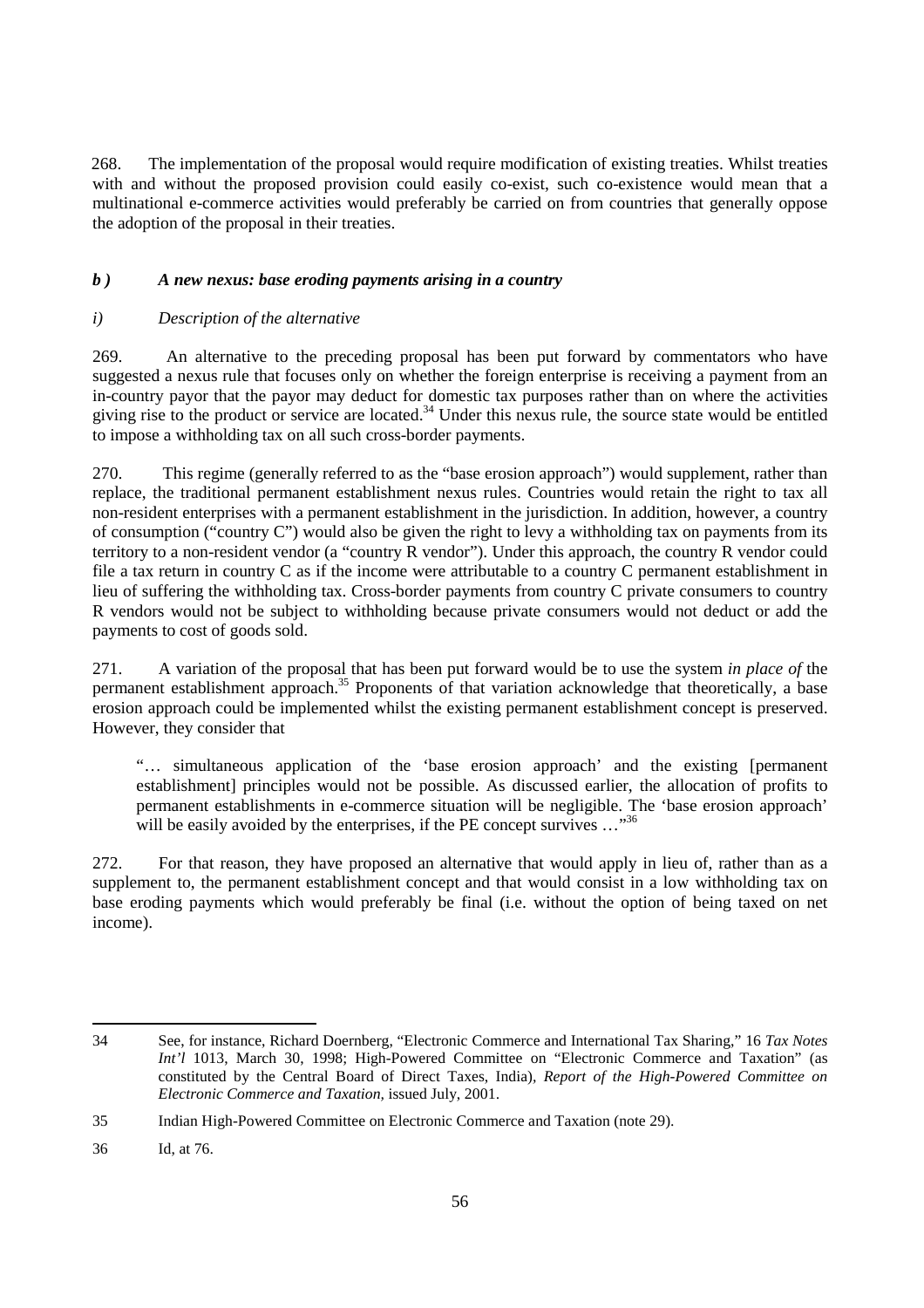# *ii) Justification*

273. The main objective of these proposals is to ensure that e-commerce does not unduly shift the tax base of a source state (i.e., the state of consumption) to the state of residence. Its proponents suggest that the increasing application of technology to modern businesses could allow non-resident entities to make significant sales into the market jurisdiction without having sufficient physical presence in the market jurisdiction to constitute a permanent establishment (and without establishing a local affiliate), thus arguably causing an erosion of the market jurisdiction's tax base.

# *iii) Assessment of this alternative in light of the evaluation criteria*

## *Consistency with the conceptual bases*

274. To the extent that the base erosion approach would result in a final withholding tax on business payments as opposed to a tax on profits, its consistency with the conceptual base for allocating taxing rights would be subject to the same comments as the previous proposal (see above section "Adopting rules similar to those concerning taxation of passive income to allow source taxation of payments related to some forms of e-commerce"). Thus, the proposal would seem to be based on a supply-demand view of where business profits originate, an approach that was rejected by the TAG, but could arguably be justified under one approach to the supply-based view (i.e. by considering that business profits partly arise from an enterprise's use of a country's infrastructure.)

275. The main difference between the two variants of this proposal is the option of filing a tax return as if the income were attributable to a permanent establishment. That option would partly address the important concern that a final withholding tax on a gross payment is conceptually inconsistent with the principles of an income tax. Indeed, a final withholding tax on gross payments applicable to all crossborder transactions could constitute a serious impediment to international trade. Whilst in some cases the additional tax could result merely in a shifting of the tax collection from the country of residence to the country of source, assuming the country of residence grants a full foreign tax credit, in other cases the imposition of the tax may become a cost which is passed onto consumers in the market jurisdiction (assuming that the foreign supplier could remain competitive when doing so).

## *Neutrality*

276. Under the Ottawa framework conditions, taxation should be neutral and equitable between different forms of commerce (*e.g.,* between conventional and electronic; between different types of electronic, etc.). The base erosion approach would be neutral with respect to the type of product and form of commerce if it were applied to all cross-border transactions, as recommended by some of its proponents. It would violate the neutrality principle if the proposal were applied only to a certain defined subset of international transactions, such as "e-commerce" transactions.

277. The proposal, however, would not be neutral with respect to the type of transaction since it would apply to business-to-business transactions and not to sales or other transactions made directly with private consumers. To the extent that foreign suppliers of goods and services to a domestic business would be subject to a withholding tax which could be final, the proposal would also appear non-neutral between foreign and domestic business suppliers.

# *Efficiency*

278. Under the base erosion approach, only those cross-border payments that are deductible by the payor are subject to withholding. Assuming that local deductions are contingent on withholding, this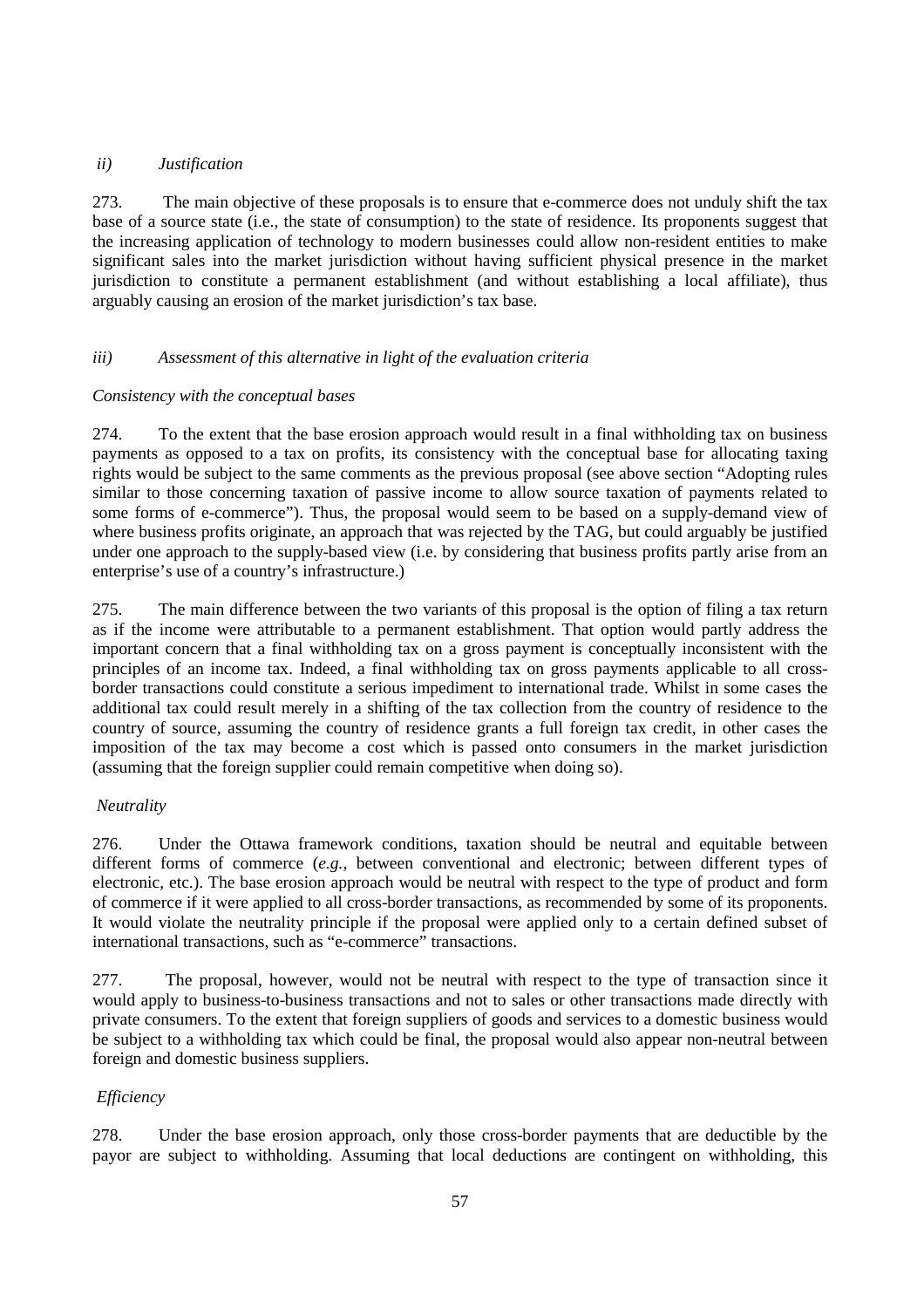approach would likely offer a degree of self-enforcement because the local withholding agent would have a built-in incentive to withhold.

279. The requirement to withhold would, however, impose a significant compliance burden on the local business consumer. Collection of tax and information reporting would now be required on a vast number of individual transactions. Also, withholding would only be required with respect to payments for goods and services supplied from abroad but it could be difficult, if not impossible, for the customer to determine the source of a particular purchase from online vendors. The advantage of self-enforceability would need to be weighed against the actual enforcement costs and challenges to both local enforcement officials and companies.

280. The option of filing a tax return as if the income were attributable to a permanent establishment would also have significant compliance and administrative consequences. A large number of enterprises that simply export to a country would now have tax filing obligations under that option. Also, in most cases where the option would be chosen, all the relevant expenses would be incurred outside the country and the local authorities would not have access to accounting records or employees at a physical location in the country. The administrative burden of determining and verifying the tax would therefore be substantially increased.

281. Also, to the extent that enterprises would have to pay a withholding tax on business payments made to them from a particular country before having the possibility to recover that tax following the filing of a return, the base erosion proposal would impose a significant compliance burden on foreign enterprises. Such a system could have significant effects on enterprises' cash flows, especially in the case of businesses that deal with high-value but low profit margin goods or services.

## *Certainty and simplicity*

282. One significant advantage offered by the base erosion approach is the simplification (through elimination) of current income characterization and sourcing rules. Income characterization has long been a complicated issue, and tax authorities have struggled for decades to distinguish sales from royalties, sales from services and services from royalties. Similar questions have arisen recently in the context of software and e-commerce transactions. Although the characterization questions have been difficult at times, historically it has been possible to develop tests to reach reasonable results, including with respect to recent issues involving software and e-commerce.<sup>37</sup> The base erosion approach would eliminate this issue altogether to the extent that all base eroding payments would be treated in the same way.

283. By replacing the current permanent establishment standard as the nexus for taxation, the base erosion approach also would largely eliminate the need for sourcing rules that currently apply to allocate income to a jurisdiction. Again, as with the income characterization issue discussed above, whilst tax authorities typically have been able to reach reasonable conclusions on sourcing questions, the base erosion approach would eliminate this issue altogether (except presumably to the extent that a real permanent establishment exists).

284. Whilst the base erosion approach would eliminate the need for traditional characterization and source rules, it could also raise new classification issues. For instance, if different withholding rates were

 $\overline{a}$ 37 See, for example, OECD Model Treaty Commentary, Article 12, Pars. 12-17 (software) and the Final Report of the OECD Technical Advisory Group on Treaty Characterization Issues arising from Ecommerce, released on 1 February 2001.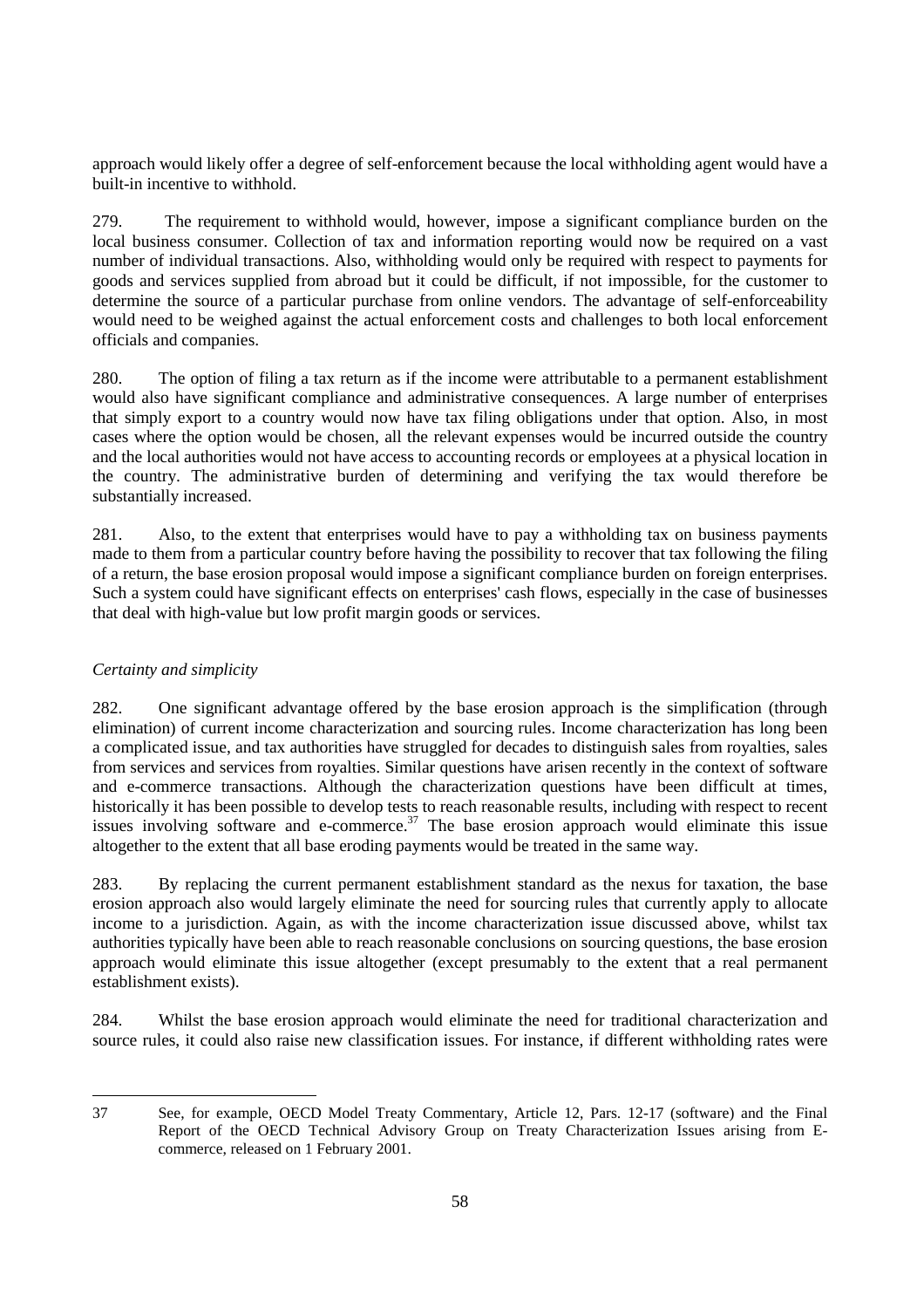to be imposed on different products and services to reflect different profit margins or political decisions,<sup>38</sup> there would still be characterization issues at the margins, similar to those faced under customs law today. Also, since the proposal would apply to business-to-business transactions and not to transactions made directly with private consumers, rules would be required to distinguish the two categories of transactions.

285. Thus, the base erosion approach could be consistent with the principles of certainty and simplicity if it was applied in its purest form, i.e. a single withholding tax imposed on all deductible crossborder transactions. The principles of certainty and simplicity would not be met to the same extent if distinctions began to be drawn among transactions, such as by imposing different levels of withholding tax on transactions in agricultural products versus computer equipment. To determine whether a base erosion approach would be certain and simple, the mechanics of how such a system would operate would therefore need to be identified. For instance, the following types of questions would have to be answered: (i) will withholding certificates be issued on a transaction-by-transaction basis? (ii) when, where, and to whom should the taxpayer turn over the withheld amounts? (iii) is it realistic to expect that a uniform withholding rate could be applied across-the-board?

#### *Effectiveness and fairness*

286. As mentioned under the preceding proposal, the imposition of a withholding tax is an effective tax collection mechanism but the fact that this mechanism cannot be relied upon in the case of business-toconsumers transactions is a serious drawback. Also, the option of filing a tax return as if the income were attributable to a permanent establishment would substantially reduce that effectiveness to the extent that such a return, which would be produced by a non-resident enterprise with no physical presence in a country, would be difficult to verify. Finally, the fact that the proposal would only apply to business-tobusiness payments could give rise to arbitrage opportunities (e.g. it would encourage structures where sales are made directly to consumers rather than to local distributors).

287. Since a final withholding tax would apply exclusively to payments to non-resident enterprises and would be levied regardless of profitability, it would appear unfair, particularly with respect to start-up enterprises which may not realize profits for some years. The option of filing a tax return as if the income were attributable to a permanent establishment could address that concern but this would be subject to the number of taxation years during which such an option would require an enterprise to file on a net basis.

## *Flexibility*

288. To the extent that the proposal would result in a final withholding tax, it would be subject to the comments concerning flexibility which were made with respect to the previous proposal. The option of filing a tax return as if the income were attributable to a permanent establishment would, however, add an element of flexibility to this proposal.

## *Compatibility with international trade rules*

289. There is a risk that the base erosion approach might be considered to be discriminatory against offshore vendors and subject to challenge under of Article III of the GATT since it would impose a more burdensome taxation on imported goods as compared to goods of domestic origin. This is not the case

 38 The Report of the Indian High-Powered Committee (note 29, at 78) notes, for example, that given the sensitivity of oil and fertilizer imports to the Indian economy, it may be impossible to tax such goods.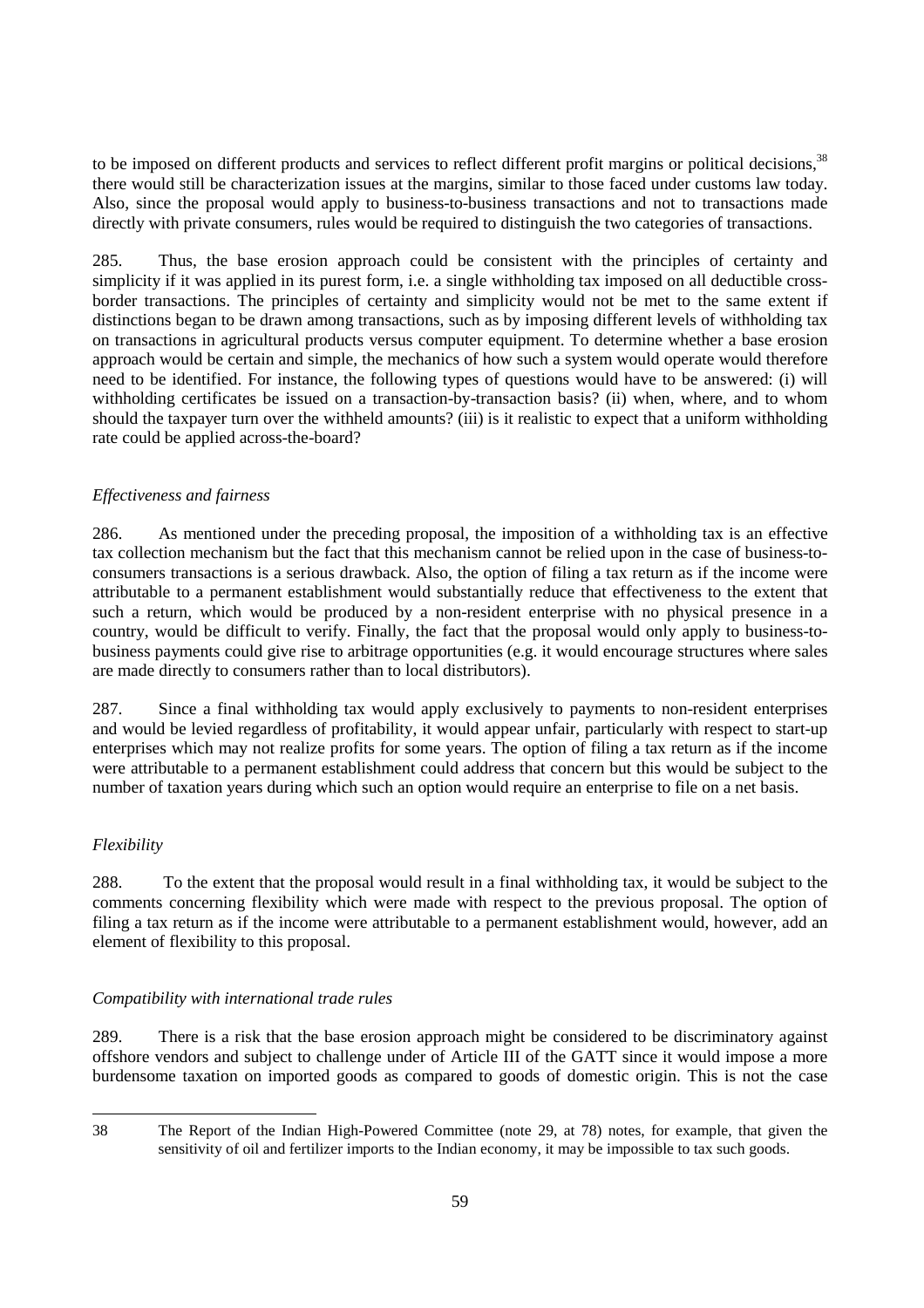under current tax rules for two reasons: (i) permanent establishments and domestic enterprises are taxed on a consistent basis; and (ii) income taxes are not product-specific taxes. Whilst, under the tax rules of most countries, withholding taxes on certain payments are creditable to the same extent as income taxes, they are fundamentally not income taxes. When imposed on payments made for the cross-border purchase of goods, the withholding tax, a tax that is clearly product-specific, would appear to be *de jure* discriminatory, as the purchase of an identical product domestically would not trigger the tax (notwithstanding the fact that the profits of the domestic vendor would be subject to an income tax). The tax could not be compared to a value added tax (VAT), because unlike the withholding tax, VAT applies to sales made by domestic and offshore suppliers alike. Thus, a VAT does not discriminate based on the origin of the good.

# *The need to have universally agreed rules*

290. Clearly, the proposal is inconsistent with the existing international tax rules and would require radical change to all existing double taxation treaties. Even proponents of the base erosion approach warn that double taxation could only be avoided if this approach were adopted through international consensus. There is little prospect that this consensus would be reached in the near future. The transition period, with its accompanying problems, could be extremely long. Any unilateral imposition of the base erosion approach would almost certainly result in double taxation in those jurisdictions where relief from double taxation is by the credit method. Double tax relief is allowed under most treaties only for taxes that are imposed in accordance with the treaty. Risks of double taxation could arise if the residence jurisdiction took the view that this flat rate tax is not the same as or similar to existing taxes covered by the convention.

291. Advocates of the base erosion approach argue that it is necessary to adopt that approach to ensure an equitable distribution of tax revenues. Maintenance of an existing equilibrium between residence and source state taxation, however, is not an internationally accepted or recognized principle of taxation. If a substantial number of countries continued to believe that the existing rules ensure the most acceptable division of revenues, these countries would probably reject the base erosion approach.

292. Moreover, if "undue tax base shifting" is a main justification for changing to a base erosion approach, it would not be reasonable to implement the change until clear evidence of the shifting has, in fact, emerged. It would not be appropriate to proceed with such a fundamental change without ensuring that the main reason justifying the change is actually material, i.e*.* is something other than a mere expectation or concern.<sup>39</sup>

# *c ) Replacing separate entity accounting and arm's length by formulary apportionment of profits of a common group*

# *i) Description of the alternative*

293. Because of difficulties encountered in the implementation of the separate entity and arm's length principles which underlie the existing rules, some have suggested that these rules should be replaced by a system based on formulary apportionment as the international method of allocating and measuring business profits that countries may tax.

294. Under a formulary apportionment system, a formula would be used to divide the net profits of a company, or a group of related companies, doing business in more than one country among the countries

 $\overline{a}$ 

<sup>39</sup> Id., at 78.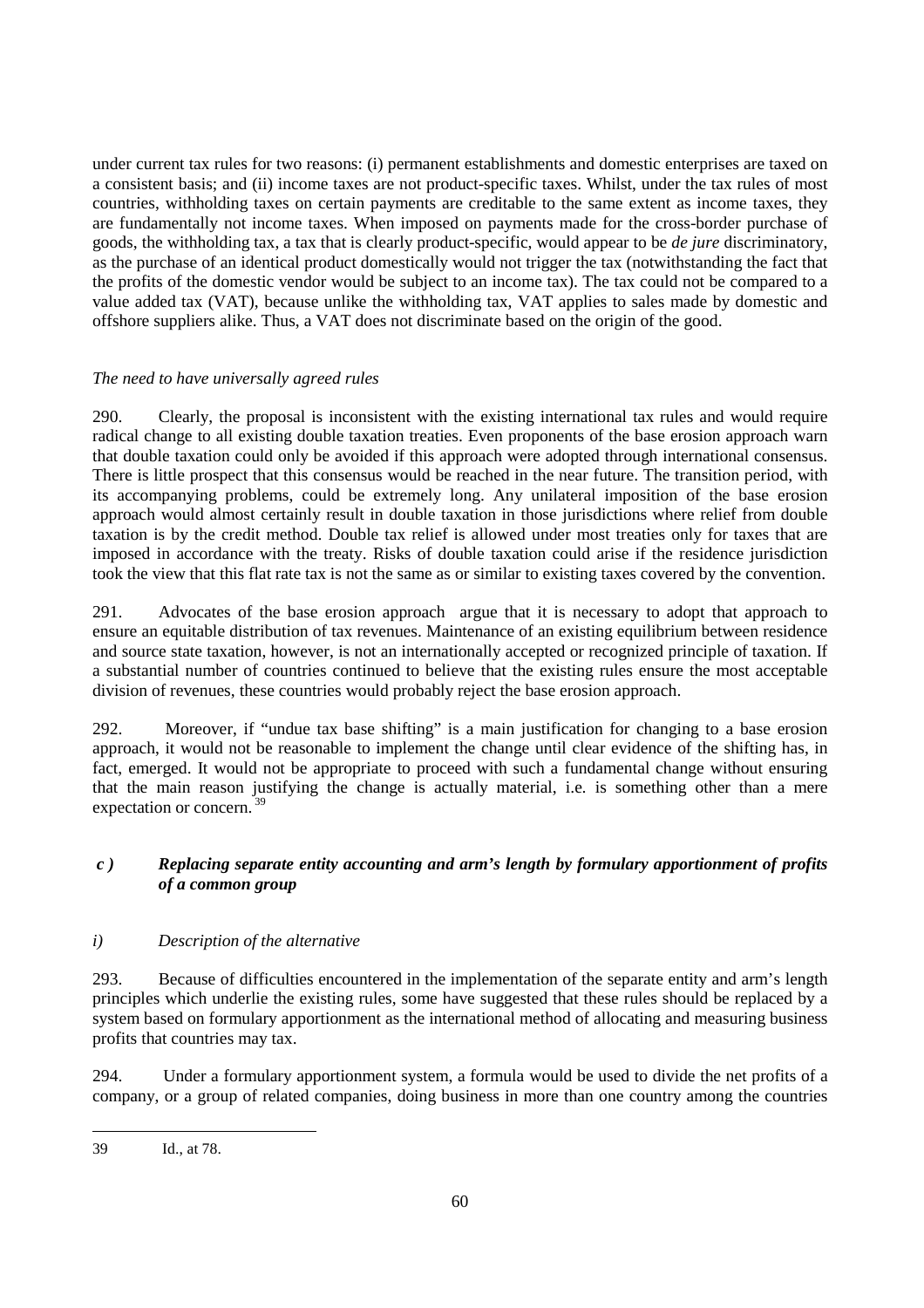where the corporation (or group) operates. Suppose, for example, that it were decided to use payroll and sales (at destination), weighted equally, to apportion income. Suppose also that a corporation (or group) had 50 percent of its payroll in each of two countries but made 70 percent of its sales in country A and 30 percent in country B. The corporation would pay tax on 60 percent of its profits to country A and tax on 40 percent of its profits to country B (60 percent is the average of 50 percent and 70 percent; 40 percent is the average of 50 percent and 30 percent.)

295. It is important to note, however, that there is no single system of formulary apportionment. It is possible to design a large variety of different methods that share the common feature of using a formula to apportion income. The following are some of the main issues that would enter into the design of a formulary apportionment system:

- − *Relationship between source and residence-based taxation.* Formulary apportionment could conceptually replace both the existing source and residence-based systems, although most proposals assume that the existing residence-based system would remain largely unchanged, with formulary apportionment being used to distinguish between foreign-source and domestic-source income.
- *Uniformity of the various countries' tax system*. In a logically consistent system of taxation based on formulary apportionment, all key elements of the system, other than the choice of tax rates, would be uniform across countries. Achieving this degree of international uniformity would, however, be a daunting task, and perhaps impossible. The question, then, is whether the degree of uniformity described above as desirable is truly essential. An analysis of the existing rules based on the separate entity and arm's length principles shows that lack of uniformity is not a complete barrier to the adoption of formulary apportionment.
- − *Nexus / threshold for taxation of business profits by source countries.* In a formulary apportionment system, it would be possible for source countries to continue using the presence of a permanent establishment as the test of jurisdiction to tax. The logic of formulary apportionment suggests, however, that sufficient nexus would exist in a country if the formula factors are present in that country, subject to the following two provisos a) whether enough revenue could be at stake to justify the cost of compliance and b) whether the rule is administrable. But what is practicable depends crucially on the degree and nature of international cooperation.
- *Application to all industries or only to electronic commerce.* To the extent that problems of implementing source-based taxation are associated with electronic commerce, it might seem appropriate to replace separate entity accounting and the arm's length standard only for electronic commerce. This approach, however, seems impractical as it would require a definition of electronic commerce. Assuming that this could be done, discrimination would result in direct contradiction to the Ottawa framework conditions, which require neutrality with regard to the techniques of commerce. Moreover, if a taxpayer were involved in both electronic commerce (however defined) and non-electronic commerce, it would be necessary to distinguish income from the two types of commerce.
- − *Application to individual companies or group of companies*. It seems, both in principle and as a practical matter, that application of formulary apportionment should not be limited to individual companies. Since most corporations use separate entities to conduct foreign operations, not much would be gained from applying formulary apportionment only to individual companies. The need to use separate entity accounting and the arm's length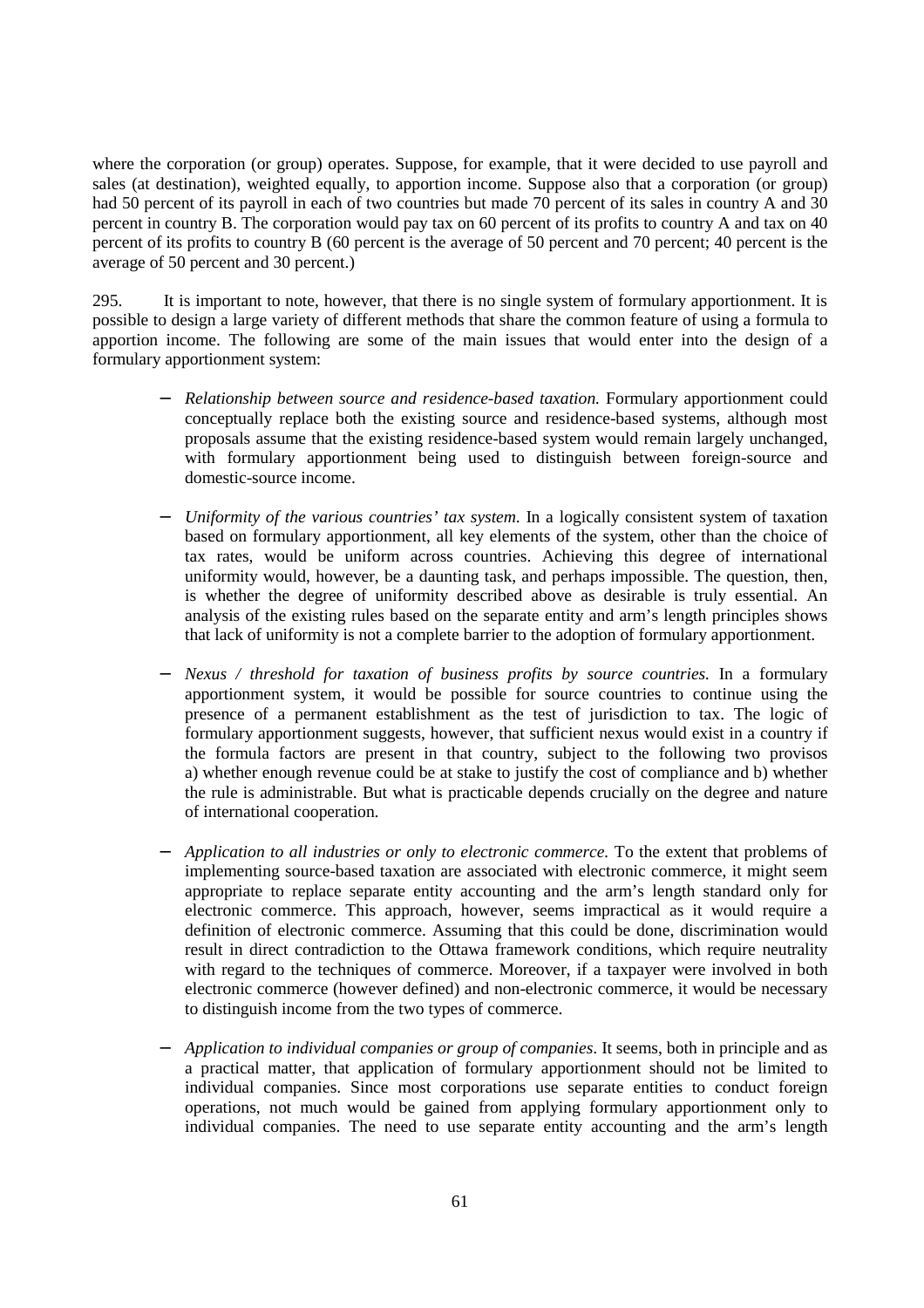standard to determine the income of separate entities would remain if formulary apportionment were limited to individual companies.

- *Criteria to be used to determine application to groups.* If the method is applied to a group of companies, criteria would be needed for that purpose, These could be based solely on common ownership or on the existence of a "unitary" business. Including in the group only commonly owned entities that are engaged in a unitary business seems to make more sense from an economic point of view but it may imply the need to segregate the income of distinct unitary businesses that occur within a commonly-owned group, presumably by using separate entity accounting and arm's length standard. Moreover, what constitutes a unitary business is far from straightforward in practice.
- − *Factors to be used to apportion income and weight to be given to each.* Assuming that the objective of formulary apportionment is to tax income where it originates, the apportionment factors should be chosen to reflect where income originates. The formula should be stable, so as to provide certainty, and it should not be capable of manipulation, by either taxpayers or taxing bodies. It is far from clear, however, which factors or combination of factors would best meet these principles and any choice would clearly be motivated by political considerations.
- Whether the apportionment factors should be company-(or group) specific or industry*specific*. Whilst most proposals (and the current systems in Canada and the United States) use apportionment factors that depend on the activities of the particular taxpayer (or corporate group), it would be possible to employ apportionment factors based on industry averages.
- *Measurement of the individual factors*. Experience in the United States indicates that how to define and measure apportionment factors can be difficult. Most practical problems of measurement involve the sales factor (for example, whether sales are defined on a net or gross basis). Although the property factor creates fewer practical problems, its definition is deeply flawed (e.g. the treatment of intangible assets in the property factor and of sales of intangibles in the sales factor pose important problems). The payroll factor is the simplest, but problems arise in the case of independent contractors and work done in various jurisdictions.
- *Income to be apportioned*. Whether all income should be apportioned depends crucially on a) the type of income and b) whether apportionment is applied to the income of corporate groups or limited to the income of individual corporations. If a distinction is made between business and non-business income, additional issues may arise, such as the allocation of expenses (e.g., for interest expense) between business and non-business income.
- − *Countries that would not accept formulary apportionment*. If not all countries decided to adopt formulary apportionment, two approaches would be possible. Under the first, countries employing the formulary apportionment system would apportion the world-wide income of corporate groups subject to that system, including income earned in countries that did not use that system, as determined under the current system. Under the second approach, the formulary apportionment system would be used only to apportion income attributed to those countries that use the system. For this purpose separate entity accounting and the arm's length principle would be used to determine apportionable income. That co-existence approach, however, would likely create practical difficulties as the same revenues and expenses of individual companies would need to be allocated on a different basis between various countries.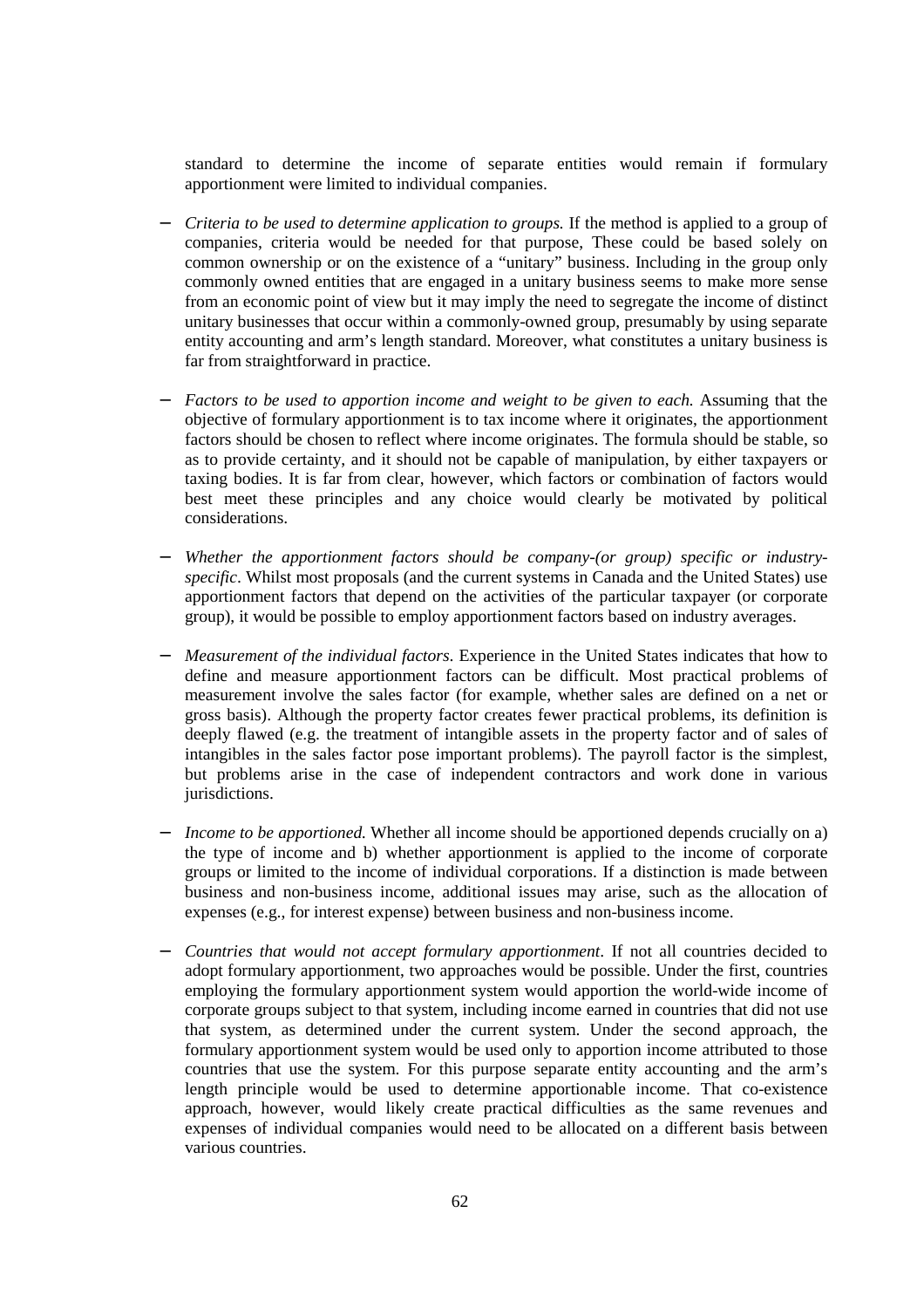296. The following paragraphs describe some examples of formulary apportionment methods.

297. In 2001, the European Commission issued a report that presented for discussion two possible formulary apportionment methods that could be adopted in order to address obstacles to the single market as regards the taxation of business profits within the European Union (the report also examined two other alternatives that would require adoption of a uniform system, but did not consider these as politically viable in the near future). Both methods would allow corporations to use a consolidated corporate tax base for their EU-wide activities and then use formulary apportionment to distribute that consolidated income among the Member States.

298. The first method is that of "Home State Taxation" (HST). The HST would be optional for both EU Member States and corporations. Under HST, each corporate group operating in the EU could, at its option, be taxed by participating Member States under the rules for computing taxable income of the EU Member State where the parent has its headquarters. Each participating Member State would mutually recognize the tax laws of the others. The tax systems of the various Member States would continue to be effective for corporate members of groups that do not opt for HST, as well as for all corporations operating in Member States that do not participate in HST. Whilst there would still be different national tax systems, a given corporate group that opted for the HST would need to comply with only one, plus those of Member States that choose not to participate in the HST. Separate entity accounting and the arm's length standard would still be used to isolate the income of companies choosing not to participate in the HST and the income of companies operating in Member States that do not participate in the HST, as well as the non-EU-source income of the group. Income of a group opting for HST would be apportioned among participating Member States; the apportionment formula has not been determined, but the value-added tax base (adjusted to place it on an income/origin basis) has been suggested. The share of the overall income that would be allocated to a particular country on that basis would then be taxed at the applicable rate in that country. It is assumed that the discipline of "mutual recognition" of each other's tax systems would prevent Member States from getting too far out of line, i.e. Member States would not try to use excessively favorable tax treatment to lure away corporations now resident in others, for fear that mutual recognition would be denied or rescinded.

299. The second method, "Common Base Taxation" (CBT), would also be optional for corporate groups, but all Member States would presumably participate in it if the EU adopted it. Under CBT, corporate groups operating in the EU could choose to be subject to taxation based on a common tax base that would be determined at the EU level. Members of corporate groups that did not choose this option would continue to be taxed under the tax laws of the various Member States. Groups opting for CBT would use a formula, yet to be specified, to apportion their income among the Member States. Thus for such groups there would be only one set of tax rules for all of the EU.

300. The states of the United States have a long experience of formulary apportionment. Forty-five states (plus the District of Columbia) tax corporate income. All administer their own taxes and all use formulary apportionment to determine the portion of the total business income of a corporation (or group of affiliated corporations) they will tax. State tax rates range from zero (in states that have no tax) to almost 10 percent, but effective tax rates are actually only 65 percent that high (that is, ranging from zero to 6.5 percent), because state tax is deductible in calculating liability for federal income tax. Calculation of apportionable income begins with income for federal tax purposes, but each state may make adjustments. The ratios of in-state to total payroll, property, and sales (generally attributed to the state of destination of sales) are used to apportion income. Whereas these apportionment factors have traditionally been weighted equally, over the past two decades there has been a move to place greater (or sole) weight on sales and less on payroll and property; more than half the states now accord at least half the weight to sales. Many states "combine" the activities of corporations deemed to be engaged in a "unitary business," netting out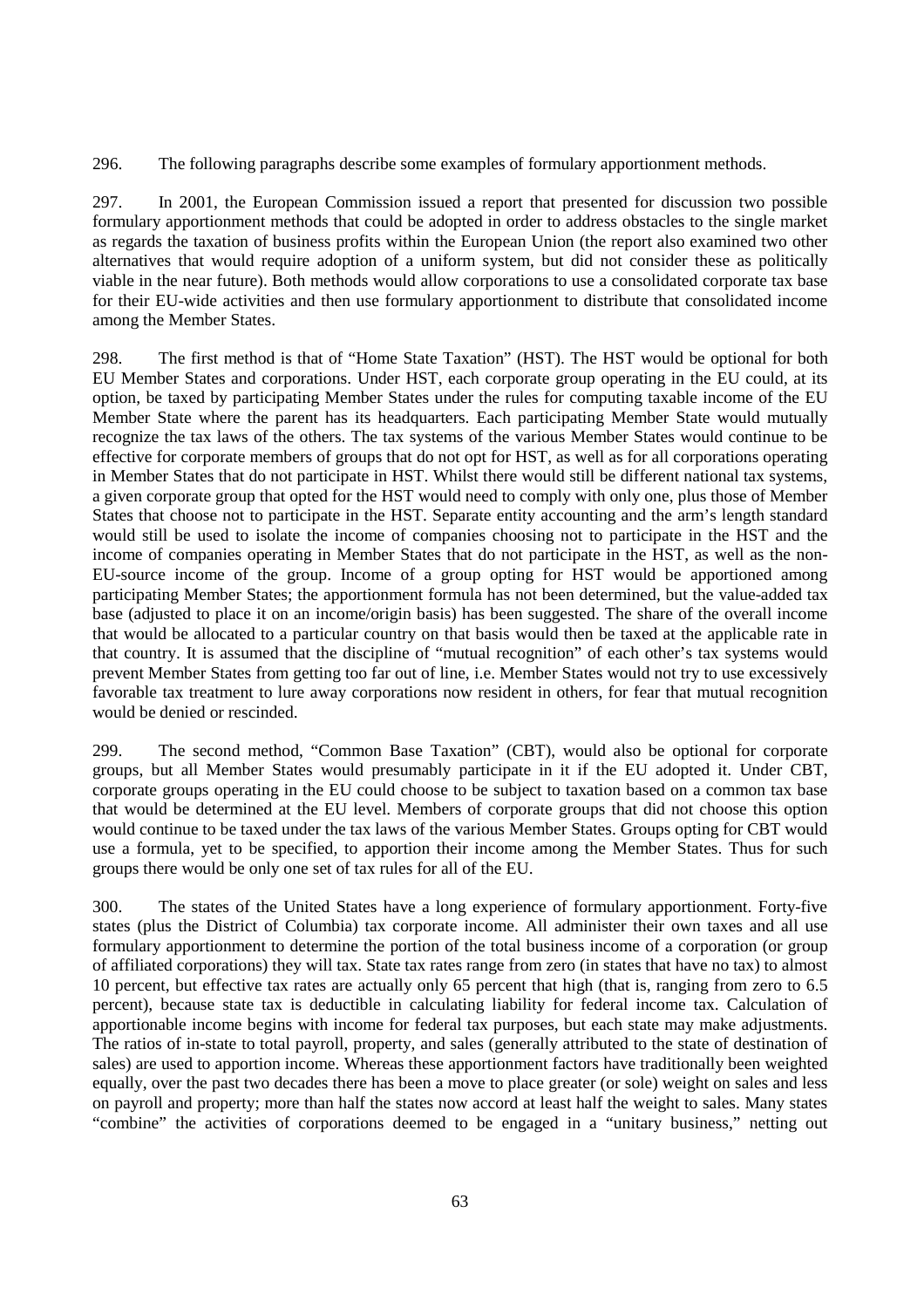transactions occurring within the unitary group and using the factors of the entire group to apportion the group's total income, but roughly half apply their taxes to the income of individual legal entities.

301. Canada also has formulary apportionment experience, although the application of formulary apportionment at the provincial level in Canada is more limited since the method applies separately for each company (i.e. there is no consolidation or combination of profits of related companies). The Canadian system exhibits substantial uniformity. All the Canadian provinces levy corporate income taxes and the federal government administers the taxes of all but three of the provinces. A common two-factor apportionment formula that accords equal weight to payroll and sales is used to apportion income, which, with a few minor variations, is defined uniformly in all provinces.

#### *ii) Justification*

302. For its proponents, formulary apportionment would address a number of perceived problems arising from the separate entity and the arm's length principles. Among these interrelated problems are a) economic interdependence between related entities, i.e. an MNE group is more than the sum of its parts, thereby realising economies of scale, efficiency gains from integrating some functions and centralising others, etc, which can be difficult to reconcile with the basic assumptions underlying separate entity accounting and the arm's length principles; b) the lack of arm's length prices for many transactions between related entities (because there are no comparable transactions with unrelated parties, for example vertical integration in some industry sectors means there are no independent parties and there are particular comparability problems with unique and highly valuable intangible assets, which are of paramount importance in many modern corporations); c) the possibility of arranging transfer prices on transactions between related entities, including finance charges and payments for the use of intangible assets, and d) the difficulty of applying to electronic commerce the traditional transaction-based transfer pricing methodologies favoured by the OECD Transfer Pricing Guidelines and the approach in the Guidelines of using profit methods only as a last resort (this argument being the only one that specifically relates to ecommerce). These problems may be exacerbated by the fact that the separate accounting and arm's length principles make it possible to shift income to low-tax jurisdictions.

#### *iii) Assessment of this alternative in light of the evaluation criteria*

## *Consistency with the conceptual base for sharing the tax base*

303. Formulary apportionment deals primarily with the measurement of profits to be taxed by each jurisdiction rather than with the issue of when should a jurisdiction have a right to tax a share of profits (although it would be possible, as previously discussed, to envisage a system of formulary apportionment where a country's right to tax would depend on the existence of apportionment factors in that country). Thus, different apportionment factors could be chosen to reflect different approaches as to where profits originate. For instance, the use of a sales factor would seem appropriate under the supply-demand view, or under the supply-based approach that takes account of what some view as the use of a country's infrastructure, but would be difficult to justify under the supply-based approach which considers that profits should only be considered to originate from a country to the extent that an enterprise carries on business activities in that country beyond the use of that country's infrastructure.

304. One difficulty, however, is that (unlike the profit split method) the factors of formulary apportionment methods would not be chosen on a case-by-case basis and so would likely be inappropriate at least for some of the companies or groups to which they would be applied. Formulary apportionment would produce arbitrary results in many cases and there is no way of knowing how far the results that it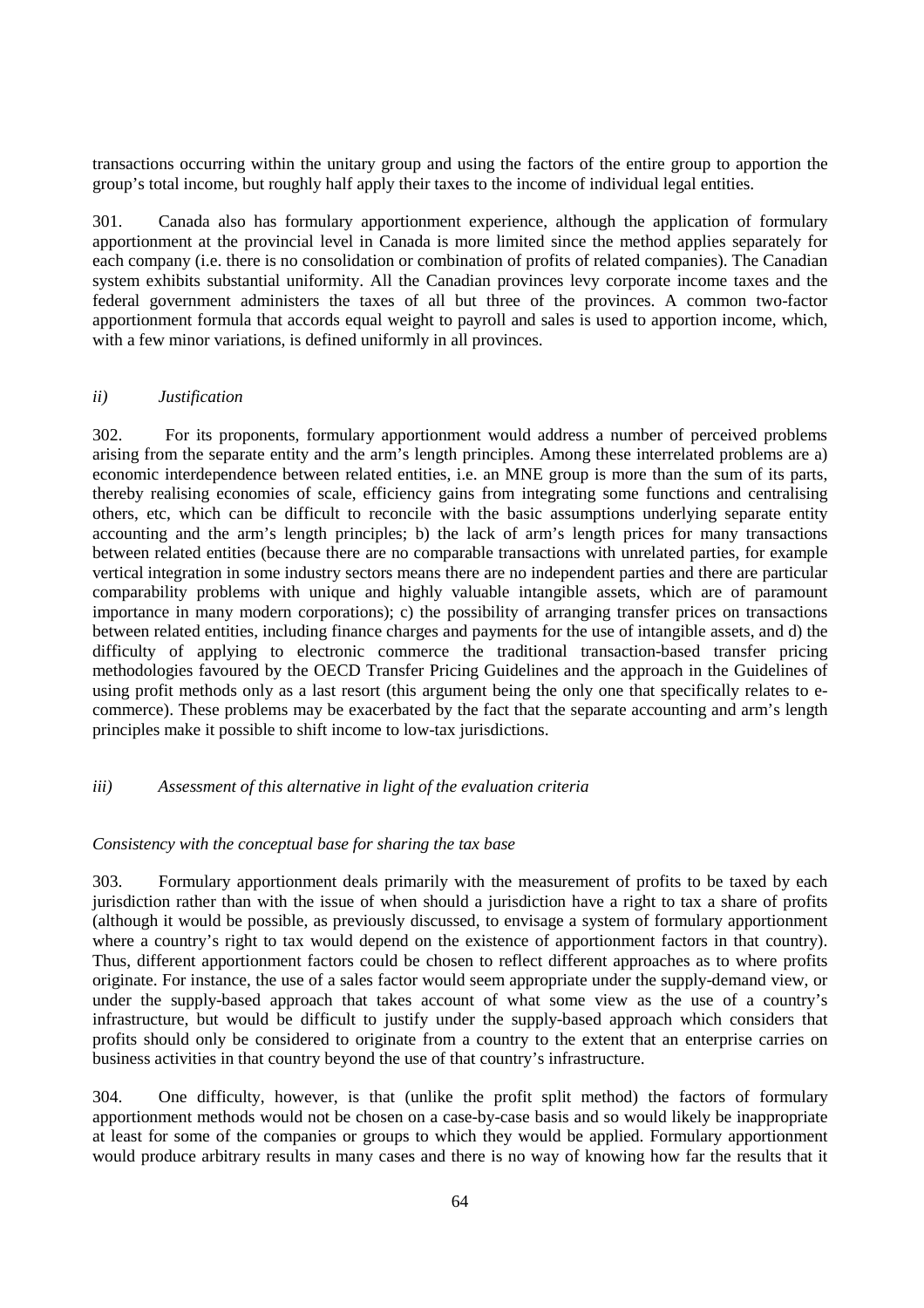would produce would differ from what would be viewed as the "right" share of the overall business profits of an enterprise under the various conceptual approaches as to where profits originate. In the extreme case, formulary apportionment will result in a company or a group that realizes an overall loss not being taxable in a country even though its operations in that country, taken in isolation, are clearly profitable (and, viceversa, a share of profits could be allocated to a country even if the operations in that country are not profitable).

#### *Neutrality*

305. At a general level, the non-neutralities created by formulary apportionment would be different from those arising under the existing rules. Taxation based on formulary apportionment would discourage undertaking the activities that enter the apportionment formula (e.g., payroll, property or sales) in the taxing jurisdiction.

306. Clearly, a formulary apportionment method that would be restricted to electronic commerce (assuming that such a method could be effectively designed) would not be neutral between e-commerce operations and other business activities.

#### *Efficiency*

307. If formulary apportionment were implemented uniformly across countries, costs of compliance and administration could be reduced dramatically (although one should not underestimate the practical difficulties, such as currency adjustments, that would arise in the application of a worldwide formulary apportionment system). Of course, the same would be true if separate entity accounting and the arm's length standard were implemented uniformly across countries. It is unclear whether a non-uniform system of formulary apportionment would be more efficient than the present system; that depends in part on the nature and extent of non-uniformity.

#### *Certainty and simplicity*

308. Again, if formulary apportionment were implemented uniformly and properly across countries, it would be more certain and simpler than now, as would separate entity accounting and the arm's length standard if they were implemented uniformly across countries. The changes that would be required to do so would, however, be considerable (e.g. the determination of a common base and common formula and some form of multinational dispute resolution mechanism). It is unclear whether a non-uniform system of formulary apportionment would be more certain and simpler than the present system; that depends in part on the nature and extent of non-uniformity. What is clear, however, is that having formulary apportionment run in parallel with the existing rules at the international level would add substantial complexity.

#### *Effectiveness and fairness*

309. Formulary apportionment would in some cases produce arbitrary results that would be unfair. The present system also sometimes produces results that are unfair. However, the distortions produced by formulary apportionment are likely to be greater and indeed may be perverse (e.g. the impact of currency depreciation) and so such a system is likely to be less fair. For instance, in a case where all the distribution activities are carried on from one country whilst all the production is done in another one, a formulary apportionment based primarily on sales would allocate too much profit to the first country. The case-by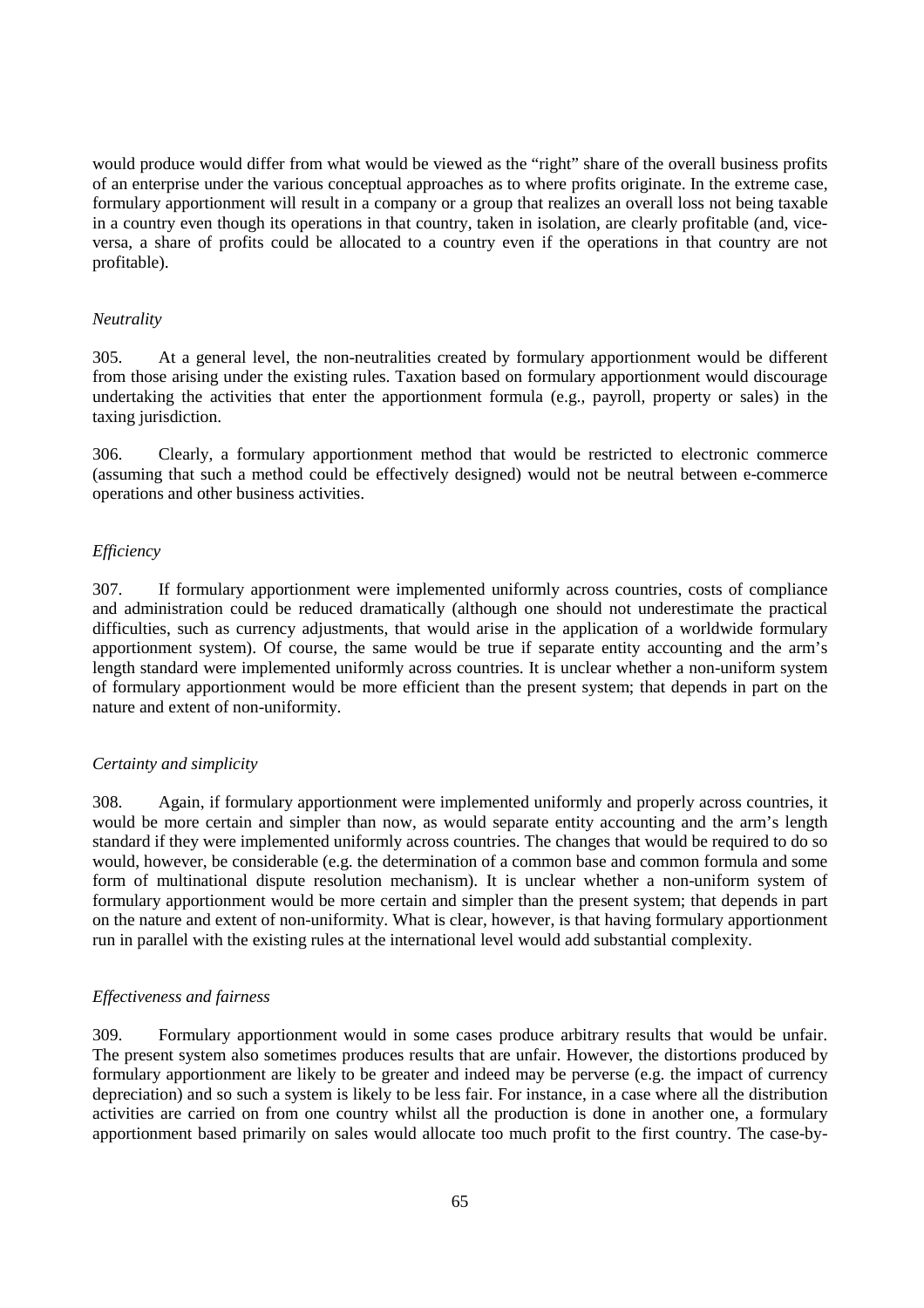case approach of the separate entity and arm's length principles is likely to be fairer as it takes into account the individual circumstances of taxpayers.

310. It could be argued, however, that formulary apportionment would deal more effectively with the allocation of group benefits, such as economies of scale, than traditional transaction-based transfer pricing methods. Even if that argument were accepted, it could be replied that profit-based transfer pricing methods that follow the arm's length principle do so more fairly and effectively given their case-by-case approach.

311. If formulary apportionment were applied to groups of related firms, it would likely reduce the potential for evasion and avoidance of tax, although support may still be needed from the separate entity and the arm's length principles to deal with transactions with non-consolidated but controlled entities and to prevent manipulation of factors. Otherwise, it would leave open many of the same avenues of abuse as under the present system.

312. Finally, since intra-group payments would be eliminated for purposes of allocating the income subject to source taxation, a potential advantage of formulary apportionment is that it could have the effect of replacing withholding taxes imposed on intra-group payments by a tax on net profits. That substitution effect, however, would depend on the definition of the income subject to the formulary apportionment.

## *Flexibility*

313. As long as the chosen formula remains acceptable, formulary apportionment (with unitary combination) would not be much affected by technological and other developments that change the way business is conducted. There is, however, the possibility that, over time, the choice of apportionment factors would become inappropriate, as happened in the United States in the case of the origin-based treatment of sales of intangible products in the sales factor and omission of intangible assets from the property factor. One could argue that the separate entity accounting and arm's length principles have also proven not to be able to handle technological and other business developments very well. A contrary view, however, is that the arm's length principle has been able to adapt itself to changing circumstances, most recently through the development of profit-based methods, and that the case-by-case approach underlying the existing principles is likely to prove less rigid than a formulary approach.

## *Compatibility with international trade rules*

314. Formulary apportionment seems to be generally compatible with international trade rules, at least to the extent that origin-based factors such as payroll, property, and value added (or sales) at origin are used to apportion income. It has been argued, however, that using only sales at destination to apportion income could be inconsistent with international trade rules that allow border tax adjustments (compensating import taxes and rebate of taxes on exports) only for indirect taxes. Whether using sales at destination in conjunction with origin-based factors is consistent with international trade rules could then depend on the weight assigned the various factors.

## *The need to have universally agreed rules*

315. During the 1980s, much of the developed world opposed the use of worldwide unitary combination by some of the American states, and in 1992 the Ruding Committee summarily dismissed global formulary apportionment. It could be argued that, in the interim, globalization has increased the pressure on the use of separate entity and arm's length principles to the point where many countries (especially those that lack the highly trained personnel required to implement the current rules) might be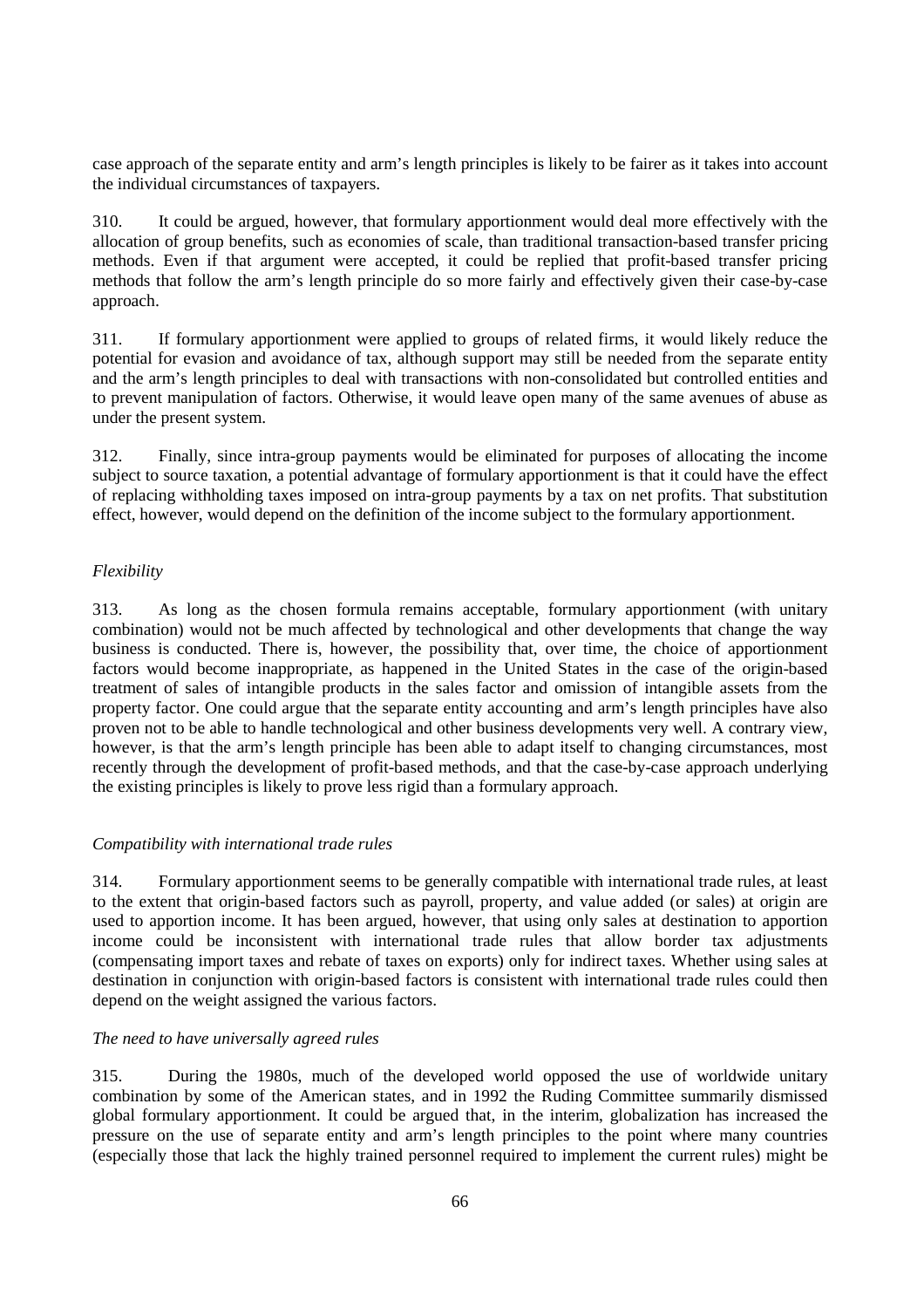willing to consider an alternative such as formulary apportionment. It seems clear that, at a minimum, the increased economic integration of Europe has caused the European Commission and some EU Member States to rethink their stand against formulary apportionment within the EU.

316. Clearly, however, the worldwide adoption of formulary apportionment would involve a massive shift in thinking and practice. It is difficult to know whether it would be possible to achieve substantial uniformity. Achieving a sufficient degree of international uniformity would be very difficult and perhaps impossible. There is no internationally accepted measure of income, there has never been any serious discussion of the other elements of a standard system of apportioning income, and virtually all of the issues on which international agreement would be desirable are controversial. Moreover, in the absence of a universally agreed and economically rational conceptual basis for apportioning income and deciding which countries should have the right to tax, the international political consensus necessary to adopt formulary apportionment would be very difficult to achieve. Each country would likely be tempted to argue for the factors or weightings that give them the greatest share of tax revenues.

317. The transition from the current rules to some method of formulary apportionment would raise very difficult issues. It would be difficult for bilateral treaties based on existing rules to co-exist with bilateral treaties adopting a formulary apportionment approach based on unitary combination (not to mention the fact that bilateral treaties based on different formulary apportionment methods would create huge additional difficulties). There would be substantial transition costs in moving to a new system and in changing double taxation rules and re-negotiating treaties based on the existing system etc. There would also be a high risk of over-taxation in any transition period where both sets of rules would apply simultaneously.

318. Whilst the alternative of a multilateral agreement could ensure a more efficient transition, it seems politically unrealistic, at this point in time, to think that this could be done (except in the context of a regional organization where there is economic convergence). It also seems clear that the move to formulary apportionment is a fundamental change that could not be justified only, or even primarily, by the new business models resulting from new communication technologies.

## *d ) Adding a new nexus of "electronic (virtual) permanent establishment"*

#### *i) Description of the alternative*

319. The concept of 'virtual PE' is a suggestion of an alternative nexus that would apply to ecommerce operations. This could be done in various ways, which would all require a modification of the permanent establishment definition (or the addition of a new nexus rule in treaties), such as:

- extending the definition to cover a so-called "virtual fixed place of business" through which the enterprise carries on business (i.e. an electronic equivalent of the traditional permanent establishment);
- extending the definition to cover a so-called "virtual agency" (i.e. an electronic equivalent of the dependent agent permanent establishment);
- extending the definition to cover a so-called "on-site business presence", which would be defined to include "virtual" presence.

320. The "Virtual Fixed Place of Business PE" would create a permanent establishment when the enterprise maintains a web site on a server of another enterprise located in a jurisdiction and carries on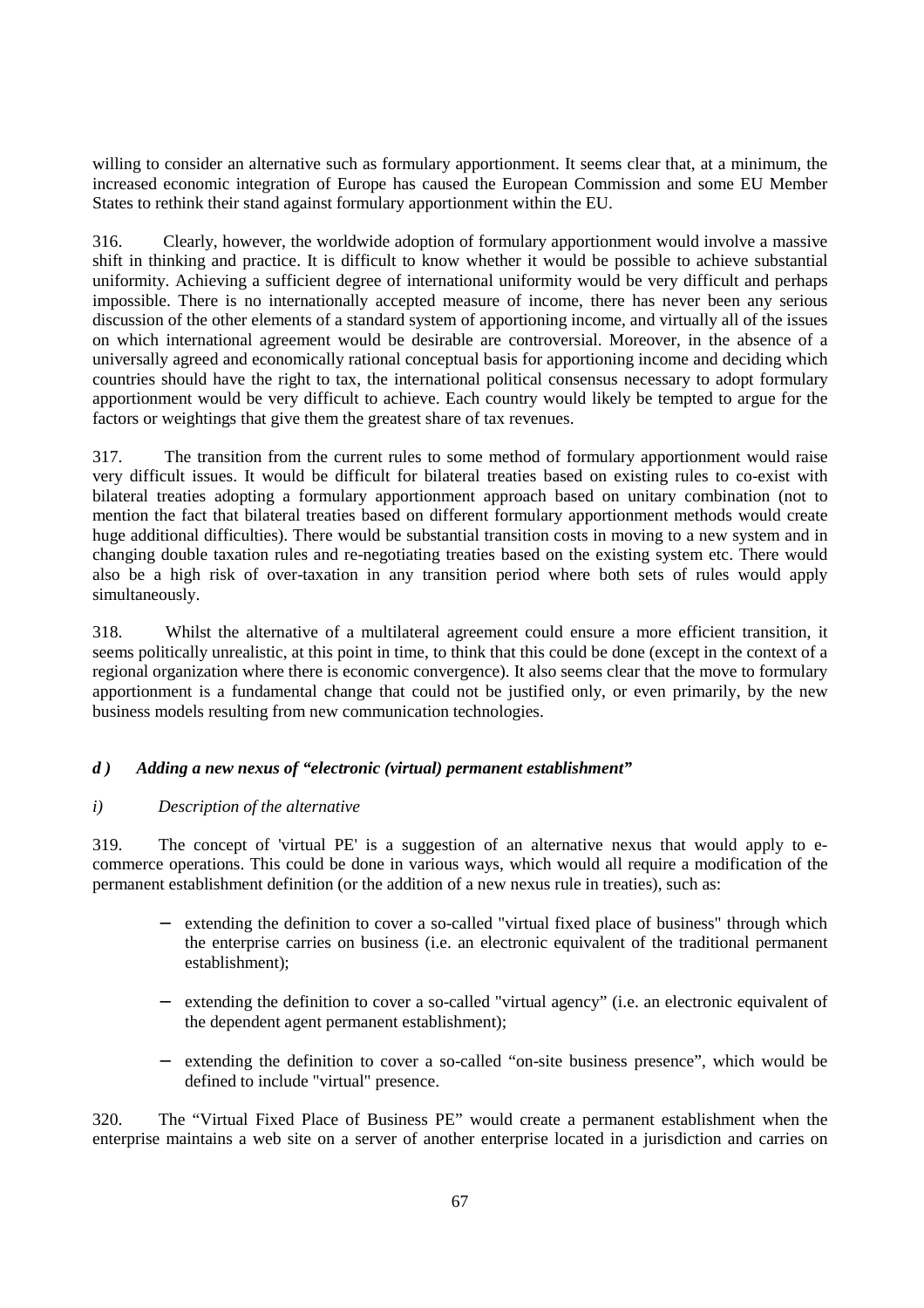business through that web site. The place of business is the web site, which is virtual. This alternative would effectively remove the need for the enterprise to have at its disposal tangible property or premises within the jurisdiction. It would nevertheless retain some or all of the other characteristics of a traditional PE, i.e. the need for a "place" (whether physical or electronic) within a jurisdiction having the necessary degree of permanence through which the enterprise carries on business. Thus, for example, a commercial web site, through which the enterprise conducts its business and which exists at a fixed location within a jurisdiction (i.e. on a server located within that jurisdiction) is regarded as a fixed place of business.

321. The second alternative, "the Virtual Agency PE", would seek to extend the existing dependent agent permanent establishment concept to electronic equivalents of a dependent agent. This alternative would extend the dependent agent permanent establishment concept to other circumstances where contracts are habitually concluded on behalf of the enterprise with persons located in the jurisdiction through technological means rather than through a person. Thus, for example, a web site through which contracts binding on the foreign enterprise are habitually completed might be treated as a dependent agent permanent establishment of that enterprise regardless of the location of the server on which that web site is stored.

322. The third alternative, "On-site Business Presence PE" proposes a new threshold for source taxation which does not depend on the existence of a fixed place of business at the disposal of the enterprise or on the traditional view of a business activity taking place within a jurisdiction. Rather, it looks at the economic presence of an enterprise within a jurisdiction in circumstances where the foreign enterprise provides what the proponents of that approach view as on-site services or other business interface (which could be a computer or phone interaction) at the customer's location. Under this alternative, it would be necessary to specify a minimum threshold to ensure that source country taxation only applied where there is a significant level of economic activity. Possible thresholds might include a minimum time during which the enterprise regularly operates within the jurisdiction, or monetary thresholds, or limitations on the types of activities covered (e.g. exclusions for preparatory or auxiliary activities, or intermittent and occasional activities).

323. The question of the attribution of profits under these three alternatives would give rise to some difficulties under the existing rules. Fundamentally, the arm's length principle sets out that taxable profit is attributed on the basis of functions performed in a country, having regard to the assets used and risks assumed for that purpose. This raises the issue of whether the arm's length principle is capable of application where profits must be attributed not by reference to functions performed by people and assets used by the enterprise at a fixed geographical point in the country, but by reference to economic activity generated by the interaction between customers of that country and a web site of that enterprise. Under a conventional functional analysis, it is likely that no substantial profit (if at all) could be attributed to a "virtual PE" or "on-site business presence" under the first and third approaches.<sup>40</sup> This means that alternatives to the arm's length principle would need to be considered to attribute significant amounts of profit under these two approaches.<sup>41</sup> As for the second approach (the "virtual agency  $PE$ "), the functional

 $\overline{a}$ 

<sup>40</sup> A significant reinterpretation of the arm's length principle would be required in order to introduce the notion of virtual functions, use of virtual assets and virtual risk assumption, beyond the possible recasting suggested for the virtual agent alternative. This would likely mean the end of the concept, as it would be very difficult to reconcile rules that would reward functions performed, assets used and risks assumed at a specific geographic point and, as the same time, reward the corresponding virtual notions.

<sup>41</sup> One such alternative would be for a country to levy a tax at a flat rate on the total value of the sales made through virtual means (that approach has been discussed in section 4-B a). Another one would be to introduce a sharing of tax revenues between both countries, presumably through bilateral or multilateral negotiations (but this unprecedented approach would likely give rise to important practical and political difficulties).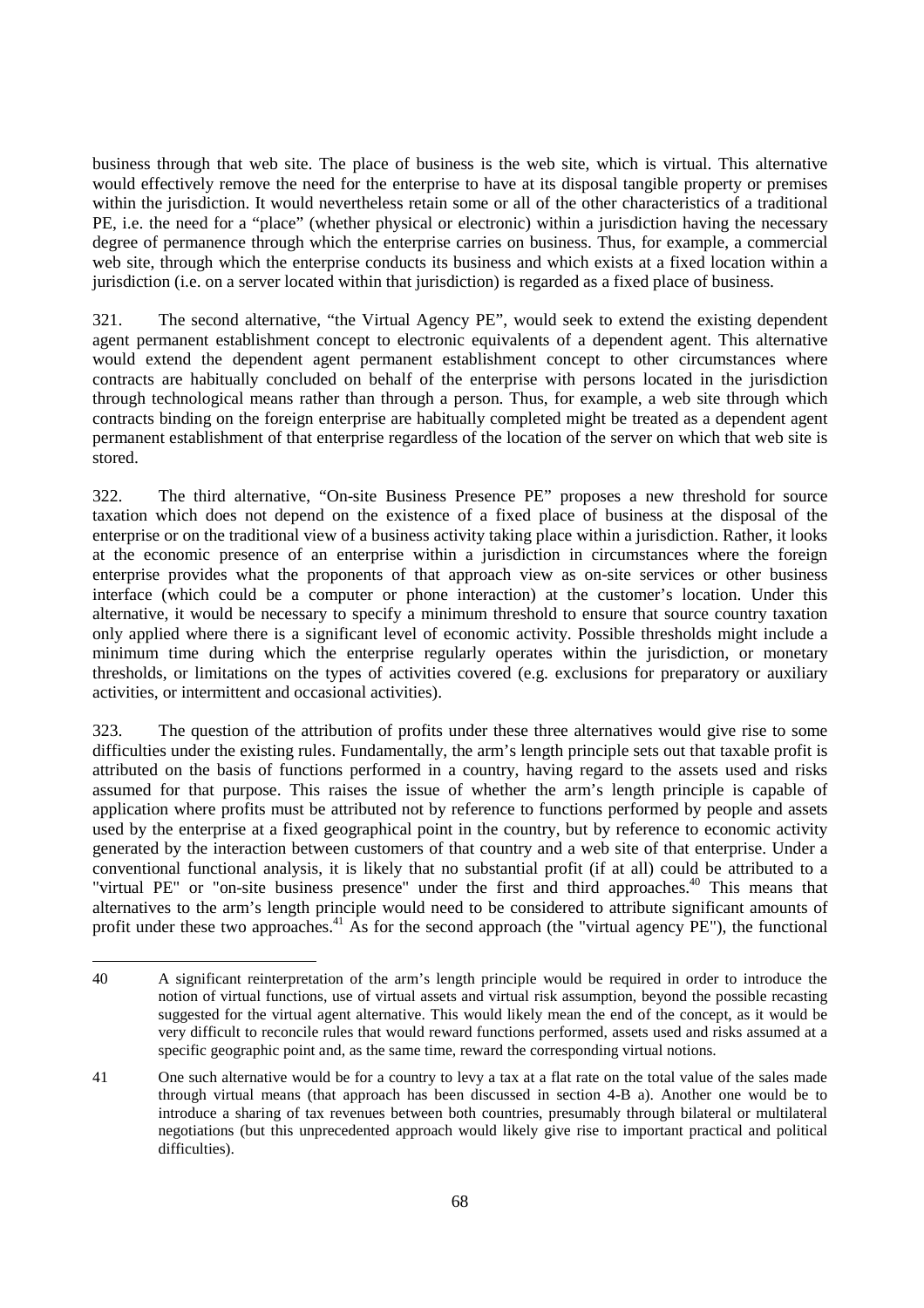analysis would centre on the functions of the virtual agent in the country. Whilst it could be argued that this must already be done in the case of the dependent agent permanent establishment under paragraph 5 of Article 5, the difference is that, in the case of the Virtual Agent PE, the "agent" does not perform functions at any geographical point in the country and has no tangible assets in the country. Clearly, therefore, the broadening of Article 5 to encompass Virtual Agent PEs would need to be accompanied by consequential changes to Article 7 in order to entertain the notion that profits could be attributable to virtual agents.

#### *ii) Justification*

324. Since the modern business environment arguably allows many enterprises to conduct their business operations in other jurisdictions without the need for a fixed physical presence, some commentators have suggested that a more appropriate indicator of sufficient participation in the economy of a jurisdiction may be a "virtual PE". The concept of "virtual PE" seeks an alternative threshold for determining when an enterprise has a significant and ongoing economic presence such that it could be said that it has a sufficient level of participation in the economy of a jurisdiction to justify source taxation, notwithstanding that the enterprise may have little or no physical presence in that jurisdiction.

325. The broadest of the three approaches, the On-site Business Presence PE, is said to address the potential for changes in international business operations from a physical presence in foreign jurisdictions to temporary, mobile and virtual presences. For its proponents, it also acknowledges the shift in trade from tangible goods to services and intangibles and the ability for businesses to interact with customers at their premises without the need for a fixed place of business using modern technology. It seeks to tax at source the trade of highly specialised services such as professional, management, and technical expertise, which its proponents consider as being performed at the customer's location even though it is performed by personnel located abroad. It also seeks to tax services associated with equipment that may be mobile, such as off-shore hydro-carbon equipment or automatic equipment that requires little or no supervision by the enterprise to which it belongs such as unattended telecommunications facilities. In many of these cases, a permanent establishment may not exist under the current definition notwithstanding that the foreign enterprise may have substantial economic activities in the jurisdiction from which it derives considerable profits.

## *iii) Assessment of this alternative in light of the evaluation criteria*

#### *Consistency with the conceptual base for sharing the tax base*

326. To the extent that the three proposals would seek to allow source taxation in cases where some consider that an enterprise makes use of a country's infrastructure to generate profits, they would be in line with one approach to the supply-based view as to where profits originate. The proposals are more difficult to reconcile with the supply-based approach according to which a country is only justified to consider that profits originate from its territory if the enterprise carries on activities thereon. Whilst it could be argued that the proposals address situations where business functions are performed in a country without any physical presence of the business in that country, it could also be said that the proposals (and primarily the "Virtual Agency PE" and "On-site Business Presence PE") would clearly cover cases where no business functions are performed by the enterprise itself in the jurisdiction.

327. Other conceptual difficulties could arise to the extent that the proposals would require alternatives to the current rules for measuring profits taxable by the source country. For instance, as already mentioned, the application of a final withholding tax would be inconsistent with the concept of an income tax since it would be a tax on gross payments.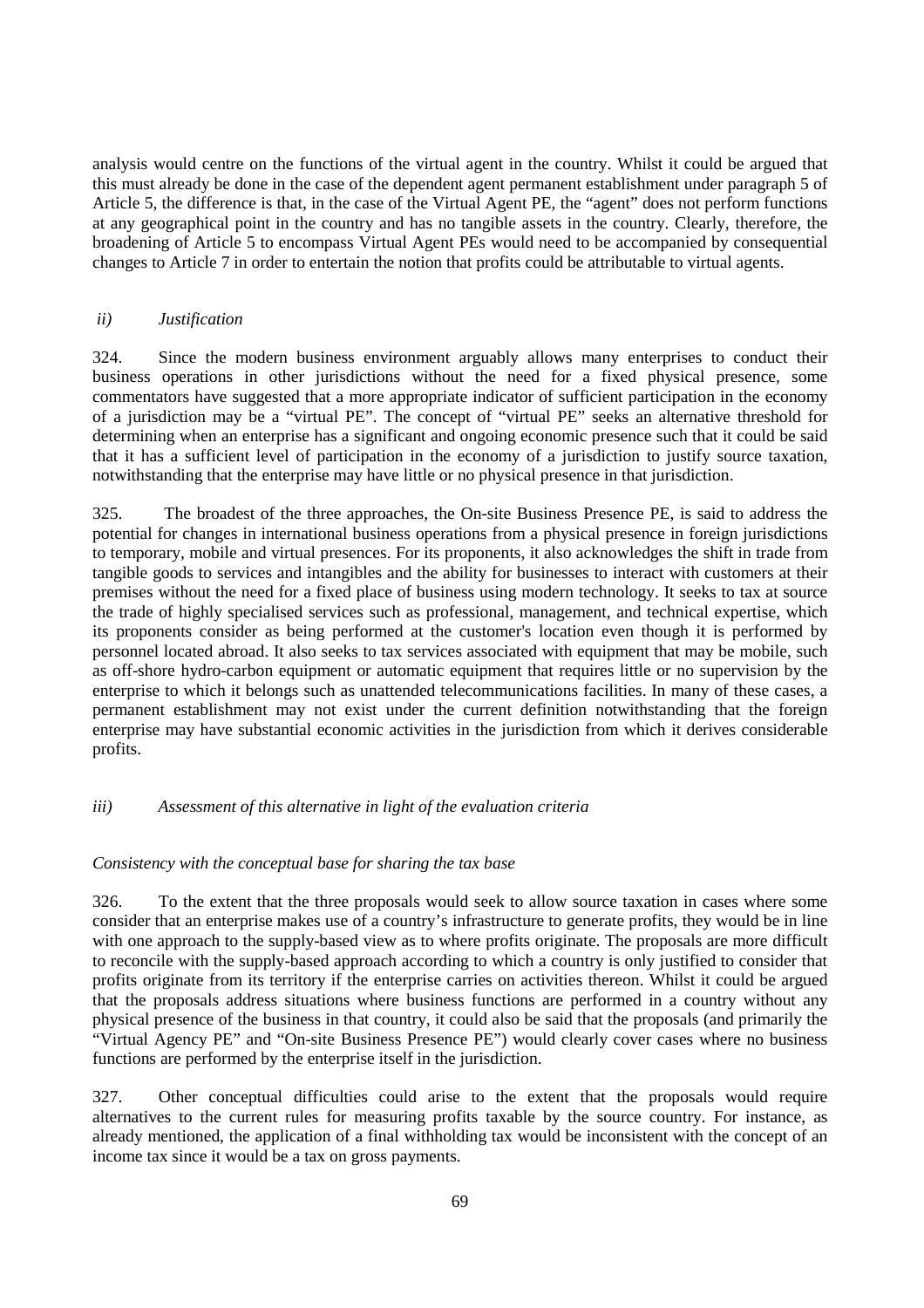## *Neutrality*

328. It was argued that by relying on the existence of a fixed place of business (albeit a virtual and not a physical place), the proposals rely on essentially the same rules as traditional permanent establishments and therefore should not raise any significantly new or different neutrality issues from the current regime. It was also argued that the mobility of servers and the ability to split functions performed by software lead to the possibility that an enterprise could structure its affairs to ensure that business profits from electronic commerce are attributed to a PE situated in a low tax or no tax jurisdiction, which would itself lead to a non-neutral outcome between conventional business in a jurisdiction and e-commerce business conducting similar levels of commerce in the same jurisdiction.

329. The counter-argument, however, is that virtual is not real and that there is, in fact, no place of business in the cases in which the proposals seek to deem a permanent establishment to exist. The neutrality principle would be violated to the extent that the proposals would result in different tax outcomes for conventional and electronic forms of commerce in the application of the test of physical presence.

# *Efficiency*

330. It was argued that the compliance and administrative requirements for a Virtual Fixed Place of Business PE are essentially the same as for e-commerce businesses under the current regime. A counterargument, however, is that extending the permanent establishment concept to cover situations where web sites are being hosted in a country would create serious compliance difficulties for businesses (e.g. an enterprise may not even know that an ISP hosts its web site in a particular country) and for tax administrations, which would have to deal with permanent establishments involving no physical assets or personnel within the country.

331. Whilst it could also be argued that the compliance and administrative challenges and costs already associated with the traditional PE rules, including the dependent agent permanent establishment, would also exist under the Virtual Agency PE and On-site Business Presence PE, it seems clear that, because both proposals would deem a permanent establishment to exist in a country where the enterprise would have no physical assets, personnel or even a web site, enterprises would be faced with the increased compliance burden of satisfying tax obligations in all the countries where customers access their web sites to conclude contracts. Under both proposals, for instance, an enterprise would need to properly identify the ultimate jurisdiction of the e-commerce transaction. In the case of downloaded goods or services, where independent evidence such as shipping documents are absent, there may not currently be any reliable means of establishing this jurisdiction.

332. The reporting obligations in the resulting increased number of jurisdictions would affect the compliance costs. The determination of profits of each virtual PE could also present compliance difficulties for enterprises, since it is unlikely that enterprises conducting business electronically would maintain separate accounts for activities in each country where customers access their web sites.

333. Since the On-site Business Presence PE would probably require some minimum taxation threshold (e.g. based on duration of operations, turnover or other monetary threshold), an additional compliance and administrative difficulty would be the administration of that threshold in an environment where there might not be a reliable domestic information source. Whilst it was suggested that a possible solution to these compliance and administrative problems may be to consider combining the On-site Business Presence model with a tax collection model that provides for a non-final withholding tax, this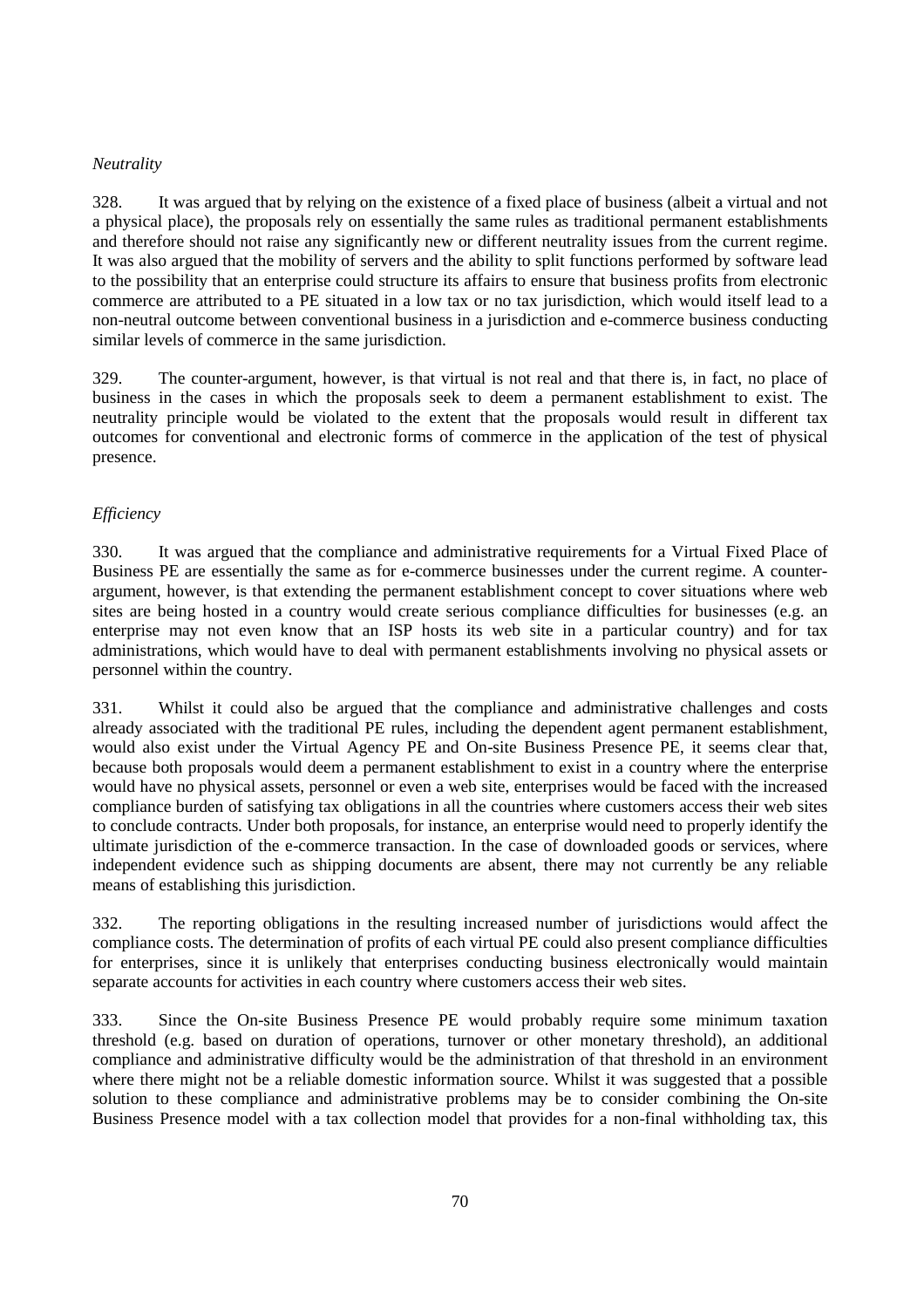would raise the difficulties described in the analysis of the base erosion approach (see section 4-B b) above).

#### *Certainty and Simplicity*

334. Since the proposals seek to extend the concept of permanent establishment rather than add a supplementary nexus, it could be argued that they would rely on a time-tested and well-understood set of rules. The fact is, however, that the proposals would be fundamentally different from the permanent establishment concept as it now exists since no physical presence in a country would be required.

335. The deemed permanent establishment that would be created under each of the alternatives would clearly add some uncertainty to existing rules. For instance, under the Virtual Fixed Place of Business PE, enterprises using ISP providers to host their web sites may be unaware of the exact servers being used by the provider to host these web sites. Hence, an enterprise may not know whether the requirements for temporal and geographic fixedness have been met. Under the Virtual Agency PE, an enterprise may have difficulties in identifying where the contracts are concluded. Under the On-site Business Presence PE, if source country taxation is conditional on exceeding a threshold, enterprises may not know at the outset whether, for example, their sales (if it is a sales threshold) will exceed the required minimum in each jurisdiction where they have economic presence.

#### *Effectiveness and fairness*

336. Each of the three proposals raises different concerns in relation to the principles of effectiveness and fairness.

337. Some members consider that the current rules are open to tax planning in that an enterprise carrying on electronic commerce in a jurisdiction can avoid having a permanent establishment simply by having its web site hosted on a server operated by a third party (e.g. an ISP) rather than on its own equipment. Whilst the Virtual Fixed Place of Business PE would seek to address this problem by removing the requirement for physical presence, it could itself be easily circumvented by relocating the web site to another server within the jurisdiction at regular intervals (whilst that problem could be addressed by modifying the "fixedness" requirement of the current definition of the permanent establishment, that would mean a significant departure from the existing rules), or by locating the web site on a server located in a low or no tax jurisdiction. Businesses could also minimise their tax liabilities by ensuring that core functions are performed wholly or primarily through software on servers located in low or no tax jurisdictions. The effectiveness of the Virtual Fixed Place of Business proposal would therefore be quite limited since it would only address situations where there would be business advantages in having a web site located on a server in the jurisdiction of the customer (these would include situations where faster response times or downloading speed of software is an important consideration in choosing between online competitors or choosing to buy through traditional channels).

338. Some members argued that the Virtual Agency PE proposal would improve fairness since it would ensure that what they view as the same functions being performed in a jurisdiction, i.e. the habitual conclusion of binding contracts, would attract the same tax treatment regardless of the mode of performance (i.e. whether by a person, machine or software). They added, however, that additional fairness may not be achieved under the conventional transfer pricing analysis if little or no profit would be attributable to the Virtual Agency PE and, therefore, consequential changes to Article 7 would be required in order to give effect to a Virtual Agency PE. Other members, however, considered that, unlike the current dependent agent rule, the proposal would cover the function of concluding contracts even when it is performed outside a country. Also, the risk of non-compliance under the Virtual Agency PE proposal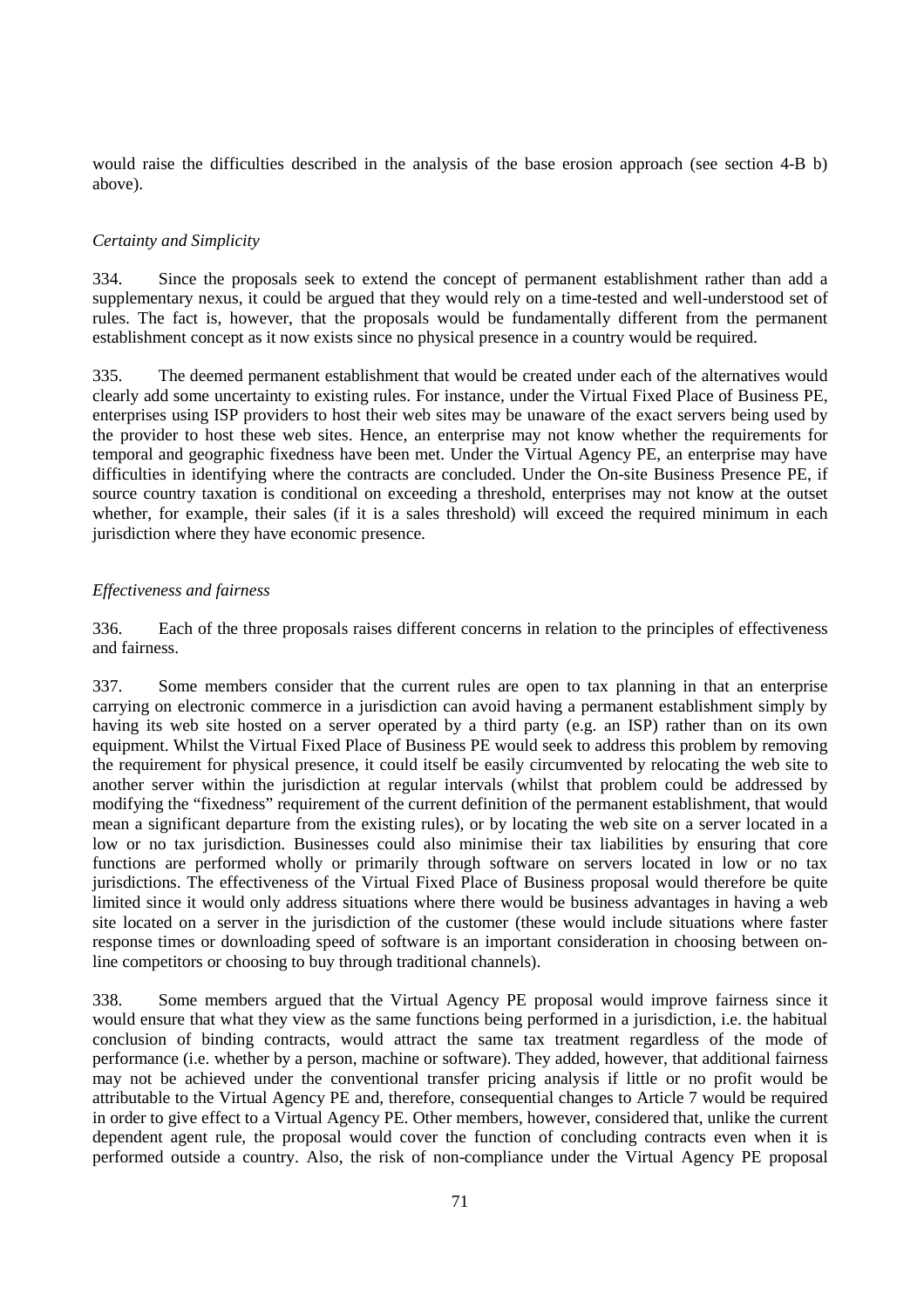would be higher than under the existing dependent agent rules as the proposal would result in a permanent establishment in situations where there is a lack of physical or human contact points in the source country such as office staff, human agents or other intermediaries.

339. Finally, proponents of the On-site Business Presence PE proposal considered that the focus on activities conducted in a jurisdiction rather than on the existence of a fixed place makes the proposal more effective and harder to take advantage of than the current rules. A permanent establishment can currently be avoided in many situations by simply not setting up physical premises in a jurisdiction and accessing a market through a web site or through frequent but short-term presences. These proponents also indicate, however, that the requirement of some domestic threshold under the On-site Business Presence proposal may facilitate avoidance of a tax liability in the source country. Enterprises might, for example, split their operations between a number of tax entities to ensure that the specified thresholds are not met by any one entity. They also consider that to the extent that services can be "performed" in one jurisdiction, and delivered to the customer in another jurisdiction without creating an on-site presence e.g. sales made by mail order, the potential for avoiding a tax liability arising in the source country remains. For other members, however, the alleged advantages of the proposal and the risks of manipulation that it seeks to address relate to business activities that are not carried on within a country and should not, therefore, be taxed there.

## *Flexibility*

340. Whilst the Virtual Fixed Place of Business PE may arguably improve the permanent establishment concept by removing a distinction based on whether a web site is hosted by an ISP or on a server at a disposal of an enterprise, it only makes sense as long as technology requires a server to be maintained in a jurisdiction (e.g. in order to provide quicker response times to customers). However, as technological barriers reduce, this is unlikely to be an important consideration in the future.

341. The proponents of the Virtual Agency PE argue that it would make the permanent establishment concept more robust and appropriate in the modern business environment, which does not require traditional human presence in order to perform what they see as the same functions that deem a dependent agent permanent establishment to exist (i.e. habitually concluding contracts on behalf of the principal). Similarly, it is argued that the On-site Business Presence PE proposal depends on economic activity, whether performed by people, machinery or electronic means, and therefore should be sufficiently flexible to deal with different business models and emerging technologies. The critical factor in this proposal is an economic presence through what the proponents view as the performance of significant business activities at the customer's location. The technological or commercial method of performance may evolve without affecting the economic presence. Provided that amendments to the PE definition are drafted in terms of concept rather than specific examples (e.g. web site), they should remain relevant and flexible.

342. A serious drawback of the proposals, however, is that it is unclear how profits would be measured and tax collected under each of them. To the extent that alternatives such as withholding taxes may need to be considered for that purpose, the proposals might be seen as inappropriate answers to technological and commercial developments.

#### *Compatibility with international trade rules*

343. All three proposals should not raise any new issues regarding discrimination and non-neutrality unless they are associated with an alternative basis for measuring profits and collecting tax which would raise such concerns.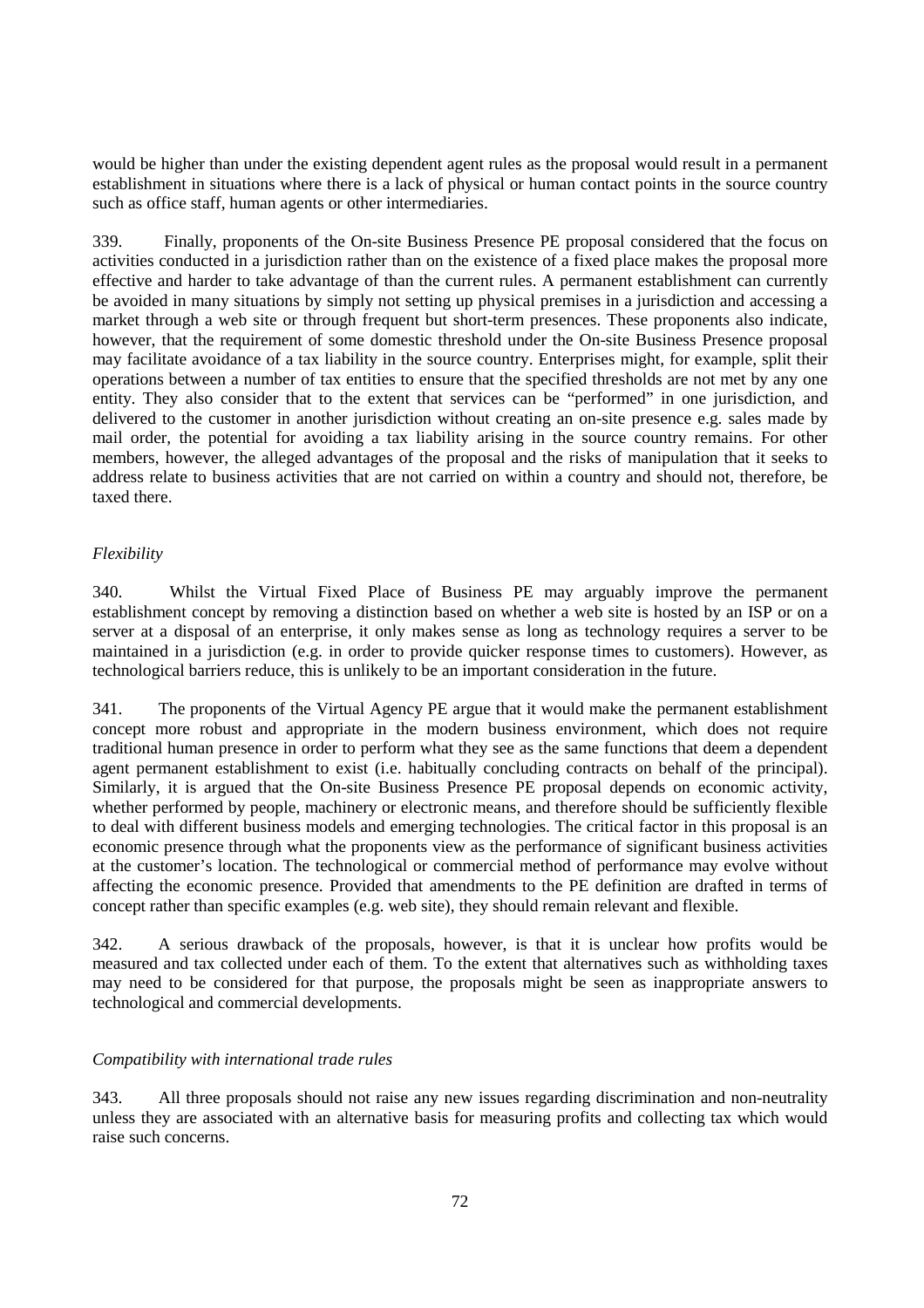## *The need to have universally agreed rules*

344. All three proposals seek to address concerns that source countries may lose to residence countries their share of profits generated by significant commercial activities within their jurisdiction. By focusing on economic presence rather than fixed physical presence, the broadest of these proposals (the On-site Business Presence PE) tries to ensure that mobile businesses (such as e-commerce and mobile service providers) receive equivalent treatment to traditional businesses that need to have a fixed place of business in a jurisdiction. Even if it is accepted that both source and residence countries contribute to the earning of income from cross border transactions and thus are entitled to share the tax revenue, all three proposals would therefore trigger a debate as to whether they result in an equitable division of tax revenues. Clearly, countries would take different approaches as to whether the proposals achieve such a result and it seems unlikely that a general consensus would quickly (if ever) emerge.

345. The implementation of any of the three proposals would require modification of existing treaties. Whilst treaties with and without the relevant provisions could easily co-exist, such co-existence would mean that a multinational enterprise's e-commerce activities would preferably be carried on from countries that generally oppose the adoption of the proposals in their treaties.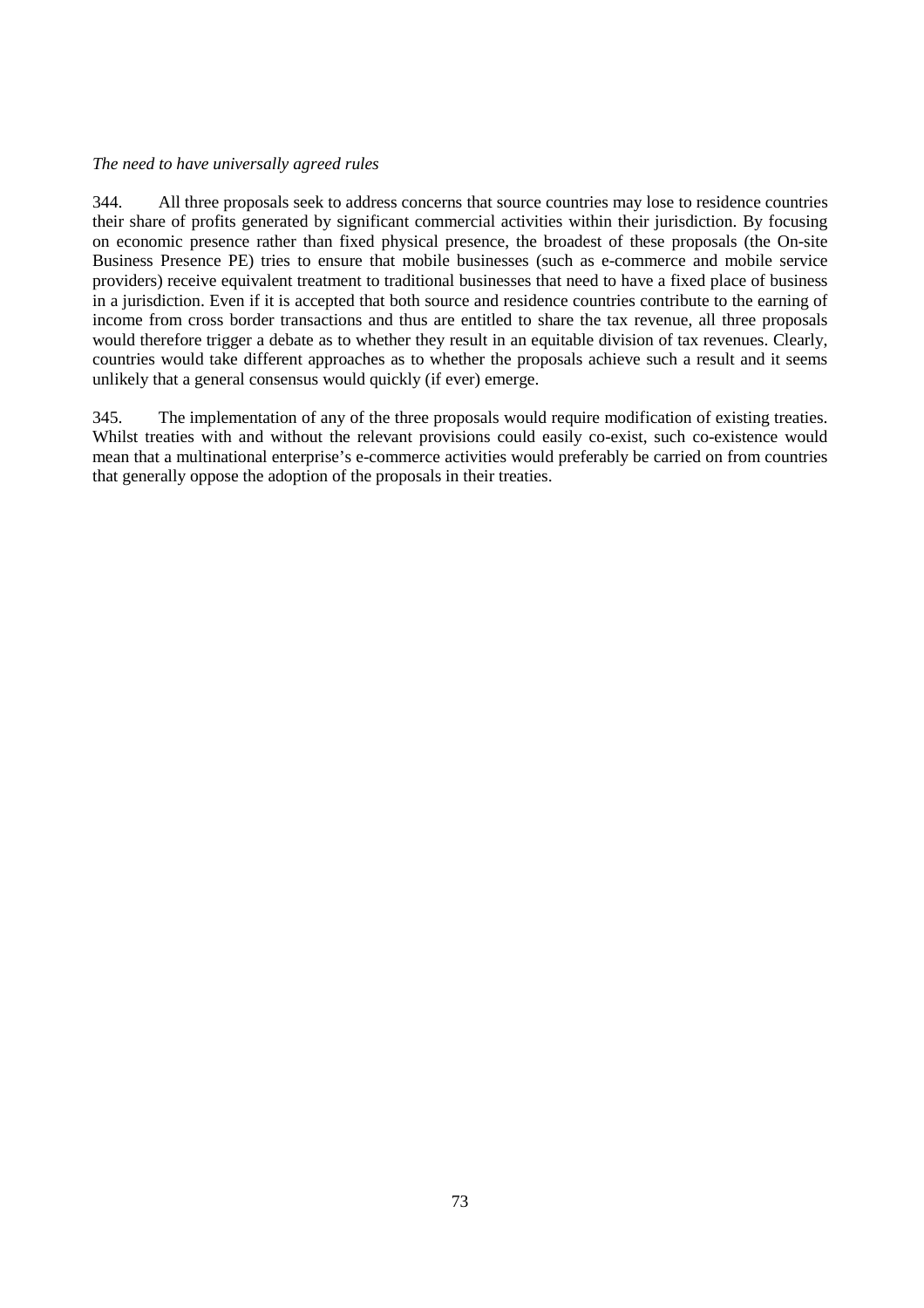## **5. CONCLUSION**

346. Having discussed the various advantages and disadvantages of the current treaty rules for taxing business profits and of a number of possible alternatives, the TAG reached the following conclusions.

347. As regards the various alternatives for fundamental changes that are discussed in section 4-B above, the TAG concluded that it would not be appropriate to embark on such changes at this time. Indeed, at this stage, e-commerce and other business models resulting from new communication technologies would not, by themselves, justify a dramatic departure from the current rules. Contrary to early predictions, there does not seem to be actual evidence that the communications efficiencies of the internet have caused any significant decrease to the tax revenues of capital importing countries.

348. Also, for the TAG, fundamental changes should only be undertaken if there was a broad agreement that a particular alternative was clearly superior to the existing rules and none of the alternatives that have been suggested so far appears to meet that condition. The need to refrain from fundamental changes unless clearly superior alternatives are found is especially important since any attempt to change the fundamental aspects of the current international rules for taxing business profits would create difficult transition rules given the fact that many countries would likely disagree with such changes and that a long period of time would be required for the gradual adaptation of the existing network of tax treaties.

349. The TAG recognized, however, that there is a need to continue to monitor the effect of the new business models on direct tax revenues. It also recognized that the existing international rules for taxing business profits have some shortcomings. Some of these could be addressed through changes to tax treaties<sup>42</sup> based on some of the more restricted alternatives that have been examined (see section 4-A above). The TAG looks forward for comments on these alternatives and particularly on the suggestions to adopt supplementary nexus rules for purposes of taxing profits arising from the provision of services (4-A g) above) and to make all the exceptions in paragraph 4 of Article 5 subject to the overall condition that they be preparatory or auxiliary (4-A d) above).

 $\overline{a}$ 42 To the extent that treaty changes would result in increased source taxation rights, consequential changes to domestic law could also be required to allow countries to implement these taxing rights (and thereby to eliminate double non-taxation risks in cases where the residence country relieves double taxation through the exemption method).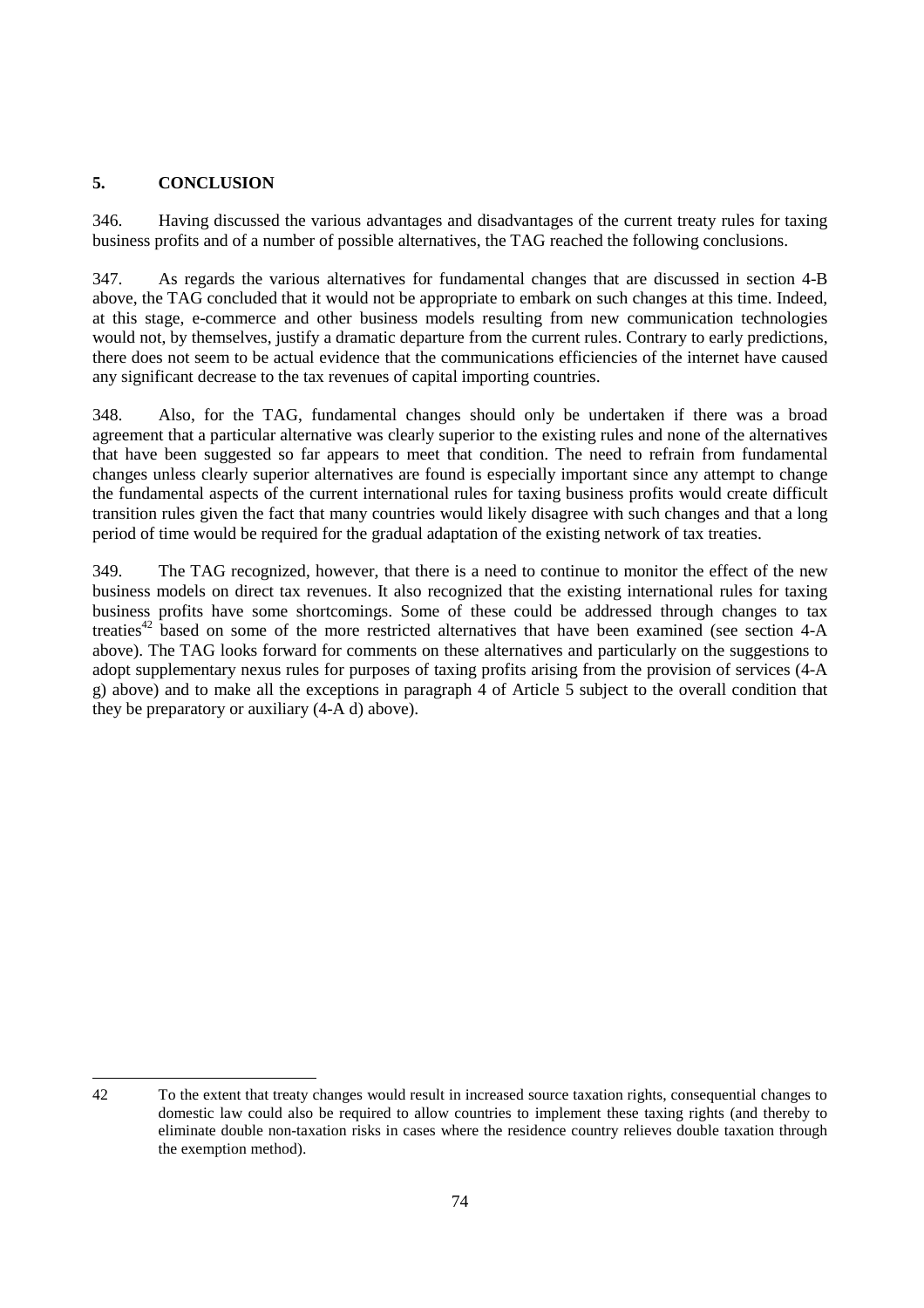# **ANNEX 1**

## **MANDATE AND COMPOSITION OF THE TAG**

[Annex 1 will include the Mandate of the TAG as well as the list of persons who have participated in meetings of the Group]

## *General mandate*

350. The general mandate of the TAG on Monitoring the Application of Existing Treaty Norms for the Taxation of Business Profits is as follows:

"To examine how the current treaty rules for the taxation of business profits apply in the context of electronic commerce and examine proposals for alternative rules."

## *Specific mandate*

351. In its work, the TAG on Monitoring the Application of Existing Treaty Norms for the Taxation of Business Profits will be invited to consider fundamental and practical tax policy considerations related to the existing treaty norms for the taxation of business profits. The work of the TAG will involve looking at how the current treaty rules for the taxation of business profits apply in the context of electronic commerce and examining the feasibility and desirability of proposals for alternative rules. Thus it is envisaged that a large part of that work will be to monitor developments. For that reason, the Group might be in existence for some time and may produce a number of reports.

352. In the course of its work, the TAG will be particularly invited to consider and comment on the following questions:

- a) whether the concept of permanent establishment provides an appropriate threshold for allocating tax revenues between source and residence countries and with respect to the use of tax havens in the context of electronic commerce;
- b) whether there is a need for special rules relating to electronic commerce and whether such rules would be a viable alternative to existing international norms;
- c) whether the process of disintermediation that is often associated with electronic commerce is likely to result in a shift in the taxation of business profits, through the current permanent establishment concept, towards locations where physical production (e.g. where the enterprise maintains facilities through which its employees exercise their activities) takes place; and if so, whether the allocation of income that would result is consistent with the economics of the activity.

353. In addition, there are a number of issues related to the attribution of profit to a permanent establishment in an electronic commerce environment on which the TAG could provide input. For example, whether specific guidance might be needed in order to take into account the special factual nature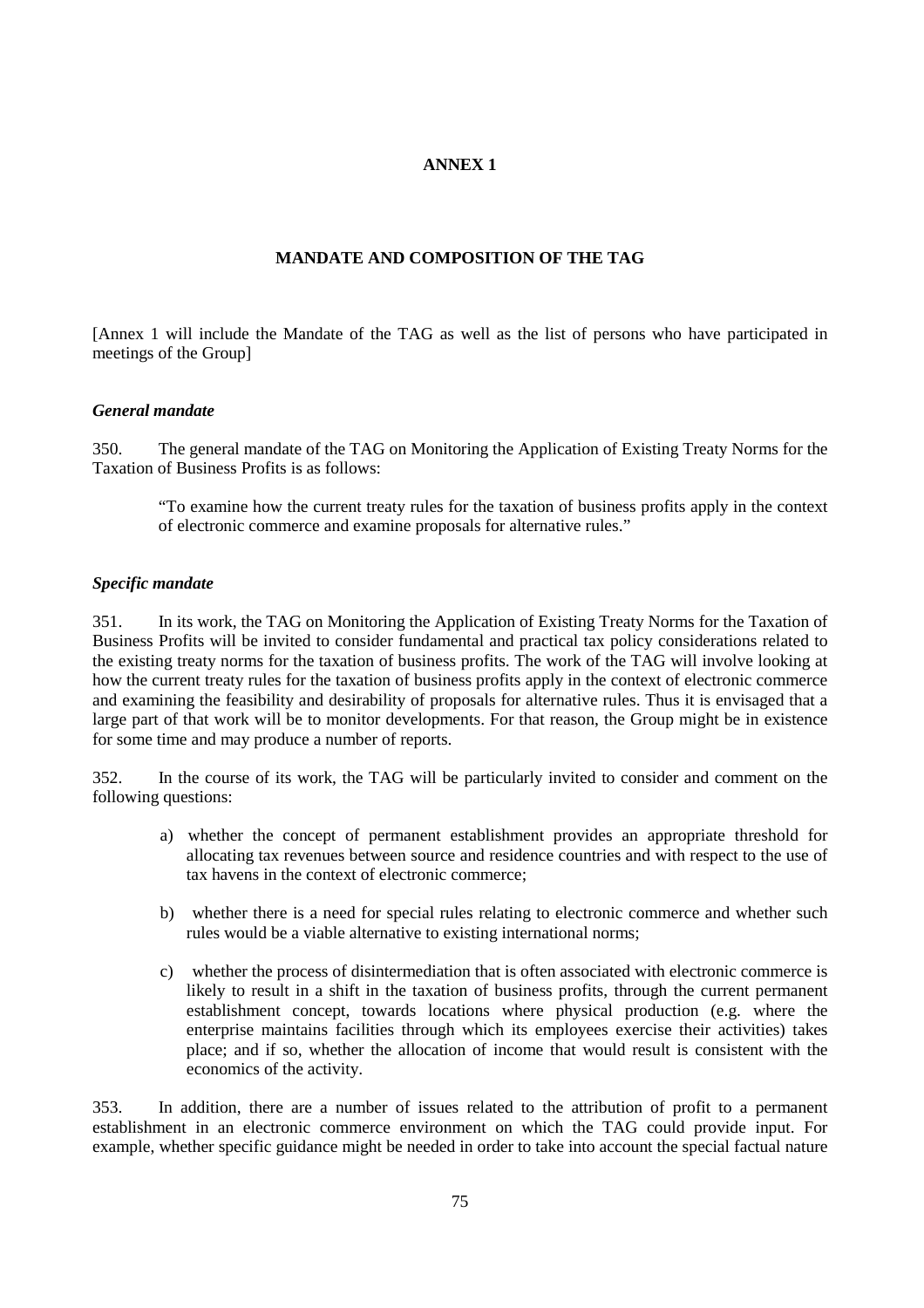of businesses engaged in electronic commerce. More fundamentally, the Steering Group on the OECD Transfer Pricing Guidelines is considering whether the existing guidance on how to attribute profits to a permanent establishments given by Article 7 of the OECD Model Convention, and its Commentary, needs to be updated to take into account modern business practices, including electronic commerce. One possible solution might be that the principles underlying the application of the arm's length principle contained in the OECD Transfer Pricing Guidelines for Multinational Enterprises and Tax Administrations could be applied, by analogy, in making the attribution of profit under Article 7.

## *List of*

| $\text{Ron}$    | VAN DER MERWE       | South Africa Revenue Service            | South Africa          |
|-----------------|---------------------|-----------------------------------------|-----------------------|
| <b>Matthias</b> | <b>GEURTS</b>       | DB                                      | Germany               |
| Pieter          | <b>RIJKELS</b>      | <b>EDS Belgium</b>                      | Belgium               |
| Jeanne          | <b>GOULET</b>       | IBM (now retired)                       | <b>United States</b>  |
| Dan             | <b>KOSTENBAUDER</b> | <b>Hewlett Packard</b>                  | <b>United States</b>  |
| <b>Bill</b>     | <b>SAMPLE</b>       | Microsoft                               | <b>United States</b>  |
| Robert          | <b>SPARKS</b>       | Delphi Automotive Systems               | <b>United States</b>  |
| Gary            | <b>SPRAGUE</b>      | Baker & McKenzie                        | <b>United States</b>  |
| Ned             | <b>MAGUIRE</b>      | Deloitte & Touche                       | <b>United States</b>  |
| Linda           | <b>JOHNSTON</b>     | eBay                                    | <b>United States</b>  |
| Charles         | <b>McLURE</b>       | <b>Stanford University</b>              | <b>United States</b>  |
| Richard         | <b>VANN</b>         | Faculty of Law, University of Sydney    | Australia             |
| Chris           | <b>SCOTT</b>        | <b>KPMG</b>                             | <b>United Kingdom</b> |
| Sven-Olof       | <b>LODIN</b>        | Confederation of Swedish Enterprise     | Sweden                |
| Ariane          | <b>PICKERING</b>    | <b>Australian Tax Office</b>            | Australia             |
| Alain           | <b>CASTONGUAY</b>   | Department of Finance                   | Canada                |
| Michael         | <b>WICHMANN</b>     | Ministry of Finance                     | Germany               |
| Brendan         | <b>McCORMACK</b>    | Office of the Revenue Commissioners     | Ireland               |
| Hiroyuki        | <b>OTORI</b>        | <b>National Tax Administration</b>      | Japan                 |
| Norimasa        | <b>JOUCHI</b>       | Ministry of Finance                     | Japan                 |
| Geert           | <b>JENSEEN</b>      | Ministry of Finance                     | Netherlands           |
| Javier          | <b>CARCEDO</b>      | Ministry of Finance                     | Spain                 |
| Silvia          | <b>FROHOFER</b>     | <b>Swiss Federal Tax Administration</b> | Switzerland           |
| Reto            | <b>GASSER</b>       | <b>Swiss Federal Tax Administration</b> | Switzerland           |
| Patricia        | <b>BROWN</b>        | Department of the Treasury              | <b>United States</b>  |
| Iraci           | <b>KAHAN</b>        | Ministry of Finance                     | <b>Brazil</b>         |
| Yukang          | WANG                | State Administration of Taxation        | China                 |
| Girish          | <b>SRIVASTAVA</b>   | <b>Central Board of Direct Taxes</b>    | India                 |
| Yuval           | <b>COHEN</b>        | Tax Commission                          | <b>Israel</b>         |
| Heng How        | <b>LIM</b>          | <b>Inland Revenue</b>                   | Malaysia              |
| Duncan          | <b>BRATCHELL</b>    | <b>EMI</b>                              | <b>United Kingdom</b> |
| Phil            | <b>DONLAN</b>       | <b>UK Inland Revenue</b>                | <b>United Kingdom</b> |
| Ron             | <b>HAIGH</b>        | <b>UK Inland Revenue</b>                | <b>United Kingdom</b> |
| John            | <b>CLARK</b>        | <b>British Telecom</b>                  | <b>United Kingdom</b> |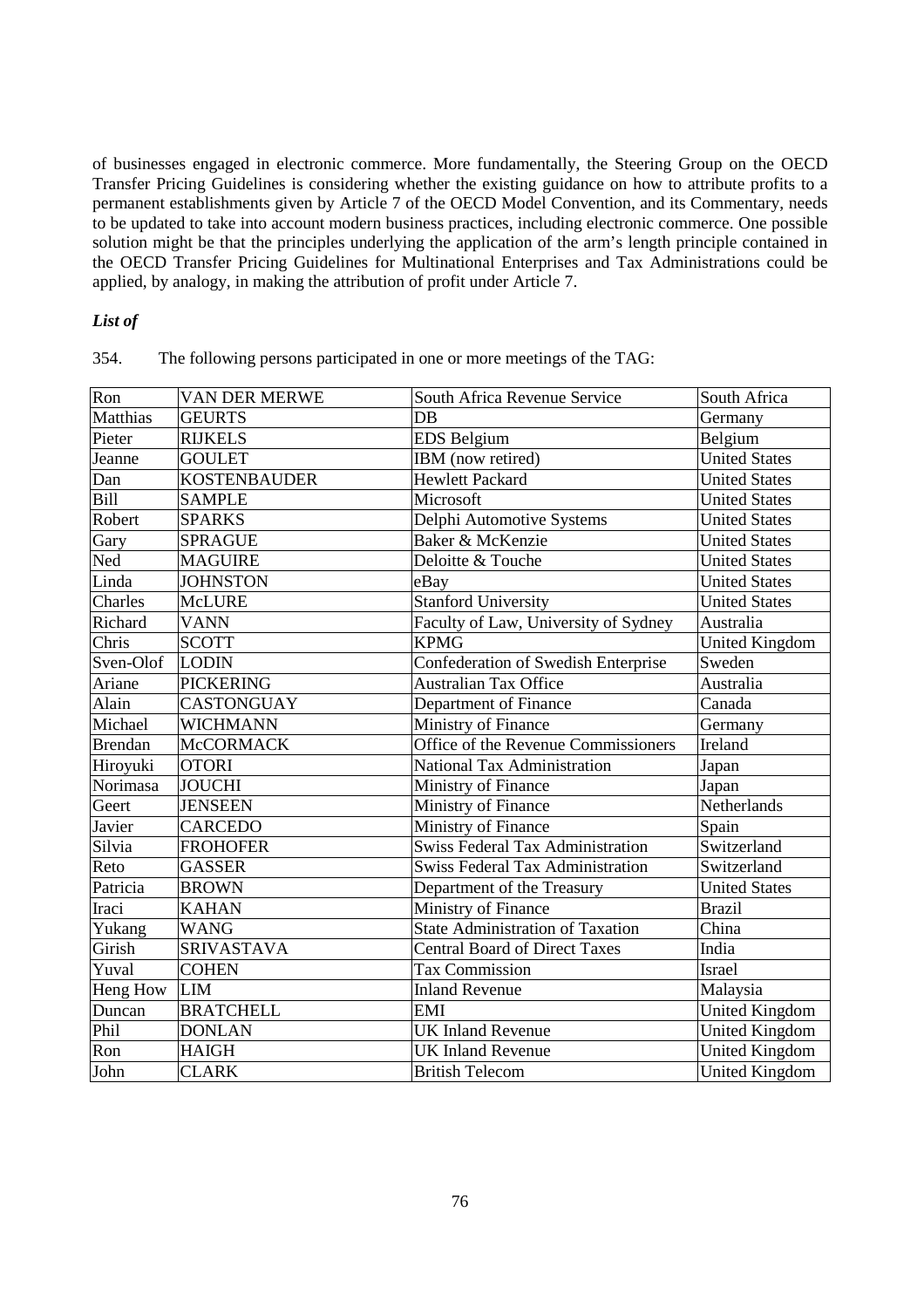# **ANNEX 2**

## **EXAMPLES OF NEW BUSINESS MODELS AND FUNCTIONS**

The following are a number of examples of new business models and functions that have arisen from new communication technologies.

## *1) Manufacturing*

## *Category 1: General manufacturing concerns*

355. Manufacturers require various components, materials or services in order to produce their products. Through the use of Internet-based catalogues and auction sites, manufacturers can reduce the costs of procuring goods and services and need not rely on suppliers within proximity of their operations. In turn, suppliers, whether local or remote, can access new customers or markets and through web-based ordering systems reduce transaction costs, response times, and ordering errors.

## *Category 2: Manufacturing concerns with direct sales (made to order business model)*

356. Manufacturers of durable goods with direct sales to consumers through various communication systems: phone, fax, e-mail, interactive web sites, or kiosks. A major advantage of this business model is that through web-based configuration assistance, consumers can custom order their desired products. Target markets may also include resellers and preferred business customers.

- Software and networking capabilities allow product configuration, product ordering, pricing, cataloging, and inventory availability to be handled effectively over the Internet.
- − Order information can be accessed by consumers through interactive web sites, resellers through network applications providing real time access, and preferred business customers through customized web sites tailored specifically for them.

### *Category 3: Outsourced manufacturing activities*

357. Many product suppliers outsource non-core competencies, such as manufacturing, in order to concentrate on research and development and sales activities. Traditional manufacturing concerns also may outsource manufacturing of components to lower cost locations.

− Web-based configuration systems aid the customer in selecting highly customer specific products. The detailed product information is transmitted electronically to the provider's "manufacturer". As part of its outsourcing strategy, the provider maintains quality control and provides product innovation data through web-based monitoring systems and data delivery systems.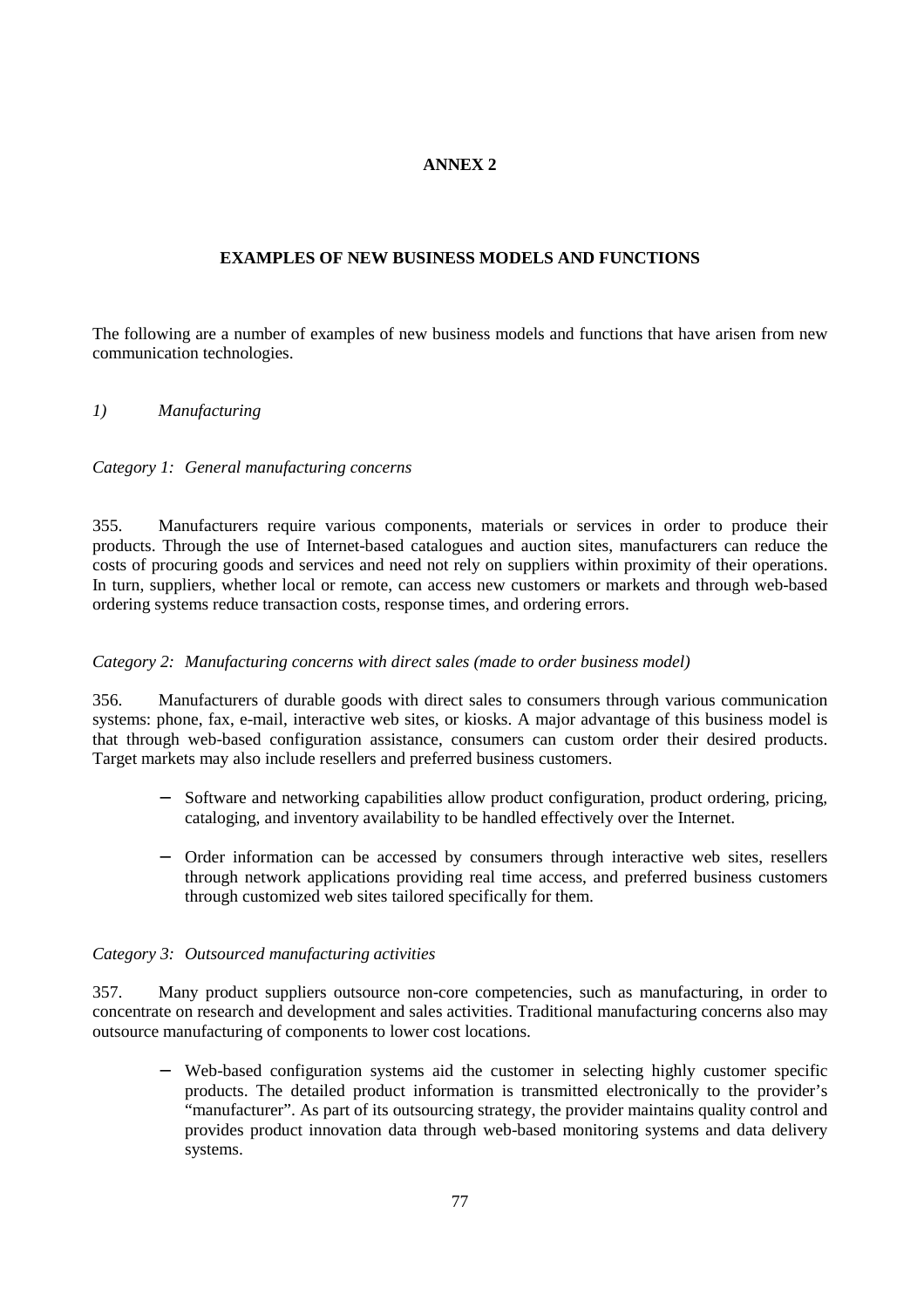− Because ordering information is electronically delivered and the production process can be monitored from remote places, outsourced manufacturing activities can be located in low-cost areas or near customer locations so as to reduce shipping time and costs for the customer. Aside from the benefits received by customers, local industries and labor benefit from such arrangements.

## *2) Distribution Systems*

## *Category 4: Traditional shipping services*

358. Through online parcel order and tracking systems, shipping companies can make quicker and more accurate deliveries whilst customers utilize real-time information about their shipments.

## *Category 5: Logistics and fulfillment*

359. Because shipping companies have developed extensive logistics technologies and experiences, businesses have begun outsourcing their order fulfillment functions (such as inventory control, assembly, warehousing, packaging, shipping, customer service, and returns) in order to concentrate on developing new product ideas and production. Such order fulfillment operations can be centered near the manufacturing location or the principal markets, or in locations with ample supply of inputs and labor.

## *3) Marketing, Customer Relationship Management, and Decentralized Business Functions*

### *Category 6: Web-based marketing*

360. Whether engaged in traditional sales or services, information technology, or the high-tech sector, any enterprise with a well-designed web site can present relevant product or service information to a larger audience in a more efficient and cost-effective manner. As the cost of conveying information to customers has been reduced through communication technologies, small and remote businesses who previously faced cost and geographical barriers to entry in certain markets may now more easily promote and sell their products and services in such markets.

## *Category 7: Call centers*

361. A significant function of many businesses is to provide customer support. As a result of webbased networking and improved communication technologies, businesses can now place call centers and related operations in most jurisdictions. A jurisdiction which offers an educated and highly skilled employment base or presents cost-effective opportunities, however, will have a competitive advantage in attempting to serve as a preferred location for call centers.

− Customer support can be provided via trouble-shooting online databases, online communication with human technicians (e-mail or interactive transmission), or direct telephone communication.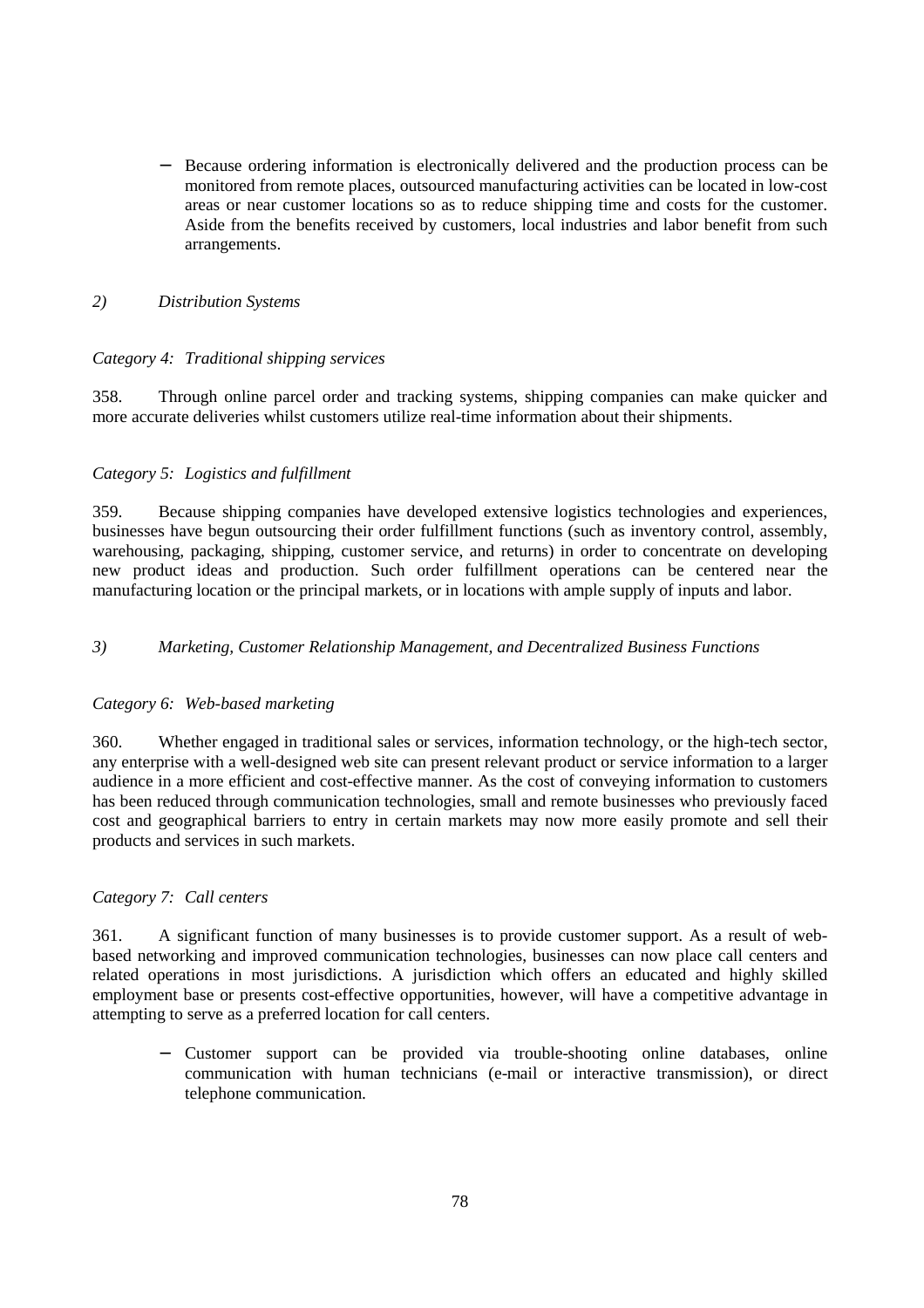In addition, technical support that requires on-site services can be provided directly by company employees located in the relevant jurisdiction or outsourced to independent third parties.

### *Category 8: Shared service centers/regional management centers*

362. Through communication efficiencies, both national and international businesses can decentralize many of their business functions to cost favored locations or locations closer to customers. These functions can include regional headquarters, regional marketing units, technical support or repair centers, and similar functions.

## *4) Information Technology*

## *Category 9: Information delivery systems*

363. Through content distribution networks, content providers can deliver information to individuals and businesses in remote places. This may include transmissions of newspaper stories to subscribers, internal reports from a CEO to regional offices and staff, or public announcements from companies or individuals to the mass media. As a result, media businesses increase their revenues from subscriptions, and other businesses and individuals reduce printing and shipping costs associated with the distribution of reports or announcements.

### *Category 10: Remote technical services*

364. Using Internet-based networking systems, businesses can maintain and improve their operations with labor intensive technical services derived from remote jurisdictions.

- For example, the software industry's need for individuals with information technology talent is immense. With the advent of Internet-based networking systems, remote coding, software testing, system integrations, diagnostics, and monitoring can be performed from locations that offer such talent.
- Therefore, as businesses benefit from an increased geographic availability of labor, labor providers are able to access new markets in which to offer their services.

### *Category 11: E-learning/interactive training*

365. Through Internet-based networking systems, businesses can train their employees in a more costeffective, decentralized manner. Instructors can be located anywhere in the world including low cost jurisdictions offering labor pools with technical skills.

### *Category 12: Web-based information storage systems*

366. Web-based information storage systems allow customers to access, upload, retrieve, and manipulate data remotely. Further, these systems protect information from fire, theft, and other casualties.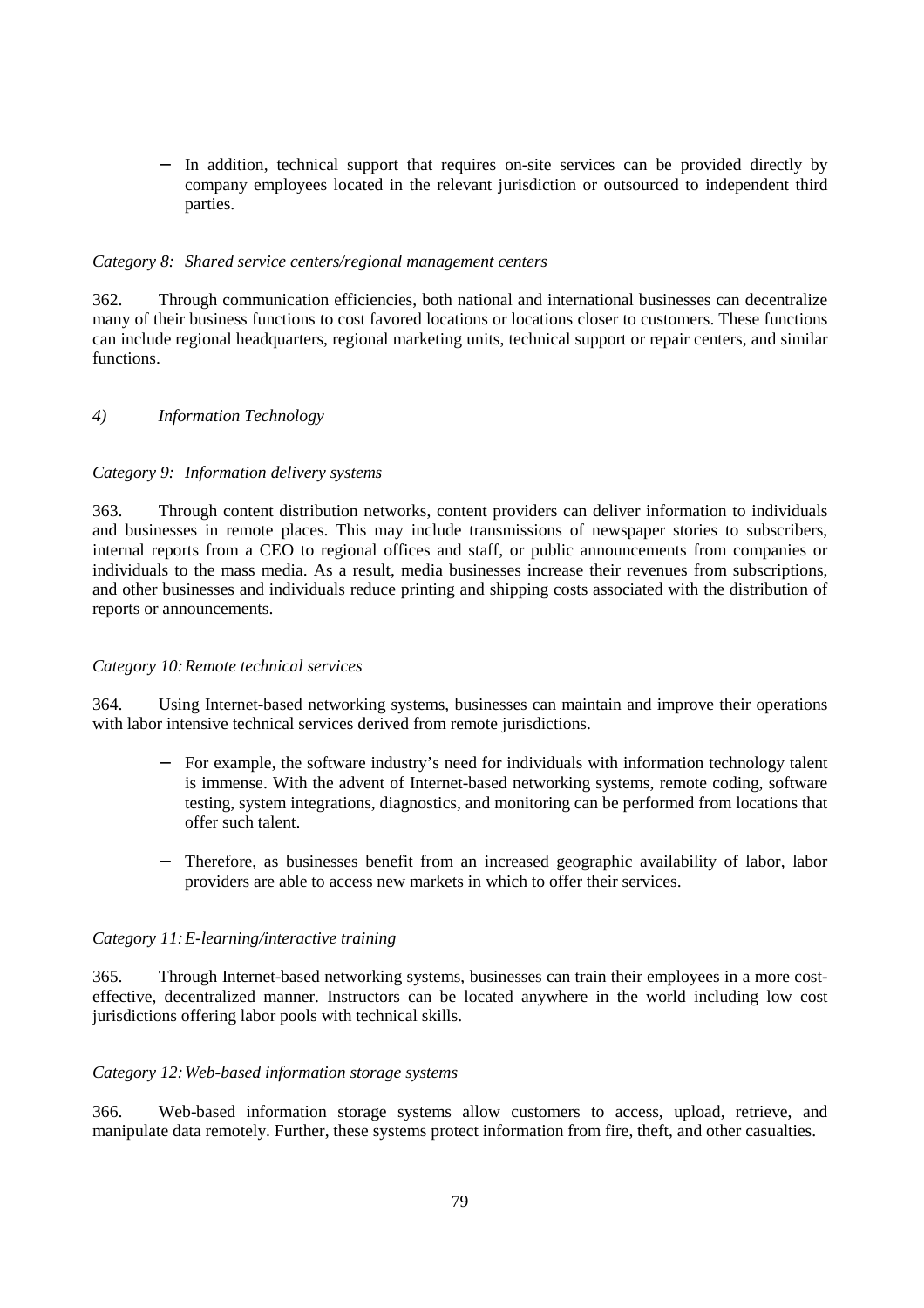- − Costs associated with storing and securing vast amounts of documents are reduced.
- − Business operations can be decentralized as authorized users can be located anywhere in the world and be able to review, edit, or add to stored information (e.g., banks, insurance companies, etc. -- personnel located in different countries can access and change stored documents without the need to mail or fax documents to other offices).

## *Category 13: Application service providers (ASPs)*

367. ASPs obtain licenses from software providers to host software applications for the benefit of endusers. As a result, end users have access to software applications that are hosted on computer servers owned and operated by ASPs. Through the use of these software applications, end users may automate their various business functions, such as procurement, or outsource significant portions of their information technology function, at a lower overall cost.

## *Category 14: Electronic bill presentment and payment*

368. Companies with a vast number of customers (such as telephone companies, utility companies, financial institutions, and large health care providers) achieve significant savings by posting bills on their web sites or sending bills via e-mail and receiving electronic payments.

## *Category 15: Data Processing*

369. As accounting, payroll, and other company information is processed and stored electronically, the task of processing transactions with regard to such information becomes centralized. As a result, processing activities can be located in any jurisdiction offering a suitable employment base and costeffective opportunities.

# *5) Financial Services*

*Category 16: Financial services companies not representative of traditional brick and mortar infrastructures* 

370. Web-based providers of financial services such as banking, brokerage, and life insurance operate without extensive branch networks. Because web-based financial services companies are subject to lower costs as a result of automation and elimination of branch infrastructure, smaller companies can enter the marketplace and offer financial services.

- − Success is still derived from the effective management of interest, financial, and operating risks.
- − Web-based systems, however, reduce the various processing costs associated with traditional banks, brokerage firms, or life insurance companies.
- − Products and services provided via telephone, web, ATMs, or kiosks located near particular groups of customers (e.g. groups of employees at particular companies).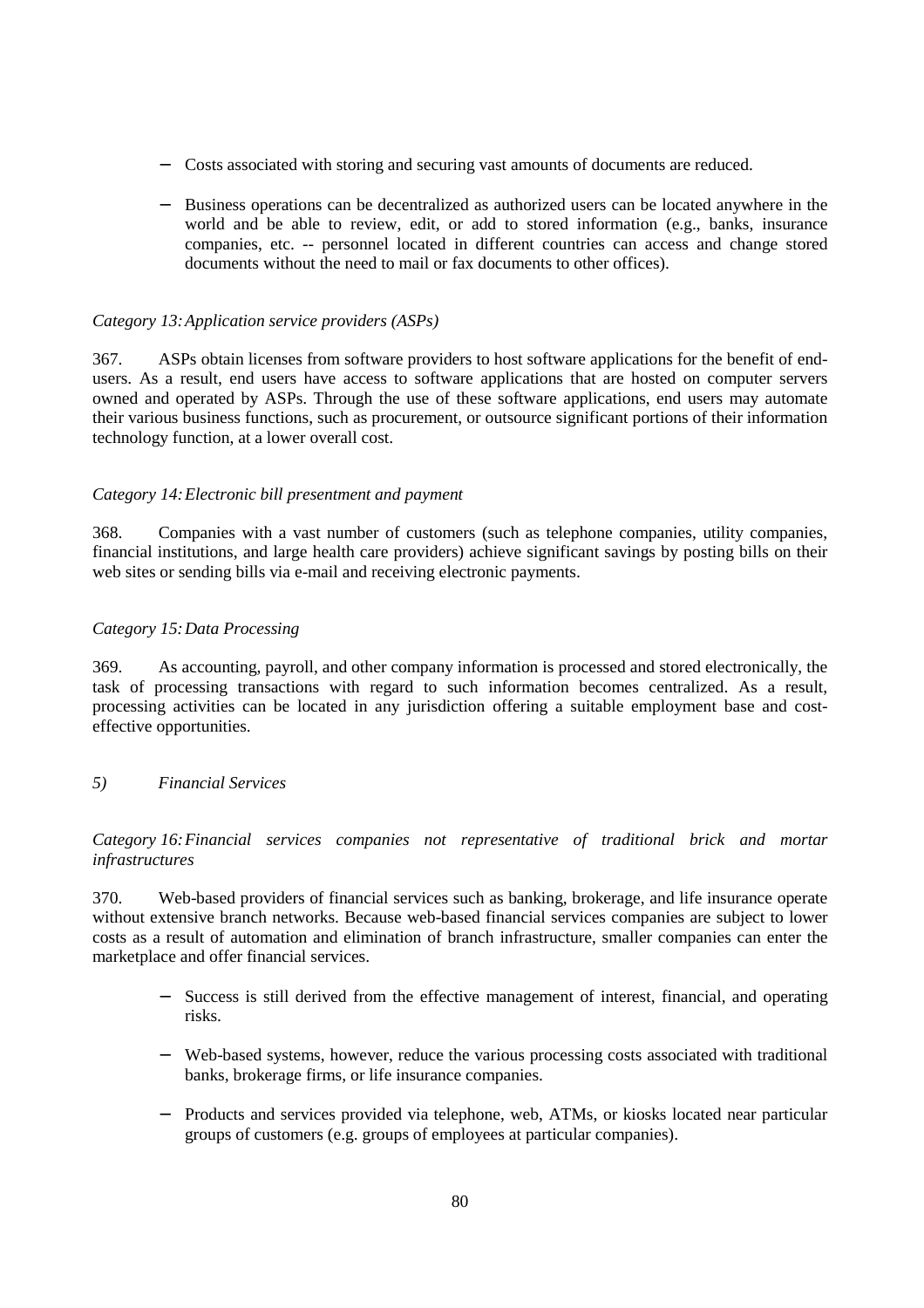- − Through interactive web sites and using statistical models, financial services companies can evaluate, deny, or extend credit and provide other services at lower costs.
- − Customer support provided via telephone, e-mail, or web interface.

### *Category 17: Traditional financial institutions with online presence*

371. Traditional financial institutions use an online presence to provide information about their products and services, make available real time customer information, automate certain information gathering tasks, allow customers to transact business (i.e. internet banking), and provide customer support. The online presence, however, only supports the financial institution's main business function of generating business from corporate and individual clients. Further, financial institutions take on new functions such as authenticating digital certificates of participants in business to business electronic commerce.

### *Category 18: Targeted financial businesses*

372. Specialty vendors/brokers provide particular financial services such as consumer loans and mortgage lending. Vendors/brokers reduce time consuming tasks (such as information gathering) through the use of an interactive web site, and customers receive quotes from a variety of competing financial institutions allowing them to secure the most favorable pricing and terms.

- − Because of low barriers to entry, vendors/brokers in any country may enter this market.
- − Loan processing centers can be located in most cost-effective environments.

## *6) General Service Providers*

### *Category 19: Online travel and tourism services*

373. Various travel related providers benefit from web based networks that are extended to the end user. By enabling the end user to access travel-related information directly from a travel provider's system, transaction costs attributable to customer service and operations are reduced.

- Transportation operators (e.g. airlines, railroads, etc.) save money from reduced operating costs for customer service, ticket issuance, and affinity programs. Sales are increased from targeted Internet-based marketing campaigns based on specific customer information.
- Independent online travel web sites provide customers access to price quotes and availability from various service providers (e.g. airlines, hotels, etc.). Revenues are generated from commissions paid by service providers or service charges imposed on customers. Online travel web sites also allow airlines and other travel related entities to dispose of excess inventory (such as unsold airline seats and hotel rooms).
- Traditional travel agents also benefit from web-based interface systems as previously required networking systems are not a barrier to entry.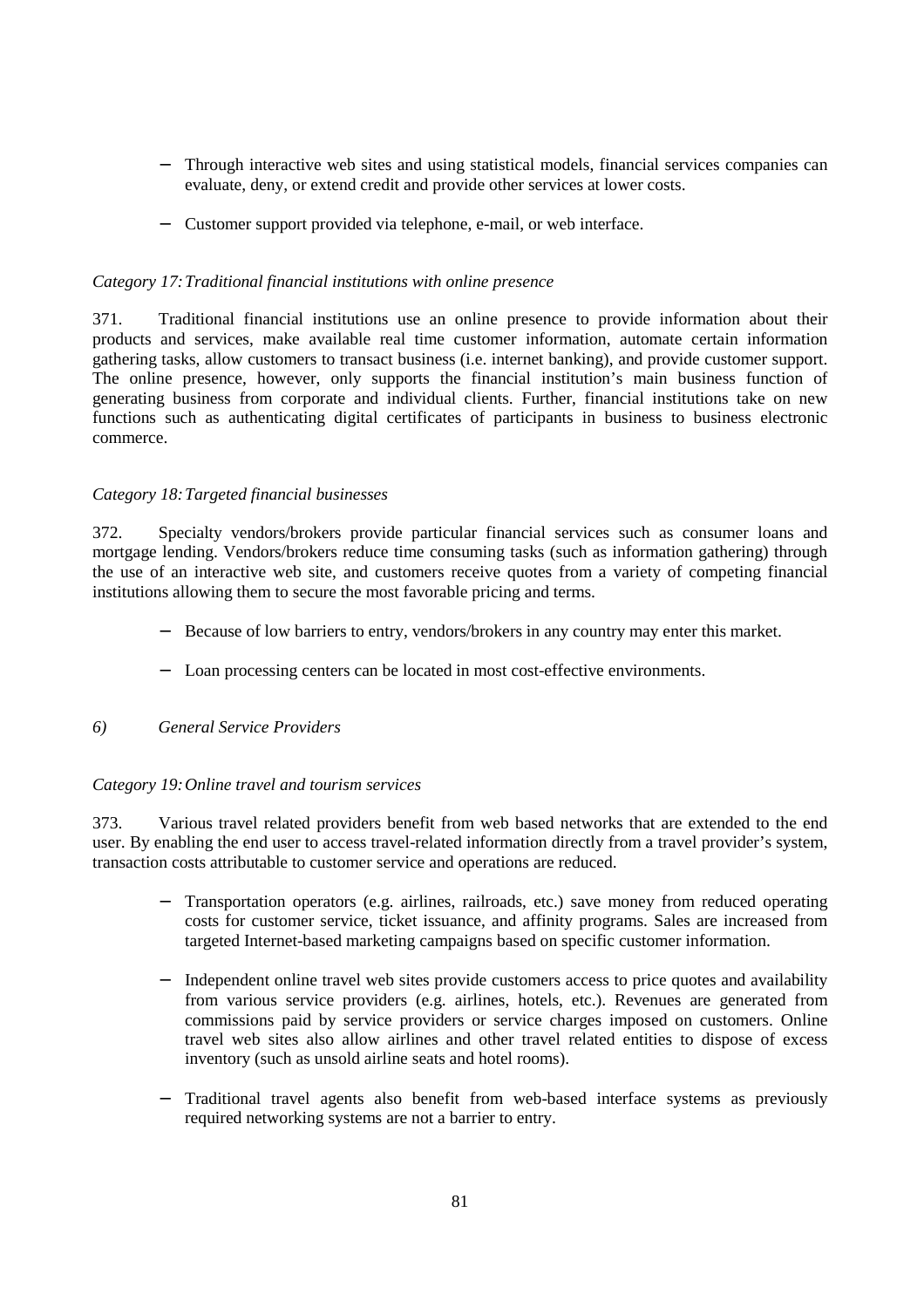## *Category 20: Professional services (*e.g., health care networks)

374. Individual health practitioners can participate in nationwide communities on which they have their own individual web sites. For instance, if a customer is searching for products from a local pharmacist, the customer can access the web site of a participating pharmacist that is part of the health care community.

- − At the pharmacist's web site, the customer can obtain general information about medical products sold by the pharmacist or search for health related information. Through intelligent portals, the customer can provide personal, medical, insurance, and other payment information to the pharmacist and receive personalized information about specific medical conditions or medical prescriptions.
- Further, the customer will also have access to online health consultants. As a result, the pharmacist will be able to automate the ordering process and still provide quality health guidance.
- − Finally, through interactive health care networks, billing information can also be transmitted between medical providers and health insurance companies; therefore, reducing the cost of processing insurance claims and transmitting patient information.

## *Category 21: Independent content providers (*e.g., *authors, musicians, or film directors)*

375. Using digital media and web-based delivery systems, individual content providers residing in remote areas can present their works or talents directly to major publishing and entertainment companies in order to secure funding, distribution, and marketing of such works or talents.

*7) Commodity Suppliers* 

## *Category 22: Raw material suppliers and purchasers*

376. Through web-based bid/ask systems, commodity suppliers can offer raw materials on line, review bids, award sales, and process orders, thereby streamlining the sales process. As a result of a centralized exchange, both small and large purchasers have greater access to available products and competitive pricing.

*8) Retailers* 

### *Category 23: Online retailer of tangible goods*

377. Enterprises offering a web-based storefront may provide low cost products with a high degree of convenience and customization for its customers. Many business functions such as procurement, inventory management, warehousing, shipping, accounting, payment processing, customer service, and targeted marketing are automated through web-based systems. Certain business functions may be outsourced to service providers with a cost advantage. Along with access to new markets, the automation of the previously described business functions reduces costs and allows the enterprise to concentrate on revenue raising activities.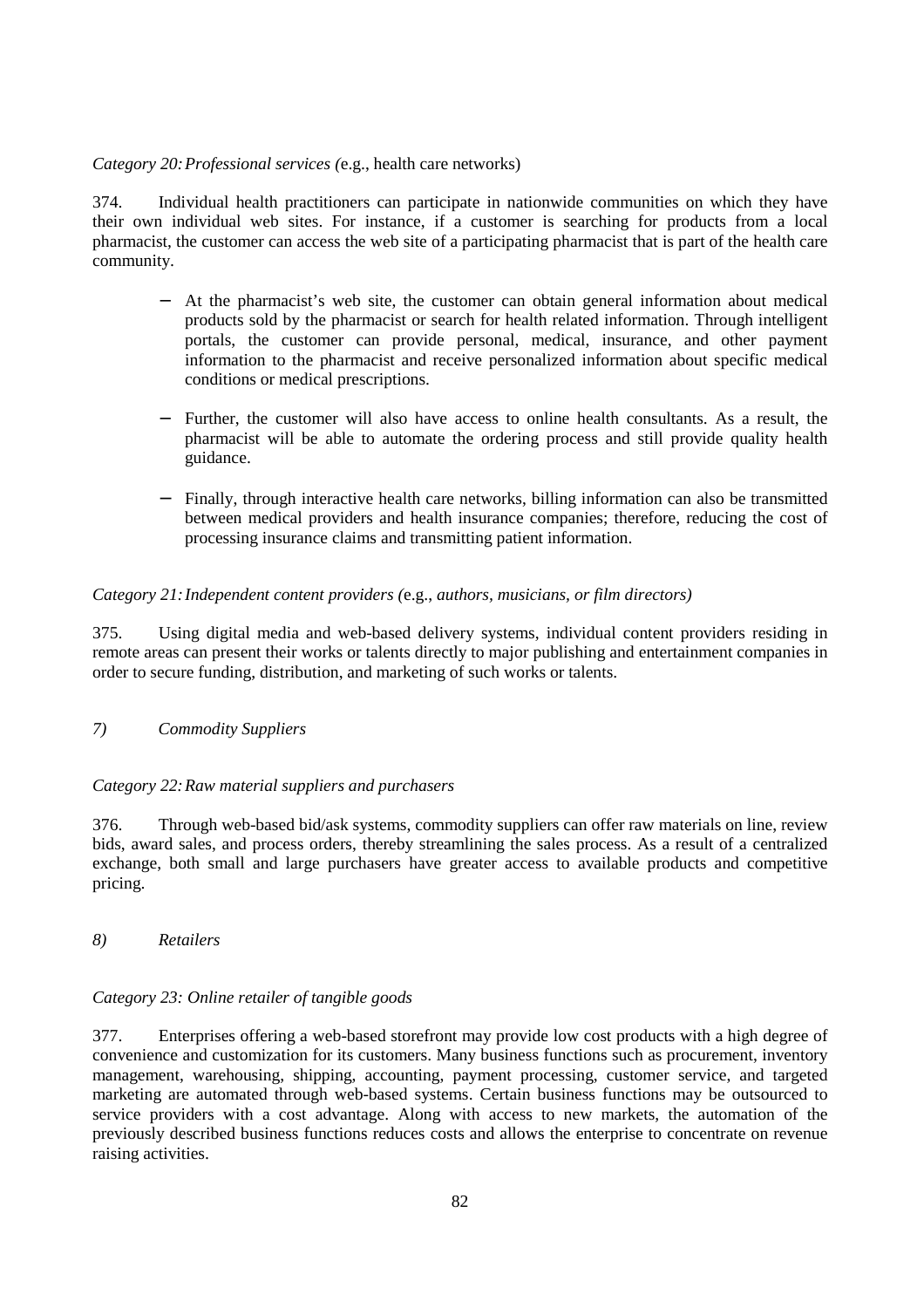- − In order to compete in target markets, online retailers still normally maintain marketing and sales personnel in such markets.
- − Warehouses may be located in locations near target markets so as to offer quick response times or in locations that present cost-effective opportunities.

### *Category 24: Traditional retailer with online presence*

378. A traditional retailer consisting of a chain of stores offering products or services may offer Internet access to supplement its traditional sales channels. Stores are located in various target markets, and a web-based storefront is available to purchase products and services over the Internet. Web-based presence, however, is primarily for price and inventory information, advertising of goods and services offered by the retail system, and customer service.

### *Category 25: Online retailer of digital products*

379. Digital products can be marketed via direct purchase, rental, or pay-per-use (*e.g.,* music, video, games, e-books, etc.). Sales, order processing, payment verification, and customer service functions are provided via web site. In order to attract customers, online retailer also provides related content specifically tailored to the tastes of targeted consumers (*e.g.,* current events in a particular segment of the music industry).

- − Content is generated through various means, such as the use of local organizations and reporters that gather information about current trends in the target market.
- − Through sales tracking software, companies can establish and execute targeted marketing programs via e-mail or traditional avenues such as targeted mailings or print advertising.
- Through sophisticated ordering and database systems, the product can be delivered and packaged according to customer tastes and ordering requirements (e.g., a particular musical track with a limited life of 30 days).

## *9) Electronic Marketplaces*

#### *Category 26: Online consumer auctions*

380. An online provider of auction services hosts various auctions for consumer goods. The seller transacts with the purchaser directly, and the enterprise hosting the auction is compensated through a commission or a flat fee. The online provider may facilitate the transaction by offering information by, or links to, shipping companies. Further, the online provider may associate itself with a financial institution to facilitate the payment and product exchange. The shipping companies and financial intermediary also generate fees based on the transaction.

#### *Category 27: Electronic marketplaces operated by content aggregators*

381. Electronic marketplaces can be operated by vertical or horizontal content aggregators. A content aggregator provides information for a particular industry (vertical aggregator) or for a particular function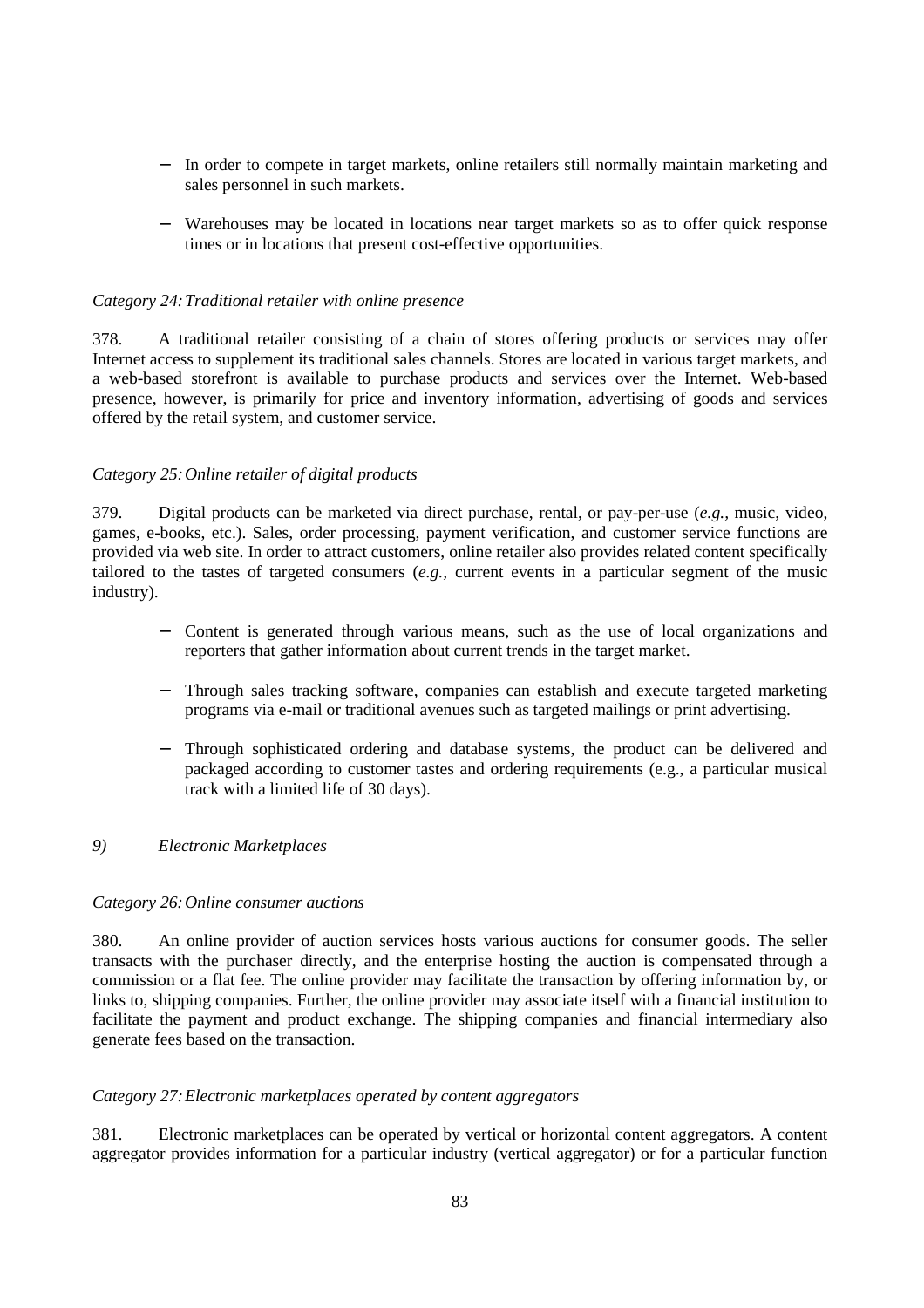applicable across industry lines (horizontal aggregator). Revenues are generated from transaction fees, commissions, referral fees, advertising, or sponsorship.

- Sales or service transactions occur directly between the customer and the vendor or service provider associated with the marketplace.
- − By associating themselves with content aggregators, small or remote vendors have a greater access to new markets.

### *Category 28: Online shopping portals*

382. An online shipping portal hosts electronic catalogues of multiple vendors on its computer servers. Through this electronic medium, purchasers are exposed to a variety of vendors and their products.

- − Purchasers are provided with the convenience of having to input shipping and payment information only once and the ability to select merchandise from a variety of vendors. Software directs purchasers to vendors with desired products.
- − Through order-processing software, a vendor and a purchaser enter into and complete the sales transaction. The web site operator, however, has no contractual relationship with the purchaser but collects a commission from the vendor on the sale.
- − Vendors without previous Internet experience or significant technology budgets or located in any country can tap new markets through online shopping portals.

### *10) Comprehensive Business Model Example*

383. This example shows in more detail how a particular business model normally allocates its functions between head office and customer locations.

#### *Category 29: Information technology service provider*

384. An IT service provider designs, implements, and/or maintains the IT systems of its customers allowing them to concentrate on their core business functions and to reduce information technology costs. Information technology services encompass data center management, enterprise systems management, global network management, and/or help desk support. The IT service provider may also provide relevant hardware and software applications.

- − The IT service provider may outsource part or much of the development of its general or custom made IT management products to remote jurisdictions offering lower labor costs.
- − The IT service provider frequently contracts with third parties to provide the necessary hardware and software applications. If the IT service provider also produces hardware or software applications, it supplies the products to the end customer. Warranty services are conducted locally by employees of the third party or the service provider; the services may also be outsourced to local service providers.